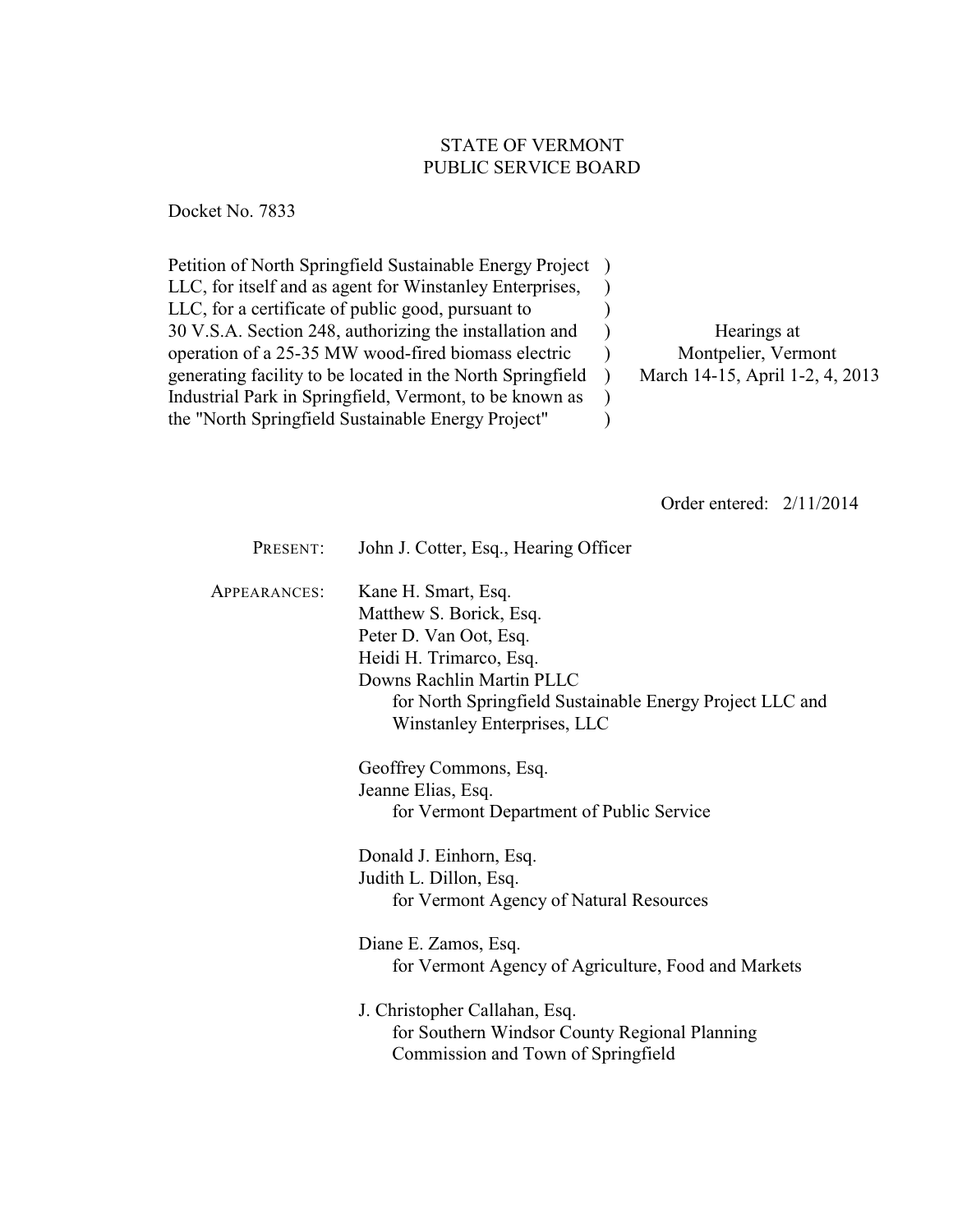Austin D. Hart, Esq. Samuel Hoar, Jr., Esq. William Andrew MacIlwaine, Esq. Dinse, Knapp & McAndrew, P.C. for Town of Chester

Robert Flint for Springfield Regional Development Corporation

Gerald R. Tarrant, Esq. Tarrant, Gillies, Merriman & Richardson for North Springfield Action Group

Jamey D. Fidel, Esq. for Vermont Natural Resources Council and National Wildlife Federation

Donald J. Rendall, Jr., Esq. Carolyn Brown Anderson, Esq. Morris L. Silver, Esq. for Green Mountain Power Corporation

Stephen S. Ankuda, Esq. Parker & Ankuda, P.C. for Town of Springfield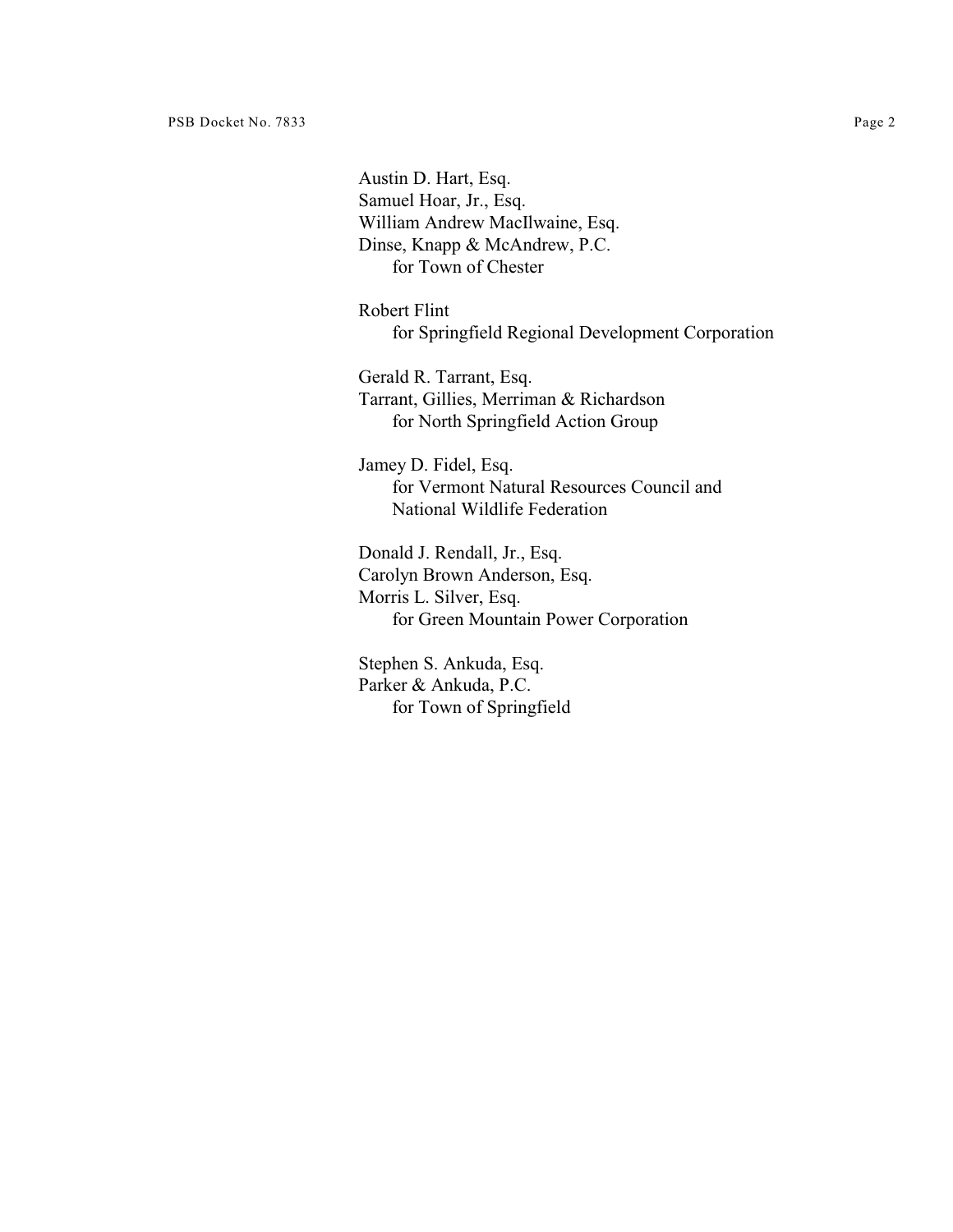# **Table of Contents**

| Ш.                                                                                                                                                                                                       |
|----------------------------------------------------------------------------------------------------------------------------------------------------------------------------------------------------------|
| Aesthetics, Historic Sites, Air and Water Purity,<br>The Natural Environment – Forest Health and Sustainable Harvesting $\dots \dots 38$<br>Sufficiency of Water and Burden on Existing Water Supply. 80 |
|                                                                                                                                                                                                          |
| Wildlife, Including Necessary Wildlife Habitat and Endangered Species. 100                                                                                                                               |
|                                                                                                                                                                                                          |
|                                                                                                                                                                                                          |
|                                                                                                                                                                                                          |
|                                                                                                                                                                                                          |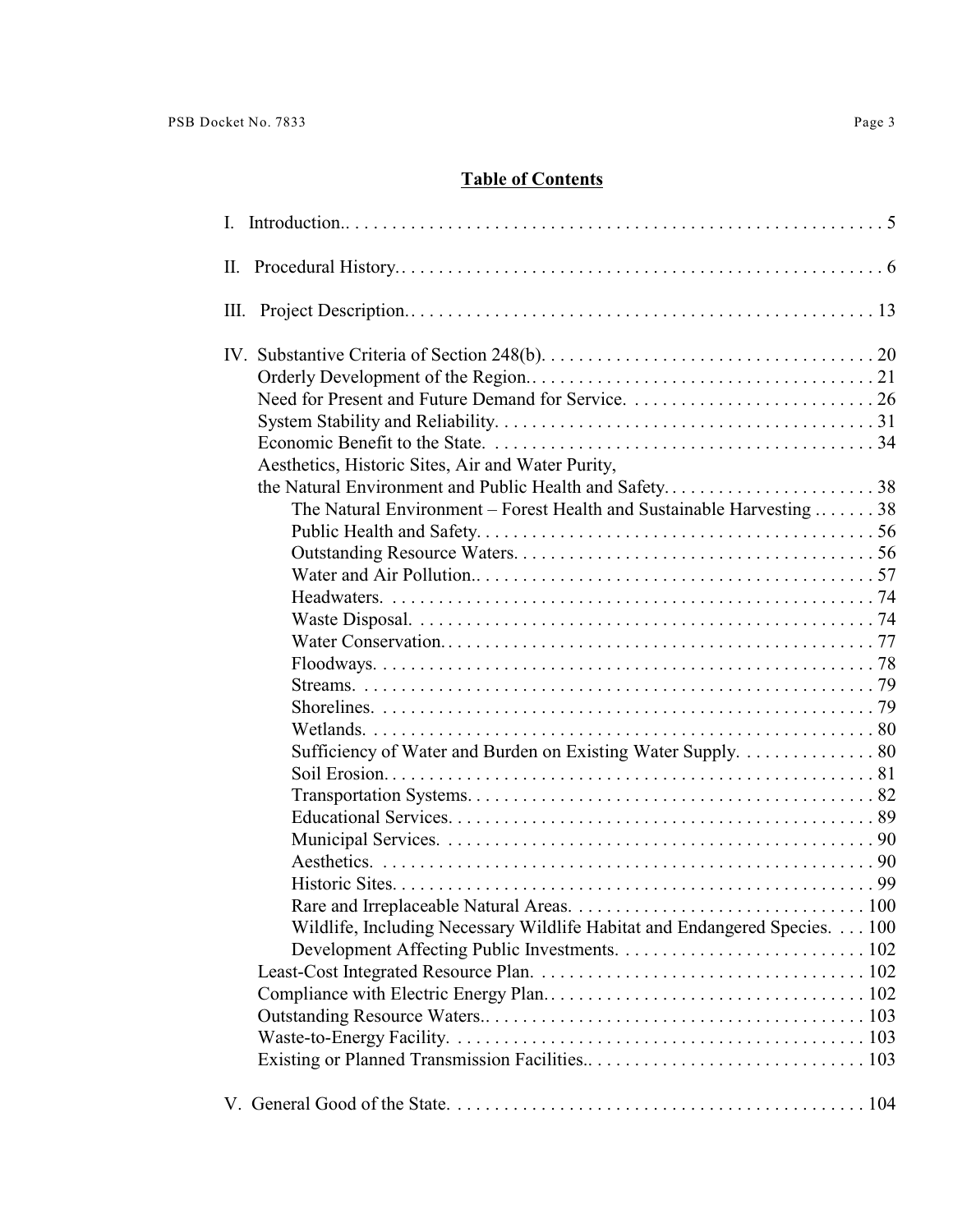| NoSAG Objection to NSSEP Expert Witness Competence. 115<br>NSSEP and ANR Objection to Relevance of NoSAG Testimony  117 |
|-------------------------------------------------------------------------------------------------------------------------|
|                                                                                                                         |
|                                                                                                                         |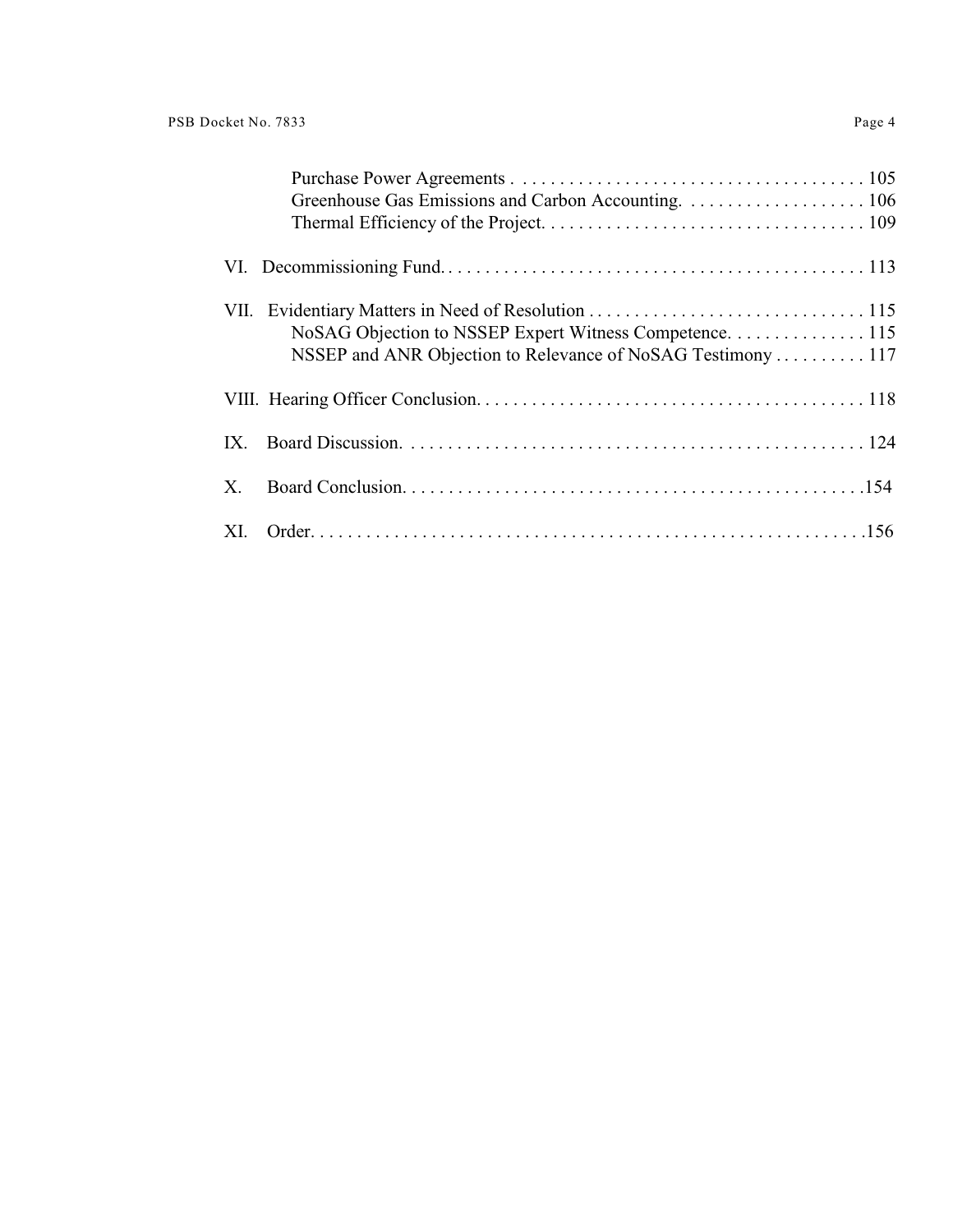#### **I. INTRODUCTION**

This case concerns a petition filed by North Springfield Sustainable Energy Project LLC ("NSSEP" or "Petitioner"), for itself and as agent for Winstanley Enterprises, LLC, seeking a certificate of public good ("CPG"), pursuant to 30 V.S.A. Section 248, authorizing the installation and operation of a proposed 25-35 MW wood-fired biomass electric generating facility in the North Springfield Industrial Park in Springfield, Vermont, to be known as the North Springfield Sustainable Energy Project (the proposed "Project"). In this Proposal for Decision, I recommend that the Vermont Public Service Board ("Board") deny the petition because the Project will unduly interfere with the orderly development of the region based on its trucking-related impacts to the local community. In the event the Board does not accept this recommendation, I propose that the Board impose several conditions in any order approving the Project.

In proposing this decision to the Board, I am cognizant of the fact that the Project would provide measurable benefits to the surrounding community and the state as a whole if it were constructed and operated; in particular, economic benefits in the form of increased jobs, wages and tax revenues. However, Section 248 requires that affirmative findings be made on each of the substantive criteria found in § 248(b) before the Board reaches the question of public good under  $\S 248(a)$ . And, while I have concluded that many issues arising from the petition could be addressed through the imposition of conditions, I cannot conclude that there are reasonable conditions that could be imposed to alleviate the undue impacts of the significant increase in truck traffic on two local streets leading to the entrance of the North Springfield Industrial Park that would attend the delivery of the wood chips needed to fuel the proposed facility. Accordingly, as described in more detail below, I am recommending that the Board deny the petition to construct and operate the Project because it would unduly interfere with the orderly development of the region and therefore fails to satisfy 30 V.S.A. § 248(b)(1).

Nothing in this Proposal for Decision should be construed to mean I have concluded that no commercial-scale, woody-biomass electric generation facility could be approved for construction and operation in Vermont. To the contrary, I recognize that, as a general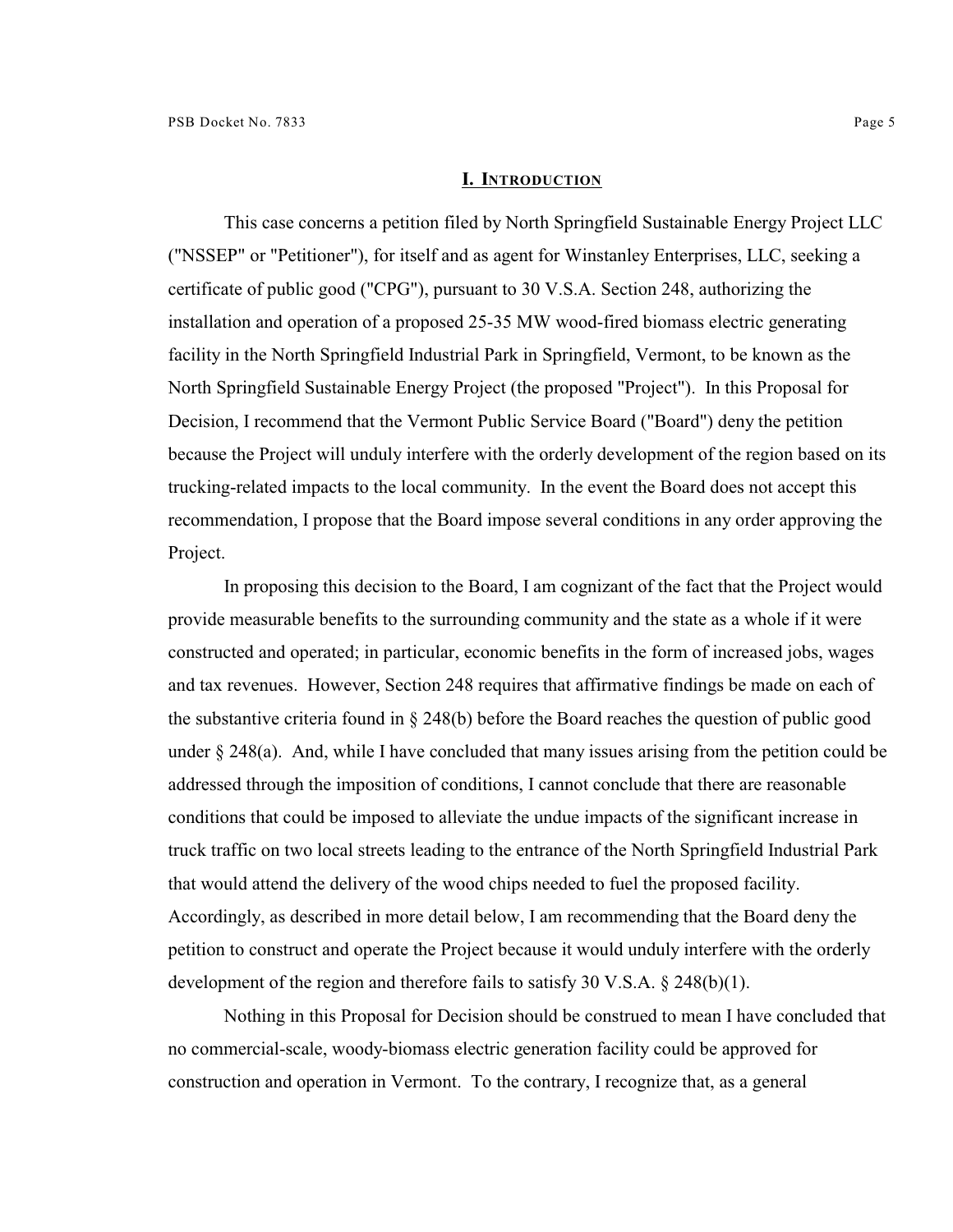proposition, a woody-biomass electric generation facility could occupy an appropriate place in Vermont's energy portfolio, provided that such a facility is proposed for an appropriate, accessible location and would be operated so that it better comports with the requirements of Vermont and its ratepayers.

### **II. PROCEDURAL HISTORY**

On December 22, 2011, NSSEP filed a petition with the Board requesting a CPG under 30 V.S.A. § 248 authorizing the construction of the Project – a 25-35 MW wood-fired biomass electric generating facility along with related improvements to be located in the North Springfield Industrial Park in Springfield, Vermont.

On January 31, 2012, a prehearing conference was held in this matter. Appearances were entered by: Kimberly Hayden, Esq., and Lisa Fearon, Esq.,<sup>1</sup> Downs Rachlin & Martin PLLC, on behalf of NSSEP; John Beling, Esq.,<sup>2</sup> and Jeanne Elias, Esq., on behalf of the Vermont Department of Public Service ("Department" or "DPS"); and Don Einhorn, Esq., and Judith Dillon, Esq., on behalf of the Agency of Natural Resources ("ANR"). In addition to these statutory parties, representatives of Vermont Natural Resources Council ("VNRC"), Beaverwood Energy, the Vermont Agency of Agriculture, Food and Markets ("AAFM"), Central Vermont Public Service Corporation ("CVPS"), the Town of Springfield, the Southern Windsor County Regional Planning Commission (together, "SWCRPC/Springfield"), and interested residents of North Springfield attended the prehearing conference.

On February 2, 2012, Hearing Officer McNamara<sup>3</sup> issued a Prehearing Conference Memorandum and Scheduling Order that established dates for a site visit and public hearing,

<sup>1.</sup> Attorney Fearon subsequently withdrew her appearance on behalf of NSSEP.

<sup>2.</sup> Geoffrey Commons, Esq., subsequently filed a substitute notice of appearance replacing attorney Beling.

<sup>3.</sup> John Cotter, Esq., a staff attorney at the Board, subsequently replaced Mr. McNamara as Hearing Officer in this proceeding.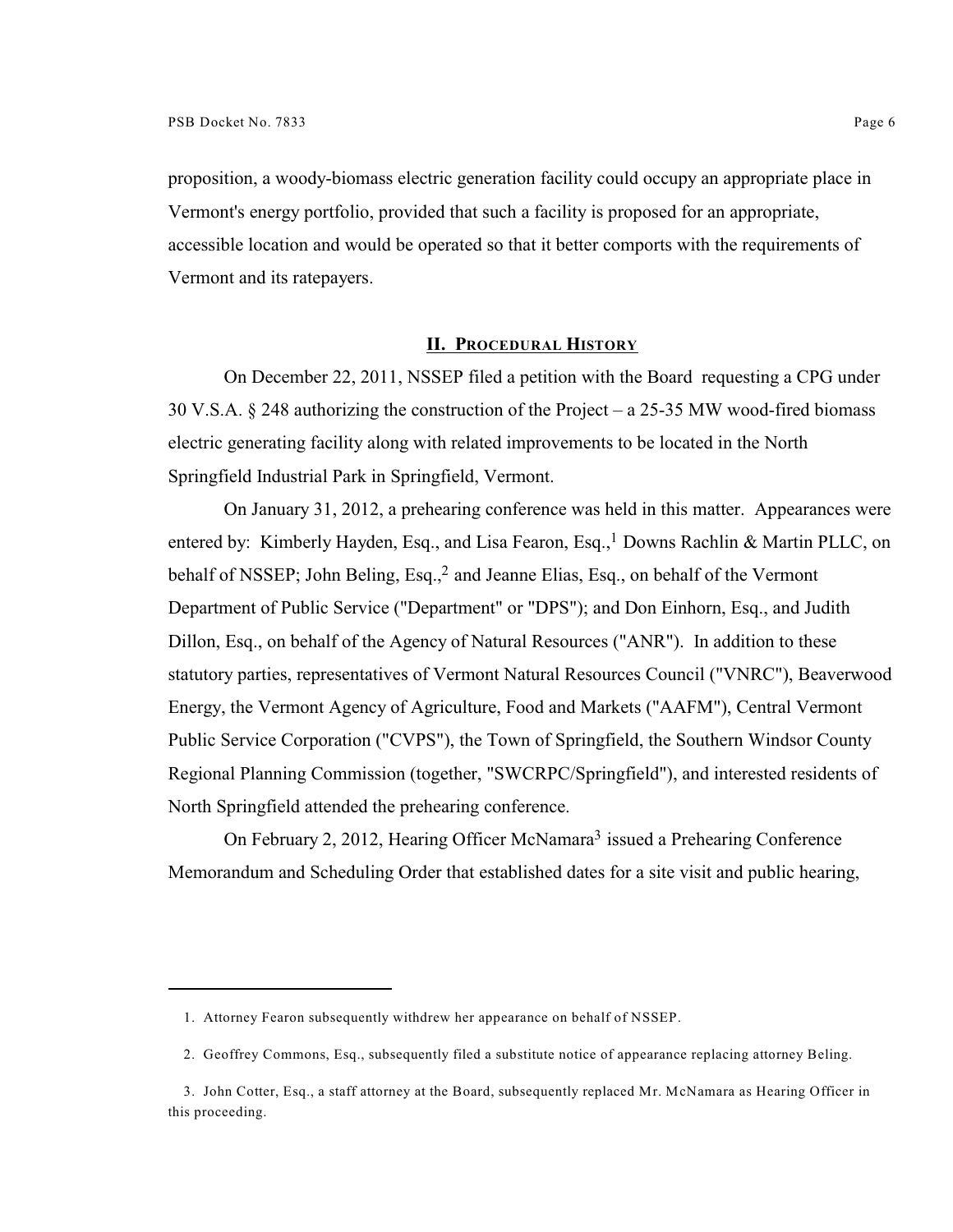motions to intervene, and a deadline for NSSEP to submit a proposed schedule for the remainder of the Docket.<sup>4</sup>

On February 28, 2012, a site visit was conducted to examine the Project site in the North Springfield Industrial Park, as well as from representative viewpoints in the area of the Project site. A public hearing was held that same evening at the Springfield High School. Forty-three members of the public spoke at the public hearing, the majority of whom opposed the Project. Concerns voiced by those opposed to the Project included impacts on air and water quality, aesthetics, increases in truck traffic, impacts on property values and tourism, and impacts on area forests. Those speaking in favor of the Project cited increases in economic activity and additions to the Springfield grand list, as well as positive jobs impacts in the town and region, including increased jobs in the area's logging sector. The Board also received numerous written comments on the Project. Again, the majority of these written comments opposed the Project, expressing concerns similar to those of the speakers at the public hearing. Written comments favoring the Project mirrored those expressed at the public hearing.

By Orders dated March 7 and 23, 2012, permissive intervention was granted to CVPS (hereinafter "GMP"),<sup>5</sup> SWCRPC/Springfield, the Town of Chester, AAFM, Springfield Regional Development Corporation ("SRDC"), North Springfield Action Group ("NoSAG"), and VNRC and National Wildlife Federation (together, "VNRC/NWF"). 6

On April 2, 2012, NSSEP filed a Motion to Alter or Amend the March 23, 2012, Order on intervention. NSSEP contended that the March 23 Order allowed parties to participate on the questions of need for, and the efficiency level of, the Project. However, NSSEP argued that it was exempt from demonstrating the need for the Project as normally required by 30 V.S.A.

<sup>4.</sup> Docket 7833, Order of 2/2/12.

<sup>5.</sup> On June 15, 2012, the Board issued an Order in Docket 7770 approving a number of corporate transactions, some involving CVPS. Among those transactions was the merger of CVPS and Green Mountain Power Corporation ("GMP") with GMP remaining as the surviving entity. Accordingly, GMP is now the real party in interest and subsequent references in this Proposal for Decision will be to GMP rather than CVPS.

<sup>6.</sup> Docket 7833, Orders of 3/7/12 and 3/23/12.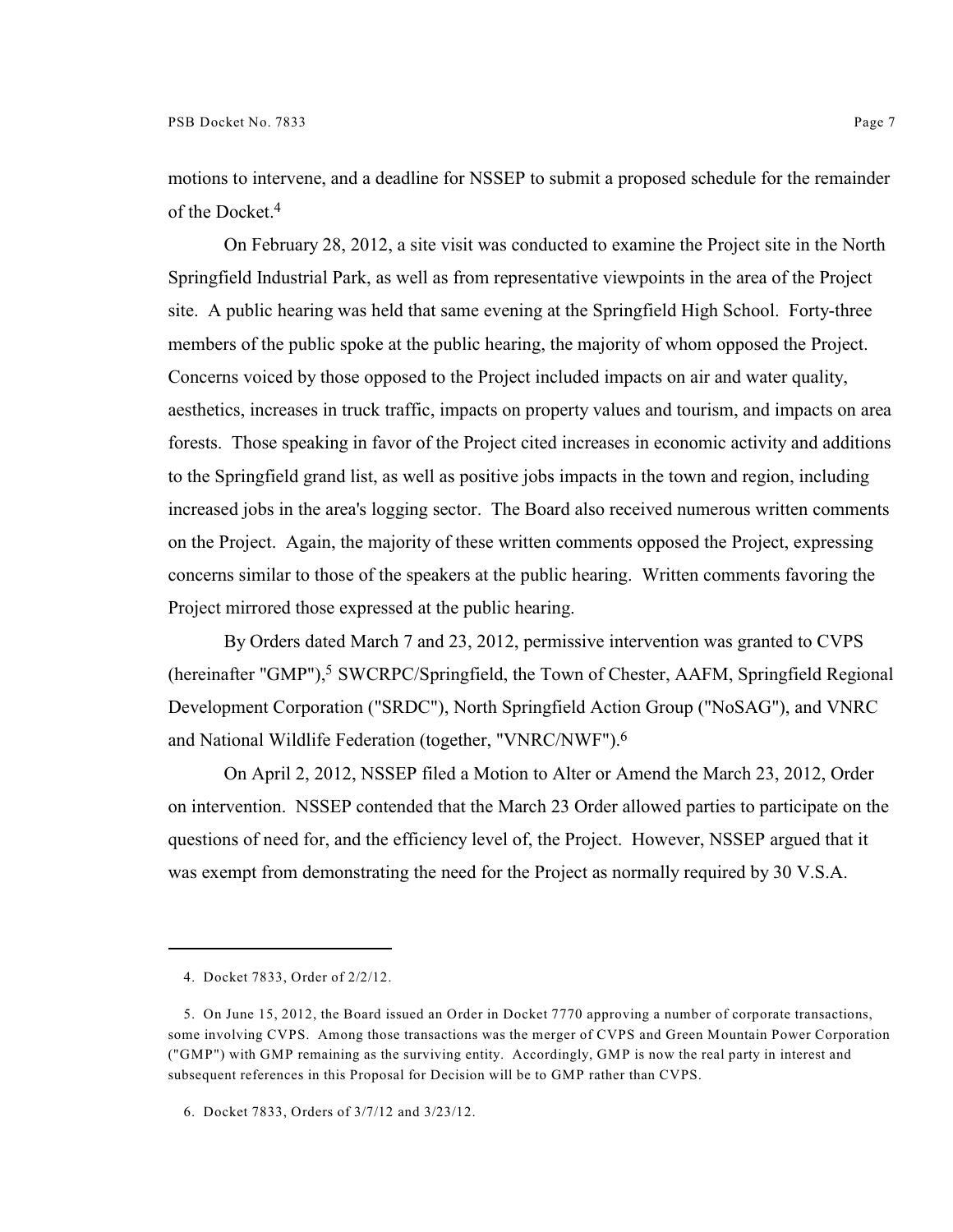§ 248(b)(2), and that plant efficiency is not relevant in Section 248 proceedings. NSSEP's motion was denied by Order dated April 30, 2012.<sup>7</sup>

Also on April 30, 2012, a Scheduling Order was issued setting forth a schedule for the remainder of the Docket.<sup>8</sup>

Consistent with the April 30, 2012, Scheduling Order, NSSEP filed supplemental testimony on June 1, 2012, addressing some concerns previously expressed by other parties by changing the Project design from a water-cooled system to an air-cooled system.

Several rounds of discovery were served upon NSSEP by other parties to the proceeding beginning on July 2, 2012.<sup>9</sup>

On September 7, 2012, NoSAG filed a Motion for Declaratory Ruling.<sup>10</sup> NoSAG's motion contended that the June 1, 2012, supplemental testimony submitted by NSSEP constituted a new Section 248 petition and that NSSEP did not meet the notice requirements for a new or amended petition, pursuant to Board rules. In addition, NoSAG asserted that NSSEP failed to supply a final and complete forest harvest plan, and that NSSEP's petition was incomplete without such a filing. NoSAG requested that the proceedings be stayed until such time as NSSEP filed a complete forest harvest plan and provided the notice required under Board rules and Section 248(f). NoSAG's motion was denied by Order dated October 10, 2012. However, that Order also made changes to the schedule to account for possible revisions to the

10. NoSAG's motion was treated as a request for a stay because the September 7 filing did not fit the rule or the circumstances for a declaratory judgment action. Docket 7833, Order of 10/10/12 at 1 (*citing* PSB Rule 5.403).

<sup>7.</sup> Docket 7833, Order of 4/30/12 at 3-6 (*Order re: Motion to Alter or Amend*).

<sup>8.</sup> Docket 7833, Order of 4/30/12 (*Scheduling Order*).

<sup>9.</sup> Information exchanged during the discovery process led NSSEP to seek approval of a Protective Agreement and proposed Protective Order. Several parties objected to certain provisions in the Protective Agreement that the Board has, in the past, found to be an acceptable basis on which to grant Protective Orders. A variety of proposals were submitted seeking approval of amended versions of the standard Protective Agreement. On December 17, 2012, I issued a Protective Order re: Specified Discovery Documents granting confidential treatment to the documents that had given rise to the request for a Protective Agreement in the first instance. Because no other documents were claimed by NSSEP to be allegedly confidential, the need to rule on the newly proposed form of Protective Agreement was rendered moot. *See* Docket 7833, Order re: Specified Discovery Documents, and Order re: Protective Agreement, both dated 12/17/12.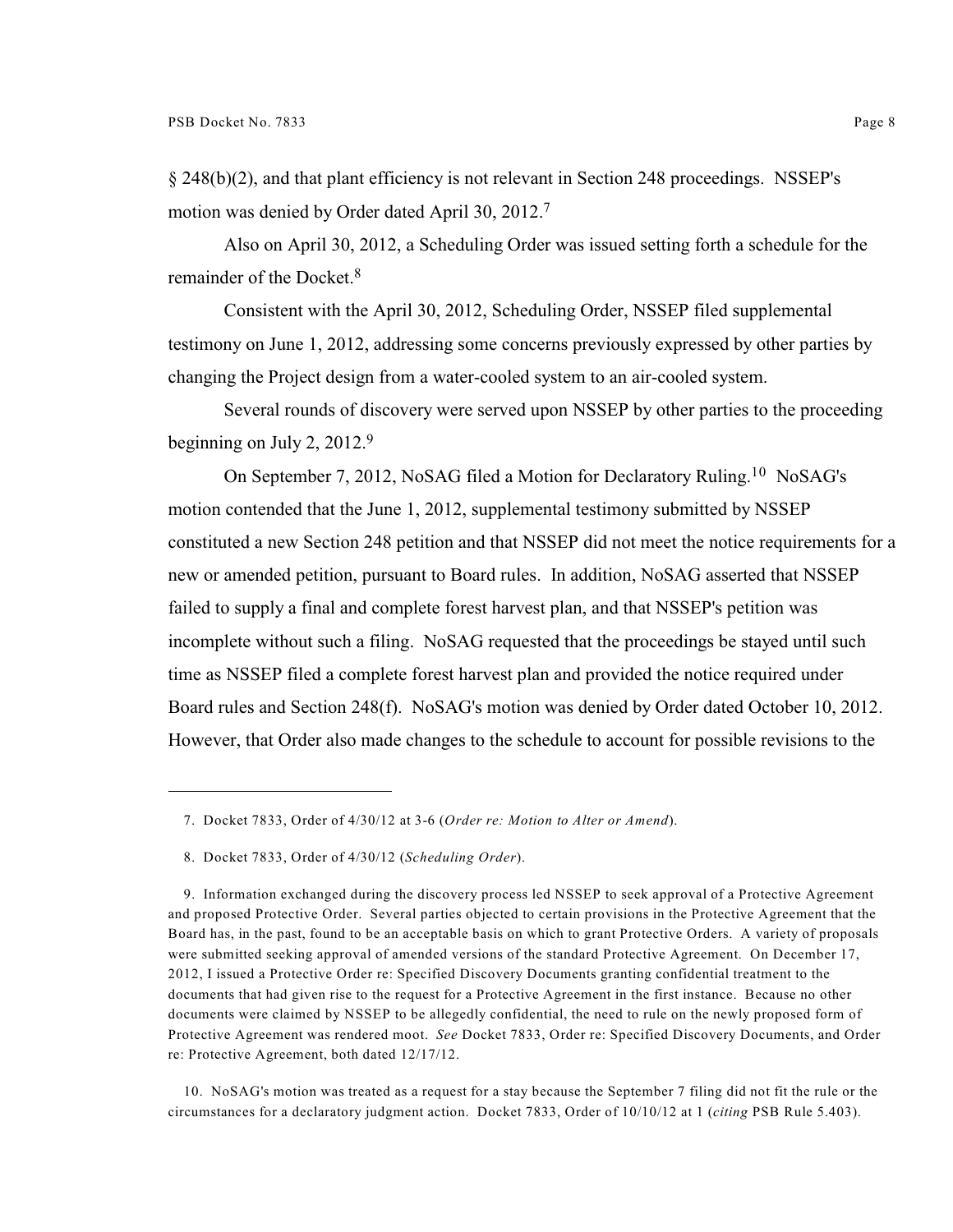forest harvest plan that was submitted as part of NSSEP's June 1, 2012, supplemental testimony and exhibits. 11

On October 9, 2012, direct testimony was filed by NoSAG and the Department.

On October 10, 2012, direct testimony was filed by SWCRPC/Springfield, GMP,

VNRC/NWF and ANR.

On October 16, 2012, NSSEP initiated discovery on the prefiled direct testimony of the non-petitioning parties. Additionally, on that same date, NSSEP filed supplemental direct testimony and exhibits regarding revisions to its forest harvest plan.

On October 18, 2012, an Order was issued establishing a schedule for discovery on NSSEP's revised forest harvest plan.

On November 16, 2012, AAFM filed direct testimony and exhibits.

On November 27, 2012, NSSEP filed rebuttal testimony and exhibits.

On November 28 and 29, 2012, direct testimony and exhibits were filed by ANR and the Department, respectively. The Department also filed supplemental direct testimony for one of its witnesses on November 30, 2012.

Discovery requests and responses were exchanged among the various parties during this time frame and continuing into January of 2013.

On January 14, 2013, VNRC/NWF filed a Motion to Amend Hearing Schedule. Responses to the motion were filed by NSSEP, the Department, ANR and NoSAG.

On January 25, 2013, I issued an Order cancelling the then-scheduled technical hearings and directing the parties to confer among themselves to arrive at a proposal for new hearing dates.<sup>12</sup>

On February 6, 2013, NSSEP filed a motion seeking a scheduling conference because the parties had failed to reach agreement on a new proposal for technical hearing dates. On that same date, NSSEP also filed a Motion to Compel seeking an order directing ANR to respond to certain discovery requests.

<sup>11.</sup> Docket 7833, Order of 10/10/12 at 3-7.

<sup>12.</sup> Docket 7833, Order of 1/25/13 at 3-4.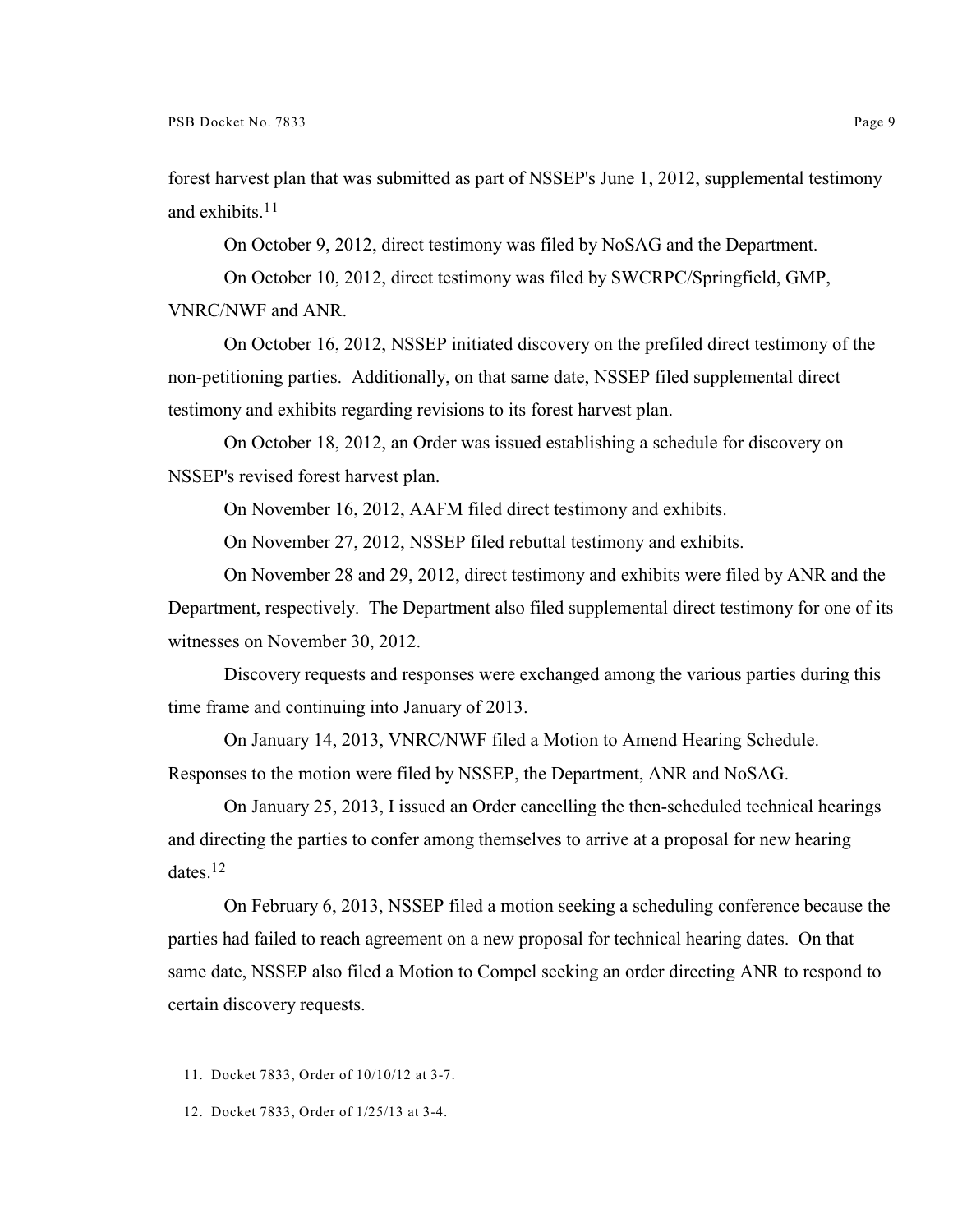On February 8, 2013, ANR filed a response to NSSEP's Motion to Compel.

On February 11, 2013, I issued an Order granting NSSEP's Motion to Compel.<sup>13</sup> Also on February 11, 2013, VNRC/NWF and ANR prefiled surrebuttal testimony and exhibits.

On February 15, 2013, NSSEP filed a Memorandum of Understanding between itself and AAFM (the "AAFM MOU").

On February 19, 2013, the Department and ANR prefiled surrebuttal testimony.

On February 21, 2013, NSSEP filed a Memorandum of Understanding between itself and GMP (the "GMP MOU").

On February 22, 2013, a scheduling conference was conducted by telephone to discuss new dates for technical hearings.

On February 28, 2013, I issued an Order establishing dates for technical hearings, and on March 11 and 25, 2013, I issued Orders regarding the scheduling of witnesses.<sup>14</sup>

On March 8 and 11, 2013, ANR and NoSAG filed objections to the admissibility of certain portions of the prefiled rebuttal testimony of NSSEP's witness, Daniel Ingold. On March 12, 2013, NSSEP voluntarily withdrew the portions of Mr. Ingold's rebuttal testimony to which ANR and NoSAG had objected.

On March 13, 2013, NSSEP filed amendments to the supplemental direct testimony of two of its witnesses, as well as a second Motion to Compel ANR to produce certain documents in response to earlier discovery requests served on ANR by NSSEP. Also, on March 13, 2013, NoSAG filed a letter stating its intent to object to the prefiled testimony of NSSEP witnesses Smith, Nelson and Raczynski during the technical hearing scheduled for March 14, 2013.

On March 14, 2013, NSSEP filed a Motion to Strike and Response to NoSAG's letter of March 13. Also on March 14, 2013, NoSAG filed a response to NSSEP's March 14 filing. NoSAG's objection to admissibility was overruled from the bench on March 14, 2013.<sup>15</sup>

15. Tr. 3/14/13 at 101-02.

<sup>13.</sup> Docket 7833, Order of 2/11/13 at 7.

<sup>14.</sup> Docket 7833, Orders of 2/28/13, 3/11/13 and 3/25/13.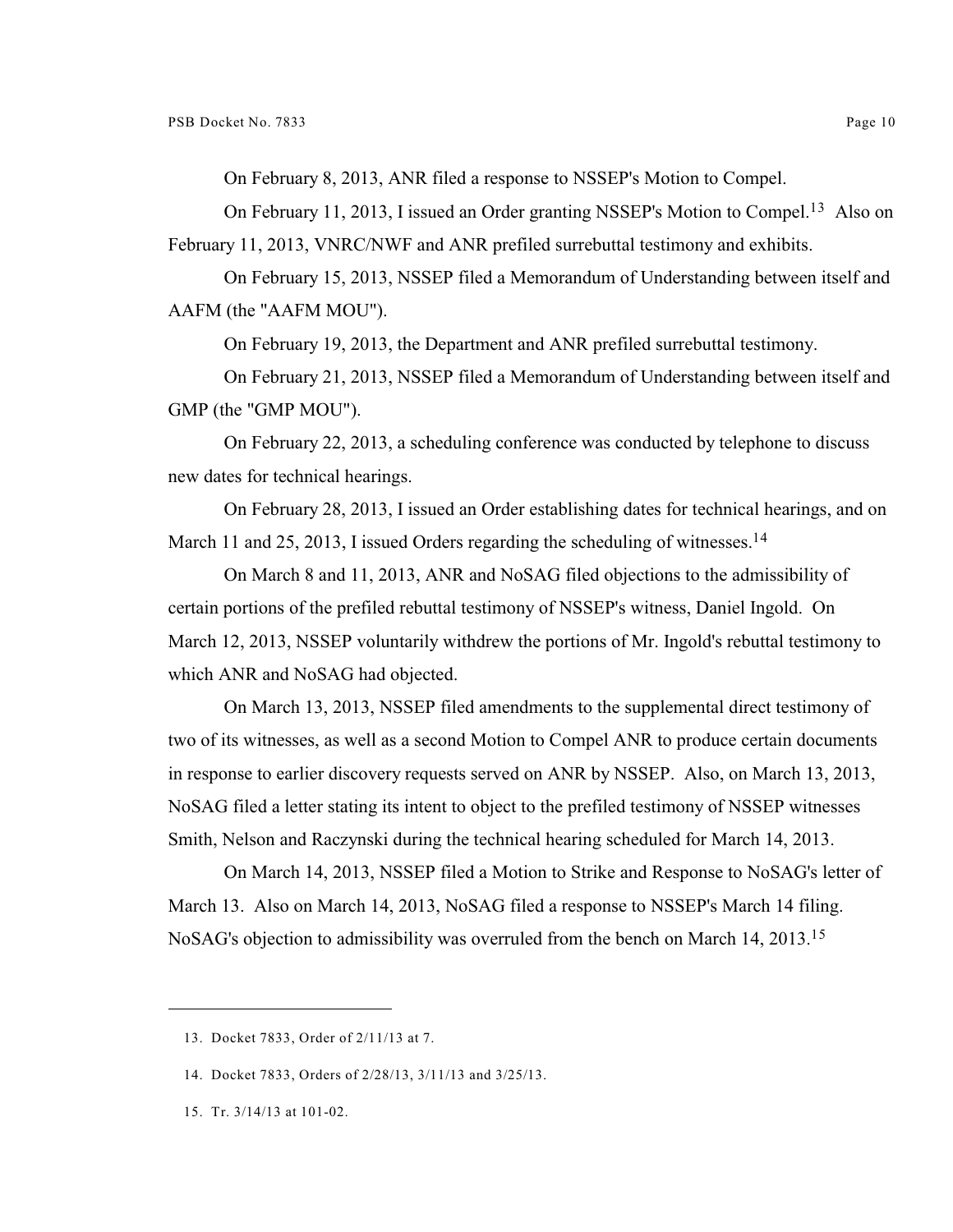On March 20, 2013, ANR filed its response to NSSEP's second Motion to Compel, and on March 22, 2012, I issued an Order denying NSSEP's motion, but directing ANR to produce certain documents as a record request from the bench.<sup>16</sup>

On March 28, 2013, ANR filed a Motion to Alter or Amend, seeking amendment to the March 22, 2013, Order, requesting that it not be required to respond to the record request from the bench. NSSEP filed its response to ANR's motion on April 1, 2013. I denied ANR's motion from the bench during the technical hearing held on April  $1<sup>17</sup>$ 

Technical hearings were held in the Board's hearing room at 112 State Street in Montpelier, Vermont, on March 14-15 and April 1-2 and 4, 2013.

On April 8, 2013, I issued an Order admitting the prefiled testimony and exhibits of VNRC/NWF witness Ann Ingerson into the evidentiary record, and on April 12, 2013, I issued an Order admitting certain exhibits moved into evidence by NSSEP during the April 4 technical hearings.<sup>18</sup>

On April 17, 2013, NSSEP filed a Motion for Reconsideration of the April 12, 2013, Order, requesting that additional exhibits be admitted into the evidentiary record.

Also on April 17, 2013, ANR filed its response to NSSEP's April 17 motion along with its own Motion for Reconsideration asking that certain exhibits found to be admissible in the April 12, 2013, Order be deemed inadmissible.

In an Order dated April 23, 2013, I granted in part NSSEP's Motion for Reconsideration, denied ANR's Motion for Reconsideration, and directed ANR to produce additional information with respect to two of the documents under consideration so that I could render a final ruling on the admissibility of those two documents.<sup>19</sup>

On April 26, 2013, ANR filed the information identified in the April 23 Order.

- 18. Docket 7833, Orders of 4/8/13 and 4/12/13.
- 19. Docket 7833, Order of 4/23/13 at 3-4.

<sup>16.</sup> Docket 7833, Order of 3/22/13 at 8-9.

<sup>17.</sup> Tr. 4/1/13 at 6.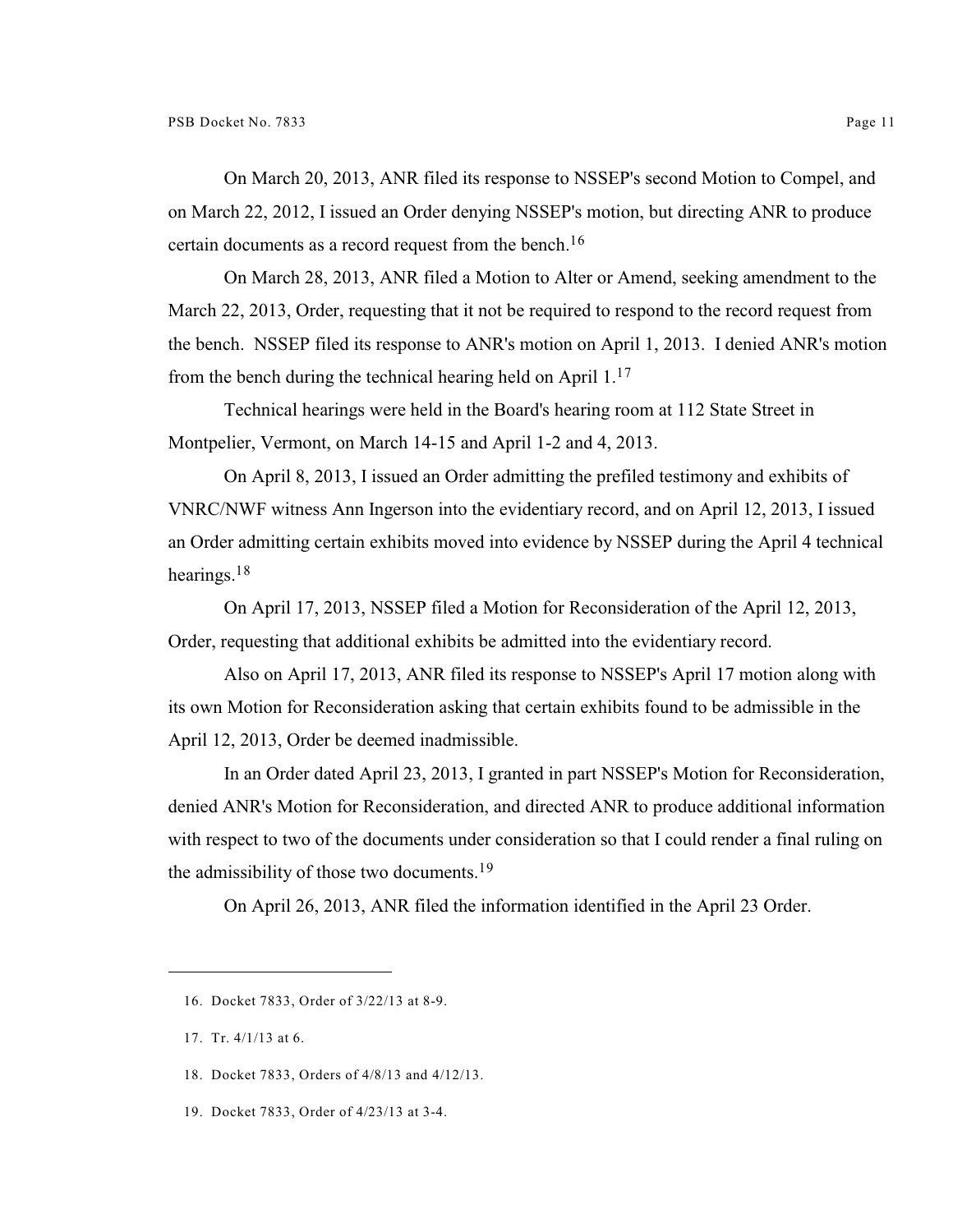In an Order dated April 30, 2013, I sustained ANR's objection to the admissibility of these two documents.<sup>20</sup>

Briefs and reply briefs were filed by the parties on April 30 and May 14, 2013, respectively.

On July 3, 2013, NSSEP filed a Memorandum of Understanding between itself and Springfield ("Springfield MOU") and a separate Memorandum of Understanding between itself and ANR ("ANR MOU").

On August 6, 2013, I issued a Second Procedural Order re: Additional Process that established a schedule for consideration of the ANR MOU. In that same Order I declined to establish a schedule for consideration of the Springfield MOU because the signatories to the Springfield MOU did not seek to have their MOU entered into the evidentiary record. Accordingly, the terms and conditions of the Springfield MOU were not relied on in making my findings and recommendations to the Board in this Proposal for Decision.

On August 9 and 14, 2013, respectively, ANR and NSSEP filed testimony concerning the ANR MOU. NSSEP included a copy of the ANR MOU as an exhibit to its testimony.

On September 4, 2013, the Department and NoSAG each prefiled testimony addressing the ANR MOU.

On September 11 and 12, 2013, respectively, ANR and NSSEP each filed objections to the admissibility of the testimony of NoSAG's witness, Mr. Kischko, on grounds of competency and relevancy.

On September 18, 2013, in the absence of objection from any party, I issued an Order admitting into the evidentiary record the prefiled testimony and supporting exhibits filed by ANR and NSSEP on August 9 and 13, 2013, respectively, and by the Department on September 4, 2013.<sup>21</sup>

<sup>20.</sup> Docket 7833, Order of 4/30/13 at 2-3.

<sup>21.</sup> Docket 7833, Order of 9/18/13 at 6.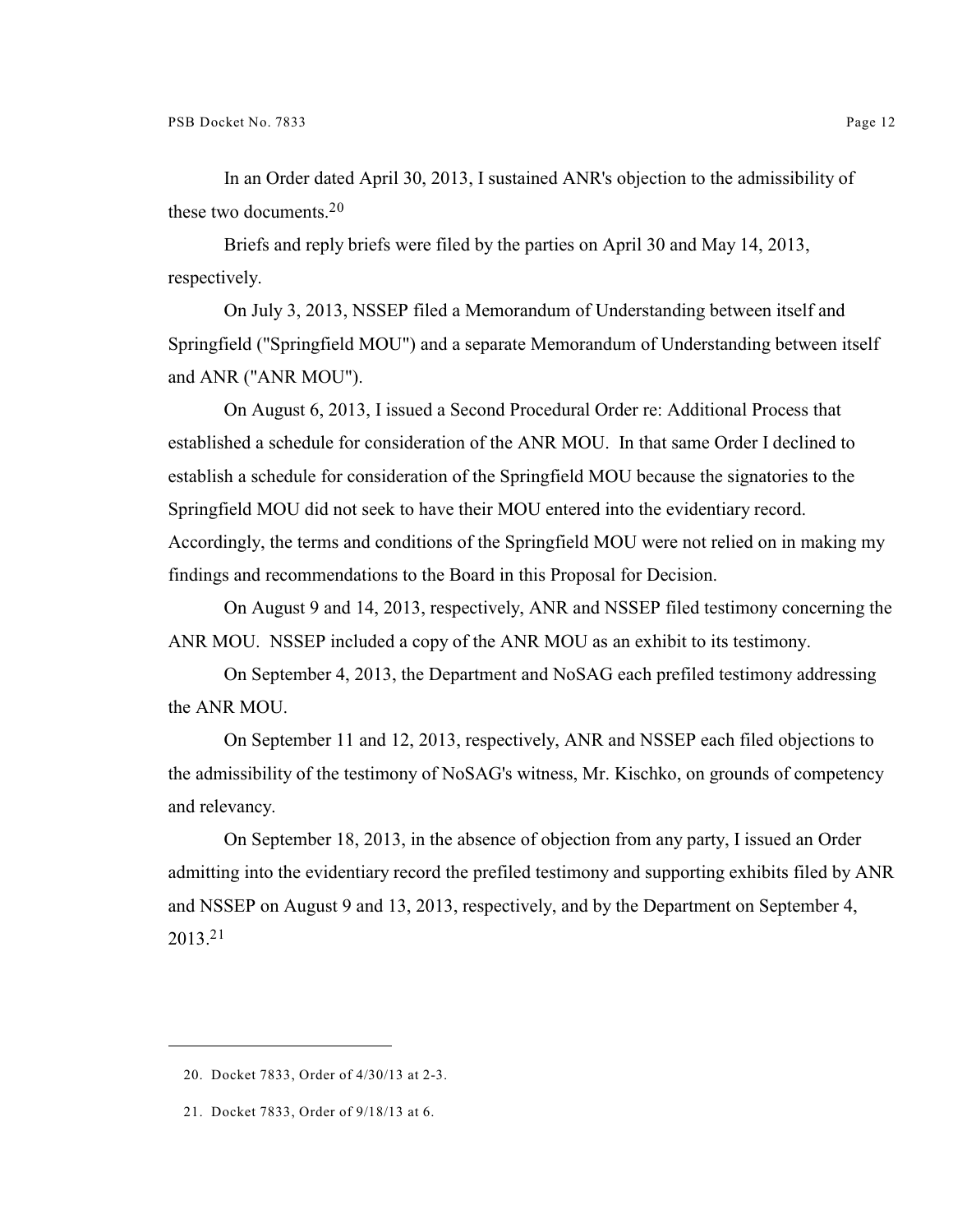On October 1, 2013, I issued an Order overruling the ANR and NSSEP competency objections to the admissibility of Mr. Kischko's testimony, and taking the relevancy objections under advisement.<sup>22</sup>

On October 14, 2013, a number of parties filed briefs in response to the ANR MOU. No party filed a reply brief addressing the ANR MOU.

## **III. PROJECT DESCRIPTION**

Based on the evidence of record, I hereby report the following findings to the Board in accordance with 30 V.S.A. § 8(c).

#### Findings

1. NSSEP is a Delaware limited liability company with offices located at 36 Precision Drive, North Springfield, Vermont 05150. Pet. at 1.

2. NSSEP is an undertaking of Winstanley Enterprises, LLC, a family-owned and operated business that has redeveloped underutilized industrial properties in New England. Pet. at 1; Adam D. Winstanley, NSSEP ("Winstanley") pf. at 2.

3. To support development and operations, NSSEP joined Weston Solutions, Inc. ("Weston") as a development partner for the Project. Weston is an employee-owned company with its corporate office in West Chester, Pennsylvania, and offices throughout the United States. The Northeast Regional office is located in Concord, New Hampshire. Kathleen McGinty, NSSEP ("McGinty") pf. at 2-3.

4. For over 30 years, Weston has been involved in the permitting and development of projects utilizing cogeneration and renewable fuels. McGinty pf. at 3.

5. Weston currently has multiple cogeneration and renewable power projects in development ranging in size from 500 kW to 100 MW. McGinty pf. at 3.

6. The Project is a wood-fired 35 MW biomass electric generating facility that would be constructed on a 20-acre vacant but previously disturbed parcel of land owned by NSSEP on the

<sup>22.</sup> The relevancy objections are discussed later in this Proposal for Decision.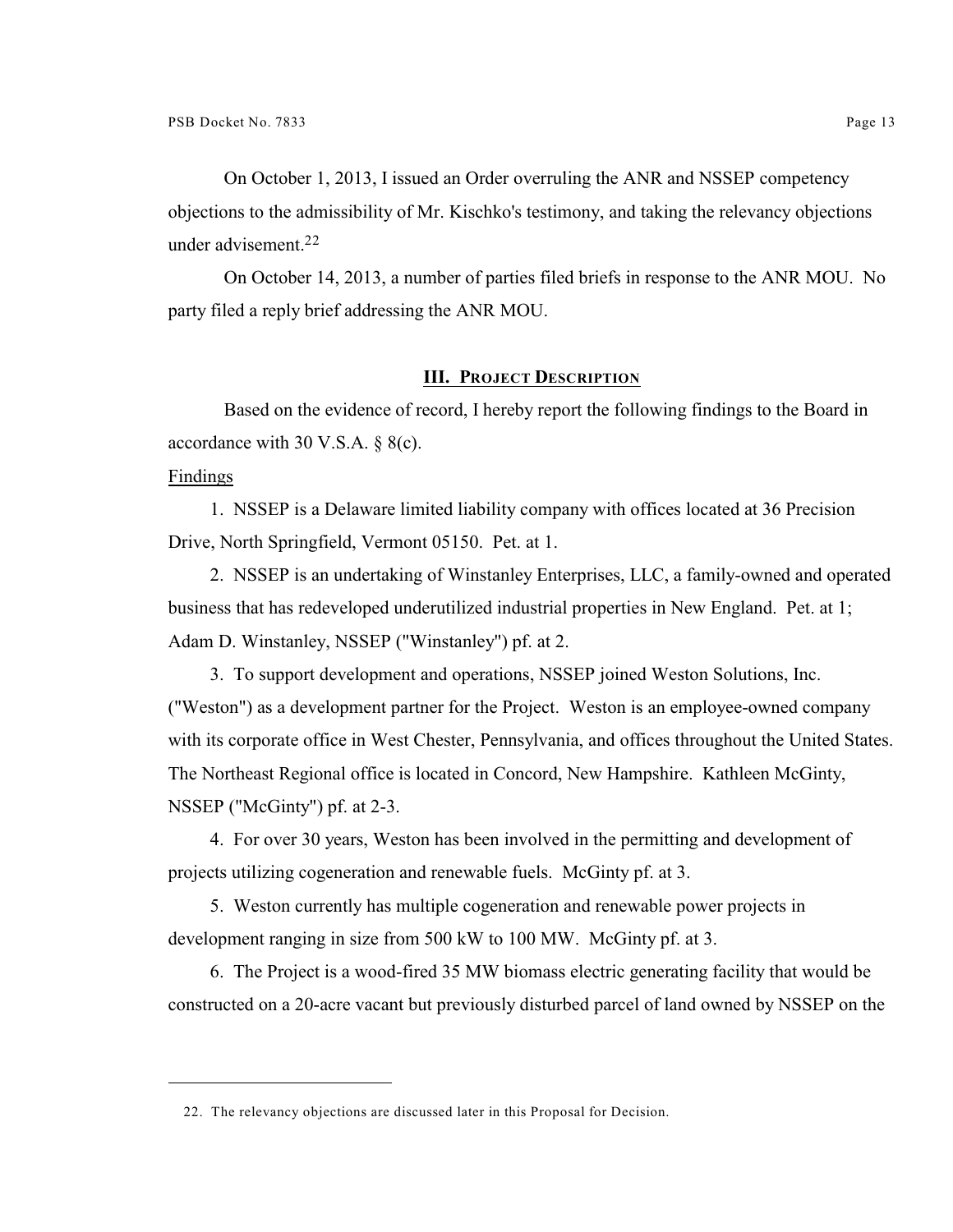former Fellows Gear Shaper Factory property in the North Springfield Industrial Park. Pet. at 1-2.

7. The 35 MW figure refers to the nominal net capacity of the Project for the transmission voltage leaving the station. In the heat and mass balance analysis, NSSEP has calculated that in some cases the Project could generate over 40,000 kW. The highest turbine gross output would be 42,422 kW. Tr. 4/2/13 at 215-17 (H. Dana Smith, NSSEP ("Smith")).

8. The principal components of the Project include: (1) the boiler building (measuring approximately 145 feet long x 125 feet wide x 116 feet high); (2) the steam turbine generator building (measuring approximately 60 feet long x 125 feet wide x 44 feet high); (3) pollution abatement equipment and stack (measuring approximately 8 feet in diameter at the point of exhaust and 140 feet high); (4) six Hexacool air-cooled condenser ("ACC") modules (measuring approximately 275 feet long x 55 feet wide x 65 feet high); (5) three liquid storage tanks (including one 500,000-gallon raw-water storage tank to serve as a reservoir for process water and fire protection, a 50,000-gallon distillate fuel storage tank and a 15,000-gallon storage tank for anhydrous ammonia which is utilized by the pollution abatement equipment); (6) a transformer yard; (7) transport truck unloading facilities; and, (8) various fuel handling, transport and storage facilities, including a wood chip fuel shelter (measuring approximately 185 feet wide x approximately 200 feet long). Smith pf. (12/22/11) at 3-6, 15-16; Smith pf. (6/1/12) at 2-3, 5, 8, 11-13; Jeffrey A. Nelson, NSSEP ("Nelson") pf. (6/1/12 as revised 3/12/13) at 5; exh. Pet. Supp. JAN-1; tr. 4/2/13 at 197-98 (Smith).

9. The proposed location for the Project is a 20-acre parcel of land owned by NSSEP within the North Springfield Industrial Park. The site is a vacant lot to the east of 36 Precision Drive. Chauncey G. Morgan, NSSEP ("Morgan") pf. at 5.

10. Half of the area north of the Project site is used for the storage of drainage pipes by the Hancor, Inc. facility, and a large gravel pit borders the southern, eastern and the remainder of the northern border of the Project site. Morgan pf. at 5.

11. The environment in the immediate vicinity of the Project site is the existing North Springfield Industrial Park, which is comprised of large one and two-story industrial buildings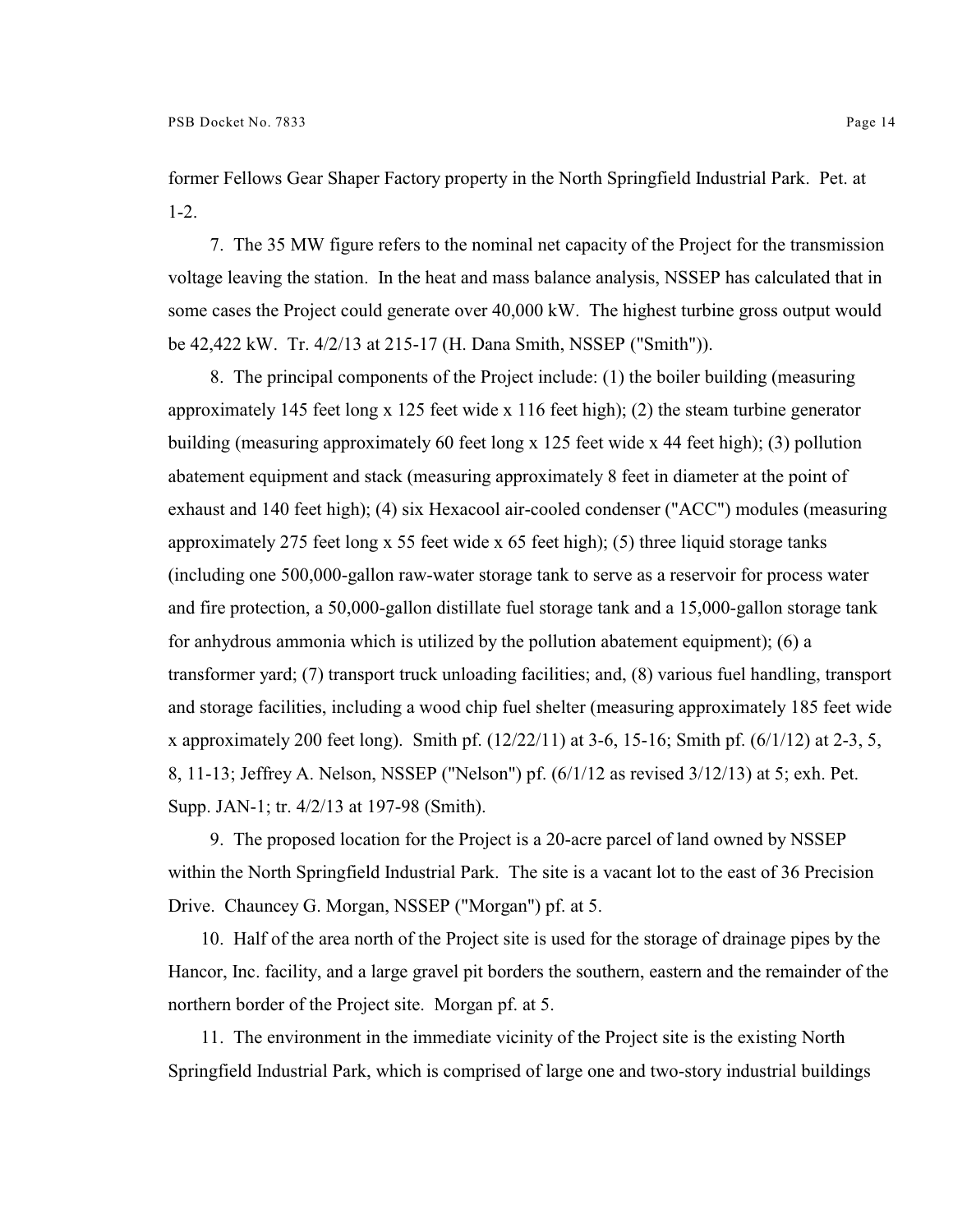with predominantly metal and glass exteriors, flat roofs and beige or neutral coloration. Mark Kane, DPS ("Kane") pf. at 5.

12. The approach to the Project is along existing roadways serving other facilities within the industrial park. Exh. Pet. JEV-2 at 2.

13. Most of the Project's structural elements would be located in close proximity to the 36 Precision Drive facility, on the west end of the lot, and would occupy about 5 acres. Exh. Pet. JEV-2 at 2.

14. The largest Project building would house the boiler. It would be roughly 145 feet x 125 feet x 116 feet high. In front of the building would be duct work, the flue gas filter, a fuel oil tank, an ammonia tank, and the stack. Exh. Pet. JEV-2 at 2.

15. The stack would be located immediately to the north of the boiler building and would be approximately 8 feet in diameter and 140 feet high. Both the boiler building and stack would be painted a dark brown color. Other Project elements are likely to be a medium gray color. Exh. Pet. JEV-2 at 2.

16. West of the main building there would be a parking area for employees with approximately 21 spaces. Trucks entering the site would circle around the main boiler complex dropping off wood into a hopper, then exiting the site via an existing road next to 36 Precision Drive. Exh. Pet. JEV-2 at 2.

17. The Project would tie into GMP's Fellows Gear substation located on the southeast corner of the Project site. Smith pf. (12/22/11) at 3.

18. The Project would require replacement of the existing GMP distribution poles located at the Project's southerly property line with new poles that would be approximately 55-60 feet tall and would feature sub-transmission overbuild with distribution underbuild. Smith pf. (12/22/11) at 8.

19. NSSEP also proposes to construct a thermal loop to utilize waste heat from the Project. Waste thermal heat from the Project would be carried through a network of hot water piping and used to support a central heating service for the North Springfield Industrial Park commercial buildings ("District Heating System"). Smith pf. (12/22/11) at 13-15; exh. Pet. HDS-6; *see also* Smith pf. (6/1/12) at 9-11.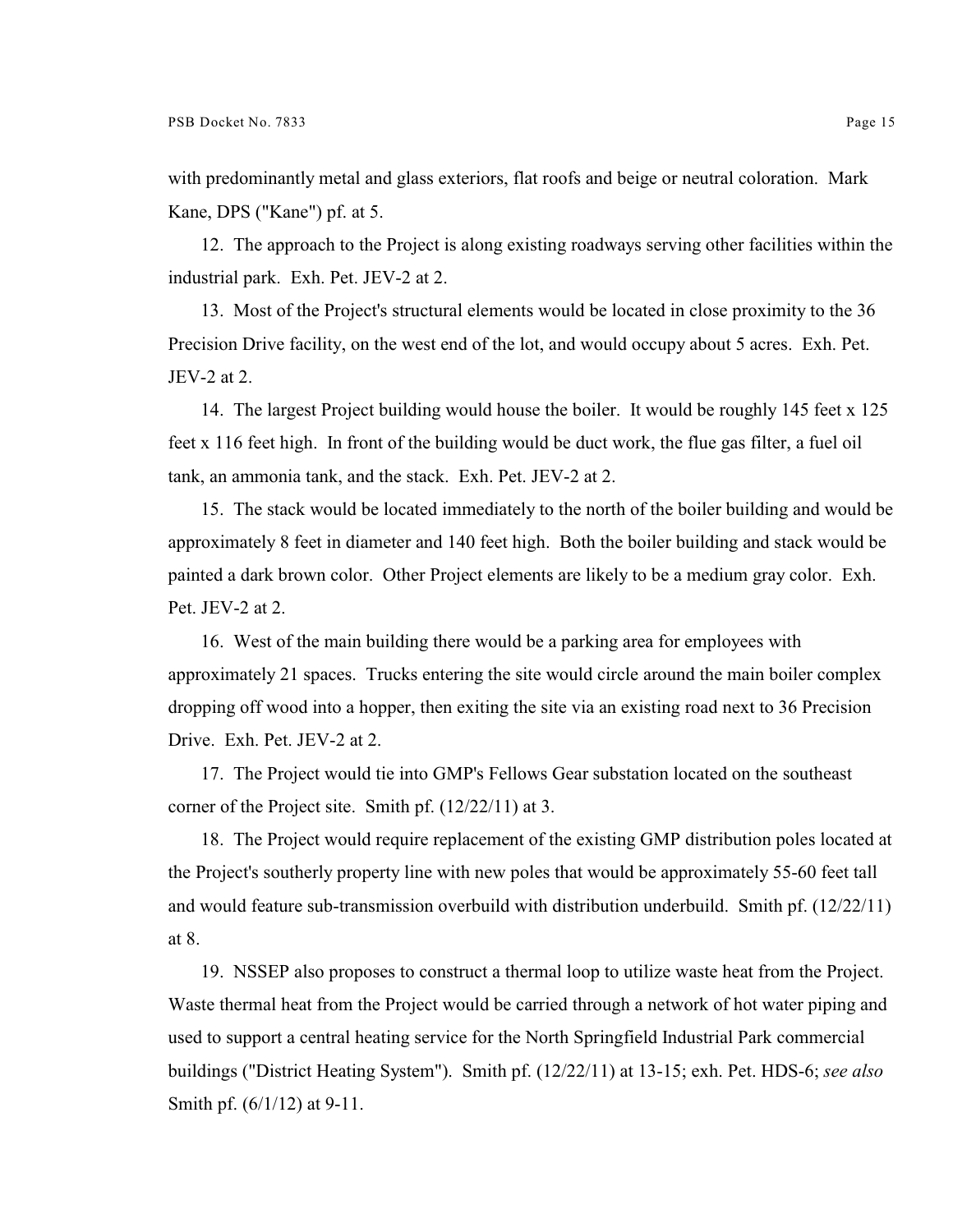20. Heat energy for the District Heating System would be derived from steam from the second steam extraction port of the steam turbine generator. Steam extracted at this port has already passed through the high pressure stages of the steam turbine generator and has contributed to the production of electric power. Steam for the thermal loop would be available at the extraction source at 348  $\degree$ F, 81 psia<sup>23</sup> and available by design in sufficient quantities to furnish up to 20 MM BTU (million British thermal units) to the heating system per hour. Extraction steam would heat the water circulating in the thermal loop for thermal utilization by the consumer. The system would be capable of delivery temperatures up to 300°F. The thermal loop is proposed to be a two-pipe, two-loop circuit on Precision Drive and Fairbanks Road. The delivery loop itself would utilize fully insulated steel pipe designed especially for use in district heating systems. Smith pf.  $(6/1/12)$  at 9-10; exh. Pet. Supp. HDS-8.

21. The piping configuration for the thermal loop is a double pipe, double loop configuration where one supply pipe and one return pipe exit the pumping station in one direction and another identical set of supply and return pipes exit the pumping station in another direction. Smith pf. (12/22/11) at 15.

22. In addition, NSSEP plans to include interconnection points to the District Heating System at the Main Street/Precision Drive and Main Street/Fairbanks Road locations to serve a so-called Community District Heating System. This would provide a potential opportunity for approximately 100 local residents to utilize the thermal loop to replace or augment their existing heating systems. Daniel Ingold, NSSEP ("Ingold") pf. (6/1/12 as revised 3/12/13) at 14.

23. Petitioner has committed to donate hot water to the Community District Heating System. Ingold pf. (6/1/12 as revised 3/12/13) at 15.

24. The original conceptual design for the Project, filed in December of 2011, utilized a water-cooled condenser technology and some of the by-product heat in a District Heating System that would serve the North Springfield Industrial Park. Ingold pf. (6/1/12 as revised 3/12/13) at 5.

<sup>23.</sup> "Psia" stands for pounds per square inch absolute.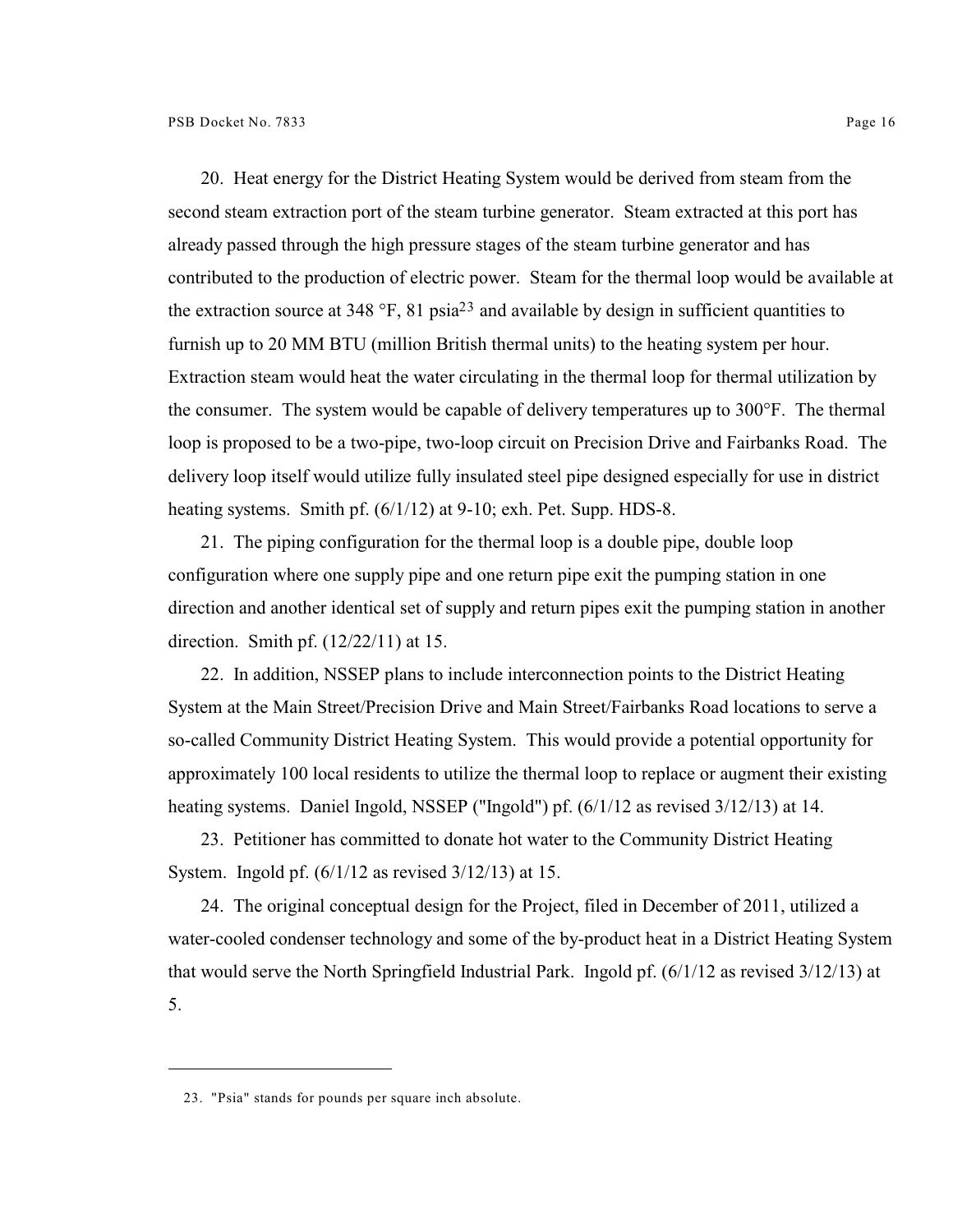25. In response to concerns from the community, ANR, and others regarding the amount of process water required by the original design, NSSEP amended its petition on June 1, 2012, to revise the Project's design to utilize ACC technology in order to reduce the amount of process water needed for the Project. Ingold pf.  $(6/1/12$  as revised 3/12/13) at 6.

26. The Project would make use of Bubbling Fluidized Bed ("BFB") combustor technology. The temperature of the fluid bed of the BFB would be 1,300°F to 1,600°F during plant operation. By design, the fluidized bed material is contained in open bottom hoppers, combustion air is introduced through a matrix of "bubble caps," and the bed material begins to "bubble" when heated, as if it were fluid. Smith pf. (12/22/11) at 8-9.

27. The selection of BFB technology offers several advantages over conventional stoker-grate technology, including: (1) more efficient combustion of the wood fuel and a corresponding reduction in the unburned carbon in the flue gas train; (2) due to the reduction in unburned carbon in the flue gas, it is not necessary to collect hot char in hoppers, eliminating the need for separation and re-injection equipment; (3) operating experience indicates that the BFB, by reason of a large mass of hot bed material, would have a more stable and constant combustion in the presence of fuel size and moisture variations commonly experienced in the fuel that would be fed from storage; and, (4) reduction in unburned char carry-over from the furnace combustion zone permits the option of a bag-house particulate collection system without additional equipment such as mechanical cyclone separators upstream of a filter bag house or, if used, an electrostatic precipitator. Smith pf. (12/22/11) at 11.

28. The air-cooled system proposed by NSSEP in its amended filing consists of multiple "Hexacool" units (Hexacool is the trade name of ACC units supplied by SPX Cooling Technology, Inc.). Each three-sided unit has heat exchangers, similar to car radiators, arranged vertically in a hexagonal shape when viewed from above. A fan at the top of each hexagon "cell" draws air through the heat exchangers. These units would be located where the water-cooled towers were to be placed in the original conceptual design. Ingold pf. (6/1/12 as revised 3/12/13) at 6; Smith pf. (6/1/12) at 2-3; exh. Pet. Supp. HDS-10.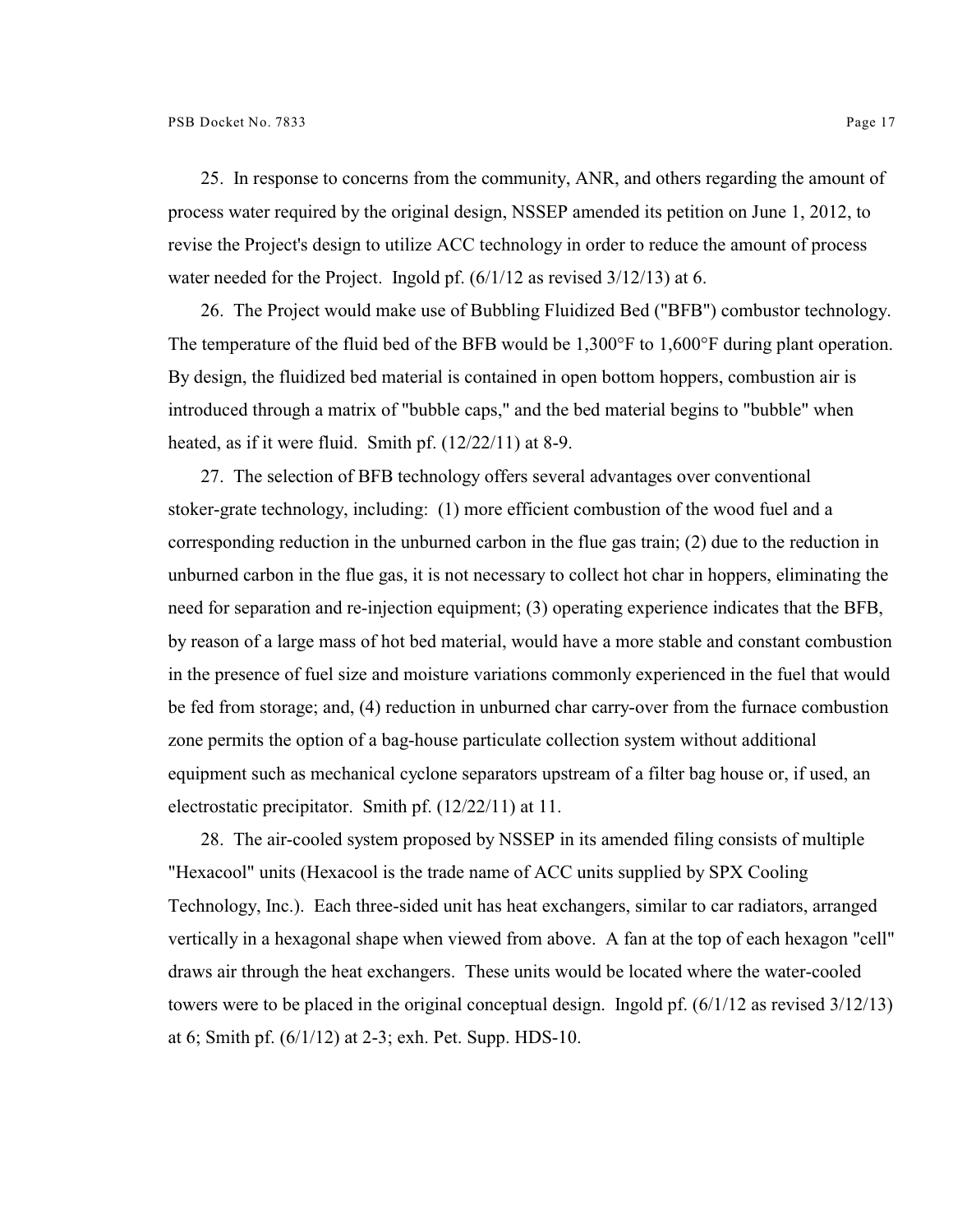29. The amount of water needed for the water-cooled design initially proposed by NSSEP would have been 500,000 to 550,000 gallons per day, and up to 740,000 gallons per day on dry summer days. The air-cooled system proposed for the Project would allow the Project to operate with materially less process water. The amount of water needed would be 30,000 gallons per day or less, mostly for boiler blow down and reverse osmosis backwash, and would not require a Groundwater Withdrawal Permit. Smith pf. (6/1/12) at 4; Ingold pf. (6/1/12 as revised 3/12/13) at 7; tr. 4/1/13 at 53 (Nelson).

30. Water would be supplied by two sources: rooftop rainwater harvesting and municipal water from the Town of Springfield water system. Ingold pf.  $(6/1/12$  as revised 3/12/13) at 8.

31. The amount of water required would be consistent throughout the year and it would be independent of weather conditions, so that even on peak design days (e.g., 95 degree summer days), less than 30,000 gallons of process water would be required. This is less than 5% of the peak design day water-based cooling system requirements originally proposed. Ingold pf. (6/1/12 as revised 3/12/13) at 7.

32. As a result of the significantly reduced water intake, the process wasteflow stream to a proposed subsurface leachfield was also significantly reduced with the air-cooled system. As a result, the leaching field area has been reduced to 25,000 square feet from the originally planned 200,000 square feet. Smith pf. (6/1/12) at 5.

33. The ACC cooling system does not produce a water vapor plume because air-cooled condensers do not rely upon water as the cooling medium. The boiler exhaust stack would still produce a vapor plume on cooler, high relative humidity days. Smith pf. (6/1/12) at 7.

34. The estimated cost of constructing the Project is approximately \$168 million dollars. Exh. Pet. RWH-2 at 2.

35. The Project would have an operational footprint that extends well beyond its built footprint in the industrial park due to the ongoing need to harvest wood from area forests to fuel the boiler for the life of the Project. Findings 92 through 177, below.

36. The NSSEP wood-fueled boiler has an equipment life expectancy of 50 years or more. Ingold pf. reb. at 8.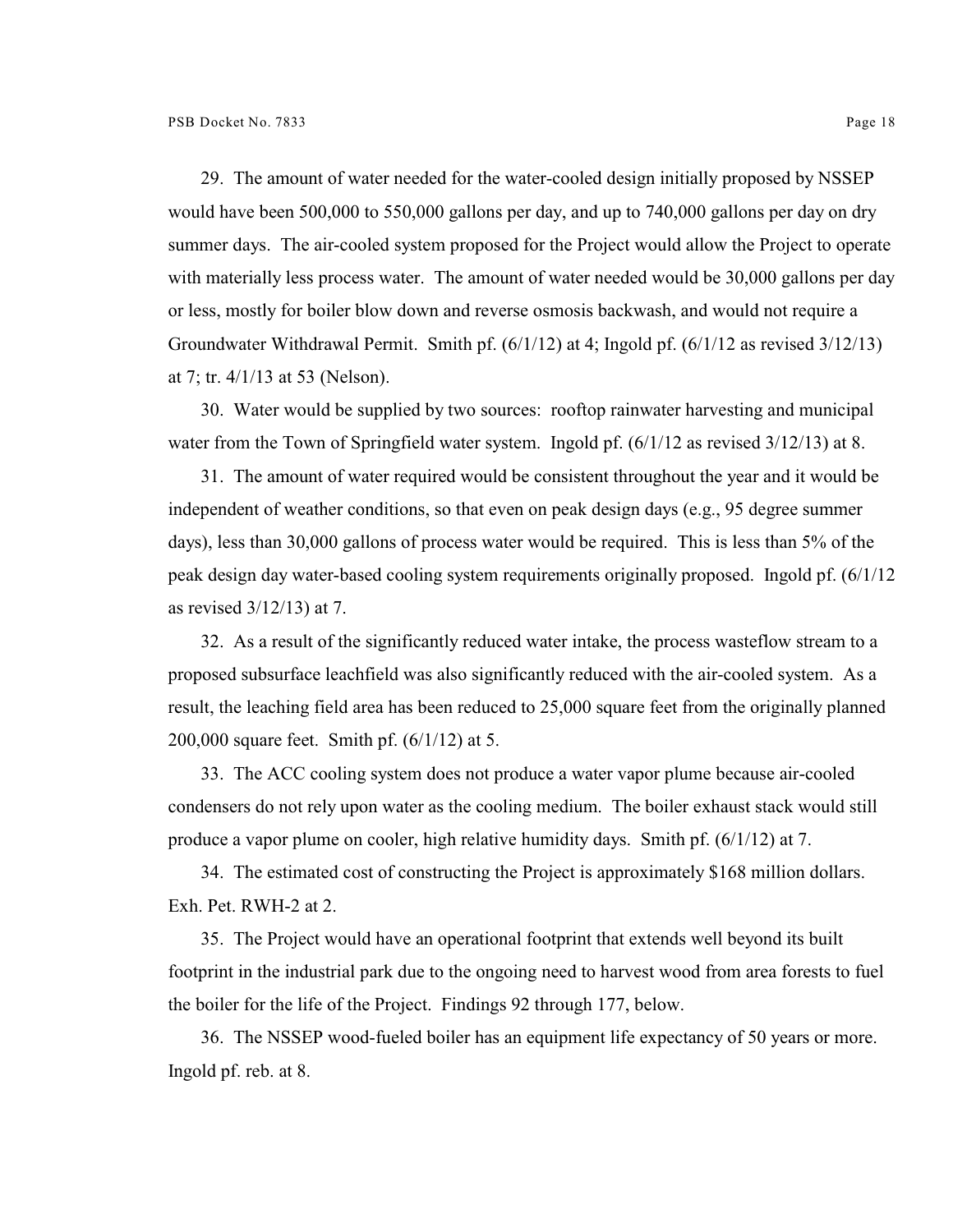37. Each year, the Project would consume approximately 450,000 green tons of wood fuel, of which approximately 300,000 green tons would be harvested from Vermont forests annually. Sandy Wilmot, ANR ("Wilmot") pf. at 6; Ingold pf. reb. hrvst. at 11-12.

38. The 300,000 green tons of wood to be harvested annually from Vermont's forests for consumption by the Project would be roughly equivalent to the amount of Vermont-sourced wood that is consumed by the existing McNeil and Ryegate woody-biomass electric generation facilities combined. Tr. 4/4/13 at 252 (Wilmot).

39. It is estimated that the Project's wood fuel demand would require 200 to 300 individual harvest operations each year in Vermont alone. Tr. 4/2/13 at 61 (Ingold); tr 4/4/13 at 253 (Wilmot).

40. Using NSSEP's estimate of 200 harvest operations in Vermont, the annual Vermont footprint of harvesting for the Project would be 20,000 acres. Tr. 4/2/13 at 66 (Ingold). Discussion

In its petition, NSSEP seeks authority to construct and operate a "wood-fired 35 MW biomass electric generating facility."<sup>24</sup> However, various witnesses have testified to differing capacities for the generator, ranging as high as  $42,422 \text{ kW}$ .<sup>25</sup> In order to avoid potential confusion, if the Board approves the Project, I recommend that any such approval make clear that it authorizes the construction of a generator with a 35 MW net capacity, and a gross capacity not to exceed 42.5 MW.

Additionally, should the Board approve the Project, I recommend that the Board make it clear that any such approval does not include legal authorization for NSSEP to construct the District Heating System, including the interconnection points for the Community District Heating System, and therefore does not relieve NSSEP of any obligation it may have to secure any collateral permits that may be needed for that construction.

<sup>24.</sup> Pet. at 1.

<sup>25.</sup> Tr. 4/2/13 at 215-17 (Smith).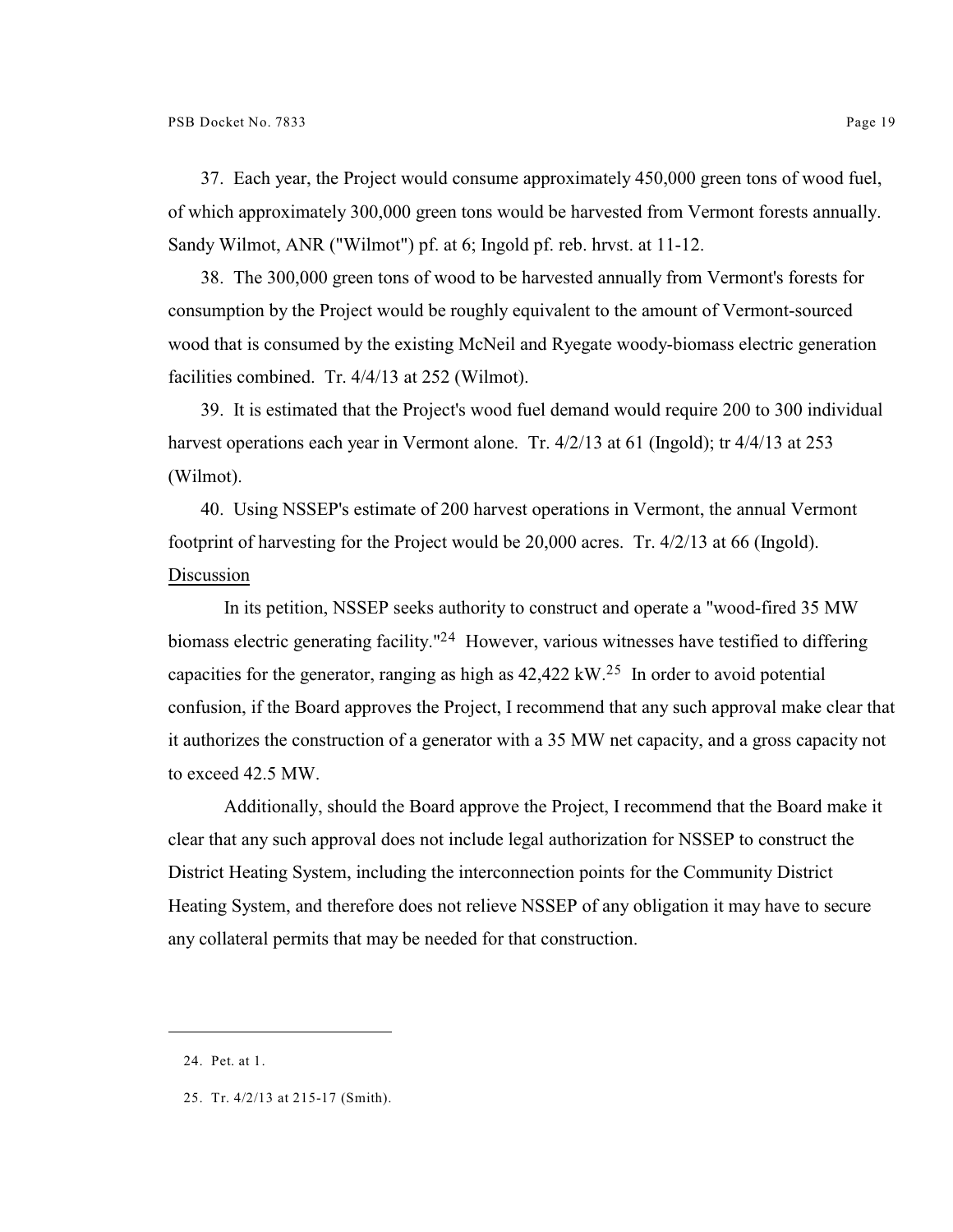An electric generation facility that requires a CPG under Section 248 is exempt from Act  $250$  and from local zoning.<sup>26</sup> However, where a proposed improvement does not bear a "reasonable relationship" to and cannot be considered part of an electric transmission or generating facility, having in mind the broad meaning to be ascribed to the word "facility," it does not fall within the Board's direct supervision under Section 248 and therefore is not exempt from otherwise applicable Act 250 or local zoning requirements.<sup>27</sup> In this case, I conclude that the proposed thermal heat loop does not bear the necessary reasonable relationship to, and cannot be considered part of, the electric generating facility so as to invoke the Board's direct supervisory authority. The petitioners in Dockets 7678 and 7679 sought to construct two woodfired biomass electric generation facilities, and in each case proposed to use the waste heat from the boilers in an adjacent wood-pellet manufacturing facility. In both of those cases, the Board found that there was not a sufficient relationship between the electric generation facilities and the wood-pellet facilities to bring the latter within the Board's jurisdiction and thus exempt those facilities from review under Act 250 or local zoning. And, in those two cases, the wood-pellet facilities were somewhat more related to the generation facilities than the thermal loop proposed in this proceeding, because the boilers proposed in Dockets 7678 and 7679 would actually use waste wood from the pellet facilities as part of their fuel mix.<sup>28</sup>

If the wood-pellet facilities in Dockets 7678 and 7679 were not sufficiently related to the generating facilities in question to invoke the Board's direct supervisory authority under Section 248, then the thermal loop system proposal in this proceeding does not invoke the Board's direct supervisory authority either, and any Board approval of the Project would not relieve NSSEP from its obligations to seek and obtain any necessary Act 250 or zoning permits, as well as any other applicable collateral permits, for construction of the facilities serving that system.

<sup>26.</sup> 10 V.S.A. § 6001(3)(D)(ii); 24 V.S.A. § 4413(b).

<sup>27.</sup> *Petition of Beaver Wood Energy Pownal*, LLC, and *Petition of Beaverwood Energy Fair Haven, LLC*, Dockets 7678 and 7679, Order of 4/1/11 at 9 (*quoting* Op. Vt. Att'y Gen., No. 715 (Aug. 5, 1971) at 172).

<sup>28.</sup> Dockets 7678 and 7679, Order of 4/1/11 at 12-14.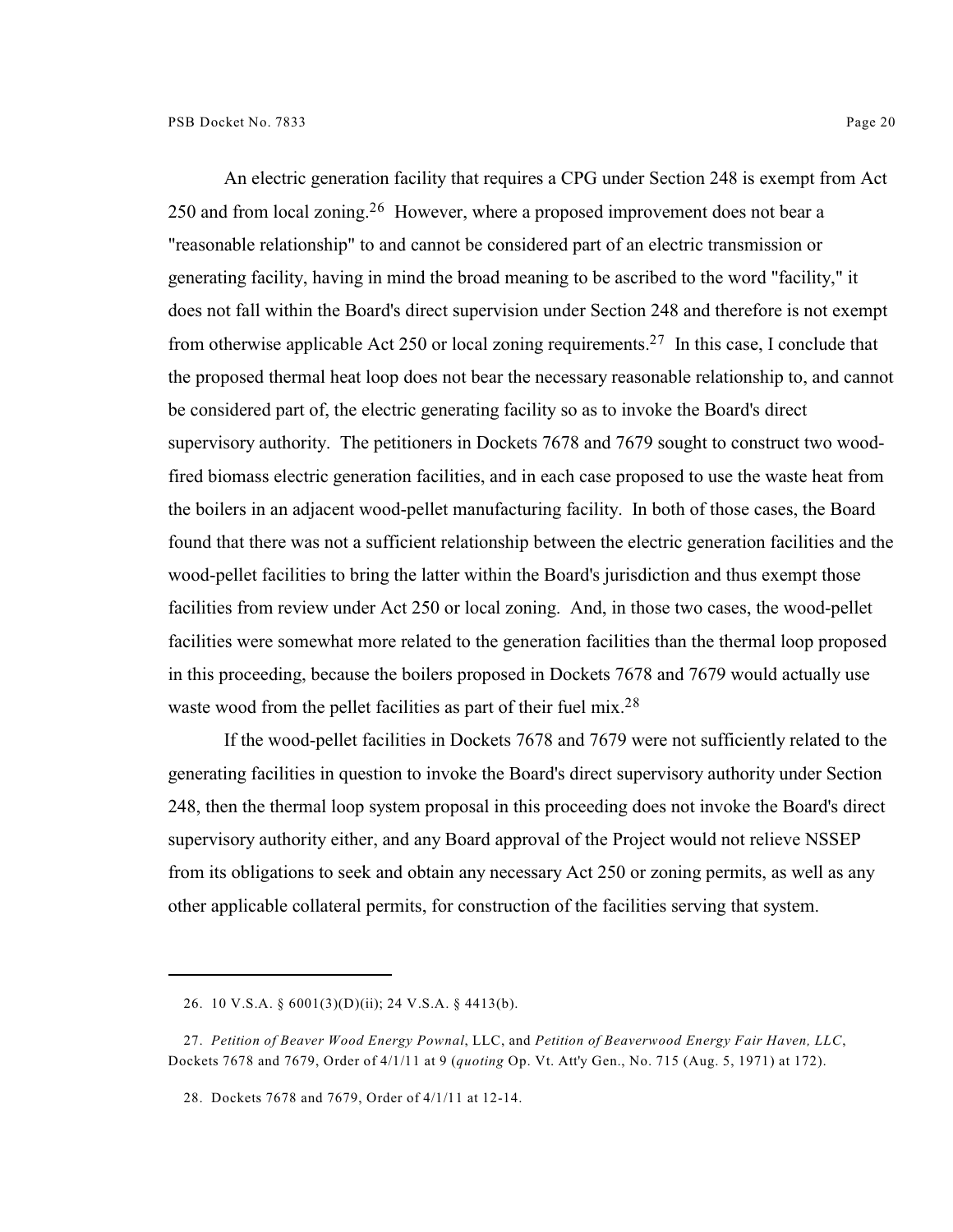I am also aware that NSSEP and Springfield have executed the Springfield MOU which in part requires NSSEP to take additional responsibility for deploying certain infrastructure for the Community District Heating System beyond that which has been proposed in this proceeding. However, that MOU was not submitted into evidence and therefore cannot be considered by the Board in rendering its findings in this proceeding.<sup>29</sup> Accordingly, the findings above related to usage of the Project's thermal waste heat are limited to those supported by the evidentiary record in this proceeding. 30

# **IV. REVIEW OF THE PROJECT UNDER THE SECTION 248 CRITERIA Orderly Development of the Region**

 $[30 \text{ V.S.A.} \$ \$ 248(b)(1)]

Findings

41. The Project would unduly interfere with the orderly development of the region. This finding follows after due consideration having been given to the recommendations of the municipal and regional planning commissions, the recommendations of the municipal legislative bodies, and the land conservation measures contained in the plan of any affected municipality. This finding is supported by findings 42 through 55, below.

42. The Project is proposed to be located in the North Springfield Industrial Park. Morgan pf. at 4.

43. Currently, the industrial park experiences an average of 1,060 vehicle trips per weekday, with approximately 235 of those trips being made by heavy vehicles, including box and tractor trailer trucks. Exh. Pet. DS-2 at 4.

44. The Project would require, on average, the delivery of five truckloads of wood chips per hour. Peak hour deliveries could result in as many as 12 truckloads of wood chips per hour.

<sup>29.</sup> 3 V.S.A. § 809(g).

<sup>30.</sup> Notwithstanding my conclusion that the Board does not have jurisdiction to authorize the construction of the District Heating System, I recommend the Board still evaluate whether the proposed system should be a required condition of approval for the Project as explained in the section of this Proposal for Decision addressing the public good.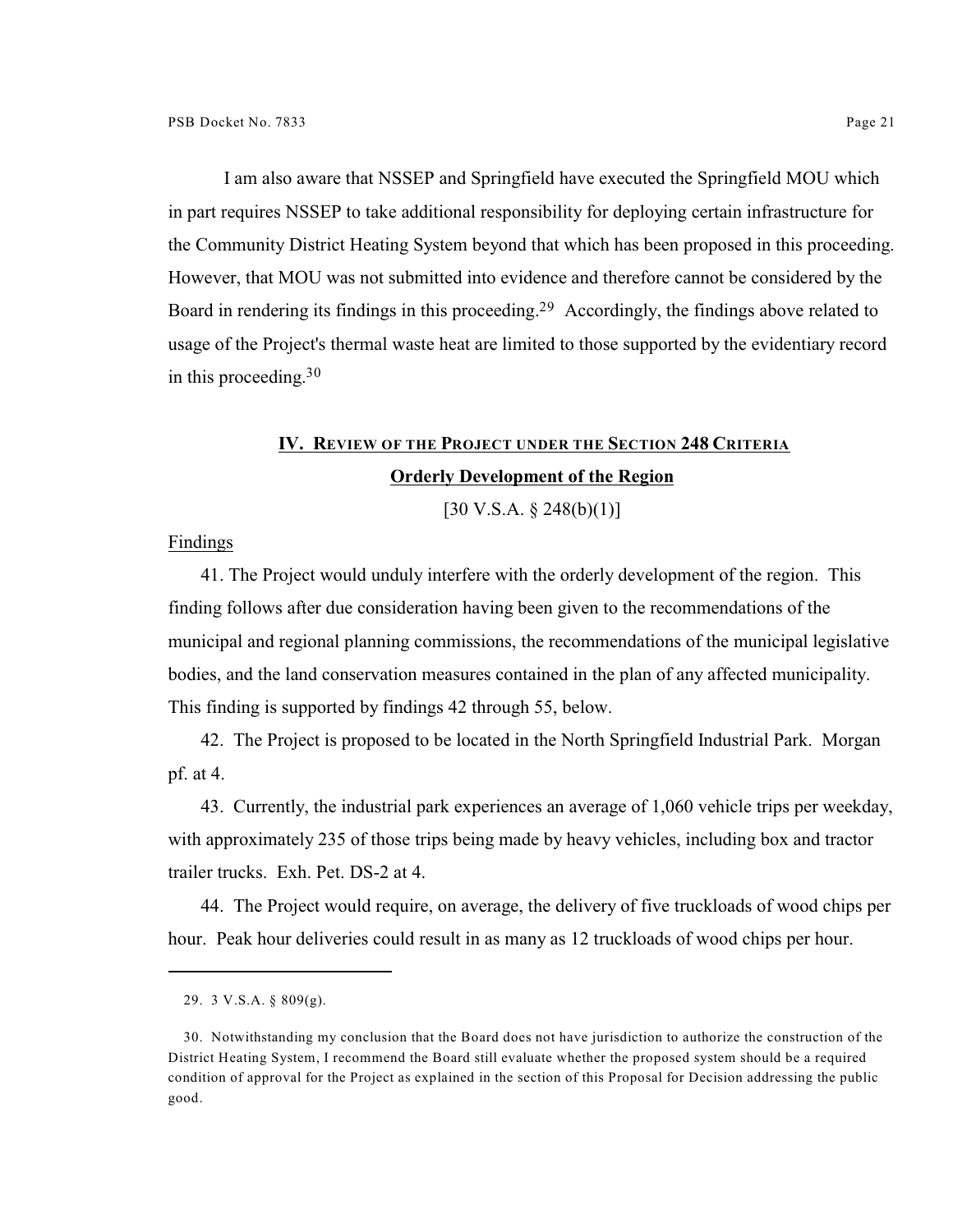Deliveries would occur Monday through Friday between the hours of 7:00 a.m. and 5:00 p.m. David Saladino, NSSEP ("Saladino") pf. at 3-4; tr. 3/14/13 at 149-50 (Saladino).

45. Seasonal variations in wood supply and transport conditions may result in varied delivery rates and extended delivery hours. Wet ground during mud season may limit wood supply for certain time periods, while higher delivery rates may occur prior to or immediately following mud season to maintain adequate fuel supplies. The Project has the capacity to process up to 12 delivery trucks in a single hour. Saladino pf. at 3-4.

46. Each delivery results in two truck trips, one entering the industrial park and one leaving the industrial park. Tr. 3/14/13 at 150 (Saladino).

47. Due to weight restrictions imposed by the Town of Springfield on bridges at both the western and eastern ends of Main Street, heavy vehicles are required to access the industrial park by a single route, turning from Route 10 onto South County Road, turning from South County Road onto Main Street, and then turning from Main Street into the industrial park on Precision Drive. Departing trucks must utilize the same roadways when leaving the industrial park. Exh. SWRCP-1 at 7-8; tr. 3/14/13 at 148-49 (Saladino).

48. During times of average deliveries, there would be ten truck trips per hour for a total of 100 truck trips per delivery day. Peak hour deliveries could result in 24 truck trips per hour and, although it is unlikely that peak hour conditions would last an entire delivery day, could potentially result in as many as 240 truck trips per delivery day. Tr. 3/14/13 at 149-50, 198-200 (Saladino).

49. The additional truck traffic that would be caused by the Project would result in an increase to existing truck traffic levels on the roads entering and exiting the industrial park of anywhere from roughly 50% to 100% based on average versus peak hour operating conditions. Findings 43 through 48, above.

50. The increase in truck traffic related to the Project would result on average in one truck trip every six minutes in addition to the existing truck trips on South County Road and Main Street. Peak hour trips would create an additional truck trip every 2.5 minutes on top of existing levels. Findings 44 and 48, above.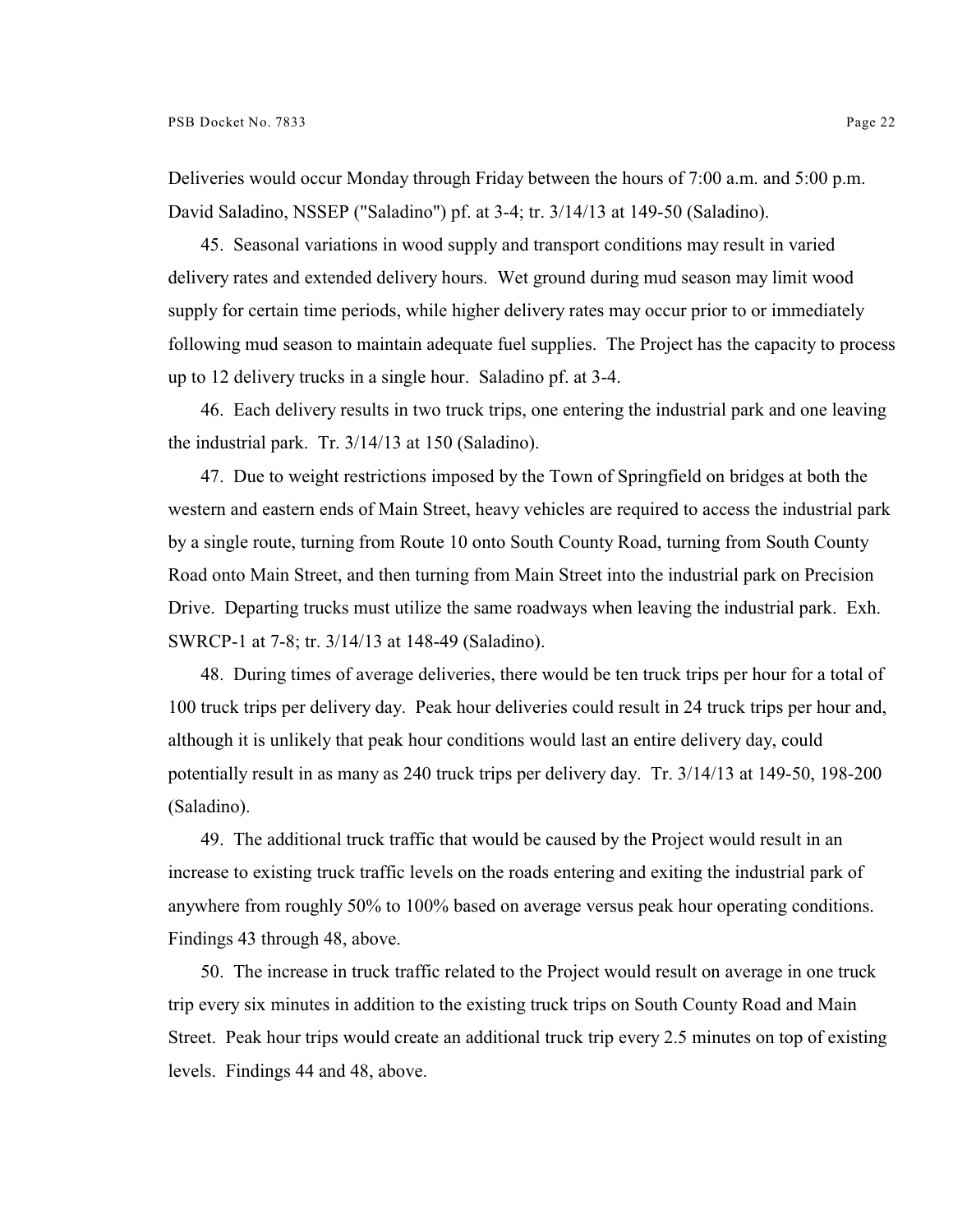51. There are several residences located along South County Road and Main Street which would be passed by the Project's truck traffic. Tr. 3/14/13 at 89-90 Jean Vissering, NSSEP ("Vissering") and 153 (Saladino).

52. When two trucks approach the intersections of Route 10 and South County Road or Main Street and South County Road from opposite directions, one truck must stop prior to the intersection to allow the other truck to proceed. This is because the trucks must cross over into the oncoming lane of travel to negotiate these intersections. Exh. SWRPC-3 at 3.

53. The Town of Springfield Town Plan states that activities within the industrial park should focus primarily on industrial uses. However, the plan notes that large truck access to the industrial park is a problem because of the small residential streets leading to the park. As a result, the plan states a preference for activities in the park that do not rely on large truck access. Exh. Pet. JEV-3 at 81.

54. The Town of Springfield Town Plan states that the priority for growth in the industrial park is reuse of existing structures for industrial purposes. Pet. JEV-3 at 81.

55. The Town of Springfield Town Plan identifies the Springfield East Industrial Park as an area suitable for development of industry that relies heavily on trucks due to its access to Interstate 91. Pet. JEV-3 at 81.

# Discussion

NSSEP and the Department both assert that the Project would not unduly interfere with the orderly development of the region. Both NSSEP and the Department point to provisions in the Town Plans of Springfield and Chester, as well as the Southern Windsor County Regional Plan, that support the use of wood biomass for energy uses. NSSEP and the Department also note the Project's proposed location in the North Springfield Industrial Park and state that this proposed location is consistent with the Springfield Town Plan's preference for locating new industrial activities within the industrial park.<sup>31</sup>

NoSAG contends that the Project would unduly interfere with the orderly development of the region, arguing that the Project would be inconsistent with the Springfield Town Plan as a

<sup>31.</sup> NSSEP Brief at 14-17; Department Brief at 4-5.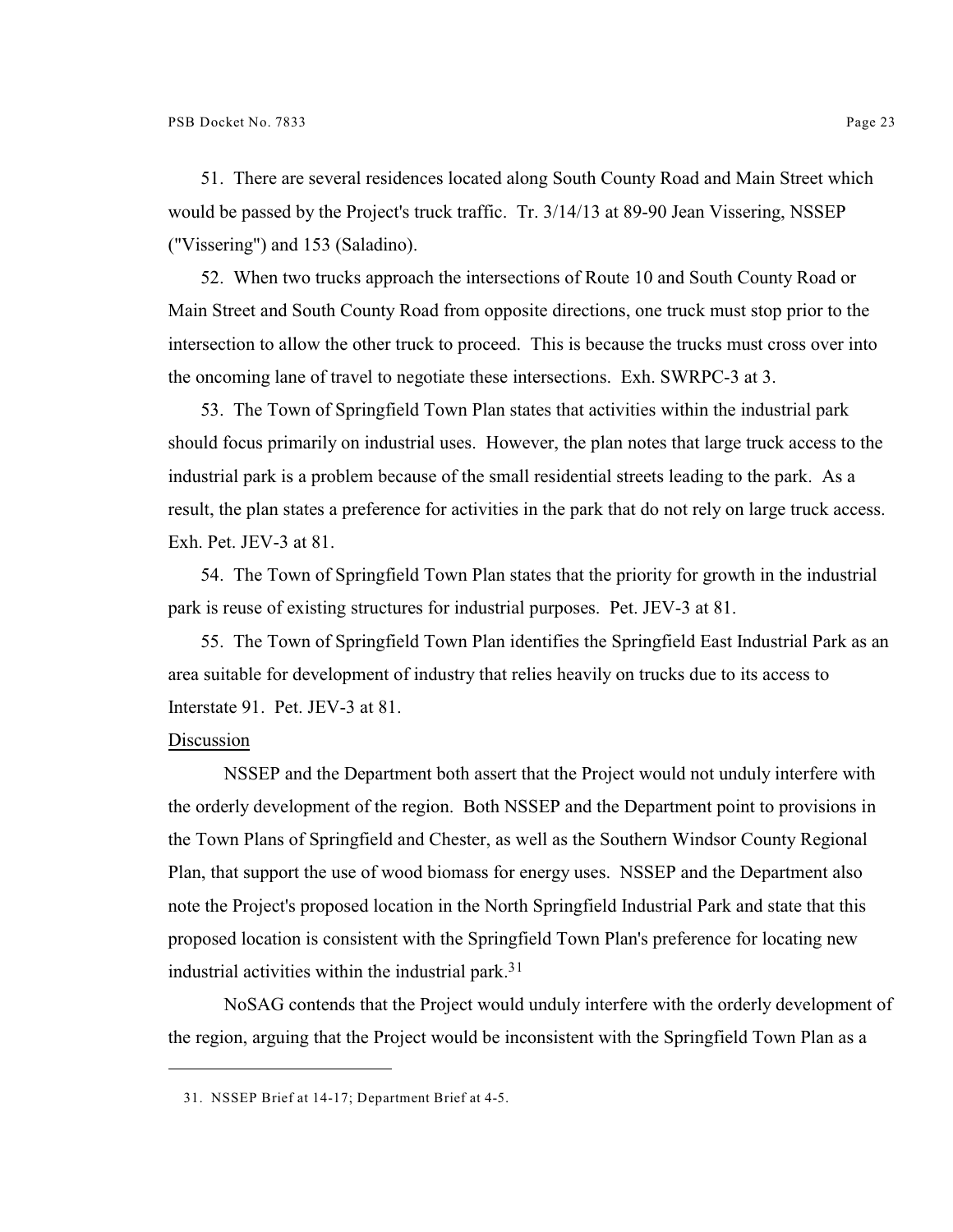result of noise and light pollution, air pollution in the form of emissions from the stack, and increased truck traffic for fuel deliveries.<sup>32</sup>

The Project is proposed to be located in the industrial park, which, if it had better truck access, would appear to be a reasonable location for a woody-biomass electric generation facility. However, the industrial park has only limited access for the large trucks needed to deliver fuel to the Project. Due to municipal weight restrictions on bridges at both ends of Main Street, every truck is required to follow the same route both into and out of the industrial park, traveling on both Main Street and South County Road. Neither of these roads is wide enough to accommodate the necessary turning radius of a large truck without the truck crossing over into the opposite lane of travel to complete the turns onto and off of these two roads. Under current conditions without the Project, it is apparently not unusual for one truck to have to stop in advance of reaching one of these intersections to allow an oncoming truck to negotiate a turn by crossing over into the oncoming lane of travel.<sup>33</sup> During the course of a 45-minute observation period in March of 2012, the witness for SWCRPC/Springfield observed approximately 10 to 12 tractor-trailer type trucks negotiating the turns at the intersection of South County Road and Route 10. During that limited time period three conflicts occurred between trucks attempting to exit and enter South County Road at the same time, requiring one truck to stop before reaching the intersection to allow the oncoming truck to proceed. Additionally, the trucks were observed typically driving down the center of the road, even though South County Road is 29 feet wide. Similar conditions were observed at the intersection of South County Road and Main Street.<sup>34</sup>

Construction and operation of the Project at the proposed location would increase the amount of truck trips on South County Road and Main Street by anywhere from roughly 50% to

<sup>32.</sup> NoSAG Brief at 13-15. NoSAG also discusses the height of the proposed stack in relation to air pollution and impacts to the nearby airport. *See* NoSAG Brief at 15-17. Those topics are addressed later in this Proposal for Decision in relation to air pollution and transportation systems. NoSAG also proposes several findings to demonstrate that the Project is inconsistent with certain regional standards. However, NoSAG did not provide any citations to the evidentiary record to support these proposed findings as required by PSB Rule 2.222.

<sup>33.</sup> *See* Finding 52.

<sup>34.</sup> Exh. SWRPC-3 at 3.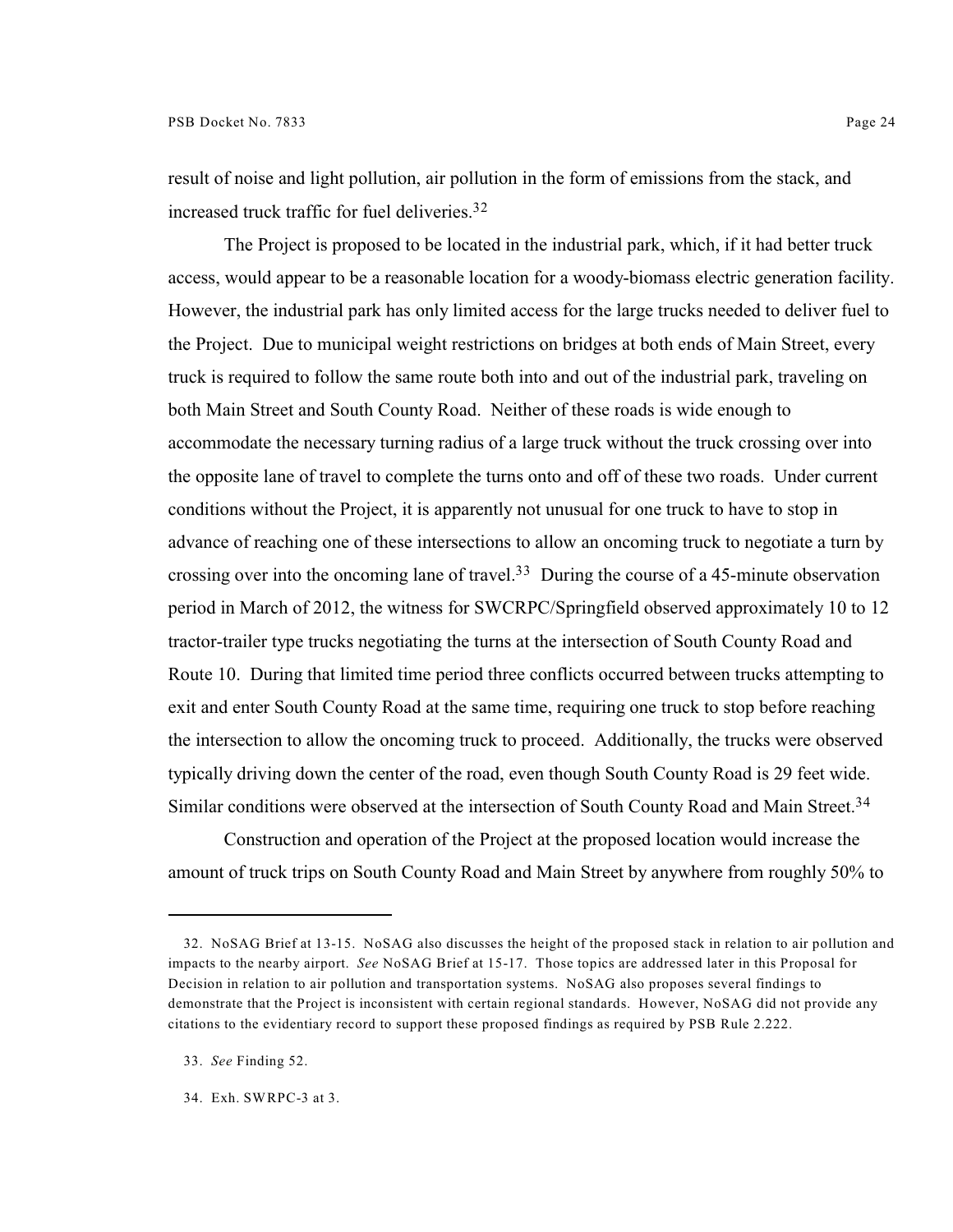100% of current levels, increasing the likelihood of additional truck conflicts at the two intersections and exposing those living along the roads to the attendant impacts of a large increase in truck traffic on their residential streets, such as increased times of noise from trucks traveling on the roads, and from having to stop and accelerate again due to intersection conflicts.<sup>35</sup>

The Springfield Town Plan specifically recognizes the existing problem with large truck access because of the small residential streets leading to the industrial park, and states a clear preference for new businesses within the industrial park that do not rely on large trucks.<sup>36</sup> Rather, the plan identifies the Springfield East Industrial Park as an area suitable for development of industry that relies heavily on trucks due to its access to Interstate 91.<sup>37</sup> The plan also states a preference for activities in the industrial park that reuse existing buildings, rather than those that require construction of new buildings.<sup>38</sup>

Construction and operation of the Project in the industrial park would be counter to these express policies in the town plan and lead to a substantial increase in large truck traffic on Main Street and South County Road, which already are experiencing truck conflicts at their intersections under current conditions.

NSSEP's expert witness on orderly development and aesthetics examined the provisions in the town plan that discuss the industrial park for purposes of aesthetics analysis and concluded that the language regarding limited truck access was not related to aesthetics and therefore did not constitute a clear, written community standard for purposes of that analysis. However,

38. "The priority for growth in this area is the reuse of existing structures for industrial purposes." Exh. Pet. JEV-3 at 81.

<sup>35.</sup> Tr. 3/14/13 at 120-22 (Duncan).

<sup>36.</sup> "Large truck access in this area is a problem because of the small residential streets leading to the industrial area. Therefore, uses that do not require large truck access are preferred in this area." Exh. Pet. JEV-3 at 81.

<sup>37.</sup> "'Springfield East' Industrial Park – An area has been set aside for industrial development next to the Southeast Vermont Correctional Facility. This area has quick access to Interstate 91, and is therefore suited for industry with large volumes of trucks." Exh. Pet. JEV-3 at 81.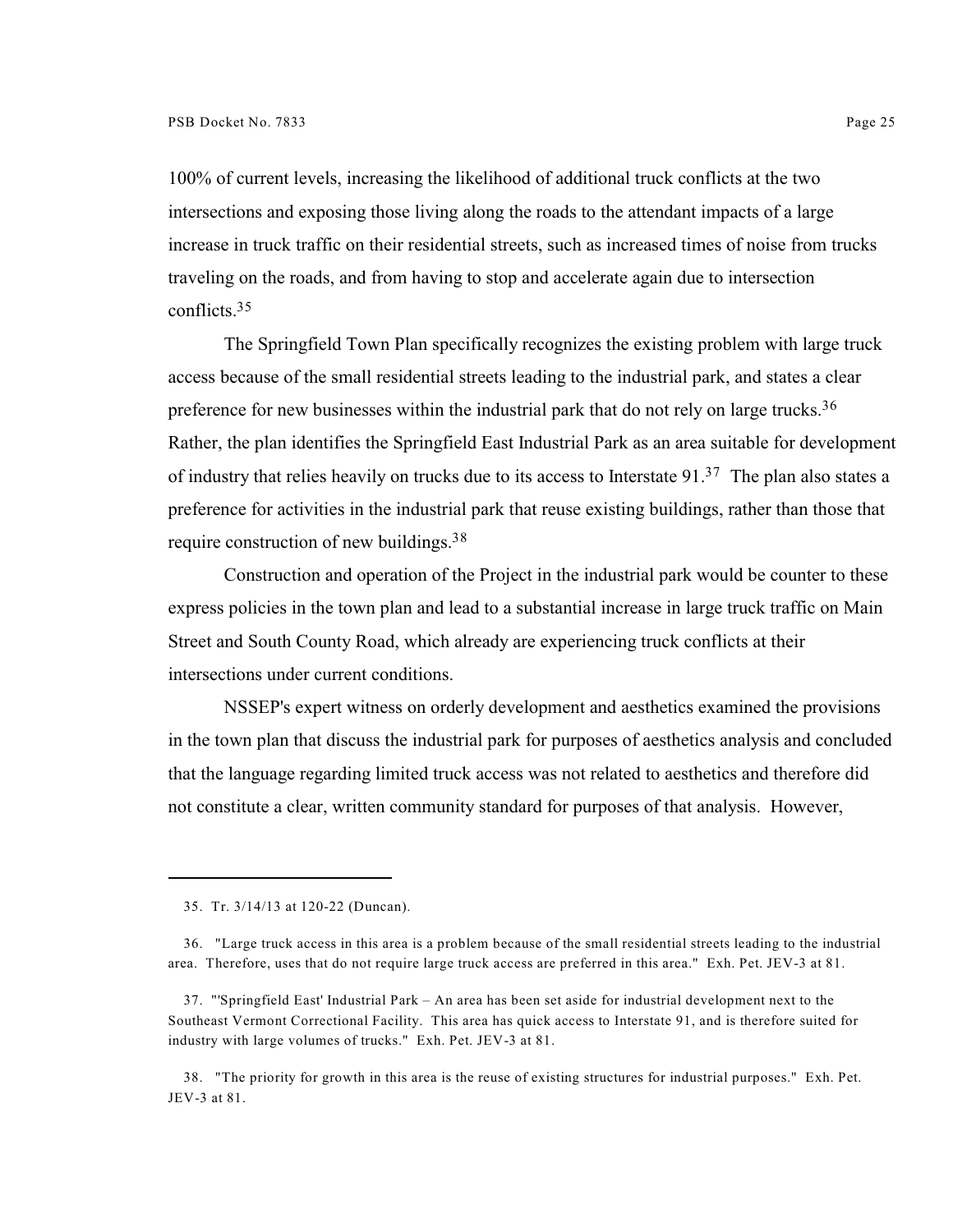NSSEP's expert did not consider the provisions discussed here when performing an orderly development review under criterion  $(b)(1)$ .<sup>39</sup>

I recognize that the Project is consistent with other provisions of the Springfield Town Plan, including the promotion of renewable energy resources and the location of industrial activities within the industrial park.<sup>40</sup> However, in light of the town plan's language expressing a contrary goal, I conclude that a significant increase in truck traffic on the two residential streets leading to the industrial park would unduly interfere with the orderly development of the region, and I therefore cannot recommend that the Board make an affirmative finding under this criterion.

If the Board does not accept this recommendation and decides to approve the Project, I recommend several conditions related to deliveries of fuel to the Project site in the section of this Proposal for Decision that addresses impacts on transportation systems that would help limit, to some degree, impacts on residences located on these local streets.

# **Need for Present and Future Demand for Services**

 $[30 \text{ V.S.A.} \S 248(b)(2)]$ 

#### Findings

56. The Project would meet a need for present and future demand for service which could not otherwise be provided in a more cost-effective manner through energy conservation programs and measures and energy efficiency load management measures, including but not limited to those developed pursuant to the provisions of subsection 209(d), section 218c, and subsection 218(b) of Title 30. This finding is supported by findings 57 through 62, below.

<sup>39.</sup> Tr. 3/14/13 at 77-79 and 92-93 (Vissering).

<sup>40.</sup> Exh. Pet. JEV-3 at 60. NSSEP also cites to the same page of the Springfield Town Plan in support of the harvesting of wood from area forests. However, the town plan's support for wood harvesting is specifically directed at harvesting wood for heating purposes, and does not mention the less efficient use of wood fuel to generate electricity.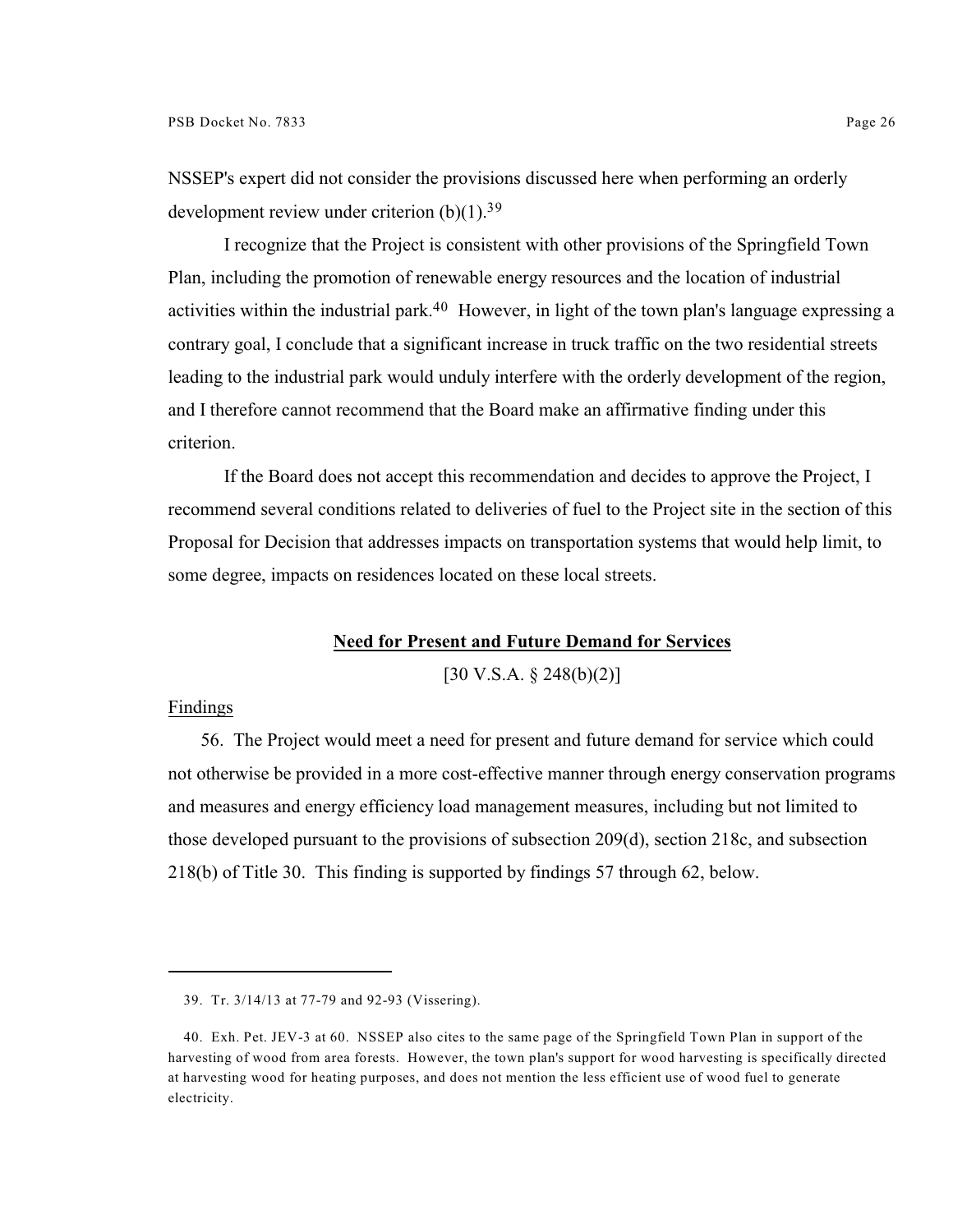57. The Project developers are in negotiations with Vermont distribution utilities for possible Purchase Power Agreements ("PPA"). However, there are no agreements yet in place. Tr. 4/2/13 at 173-74 (Ingold).

58. Absent a PPA with Vermont utilities, the Project would not help meet any Vermont needs for energy or capacity, nor would it help with meeting Vermont's renewable energy goals. Asa Hopkins, Department of Public Service ("Hopkins") pf. (10/9/12) at 6; Hopkins pf. sur. at 2; tr. 3/15/13 at 92-93 (Hopkins).

59. Absent any PPAs with Vermont utilities, the Project will likely operate as a merchant generator, selling its energy, capacity, and other attributes and products on the relevant open markets, in this case the ISO New England energy and capacity markets and potentially Renewable Energy Certificates ("RECs") on various state REC markets. Hopkins pf. (10/9/12) at 6.

60. It is possible that the Project could help meet a regional need for renewable energy because five New England States have adopted a Renewable Portfolio Standard ("RPS"). It is likely that the Project would meet the RPS eligibility requirements in at least one of those states. Hopkins pf. (10/9/12) at 8.

61. State RPS policies are subject to revision. Biomass electricity in particular may be the subject of eligibility changes due to its connection with forest health. Massachusetts recently tightened its RPS eligibility requirements for woody-biomass generating plants. Hopkins pf. (10/9/12) at 8.

62. Currently, there is ongoing conversation in New England about the appropriateness of woody biomass in the context of renewable portfolio standards. As a result, it is uncertain whether woody biomass generation in general, or this Project in particular, would be eligible to participate in any regional RPS programs going forward. Tr. 3/15/13 at 99 (Hopkins). Discussion

NSSEP asserts that the Project meets the need criterion because it would contribute to the need of Vermont and the region for power generally and renewable power specifically. According to NSSEP, Vermont's renewable energy goals are directed at addressing the concerns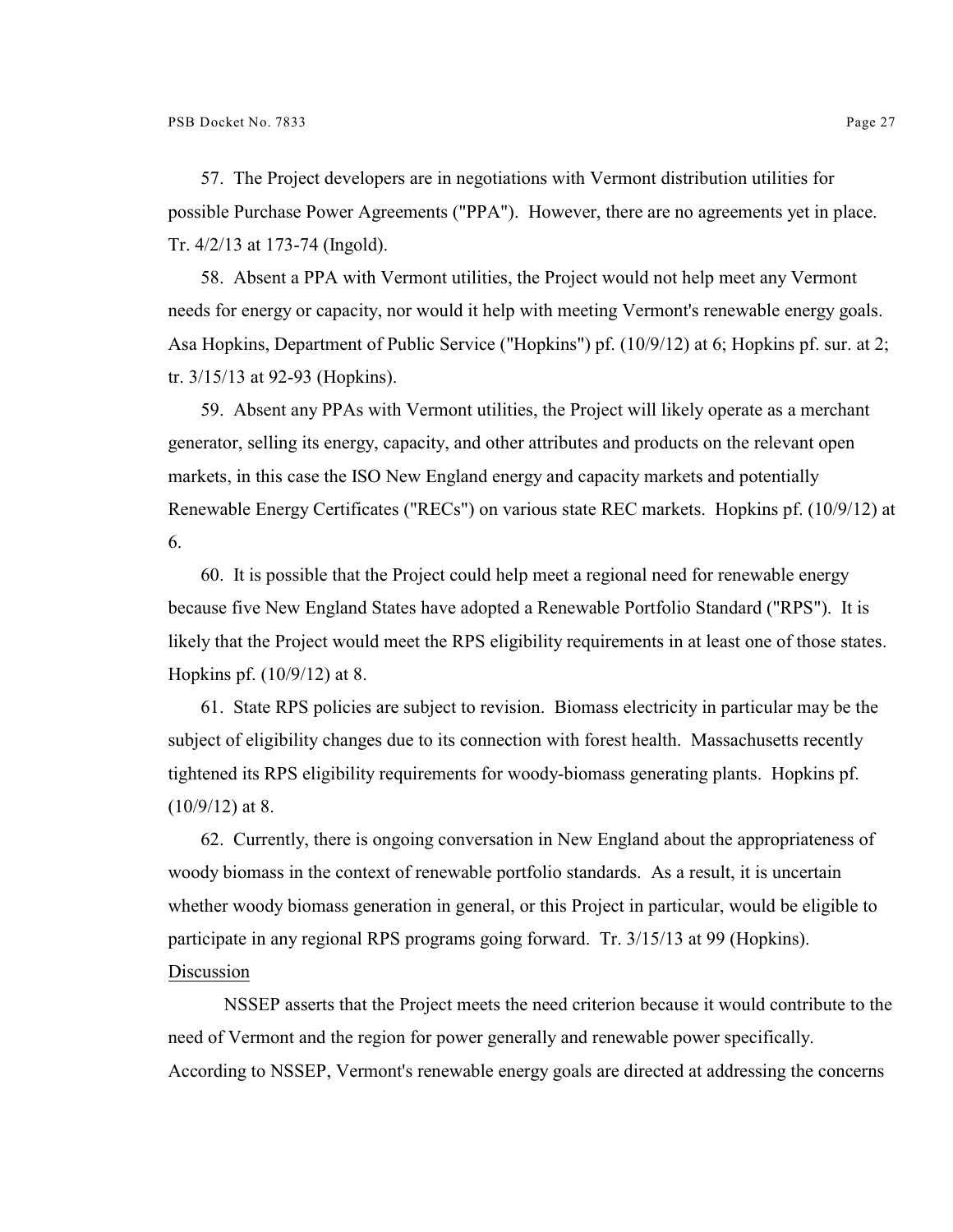of Vermont as a state and as a regional presence as demonstrated by the state's participation in the Regional Greenhouse Gas Initiative. NSSEP also states that the Project's sale of RECs into the New England market, along with the jobs and other economic benefits that would result from the Project, would assist in meeting the goal of ensuring "'to the greatest extent possible the economic benefits of renewable energy in the state flow to the Vermont economy in general, and to the rate paying citizens of the state in particular.<sup>1141</sup>

The Department takes the position that the Project would not assist in meeting Vermont's needs for energy, capacity or any renewable energy attributes absent a PPA between NSSEP and a Vermont distribution utility. The Department also notes that at this time there is excess capacity to generate needed energy on a regional basis, a situation that is expected to continue into the foreseeable future. Nonetheless, the Department contends that the Project meets the need criterion because the RECs that would be generated by the Project have value in the regional market and thus would assist in meeting the regional need for renewable power, though at the same time the Department acknowledges the uncertainty over the extent to which woodybiomass harvesting practices might impact the value of RECs from woody-biomass projects.<sup>42</sup>

NoSAG contends that the Project does not meet the need criterion due to the lack of a PPA with Vermont utilities, the existence of excess capacity on a regional level, and because the combined capacities of the McNeil and Ryegate biomass facilities already meet the state's goals for woody-biomass generation.<sup>43</sup>

I recommend that the Board find the Project meets the need criterion by virtue of its participation in the regional energy market and not because the Project meets a regional need for renewable energy. Based on the record in this case, it is not clear that the Project will meet a regional need for renewable energy because there are too many questions surrounding the Project's long-term qualifications to sell RECs to utilities in other New England states.

<sup>41.</sup> NSSEP Brief at 20 (*quoting* 30 V.S.A. § 8001(a)(1)).

<sup>42.</sup> Department Brief at 6-7.

<sup>43.</sup> NoSAG Brief at 18.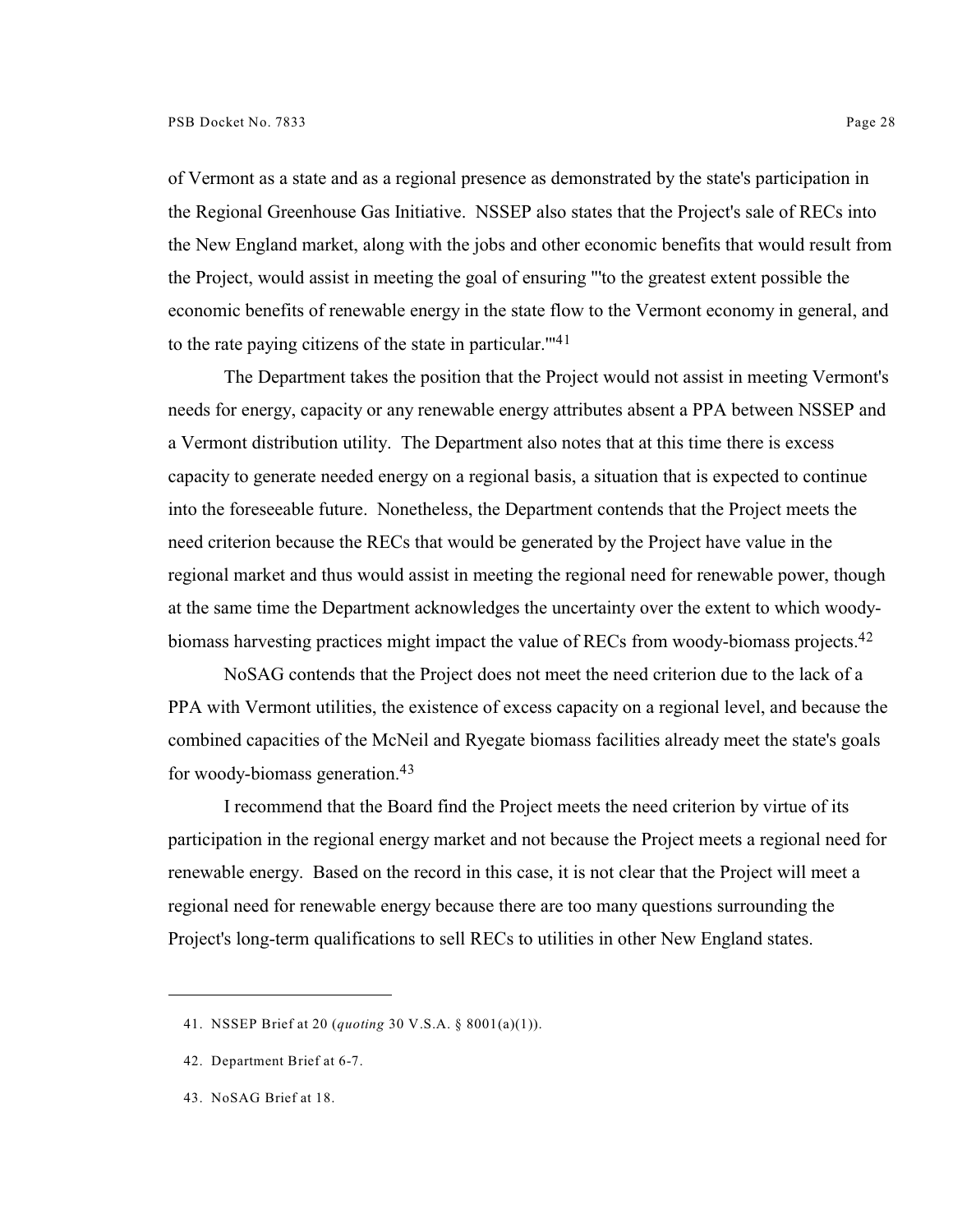As an initial matter, it is clear that the Project would not meet any state needs for capacity or energy, nor would it assist the state in reaching its renewable energy goals, <sup>44</sup> absent PPAs with Vermont utilities. However, the Board in the past has found the need criterion met where the output of a proposed generation facility would be sold into the regional market because such sales have the beneficial effect of placing downward pressure on regional wholesale prices, which in turn would benefit Vermont ratepayers to some degree.

For example, in Docket 7250, the Board stated:

Here, we find that the Project would provide power that is needed by the region. The Project will add to the pooled resources that serve the region and should thereby contribute to lowering the wholesale price of power, which should, in turn, lead to lower retail costs for Vermont consumers. Thus, although there may not be a specific need in the short term for power in Vermont, the Project ultimately serves Vermont needs even without purchases by Vermont utilities.<sup>45</sup>

Similarly, in Dockets 4622/4724 the Board concluded the need criterion was met by the construction of a transmission interconnection between Hydro-Québec and the New England Power Pool, noting that "[a]s a state, we must bear a reasonable proportion of the region's responsibility in the provision of power."<sup>46</sup>

Furthermore, I am aware of Board precedent recognizing that renewable energy facilities can help meet a regional need for renewable energy. For example, in Docket 7156, the Board stated:

<sup>44.</sup> 30 V.S.A. § 8002(17) defines renewable energy as "energy produced using a technology that relies on a resource that is being consumed at a harvest rate at or below its natural regeneration rate." Provided the Project harvests its wood fuel in a sustainable fashion in compliance with the ANR MOU, discussed later in this Proposal for Decision, it would presumably qualify as a renewable power facility under this definition. However, confirmation of such a presumption could only be made after analysis of the Project's rate of consumption of wood fuel harvested in Vermont compared to the regeneration rate of Vermont's forests.

<sup>45.</sup> *Amended Petition of Deerfield Wind, LLC*, Docket 7250, Order of 4/16/09 at 24.

<sup>46.</sup> *Petition of Vermont Elec. Power Co.*, Dockets 4622/4724, Order of 2/25/83 at 18 (discussing HV/DC transmission line across northeastern Vermont).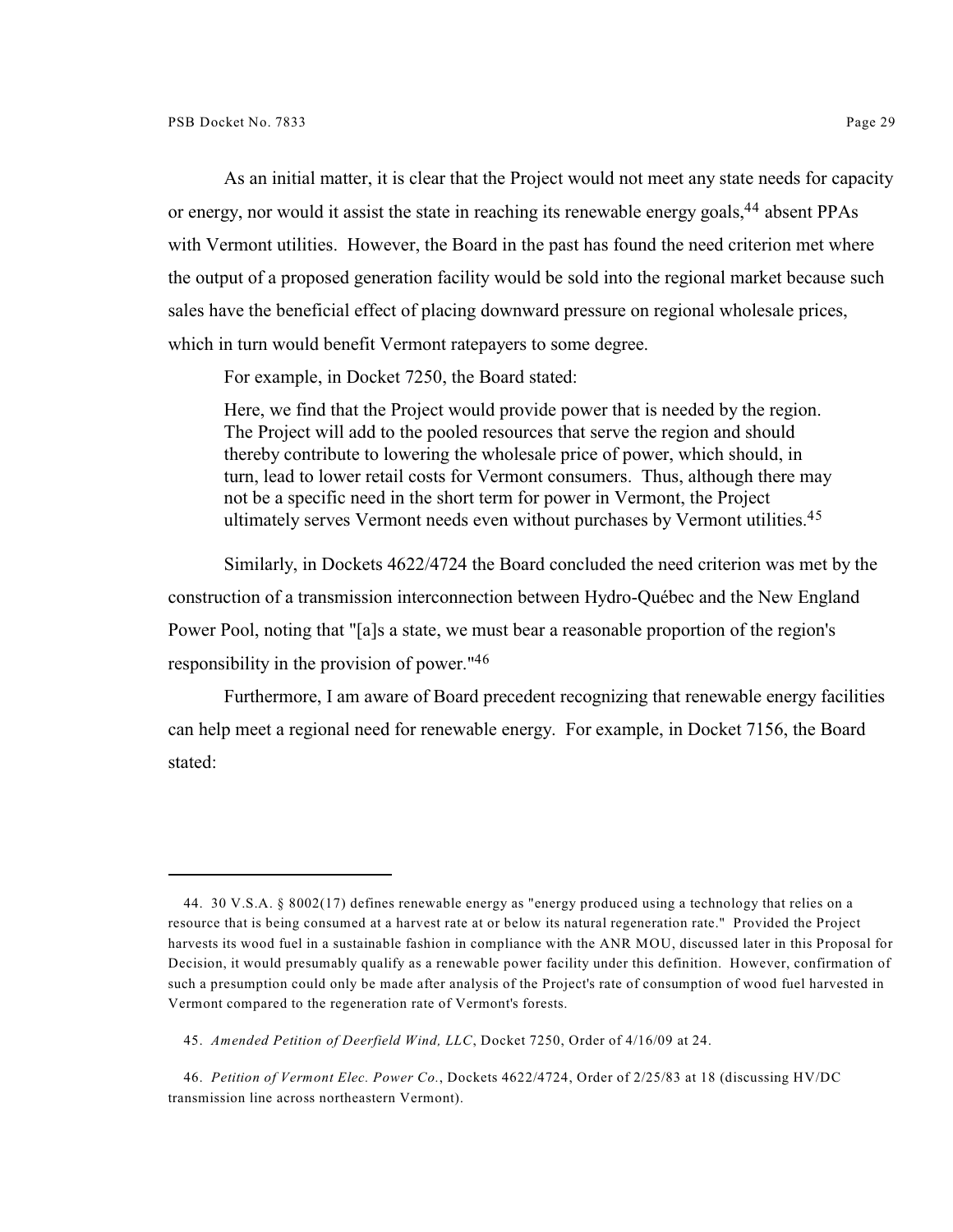UPC's Project would contribute to meeting the regional need for power generally while also helping to meet the region's need for renewable power.<sup>47</sup>

In Docket 6911, the Board found that a proposed project met the need criterion because:

[n]ot only would EMDC's Project help meet the regional need for power in general, it would also help meet a regional need for renewable resources in particular.<sup>48</sup>

In both of these cases, as well as in Docket 7250, the Board recognized a project's ability to meet a regional need for renewable energy through the sale of RECs into the regional market. However, in each of these cases the ability of the projects to produce renewable energy and to participate in other New England states' REC markets was never in question. In this case, it is not clear that the output of the Project will remain eligible to satisfy the RPS of other New England states over the course of the Project's life. For example, Massachusetts recently tightened its eligibility standards for participation in its RPS program, requiring a woodybiomass plant to operate at a minimum efficiency level, and to achieve certain minimum greenhouse gas reductions over the course of 20 years.<sup>49</sup> Based on the minimum efficiency requirement alone, it appears the Project would not qualify for the Massachusetts program. Additionally, other New England states are examining the suitability of woody biomass in the context of renewable portfolio standards and therefore it is not certain whether woody-biomass generation in general, or this Project in particular, would be eligible in the long term to participate in any regional RPS programs. Therefore, there is no clear basis for determining that the Project would, in fact, assist in meeting a regional need for renewable power during the full course of its useful life.

Thus, based on the foregoing, I recommend the Board find that the Project meets the need criterion solely by virtue of its participation in the regional energy market.

<sup>47.</sup> *Amended Petition of UPC Vermont Wind, LLC*, Docket 7156, Order of 8/8/07 at 29.

<sup>48.</sup> *Petition of EMDC, LLC*, Docket 6911, Order of 7/17/06 at 23.

<sup>49.</sup> *See* 225 CMR 14.00.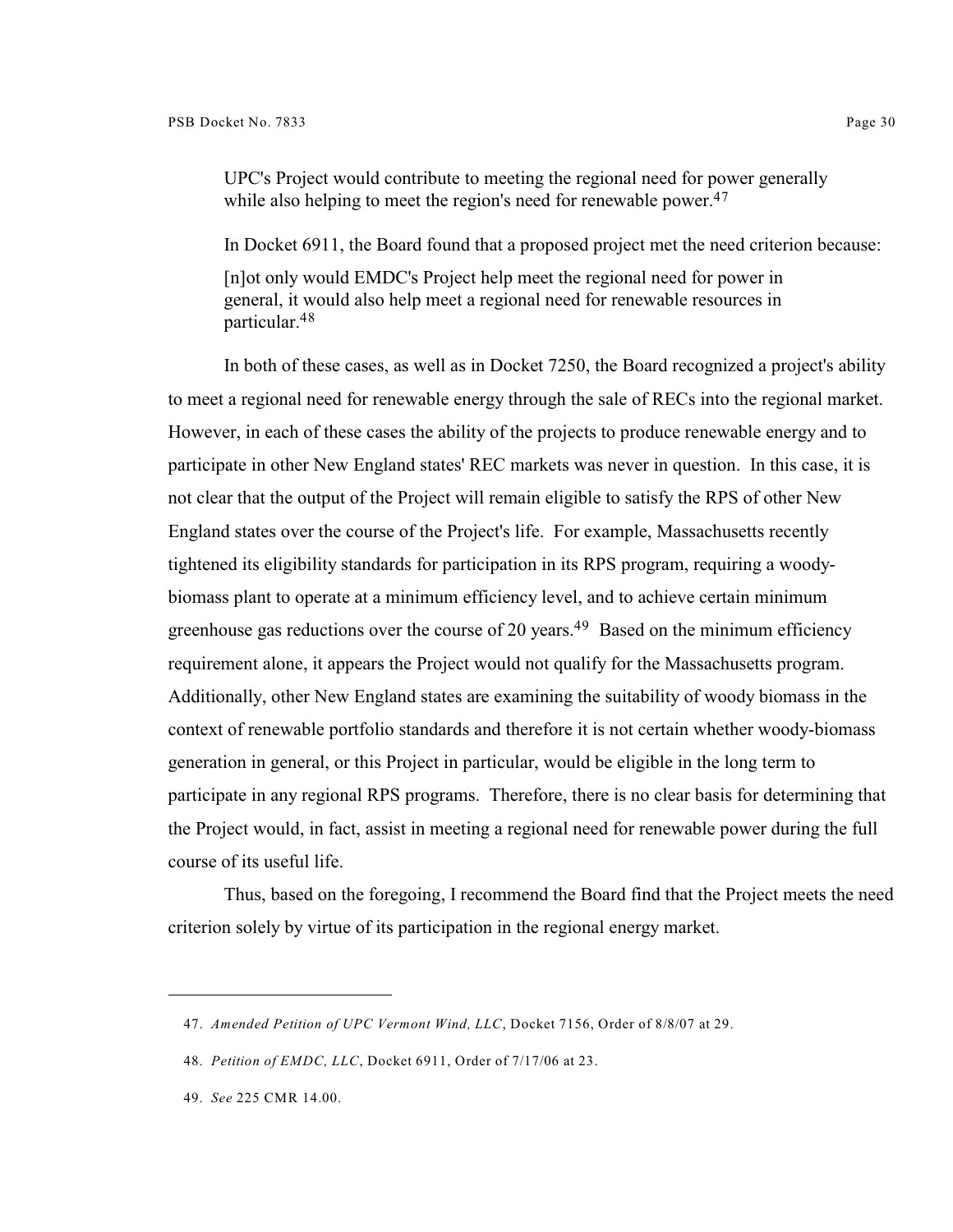# **System Stability and Reliability**

[30 V.S.A. § 248(b)(3)]

#### Findings

63. The Project, with appropriate conditions, would not have an adverse impact on system stability and reliability. This finding is supported by findings 64 through 73, below.

64. The Project would interconnect with GMP's 46 kV transmission system running between the North Springfield Substation and Fellows Gear Substation. In order to create this interconnection, the 46 kV North Springfield-Fellows Gear line would be tapped and a line would be extended a short distance to the proposed facility. David P. Estey, NSSEP ("Estey") pf. at 4.

65. A feasibility study was performed in 2008 which examined the thermal, voltage, and short circuit conditions associated with a possible 30 MW generation facility and identified the following necessary upgrades in order to interconnect such a facility without adversely impacting system stability and reliability: (1) reconductoring of approximately 0.25 miles of 46 kV line between the North Springfield and Fellows Gear Substations; and (2) upgrade GMP's North Springfield substation with a new circuit breaker, associated relays and ancillary equipment and communications on the 46 kV line to the Fellows Gear Substation. Estey pf. at 5-6; exh. Pet. DPE-2 at 1.

66. The results of the feasibility study for a 30 MW biomass generation facility indicate that the 35 MW facility proposed by NSSEP would result in thermal overloads of the 477 kcmil<sup>50</sup> transmission conductors serving the vicinity. Estey pf. at 8.

67. Upgrades can be made to address the thermal overload issues. Estey pf. at 9-10.

68. NSSEP entered into the GMP MOU to avert potential adverse impacts on GMP's system should the Project interconnect with that system. Exh. Pet./GMP-1.

69. The GMP MOU requires NSSEP to complete both a System Impact Study ("SIS") through the Independent System Operator ("ISO") interconnection process and a Facilities Study. The GMP MOU further requires NSSEP to implement all upgrades and interconnection facilities

<sup>50.</sup> Kcmil refers to the size of the conductor. One kcmil is a unit of area equal to one thousand circular mils.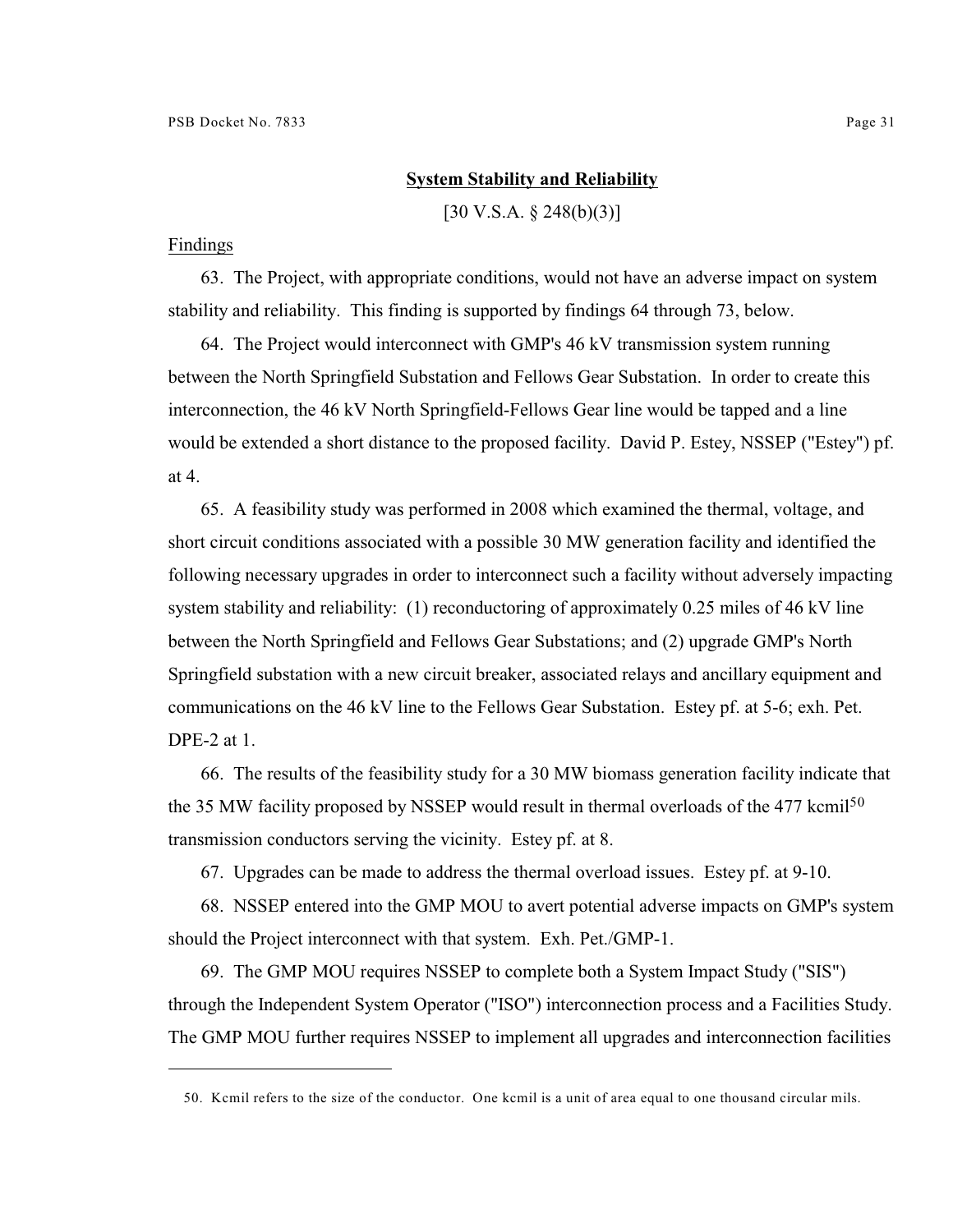identified by these studies and to develop such operating protocols as are necessary or required to avoid adverse impacts on the safety, stability and reliability of GMP's electric system. Exh. Pet./GMP-1 at 3.

70. The GMP MOU provides that NSSEP must pay for the costs associated with the SIS and the Facilities Study, as well as the costs of implementation of any required upgrades and interconnection facilities. Exh. Pet./GMP-1 at 3.

71. The specifics of any upgrades that would be required to interconnect the Project would not be known until completion of the SIS and Facilities Studies. Therefore, at this time it is not possible to assess the impacts, if any, that such upgrades would have under the substantive criteria of Section 248. Tr. 3/15/13 at 130-31 (Jones).

72. Once the ISO interconnection process is completed, the GMP MOU provides that NSSEP and GMP would enter into an appropriate interconnection agreement to allow the parallel interconnected operation of the Project with GMP's system. Exh. Pet./GMP-1 at 3.

73. It is possible that the interconnection and operation of the Project could result in overall system losses on the GMP system. Tr. 3/15/13 at 132 (Jones).

#### Discussion

Provided that the terms and conditions of the GMP MOU are complied with, interconnection of the Project would not have an adverse effect on system stability or reliability.

NSSEP and the Department both assert that the Project can be operated without adverse impacts to system stability and reliability provided the SIS and Feasibility Study are completed and that all necessary upgrades and facilities identified in those studies are implemented.<sup>51</sup> The Department also proposes a number of conditions that would require NSSEP to file the results of the SIS with the Board, allow parties an opportunity to comment, and oblige NSSEP to comply with any conditions the Board might impose after reviewing the SIS results.<sup>52</sup>

<sup>51.</sup> NSSEP Brief at 21-22; Department Brief at 8.

<sup>52.</sup> Department Brief at 8.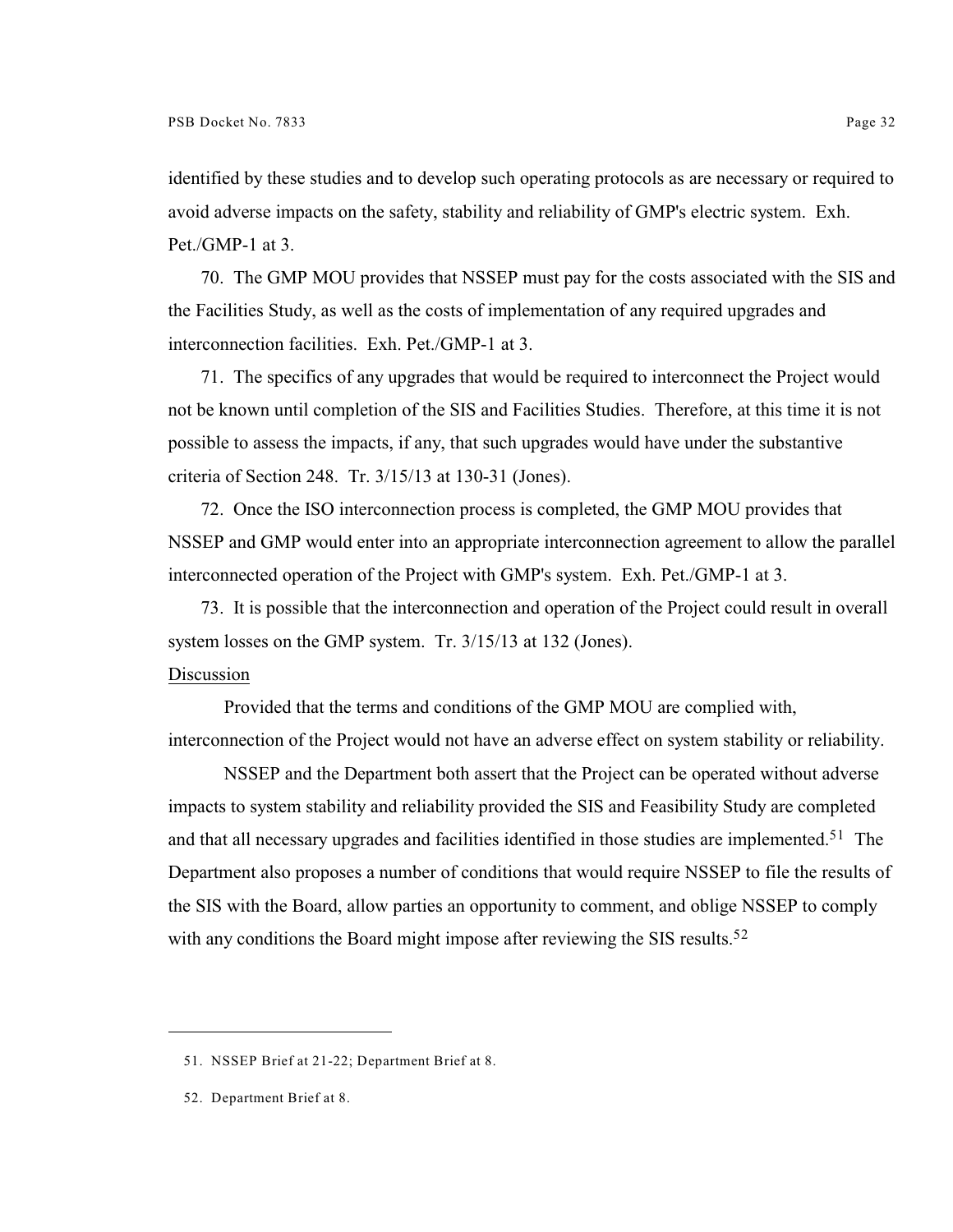NoSAG contends that NSSEP has not demonstrated that the Project would not result in adverse impacts to system stability and reliability because the required studies have not yet been performed.<sup>53</sup>

I recommend that the Board find NSSEP has met this criterion by virtue of Mr. Estey's testimony and the GMP MOU. The combination of Mr. Estey's prefiled testimony and the requirements of the GMP MOU provides a sufficient evidentiary basis for such a finding, provided that the terms and conditions of the GMP MOU are followed. However, I note that interconnection and operation of the Project will require a number of upgrades or modifications to GMP's existing facilities that would serve the Project. Unless and until there is certainty that any required upgrades or modifications will be approved for construction, it makes little sense to allow construction of the Project to commence. Based on the foregoing, I recommend the Board impose the following conditions on any approval of the Project:

The GMP MOU is adopted and its terms and conditions are hereby incorporated into this Order. NSSEP shall comply with the terms and conditions of the GMP MOU.

NSSEP shall conduct the required System Impact Study and Facilities Study prior to commencing construction of the Project. The System Impact Study shall specifically address system losses, if any, that would result from interconnection and operation of the Project.

NSSEP shall file the results of the System Impact Study and Facilities Study with the Board, and parties with standing on system stability and reliability shall have 14 calendar days to file comments on the studies.

NSSEP shall implement all necessary or required system upgrades or interconnection facilities identified in the System Impact Study and Facilities Study at NSSEP's sole expense.

<sup>53.</sup> NoSAG Brief at 19. NoSAG also proposes a finding regarding a lack of analysis on impacts to aesthetics and wetlands from any expansion of the North Springfield Substation that might be identified by the SIS and Facilities Study. The proposed finding is not relevant to a determination of system impacts from the Project. In any event, if the substation requires upgrades that would alter its footprint, any potential impacts from that activity would be analyzed in a separate Section 248 proceeding that would be necessitated by the upgrades.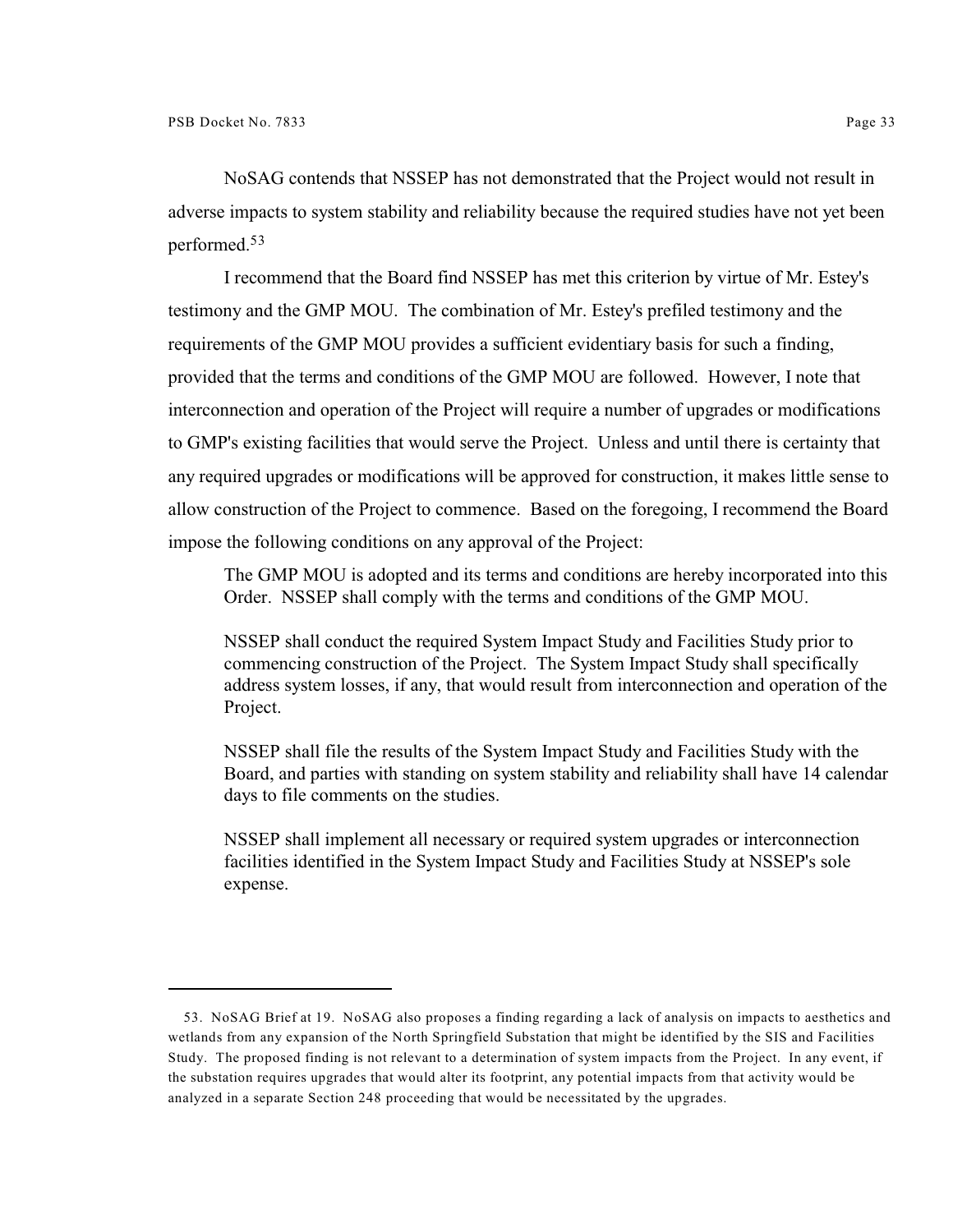NSSEP must obtain any required Board approval for any necessary upgrades identified in the System Impact Study and Facilities Study prior to commencing construction of the Project, including any Section 248 CPGs that may be required for the upgrades.

#### **Economic Benefit to the State**

 $[30 \text{ V.S.A.} \$   $248(b)(4)]$ 

Findings

74. The Project would result in an economic benefit to the state and its residents. This finding is supported by findings 75 through 89, below.

75. The Project is expected to generate significant new jobs, income and tax revenues. Richard W. Heaps, NSSEP ("Heaps") pf. at 4.

76. NSSEP performed an analysis using a regional economic model maintained by Regional Dynamics Inc. ("REDYN"). The REDYN model is a dynamic, multi-regional, endogenous, input-output economic and demographic model based on the North American Industrial Classification System. The model estimates a range of economic impacts such as employment, wages, and tax revenues. It also estimates demographic impacts. Exh. Pet. RWH-2 at 6.

77. Based on this analysis, the following economic gains are anticipated to result from the Project:

• the creation of over 600 jobs in Vermont during the Project's 18-month construction period, 400 of which would be in the two-county region of Windsor and Windham counties;

• the creation of over 160 new jobs in Vermont during the operation of the Project;

• a jobs payroll of nearly \$9 million annually statewide during the operation of the Project;

• an increase in state tax revenues of approximately \$4 million during construction, and approximately \$3 million annually during the operation of the Project;

• approximately \$15 million in annual wood purchases from local foresters, two-thirds of which is expected to come from Vermont sources; and,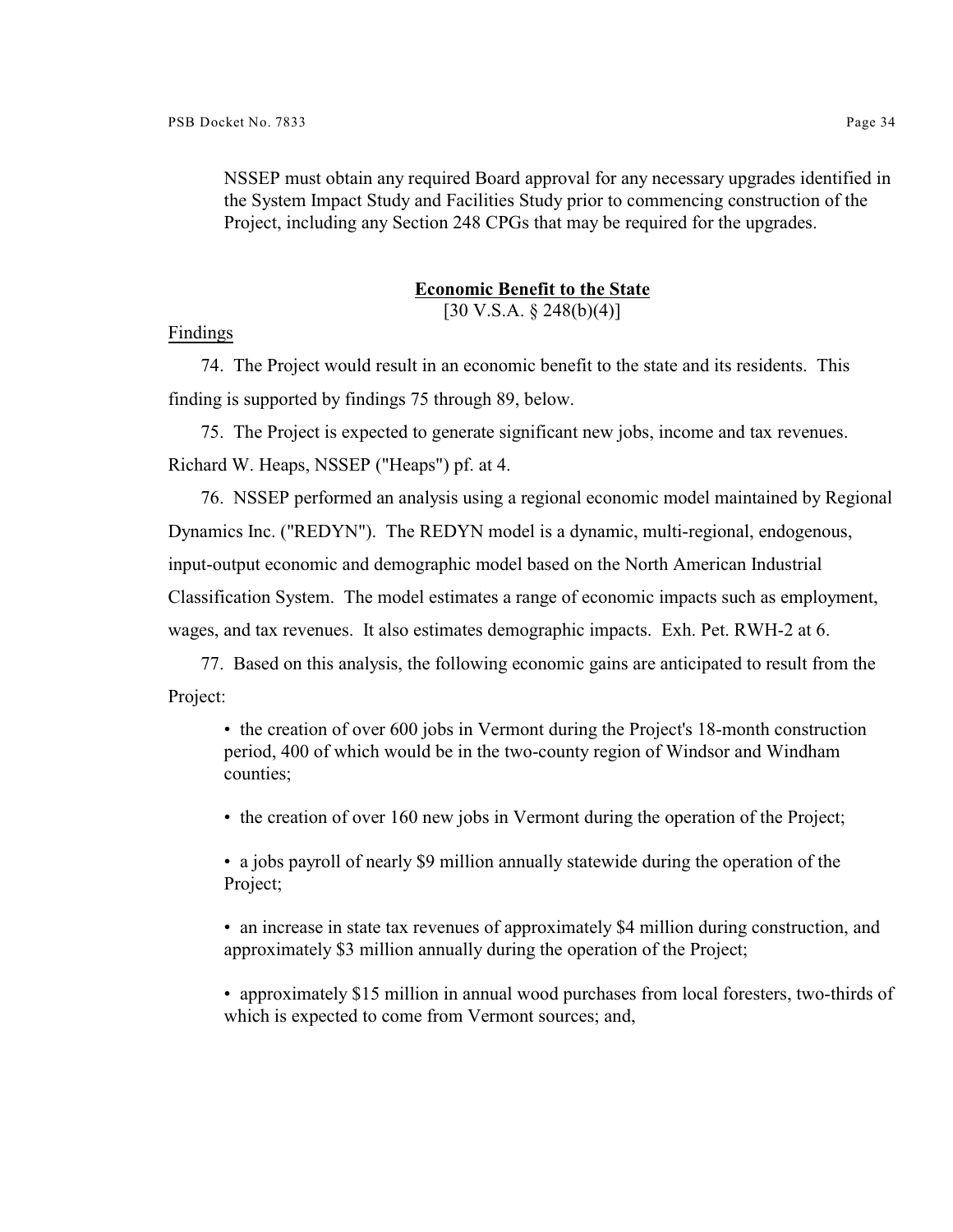• an approximately \$2 million net annual increase to the budgeted revenues for the Town of Springfield, amounting to approximately 25% of property tax receipts at the current tax rate.

Heaps pf. at 5.

78. The Project would cost \$168 million to construct, about \$43.5 million of which would be spent on specialized equipment which may not be produced in Vermont. The remaining construction spending would have a direct and significant impact on Vermont employment. Construction would take approximately 18 months. Exh. Pet. RWH-2 at 2.

79. During its operation the Project would need approximately 28 employees and would have a payroll of approximately \$2.1 million in today's dollars. Exh. Pet. RWH-2 at 2.

80. The Project would be fueled by wood products from the surrounding forest lands within an approximately 50-mile radius of the plant. The plant would purchase approximately \$14.7 million per year in wood fuel from local suppliers beginning with operation of the plant. Exh. Pet. RWH-2 at 8.

81. It is possible that the Project would spur additional development in the North Springfield Industrial Park by turning the waste heat from the boiler into heating for the tenants of the industrial park. Exh. Pet. RWH-2 at 8.

82. During the last ten years, Vermont's population grew slowly, increasing by a total of 2.8%. Windsor County, which would host the Project, saw its population decline by 1.3% in the last decade. Neighboring Windham County barely grew, adding only 0.7% to its population. The Town of Springfield saw its population grow at a 3.3% rate, similar to that of Vermont as a whole. Exh. Pet. RWH-2 at 3.

83. During the last decade, which encompassed two recessions, employment in Vermont fell by 1.2%. Windsor County firms cut employment by 3.9%, while Windham County saw a 9% loss in jobs. Employers in the Town of Springfield cut 13.3% of their jobs during this period. Exh. Pet. RWH-2 at 4.

84. The presence of the Project would result in increased costs to the Town of Springfield due both to the presence of the plant and its employees and the potential increase in the number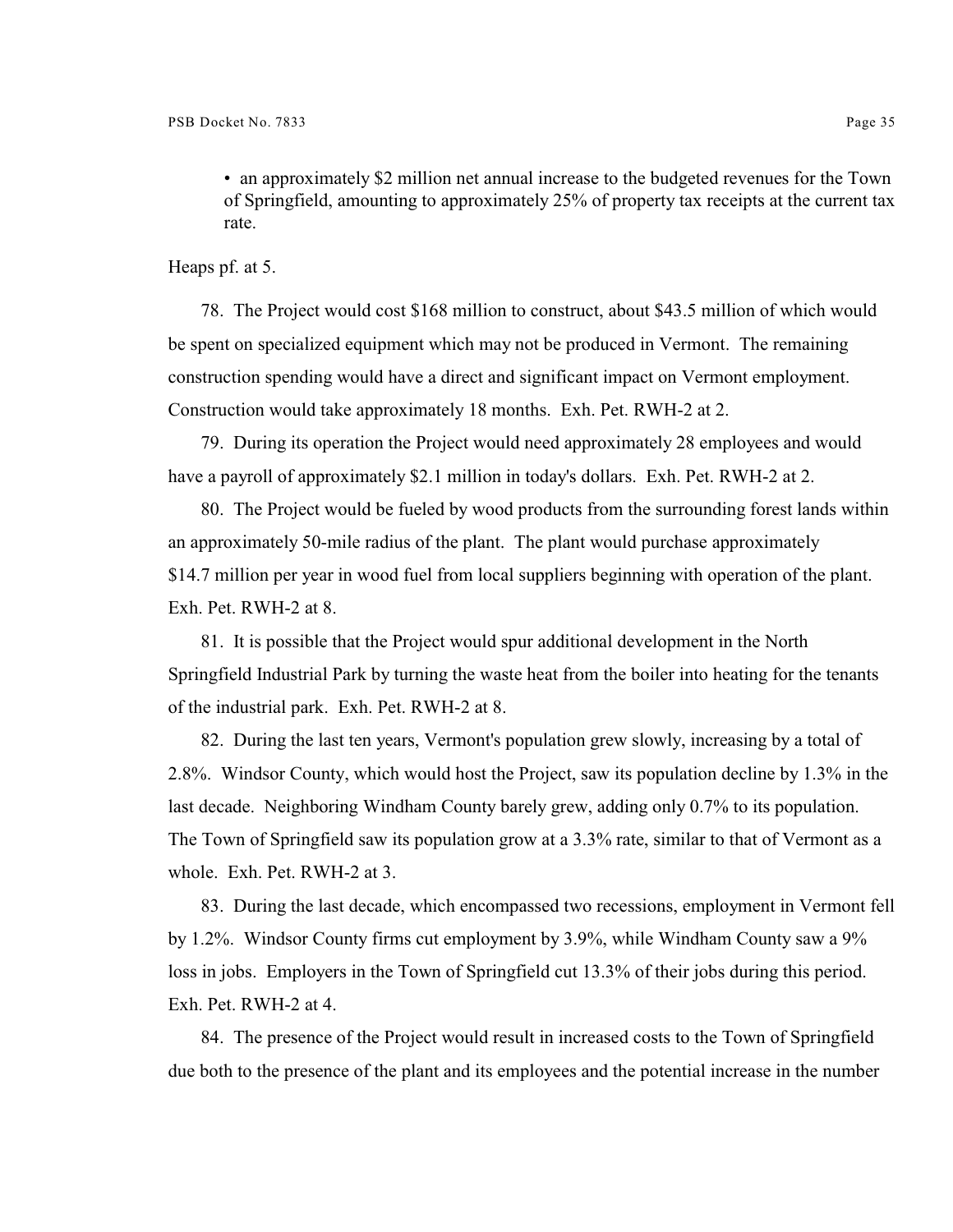of households from those employees that choose to reside in Springfield. Exh. Pet. RWH-2 at 9- 11.

85. The increased costs to the Town of Springfield would be offset by additional tax revenues from the Project and any new households that result from employees who choose to reside in Springfield. The increase in revenues to the town would result in an annual net economic benefit of almost \$2 million based on calculations for fiscal year 2011. Exh. Pet. RWH-2 at 11-12.

86. No impacts on the local tourism economy are expected from the Project. The Project would be located in an industrial park in North Springfield. U.S. Census reports show no lodging establishments, no food service businesses, and only one tavern in North Springfield. NSSEP identified only one food service establishment in North Springfield. Accordingly, North Springfield would not be considered a tourist destination. Exh. Pet. RWH-2 at 15.

87. Tourists traveling through North Springfield would have limited and brief views of the Project. Exh. Pet. RWH-2 at 15.

88. The Project would be located approximately three miles from the historic downtown area of the Town of Springfield. Exh. Pet. RWH-2 at 15.

89. It is possible that the residences closest to the Project would experience a loss in value. Exh. Pet. RWH-2 at 16.

# Discussion

Pursuant to 30 V.S.A. § 248(b)(4), the Board must find that a proposed project "will result in an economic benefit to the state and its residents." Section 248 does not require the Board to quantify exactly how much economic benefit the state would receive from a proposed project, but only to determine that there will be some economic benefit.<sup>54</sup> Based on the evidence of record, I conclude that NSSEP has demonstrated that the Project would meet this criterion.

<sup>54.</sup> *In re Amended Petition of UPC Vermont Wind, LLC,* 2009 VT 19 at ¶¶ 5-11.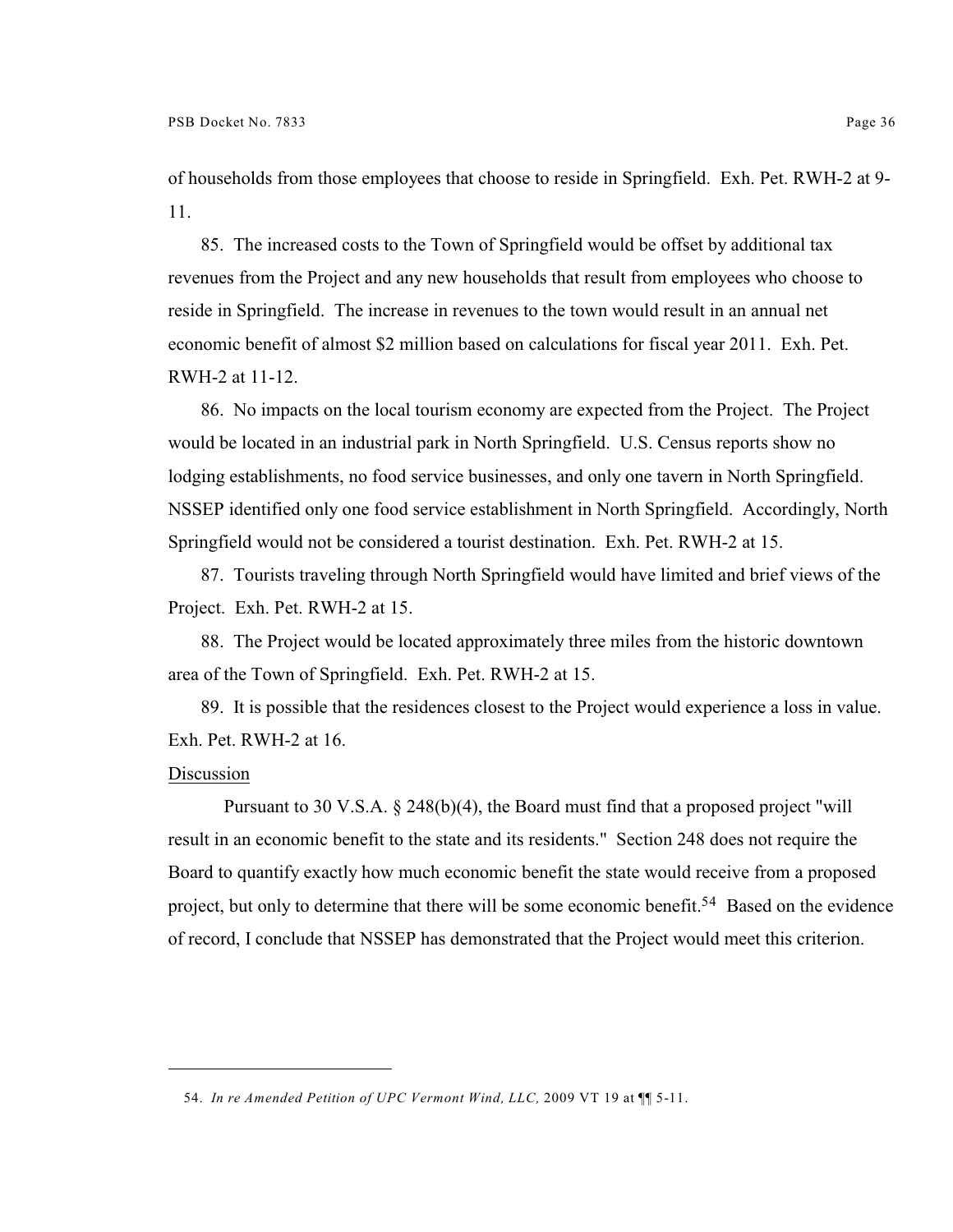NSSEP maintains that economic activity from the Project would result in millions of dollars in state economic output, disposable income gains, state and local tax revenues, and other payments.<sup>55</sup>

The Department states that the Project would generate both short and long-term employment opportunities, and would also result in increased annual property tax revenues for the Town of Springfield, as well as for the State of Vermont.<sup>56</sup>

NoSAG claims that there would not be an economic benefit to the state and its residents from the Project because: (1) it is not truly a renewable energy facility; (2) the testimony by NSSEP's economics expert is unreliable; and (3) the proposed Project's fuel needs represent an inefficient use of the state's forest resources.<sup>57</sup>

I find the evidence of record demonstrates that there would be substantial economic gains from the Project, both during the construction and operational phases of the Project. Those gains include an increase in jobs at the Project, increases in annual state and town tax revenues, and increased purchases from area forest workers. It is possible that some of the neighboring property owners would see some downward pressure on their property values. However, the evidence convincingly demonstrates that the economic gains to be realized as a result of the Project far outweigh any potential reductions in the Springfield Grand List.

NoSAG's arguments regarding the unreliability of Mr. Heaps' testimony do not persuade me that the Project would not result in an economic benefit. Rather, they at most support the possibility that Mr. Heaps' conclusions regarding property value impacts were somewhat understated – any reasonable upward adjustment of those value-loss estimates would still not offset the significant increase to Springfield's Grand List that would result from Project construction and operation.<sup>58</sup>

- 57. NoSAG Brief at 19-28.
- 58. *See* exh. Pet. RWH-2 at 16; tr. 3/14/13 at 131, 135-37 (Heaps).

<sup>55.</sup> NSSEP Brief at 26.

<sup>56.</sup> Department Brief at 9.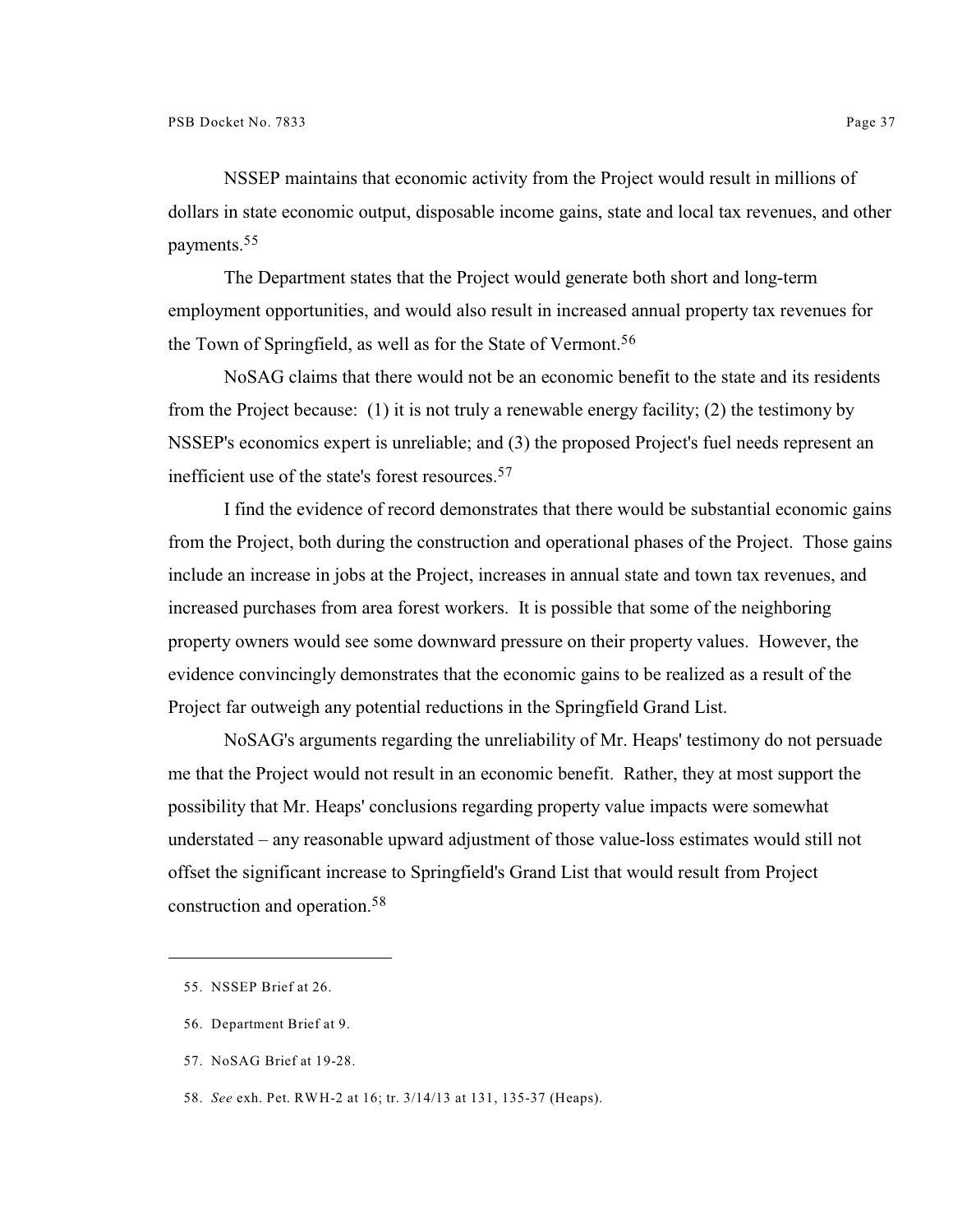NoSAG's other two arguments – that the plant is neither a renewable energy facility nor an efficient use of resources – are not adequately developed. Furthermore, even assuming that NoSAG's assertions are correct, NoSAG does not explain how these two issues overcome the significant economic gains that would be realized by the construction and operation of the Project. Accordingly, I find that these arguments are without merit with respect to the question of economic benefit.

# **Aesthetics, Historic Sites, Air and Water Purity, the Natural Environment and Public Health and Safety**

 $[30 \text{ V.S.A.} \& 248(b)(5)]$ 

#### Findings

90. Subject to compliance with the conditions recommended below, the Project would not have an undue adverse effect on aesthetics, historic sites, air and water purity, the natural environment or the public health and safety, with due consideration having been given to the criteria specified in 10 V.S.A. §§ 1424a(d) and  $6086(a)(1)$  through (8) and (9)(K). This finding is supported by findings 91 through 327, below.

## **The Natural Environment - Forest Health and Sustainable Harvesting**  $[30 \text{ V.S.A.} \& 248(b)(5)]$

#### Findings

91. Absent a harvesting plan that is sufficient to protect long-term forest health and sustainability, the Project would have an undue adverse impact on Vermont's forest resources. This finding is supported by findings 92 through 177, below.

92. Vermont's land area is 5.92 million acres, 75% of which is forested. The United States Department of Agriculture Forest Service classifies 4.35 million acres as "timberland," or land that is fertile and accessible enough to produce wood as a crop and is not withdrawn from timber harvesting by statute or regulation. Steven J. Sinclair, ANR ("Sinclair") pf. at 3.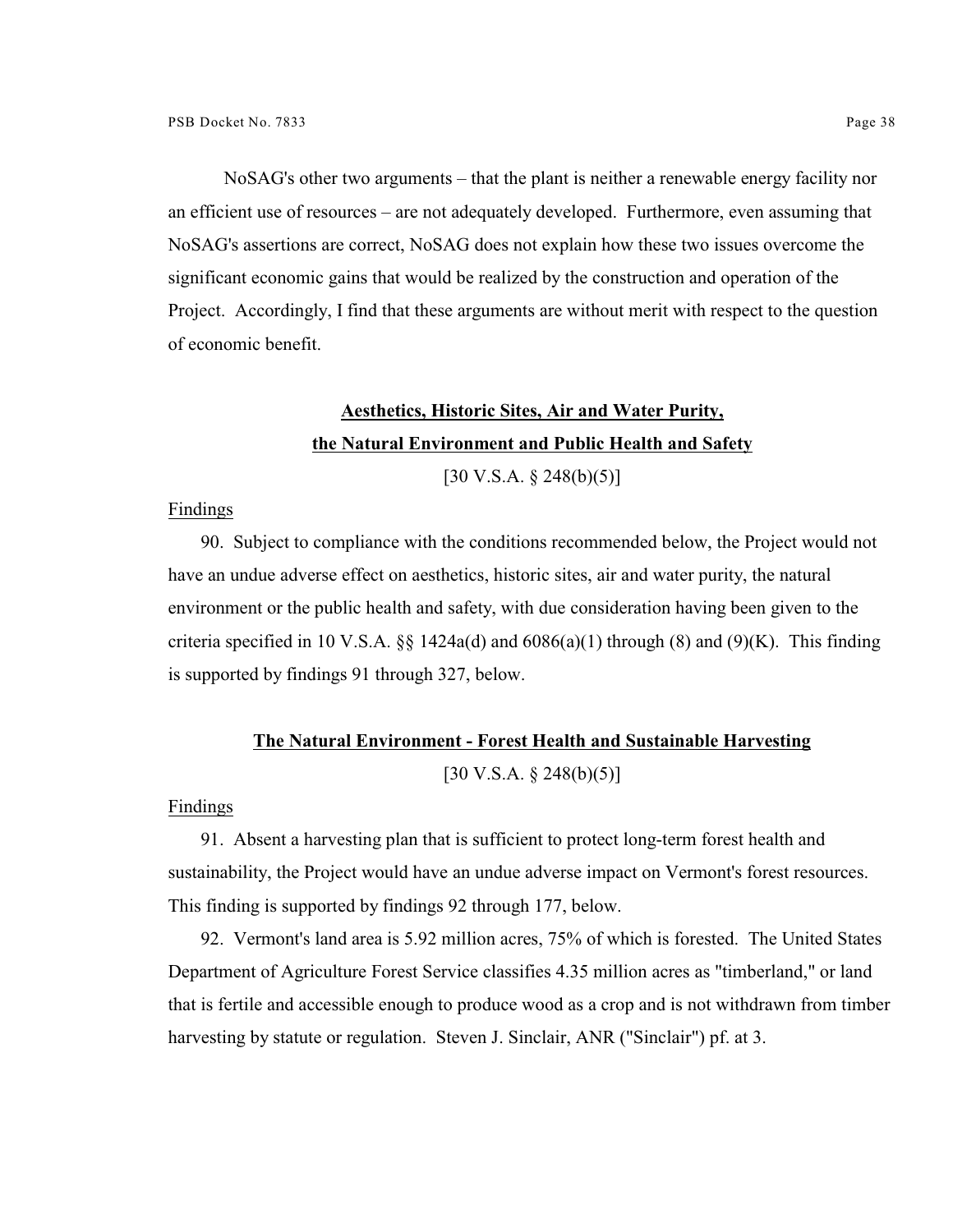93. Vermont's forests are potentially renewable, but are limited in geographic extent and in potential growth rate. Going forward, the extent of forest in Vermont and the region is expected to decline. Although forest growth may be achieved through judicious use of forest management techniques, there is no certainty about how much growth can be expected. Sinclair pf. at 3.

94. The past 20 years of inventory data for Vermont show a slowing rate of forest growth. This decline is recognized as a natural result of forest maturation, but may also reflect human-caused effects such as poor past management practices, pollution, and climate change. Sinclair pf. at 3-4.

95. The latest data show a drop in the growth-to-removals ratio in Vermont's forests from 2.25:1.0 to 1.7:1.0. This decline represents a slowing of the forest growth rate as compared to the amount of wood being harvested and it is expected to continue. Wilmot pf. sur. hrvst. at 3.

96. The results of ANR's most recent statewide forest inventory showed an overall tree mortality rate for the period 1997 to 2007 at an all-time record high for Vermont. Investigating probable causes for mortality, ANR found evidence of mortality related to past forest practices, such as logging wounds on tree trunks leading to internal decay, as well as from balsam woolly adelgid (a non-native insect), ice storm damage, and beech bark disease (a non-native pathogen). Wilmot pf. at 8.

97. Additional results from the 2007 inventory report show that while Vermont's forests continue to increase in volume of wood, the rate of accumulation – the growth rate – has leveled off. At the same time, the area of forest land is shrinking as forests are converted to other uses. Wilmot pf. at 8-9.

98. The combination of maturing forests with a more static rate of growth, shrinking forest acres, increasing pressures from stress agents, and an increasing demand for wood, requires an exercise of caution in determining how forests are harvested. Forest health outcomes from harvesting are more unpredictable today than they were decades ago. Wilmot pf. at 9.

99. Vermont's forests are needed and in demand for many goods, services, and public benefits and values, beyond the existing and proposed increased demand for use in supplying wood energy needs. Sinclair pf. at 4.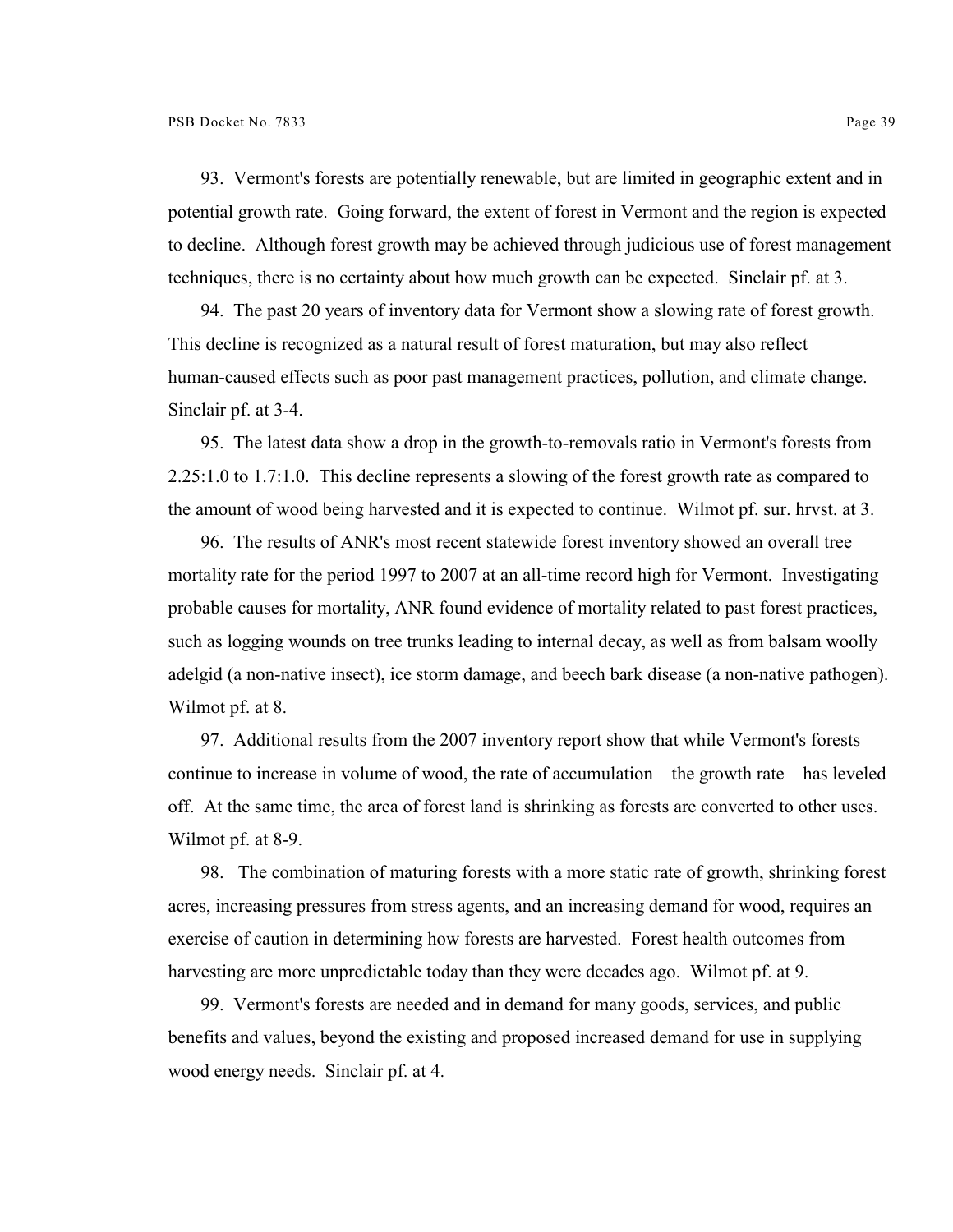100. Forest ecosystems are the basis for native biological diversity, wildlife habitat, natural communities, air and water quality, carbon sequestration, and numerous critical ecological processes. Forests provide food, fresh water, fuel, fiber and other goods; regulating services such as climate, water and disease regulation as well as pollination; supporting services such as soil formation and nutrient cycling; and cultural services such as educational, aesthetic and cultural heritage values, as well as recreation and tourism. Sinclair pf. at 4.

101. Through sustainable management, forests contribute to the resilience of ecosystems, societies, and economies while also safeguarding biological diversity and providing a broad range of goods and services for present and future generations. As a natural resource, Vermont's forests provide the fundamental basis for jobs and economic development through outdoor recreation, tourism and a diverse and changing forest products economy. Sinclair pf. at 4-5.

102. The economic importance of Vermont's forests is significant. In a predominantly rural state, the forest provides important jobs and payroll for 13,000 people and an important source of income for forest landowners. Forest-based manufacturing represents over 9% of Vermont's total manufacturing sales. Sinclair pf. at 5.

103. The sale of forest products adds \$1 billion to the state's economy. Additionally, Vermont's forests attract millions of visitors to the state for recreation and tourism activities, contributing almost \$500 million. Altogether, the contribution of forest-based manufacturing and forest-related recreation and tourism to Vermont's economy is approximately \$1.5 billion. Sinclair pf. at 5.

104. Averaged over the last 10 years, roughly 1.2 million green tons of high-value products – sawlogs and veneer – and 1.5 million green tons of lower-quality wood have been harvested in Vermont each year. Residential firewood and pulp-quality wood are the major components of the low-quality category, and firewood now accounts for one-half or more of the lower-quality harvest volume. Wilmot pf. at 5.

105. The market for low-grade wood increases the potential for improved long-term forest management because it helps shield forestland from development pressure. Eric W. Kingsley, NSSEP ("Kingsley") pf. at 5.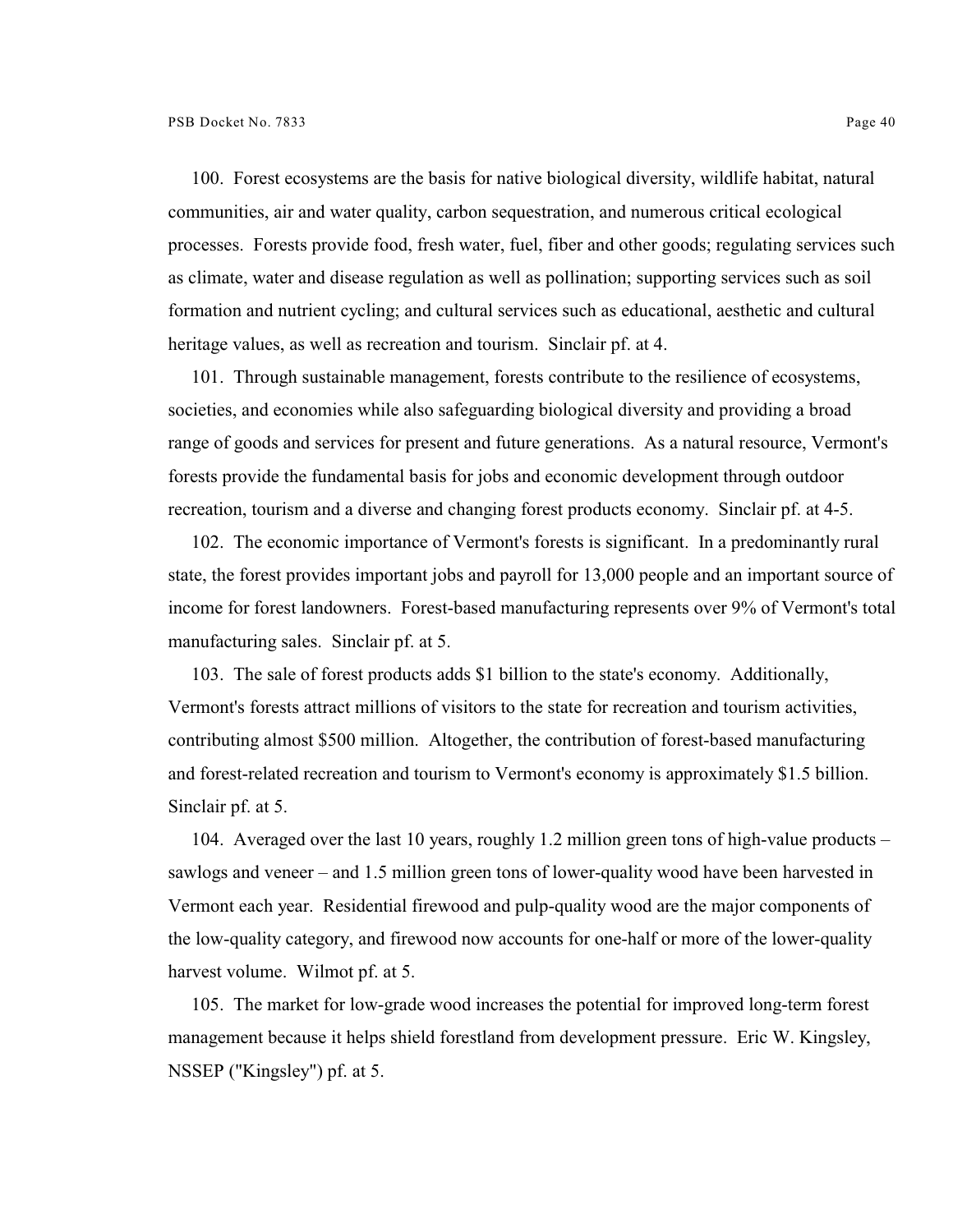106. Approximately 300,000 cords of firewood are harvested in Vermont annually. Also, about 2.8% of Vermont households burn at least some wood pellets for space heating. Currently, Vermont has one facility that manufactures wood pellets and numerous distributors of wood pellets. Wilmot pf. at 5.

107. Another primary use of wood is the forest biomass energy industry. Wood fiber, bark, twigs, and leaves burned for energy in a boiler to produce heat, or steam for generating electricity, are referred to as forest biomass and come from two sources: tree tops, and relatively low-quality stems of harvested trees in the form of whole tree chips. Wilmot pf. at 5.

108. Presently, Vermont contains numerous commercial, governmental, and industrial facilities that use wood heat. These facilities include at least five state office complexes, fortyfive schools, three college campuses, one hospital, and several businesses. Vermont has more small-scale users of forest biomass for energy, chiefly for heat, than any other state in the region. Wilmot pf. at 5-6.

109. Vermont currently has two woody-biomass electric generation facilities: Burlington's 50 MW McNeil Generating Station and the Ryegate 20 MW plant. The McNeil Generating Station and the Ryegate Power Plant combined consume roughly 638,000 green tons of harvested chips annually, with less than one-half of that amount estimated to come from within Vermont. Wilmot pf. at 6; tr. 4/4/13 at 207-08 (Wilmot) (correcting number from Wilmot pf. at 6).

110. NSSEP proposes using 450,000 green tons of forest-derived fuel annually, and indicates that about 2/3 of that volume, or 300,000 green tons, would come from Vermont forests, with the remainder coming from out of state. The 300,000 green tons of wood to be harvested annually from Vermont's forests for consumption by the Project is roughly equivalent to the amount of Vermont-sourced wood that is consumed by the McNeil and Ryegate electric generation facilities combined. Wilmot pf. at 6; tr. 4/4/13 at 252 (Wilmot).

111. The Project's harvesting footprint on Vermont's landscape would be large and it would influence the entire landscape from which it draws its wood fuel. Tr. 4/4/13 at 218 (Wilmot).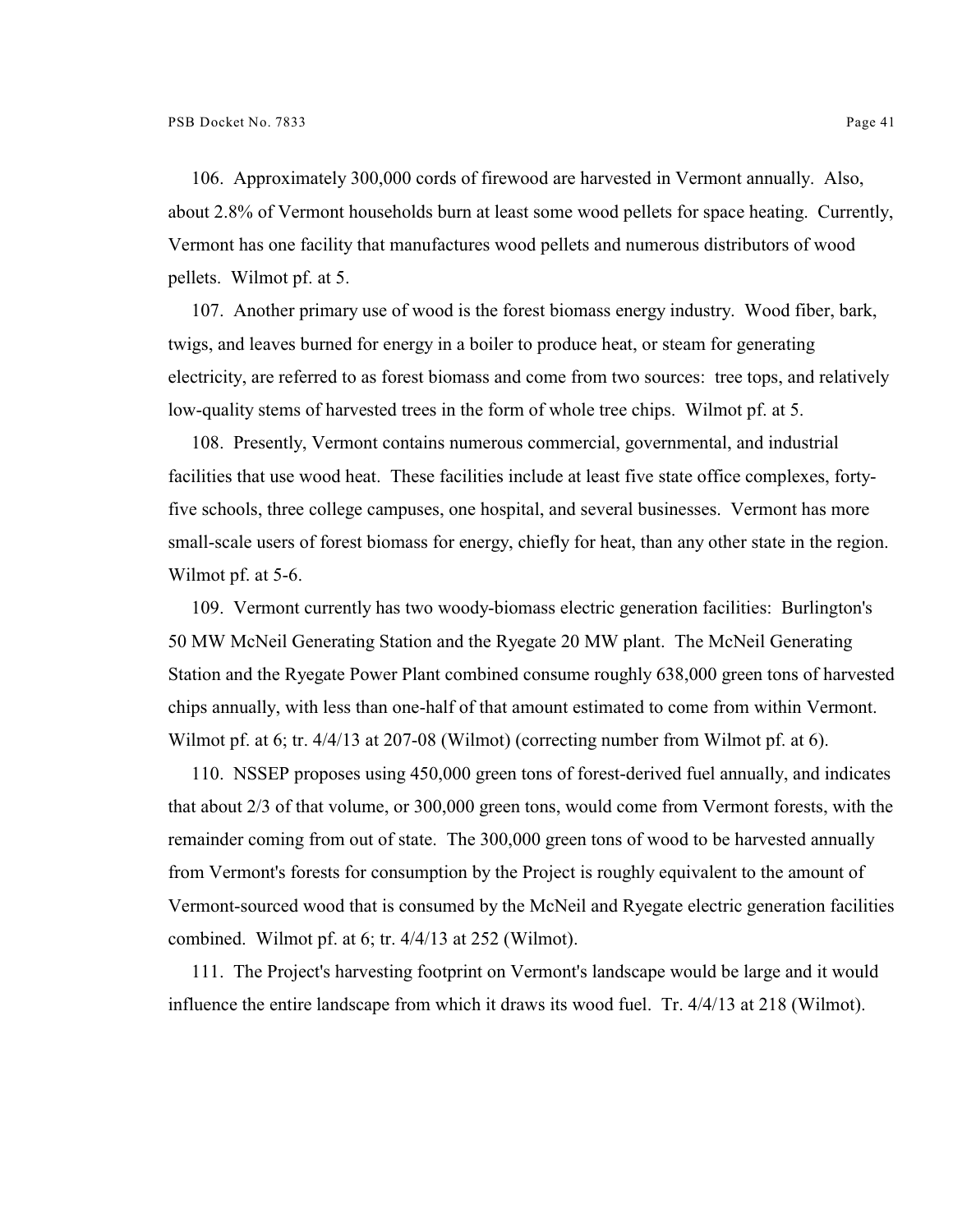112. It is estimated that the Project's wood fuel demand would require 200 to 300 individual harvest operations each year in Vermont alone. Tr. 4/2/13 at 61 (Ingold); tr. 4/4/13 at 253 (Wilmot).

113. Harvest sites could be as small as 25 acres and as large as 2,000 acres. Tr. 4/2/13 at 62 (Ingold).

114. Using NSSEP's estimate of 200 harvest operations in Vermont, the annual Vermont footprint of harvesting for the Project would be 20,000 acres. Tr. 4/2/13 at 66 (Ingold).

115. Because of the geographically broad and sustained impact to Vermont's forests, the Project's wood fuel must be procured and harvested in a way that promotes long-term forest health and sustainability. Wilmot pf. at 7.

116. Vermont's forests should be managed to achieve healthy and sustainable ecosystems, a prosperous and sustainable forest products industry, abundant recreational opportunities and a combination of ownership patterns that support a working forest landscape and large, unbroken tracts. Sinclair pf. at 7.

117. Forest health once was defined as the absence of threatening insect and disease pests, or weather-related disturbances. Since that time, a broader definition of healthy forests has been adopted by ANR. This broader definition views forests as a limited resource, and includes an updated understanding of the influence of harvesting practices on forest health, and the need to protect forests from unduly adverse effects, not just manage them for timber production. Wilmot pf. at 8.

118. Sustainable forests begin with healthy forests. Forest health consists of forested ecosystems that exhibit the long-term capacity for self-renewal of their ecological productivity, diversity, complexity and resiliency. The health of the forest includes the productive capacity of the soil, water and air, and their interaction to support all native biota and their functions. Managing forests sustainably involves working with ecological, social and economic systems to maintain forest health and provide basic goods and services, while preserving options for future generations. Wilmot pf. at 4.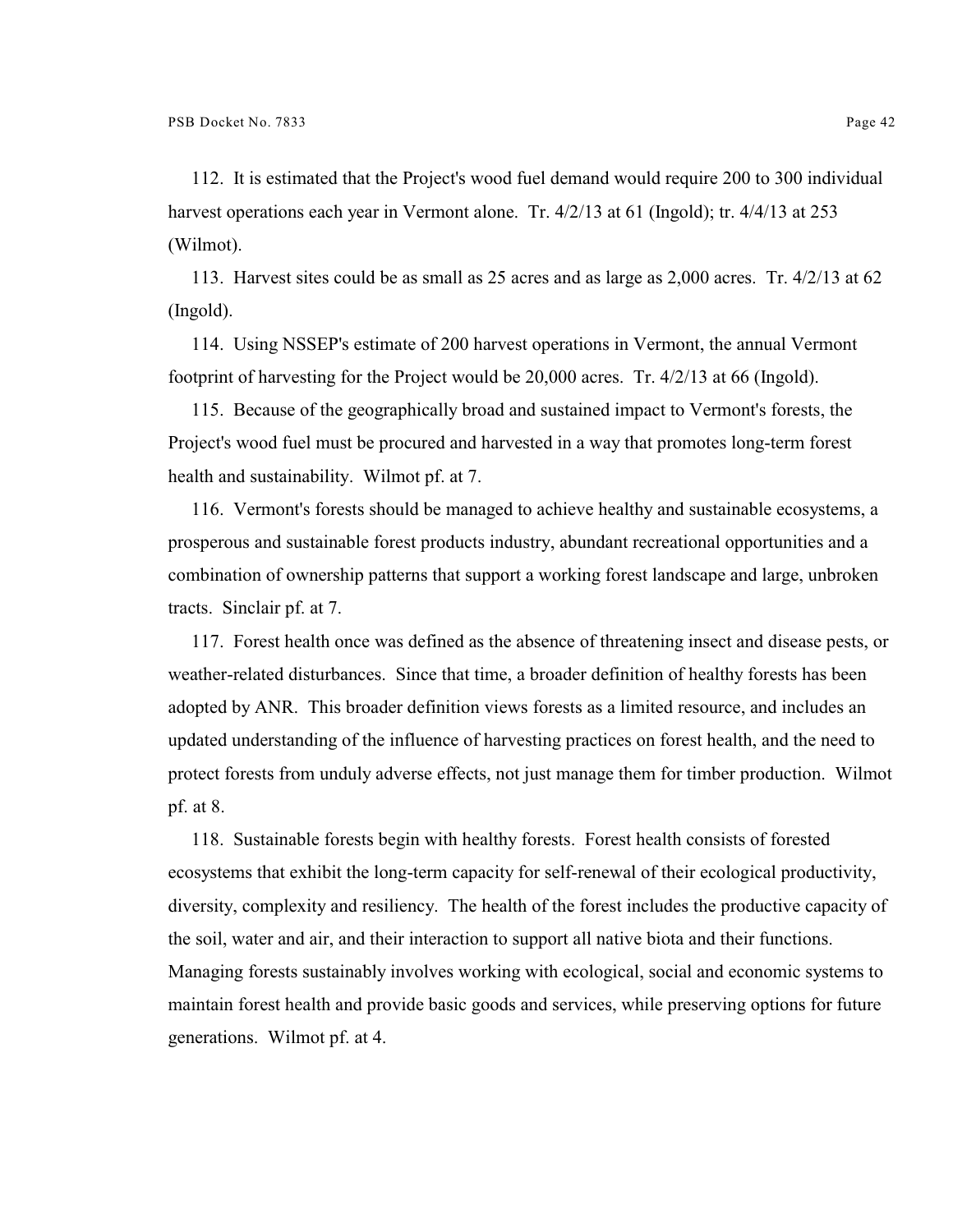119. In 2010, the Biomass Energy Resource Center ("BERC") published estimates of available wood fuel in Vermont, including a moderate scenario estimate of 894,000 green tons annually. Wilmot pf. at 6.

120. Given the amount of harvesting the Project would require on an annual basis, NSSEP is in a position to influence harvesting practices, the amount and type of wood materials remaining in forests, and thus forest health, on a significant portion of forest land within the state. The volume of harvesting required by the Project has the potential to negatively impact forest health in a significant manner if not planned and conducted appropriately. Wilmot pf. at 6-7.

121. Each forest stand has a unique set of predisposing conditions that factor into a stand's resistance to injury during a harvest and its ability to recover after harvesting operations. Such conditions include water-holding capacity, bedrock that supports soil nutrition, past land use practice, species and ages, and weather patterns, as well as a predisposition to future threats such as invasive pests, over-browsing, climate change, and acid deposition. Wilmot pf. at 9.

122. Each forest stand supports a unique range of natural resources and habitat features that contribute to forest health. Features might include natural communities, mast sites, wetlands or vernal pools, any of which may be negatively impacted by harvesting practices if they are not carried out prudently. Wilmot pf. at 10.

123. There are other factors besides harvesting that affect forest health. Forests are constantly changing, influenced by their environment and stress factors, as well as many dynamic processes. Harvesting activities are but one of many forest stressors, so harvest planning and practices need to account for these other potential multiple stress impacts. These other stressors include:

• Temperature and precipitation extremes, severe storms, or other weather-related stressors. Forest damage from these stressors may be localized or wide spread, incidental or severe, and as climatologists have shown, have been increasing over the past 50 years, with more erratic weather predicted.

• Native insects and diseases, which ebb and flow through cycles of high and low populations, and when abundant, can defoliate trees or result in other impacts that reduce forest productivity and weaken resistance.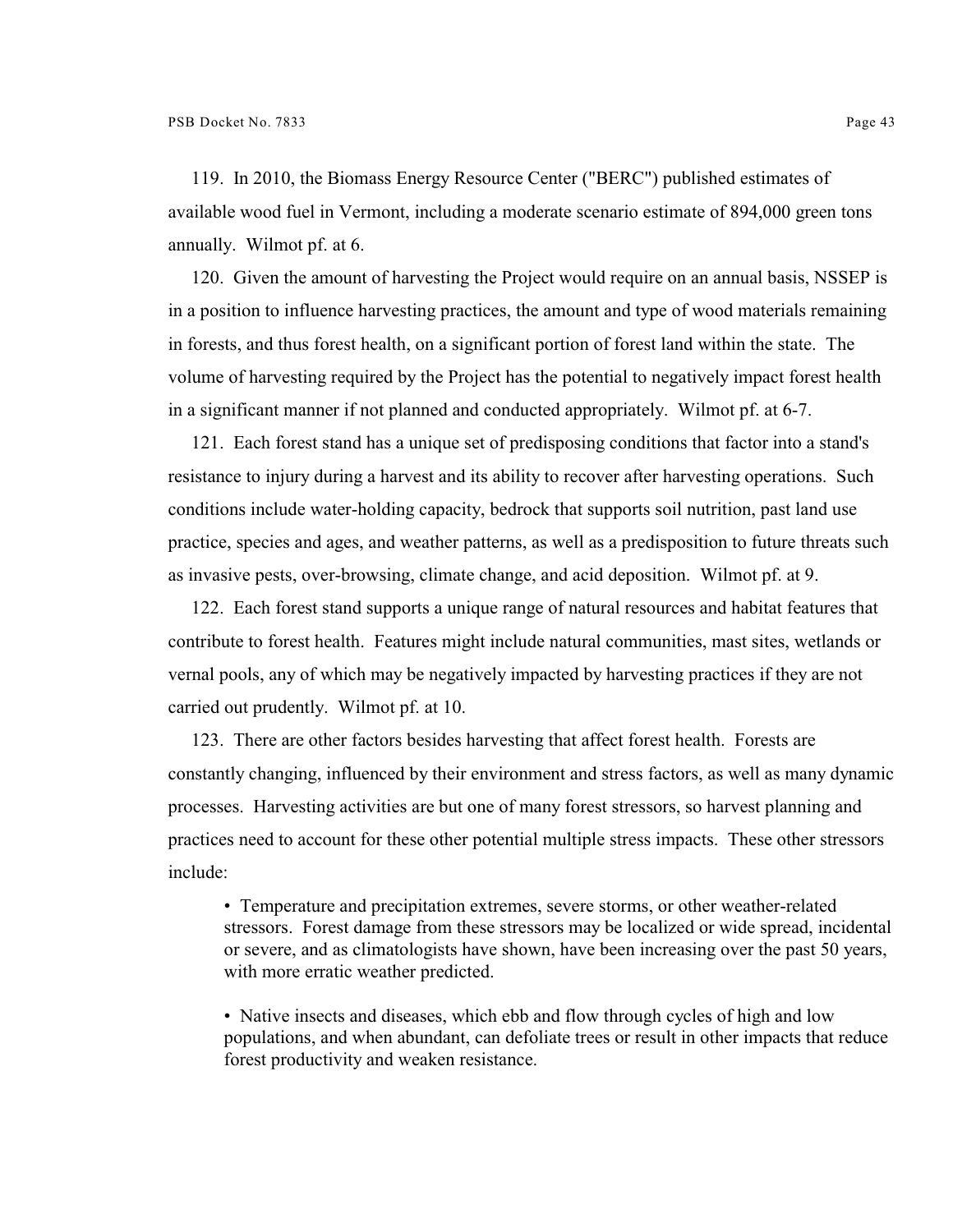• International movement of wood materials, which has increased the introduction of destructive non-native forest pests. ANR is currently monitoring for the emerald ash borer, an insect that has killed ash trees at an alarming rate. In Southeast Michigan, one of the early areas of infestation, a 30% mortality rate per year was recorded in stands with new infestations. This pest has been found near Vermont's borders in Quebec, New York and now in Massachusetts. There is an increased likelihood of Vermont infestations within the next few years.

• Years of acid deposition, which have altered forest soils and compromised soil nutrients and soil health. In susceptible forests this may result in reduced growth and resilience.

• Invasions from non-native plants and insects as well as pathogens, which are a growing concern from a forest productivity perspective. Regeneration is reduced where non-native invasive plant thickets permeate into forests. This is especially the case in Vermont's warmer, southern counties.

Wilmot pf. at 10-11.

124. Impacted forest components will vary from harvest site to harvest site. Therefore, the best approach for avoiding undue adverse effects from harvesting is to identify critical natural resource concerns and the harvesting standards needed to safeguard them based on the current understanding of forest science. Wilmot pf. at 12.

125. To support this approach, the following forest components should be accounted for in harvesting operations:

• Protection of species and areas of special concern, including necessary wildlife habitat, including deer yards, wetlands, vernal pools, bear mast areas, Rare, Threatened and Endangered species ("RTE"), and S1, S2 and S3 natural communities.

• Support for wildlife habitat and biodiversity through retention of snags, and down woody material.

• Renewal of soil health through retention of down woody material and limited soil disturbance.

• Adherence to laws and rules including Acceptable Management Practices and Heavy Cut.

• Management for non-native invasive plants to prevent transport and spread.

• Adherence to forest insect and disease quarantines and policies.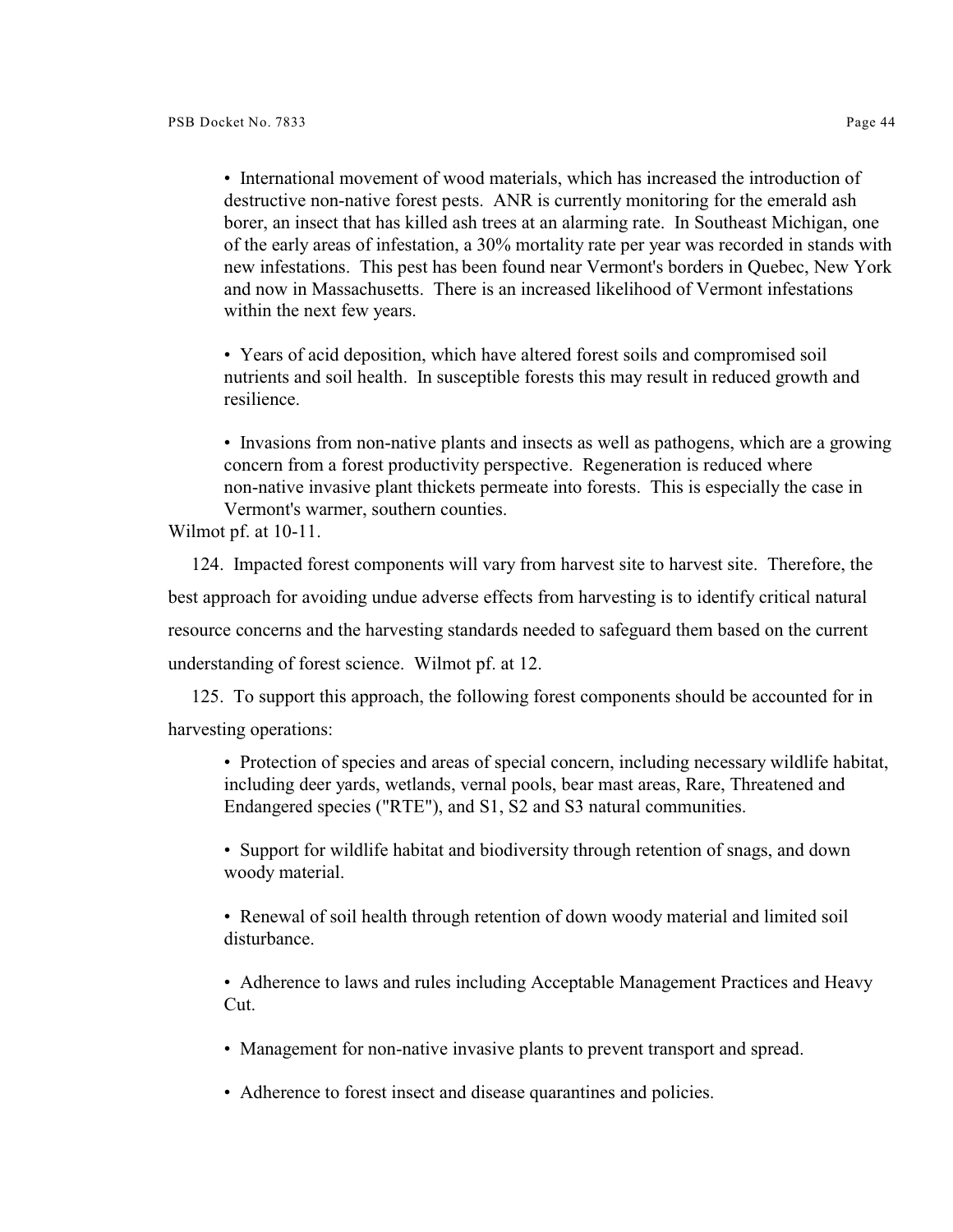- Promotion of adequate regeneration and healthy residual stands.
- Preparation of forests for climate change adaptation (build resilience).

Wilmot pf. at 12-13.

126. All harvesting should follow written silvicultural prescriptions based upon accepted silvicultural practices reflecting stand conditions, landowner objectives, and referencing appropriate silvicultural literature and guides. Wilmot pf. at 32.

127. A natural community is an interacting assemblage of plants and animals, their physical environment, and the natural processes that affect them. When these assemblages of plants and animals repeat across the landscape wherever similar environmental conditions exist, it is possible to describe these repeating assemblages as natural community types. ANR's Natural Heritage Inventory currently recognizes over 80 upland and wetland, forested and open natural community types in Vermont. Wilmot pf. at 13.

128. Each natural community type is assigned a State Rank that describes the rarity of that community type in Vermont. State Ranks include S1 (very rare), S2 (rare), S3 (uncommon), S4 (widespread), and S5 (common and widespread) and are assigned based on the number of known occurrences of the type, the total area occupied by the type, and the degree of threat to the type. The Natural Heritage Inventory considers a subset of natural community examples to be State Significant, which are the best examples of each natural community type. Wilmot pf. at 14.

129. S1, S2, and S3 natural community types are very rare to uncommon features in the Vermont landscape. These natural community types are typically associated with very specific environmental conditions and provide habitat for a disproportionate number of Vermont's rare species. Rare and uncommon natural community types are also those most likely to be susceptible to natural and human disturbance, including climate change. Wilmot pf. at 14-15.

130. Much work has been done over the past 25 years to identify species and natural communities that need protection. Harvesting operations need to make adjustments to ensure protection of S1, S2 and S3 natural communities as one measure of maintaining healthy forests. Wilmot pf. at 15.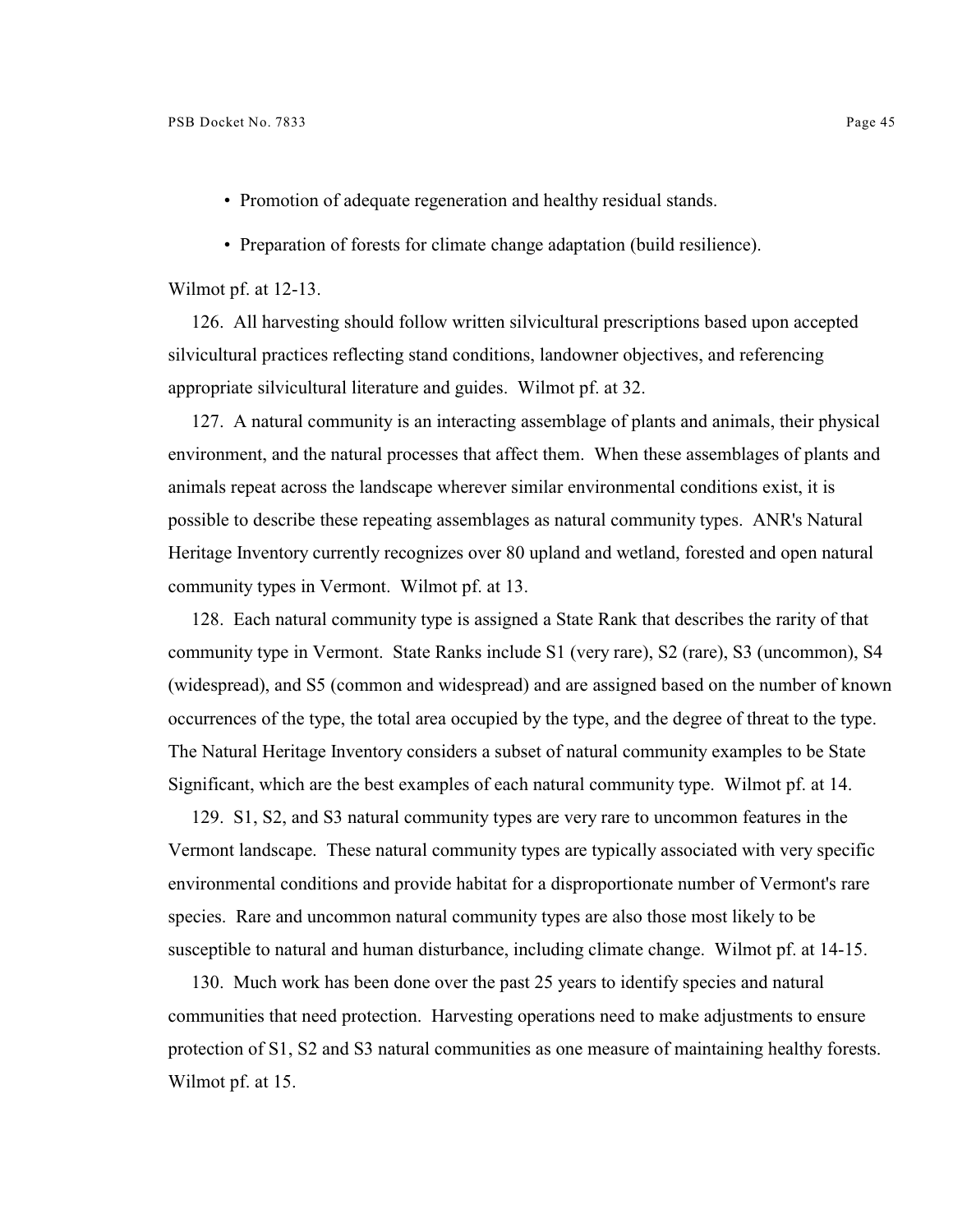131. The long-term maintenance of healthy and productive soils is one of the most vital requirements of sustainable biomass production. Forest soils support root anchorage, supply water and mineral nutrients for tree growth, provide habitat for numerous organisms, support hydrologic processes, provide a surface for operating harvesting machinery, and create favorable conditions for the decomposition and recycling of forest residues and wood ash. Wilmot pf. at 19.

132. Forest soil productivity contributes to forest biomass production. Unless forest biomass extraction processes maintain long-term productivity of forest soils, the system could lead to a decline in production. Wilmot pf. at 19-20.

133. Soil health is influenced by climate, plants and animals, landscape position, elevation, past land use including past harvesting practices, the passage of time, and current land use. Significant harm or benefits can result from forest management activities depending on how much organic material remains following a harvest, the level of erosion mitigation on skid roads and log landings, the level of soil disturbance from log extraction, and other factors. Wilmot pf. at 16-17.

134. Significant changes to soil nutrition have occurred through years of acid deposition. Acid deposition strips soils of calcium and magnesium, which are essential for plant growth, and can shift the balance of soil elements towards aluminum, which is toxic to plants and trees. Wilmot pf. at 17.

135. Sites inherently rich in calcium soil and bedrock are generally able to replenish nutrients to sustain healthy forests. On the other hand, nutrient poor sites can be predisposed to soil-related forest health problems. Wilmot pf. at 17.

136. Several recent studies showed poor tree recovery on sites with reduced calcium as compared to higher calcium sites. Even though harvesting has not created this soil nutrient imbalance, the imbalance can be exacerbated through additional nutrient depletion caused by improper harvesting practices. Wilmot pf. at 17.

137. Additional soil processes affecting soil health involve dynamics of soil organic matter. Soil organic matter is a complex and varied mixture of organic substances that includes plant and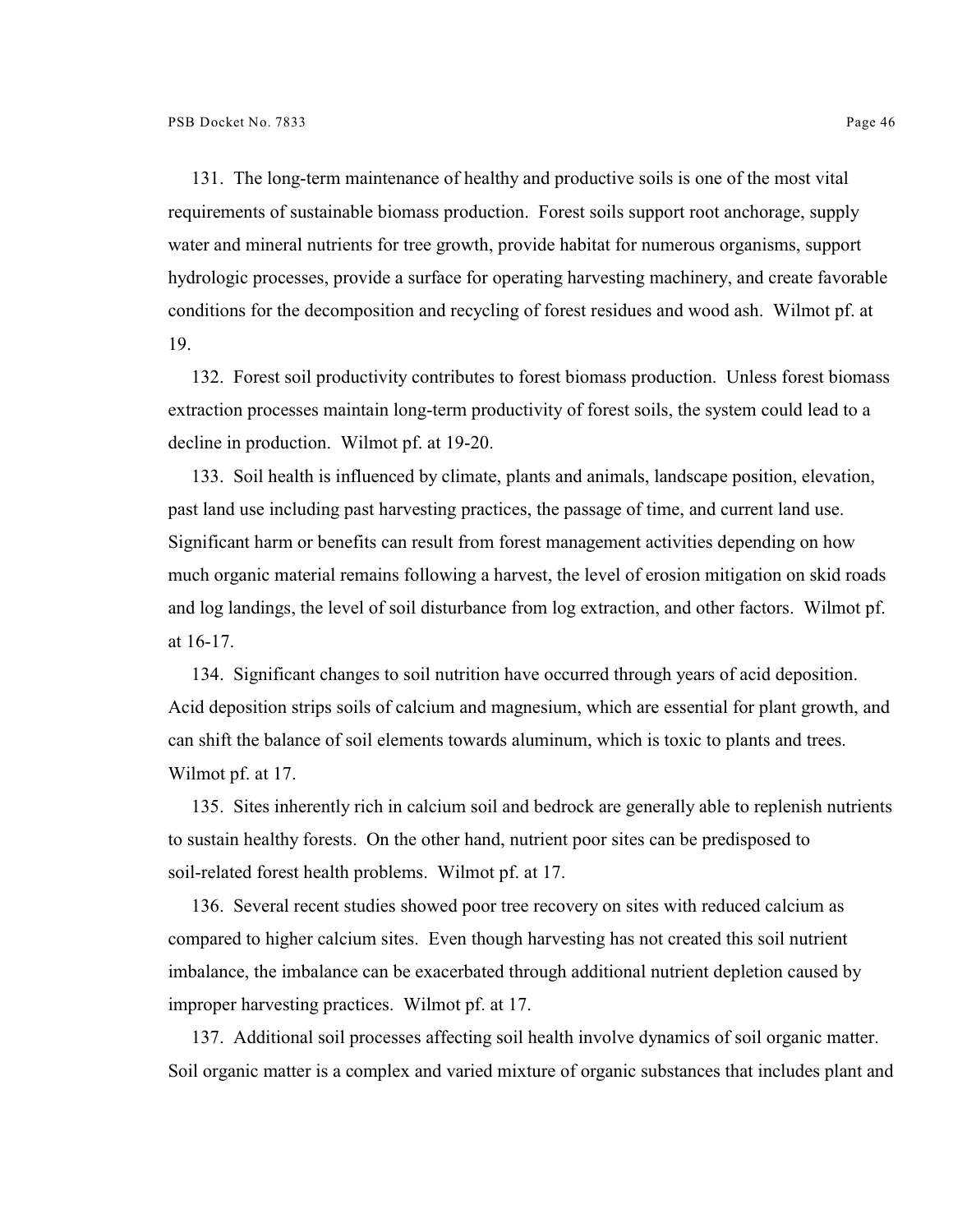animal residues at various stages of decomposition. Soil organic matter is a vital component of productive soils and plays a major role in soil water retention, cation exchange capacity, aeration, drainage, and nutrient availability. Wilmot pf. at 17-18.

138. Removing branches and foliage, as is done in whole-tree harvesting, that might otherwise be left in the forest to decompose, alters the cycling of organic matter from forest vegetation to the soil, especially when practiced on shorter rotations. Wilmot pf. at 18.

139. Woody material on the forest floor provides an important ecological function. Fine woody material ("FWM") includes live or dead trees and shrubs less than three to four inches in diameter at the large end. FWM is an important contributor to the organic layer of forest soils and it contains a high proportion of the nutrients found in woody plants when compared to the stems. Furthermore, FWM protects soils from erosion, provides important energy and nutrients to stream ecosystems, and live FWM – saplings and shrubs – is an important understory habitat component. Wilmot pf. at 18.

140. Coarse woody material ("CWM") includes dead and down wood such as logs greater than three to four inches in diameter at the small end, large branches, and stumps. CWM provides habitat for insects, fungi, microorganisms, and amphibians, and provides cover and runways for small mammals and winter den sites for bear and other wildlife. Wilmot pf. at 18.

141. CWM is also an important component of stream ecosystems because it provides cover for fish, helps create deeper pools, and provides a substrate for stream insects and microorganisms that are important food sources in streams, as well as being important in the maintenance of nutrient and hydrologic cycling. Wilmot pf. at 19.

142. Timber harvesting usually results in a significant decrease in surface soil organic matter for an appreciable time. This is typically attributed to increases in moisture and temperature that initiate higher levels of microbial decomposition. Therefore, the extraction of tops, branches, and leaves even further removes organic materials that would typically be returned to the soil to compensate for this loss. Wilmot pf. at 19.

143. Rebuilding what has been lost in soil organic matter, soil nutrients and down wood will strengthen the resilience of Vermont's forests, which is an important goal when other threats to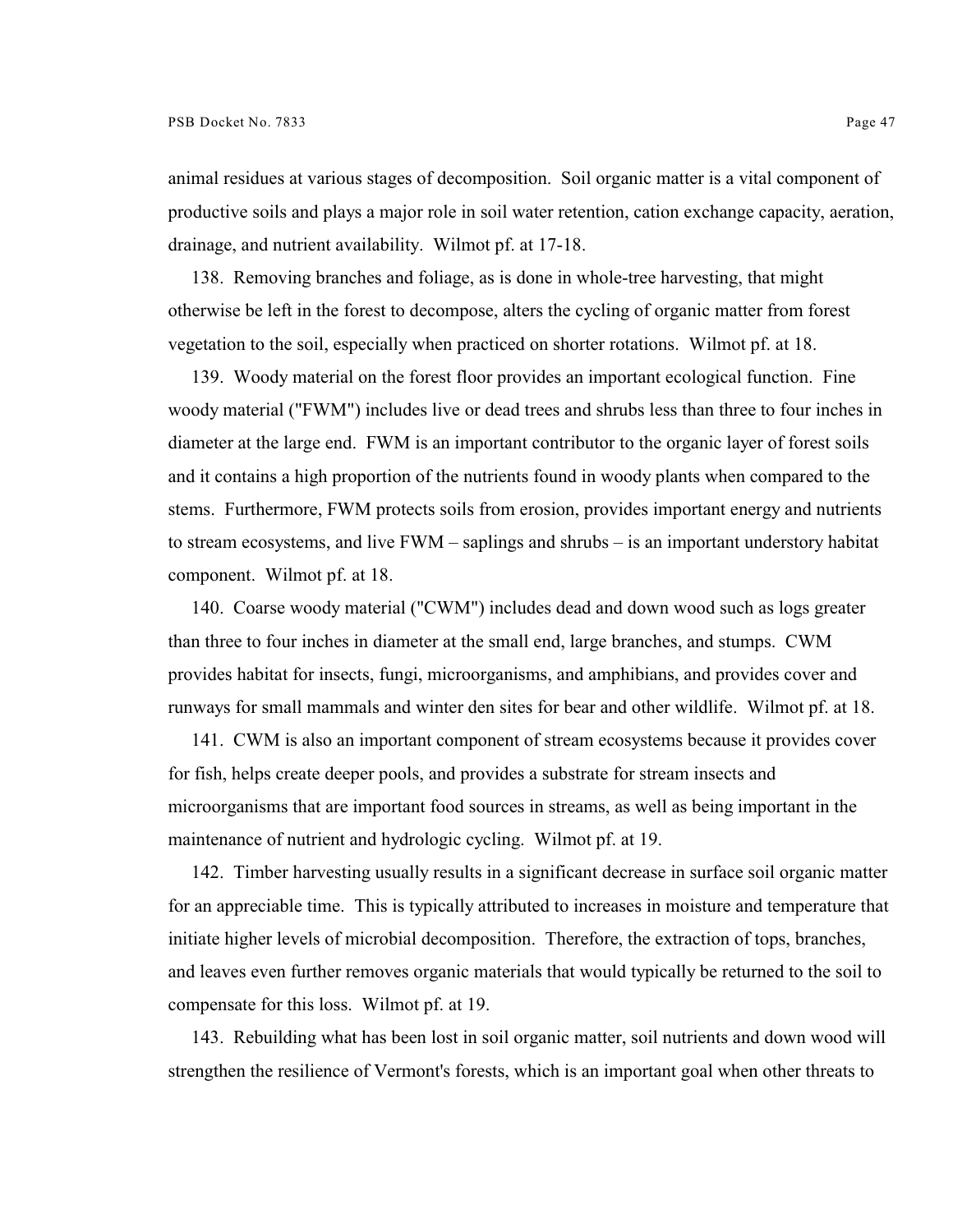forest health are considered. This concept is especially important in this case since biomass harvesting typically relies on whole-tree harvesting, which can reduce woody material left on the forest floor when compared to more traditional harvesting techniques. Wilmot pf. at 20.

144. Most, if not all, of the wood fuel for the Project would be harvested utilizing whole-tree harvesting operations. Tr. 4/4/13 at 192 (Sinclair).

145. Whole-tree harvesting involves the use of highly mechanized high-capacity equipment, and results in the extraction of the entire aboveground portion of the tree including the trunk, branches, and needles or leaves from the forest. Wilmot pf. at 20; exh. Pet. EWK-2 at 21.

146. The practice of whole-tree harvesting was developed as a means of extracting much higher yields per unit area from forests through the removal of biomass that, under other harvesting methods, would have remained on site to decompose. While the magnitude of forest biomass utilization depends on the silvicultural objectives for a site, whole-tree harvesting can effectively remove up to 96% of aboveground biomass. Wilmot pf. at 20-21.

147. Trees store nutrients in roots, stems, branches and leaves in various proportions, and differences do occur between species. However, the greatest proportion of nutrients is stored in branches and leaves. Traditionally, branches, leaves and roots were left in the woods following a harvest. Wilmot pf. at 21.

148. With more highly mechanized logging equipment, whole trees can be cut and brought to log landings where materials are separated into round wood and chip wood. This practice removes the leaves and branches from the forest, reducing soil organic matter and disrupting the nutrient cycle. Wilmot pf. at 21.

149. Retaining leaves and branches in the woods is one way to replenish soil nutrients while conducting whole-tree harvesting of wood material. Wilmot pf. at 21.

150. Whole-tree harvesting practices can also result in significantly reduced stand structural elements, such as snag density and down material, compared to other types of harvesting. Wilmot pf. at 21.

151. The more fine woody material that is left on site during harvest operations, the less risk there is to long-term soil productivity. Therefore, special considerations for retention will need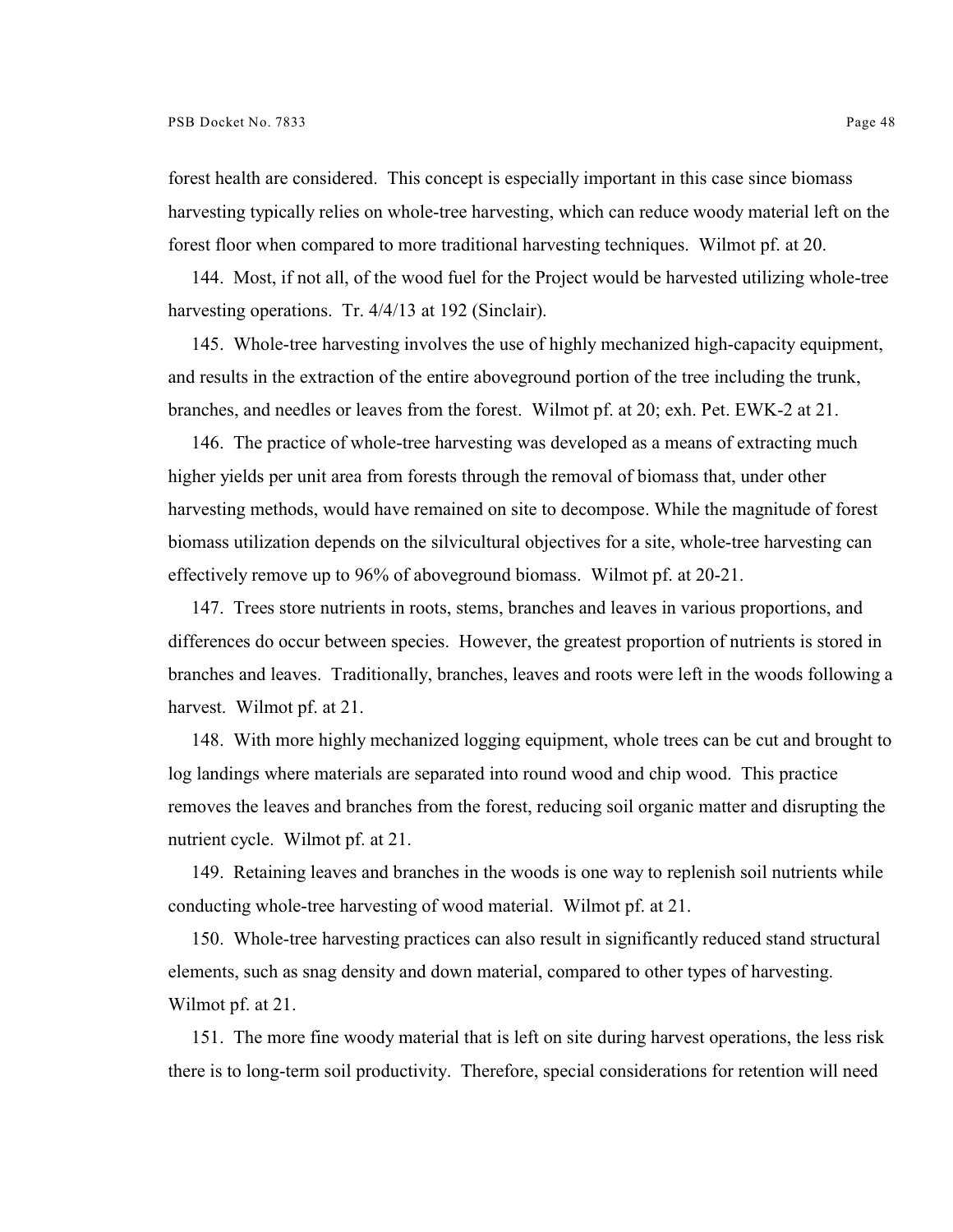to be included for harvests that involve whole-tree harvesting to avoid undue adverse impacts to forest health. Wilmot pf. at 22.

152. The following retention standards are necessary to be protective of forest soil health when whole-tree harvesting is utilized:

| For a Harvest of:        | Drop and leave a minimum of:               |
|--------------------------|--------------------------------------------|
| Less than 50% basal area | 2 trees $> 14$ " diameter at breast height |
|                          | ("DBH") per acre, or                       |
|                          | 4 trees $> 6$ " DBH per acre               |
| More than 50% basal area | 4 trees $> 14$ " DBH per acre, or          |
|                          | 6 trees $> 6$ " DBH per acre               |

Wilmot pf. at 31; exh. Pet. Supp. DI-8 at 3.

153. If soils are compacted from heavy machinery, resulting in lower water holding capacity, recovery requires years of freezing and thawing action and root penetration to restore soil aeration. In order to protect soils, harvesting equipment should not be operated in conditions or in such a manner as to substantially alter the natural and productive properties of the soil. No more than 12% of a harvest area should be used for skid trails, roads and landings. Wilmot pf. at 11, 30; exh. Pet. Supp. DI-8 at 3.

154. There are four types of wildlife trees that must be considered for retention during forest biomass harvesting, including decaying live trees, cavity trees, snags, and mast-producing trees. Wilmot pf. at 29.

155. Decaying live trees provide habitat for insects and fungi, which provide food for other animals and contribute to the decay and recycling of wood. Over time, decaying live trees also contribute to other biodiversity values as they grow old and die, including cavity trees, snags, and large woody material. While decaying trees in all size classes provide biodiversity value, in general, the larger the decaying tree, the more valuable it is for biodiversity. Wilmot pf. at 29.

156. Cavity trees provide nesting and denning habitats for birds and mammals. Most cavities are created by "primary excavators" such as woodpeckers, and then used in later years by other species. Wilmot pf. at 29.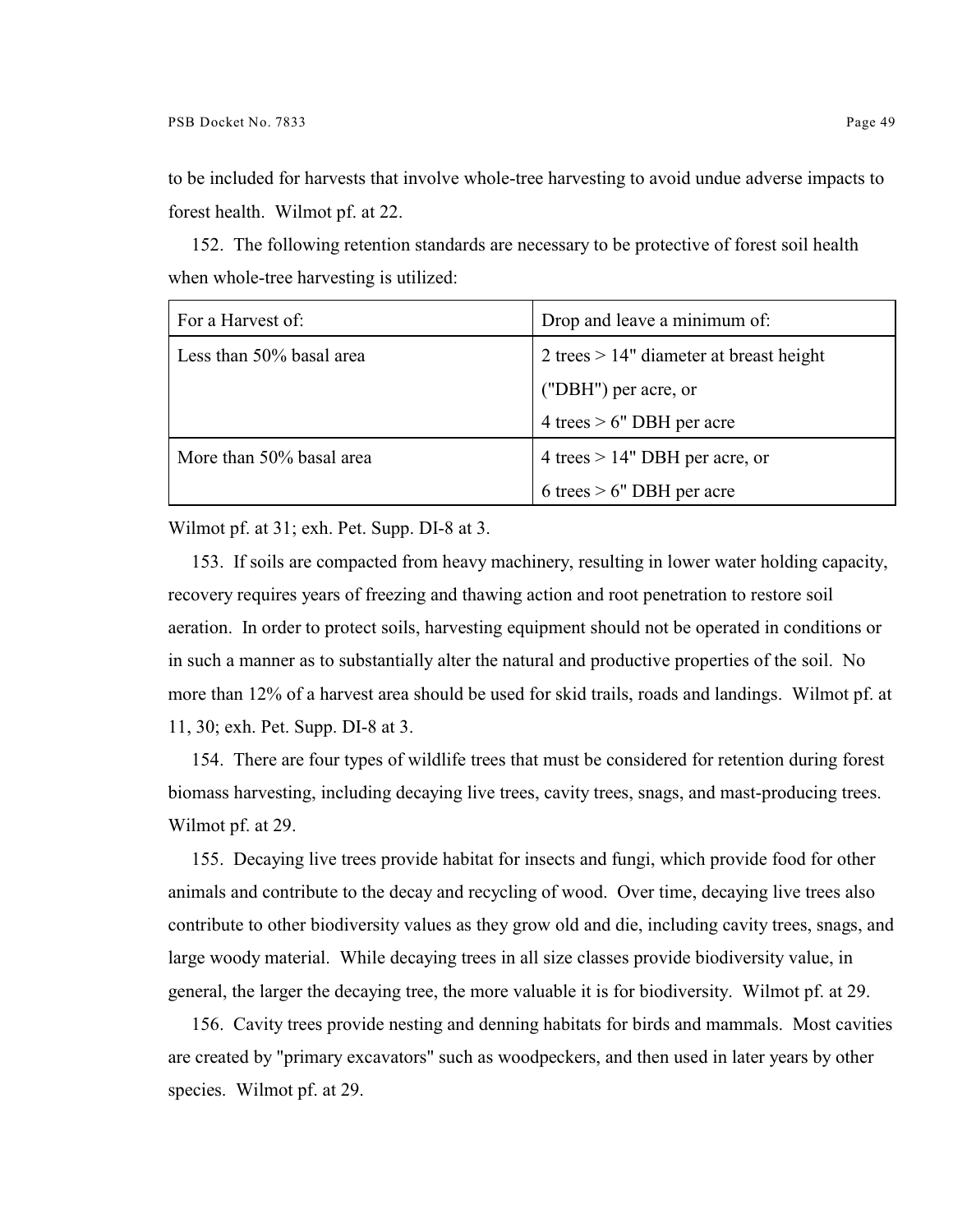157. Snags are dead standing trees that provide habitat for insects and other organisms not found in live trees, and when fallen they contribute to large woody material. Wilmot pf. at 29.

158. The following retention standards for snags and live cavity trees, with retention of smaller trees when suitable trees of these size classes are not present, are necessary to protect long-term forest health in light of the harvesting required for the Project. However, the highest priority must be given to safety, with specific regard to OSHA regulations:

| Structure                       | Minimum target per acre |
|---------------------------------|-------------------------|
| Live decaying trees 12-18" DBH  | $\overline{4}$          |
| Live decaying trees $> 18"$ DBH |                         |
| $\text{Snags} > 10$ " DBH       |                         |

Wilmot pf. at 30; exh. Pet. Supp. DI-8 at 12.

159. Mast trees provide nuts such as acorns and beechnuts as well as berries and other fruit consumed by wildlife. Mast is typically high-energy food that is important to the productivity and winter survival of animals such as squirrels, white-tailed deer, and bear, by allowing them to enter the winter in prime condition. Wilmot pf. at 29-30.

160. Non-native invasive plants pose serious problems in Vermont forests, especially in southern Vermont where many of these species are now established and in some cases abundant. Wilmot pf. at 22.

161. Higher average temperatures may enable invasive species to take advantage of disturbances in forests and out-compete native species. It is estimated that global warming will allow 48 percent of currently established invasive plants and animals to expand their northern distributions if temperatures warm to the degree anticipated. Wilmot pf. at 22.

162. The greatest harm from invasive plant species comes from their ability to replace native species and decrease tree regeneration. Invasive plants gain advantage when disturbances form gaps in the tree canopy, providing sunlight for their rapid growth. Managing these understory invasive plants before harvesting opens the canopy is essential for adequate regeneration of forest trees. Wilmot pf. at 22-23.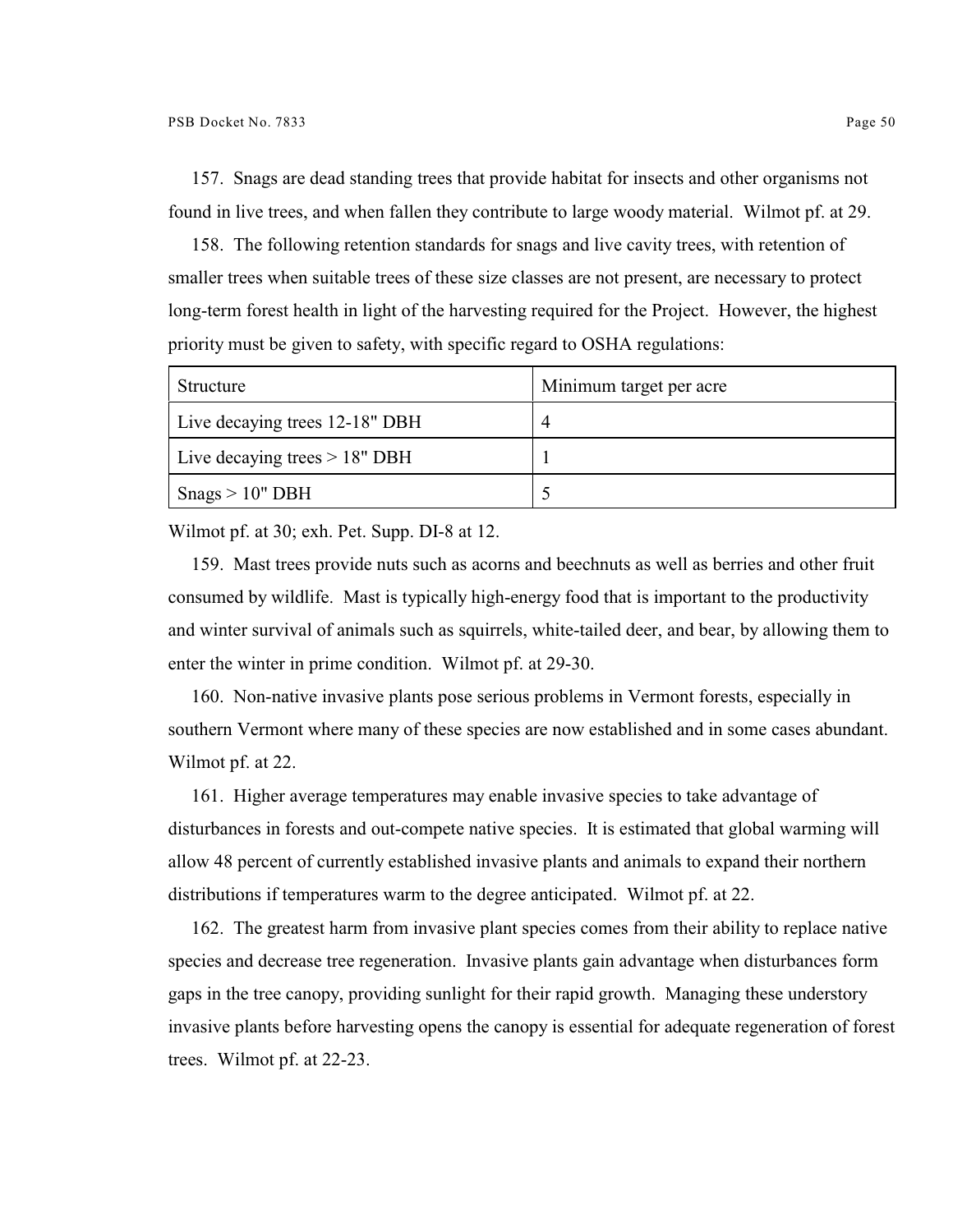163. In areas where invasive plant populations are likely to respond to increased sunlight or soil disturbance, loggers must conduct appropriate pre-treatment of infestation before commencing harvesting. Wilmot pf. at 31.

164. There is a connection between the operation of harvesting equipment and invasive plants. Harvesting equipment can be a vector for moving plant material from one location to another, and therefore must be cleaned before moving from one forest site to another to avoid the spread of non-native invasive plants. Wilmot pf. at 23.

165. Adequate attention to regeneration, and the competition it may face once harvesting has occurred, will help prevent adverse harm to the development of future forests. The problems of invasive plant competition and over-browsing in some areas may mean that despite abundant regeneration at the time of harvest, these competing factors will reduce success. Wilmot pf. at 23-24.

166. Vermont is preventing the spread of unwanted non-native pests, like the emerald ash borer, hemlock woolly adelgid and the Asian long horned beetle, by restricting transport of firewood from areas already infested. Wilmot pf. at 23.

167. AAFM and NSSEP have entered into the AAFM MOU to address AAFM's concerns related to non-native pests. Exh. Pet./AAFM-1.

168. On July 3, 2013, NSSEP filed the ANR MOU which addresses all of the concerns raised by ANR's witnesses regarding impacts to long-term forest health and sustainability that harvesting for the Project might otherwise have on Vermont's forest resource. Provided that NSSEP complies with the terms and conditions of the ANR MOU, harvesting for the Project will not have an undue adverse impact on Vermont's forest resource. Exh. Pet. Supp. DI-8; Wilmot pf. (8/9/13) at 2-3; Sinclair pf. (8/9/13) at 2-3; Ingold pf. (8/14/13) at 2.

169. The ANR MOU contains provisions that address the potential for human-assisted movement of invasive species. These provisions are consistent with the provisions of the AAFM MOU addressing the same concern. *See* ANR MOU at 5-8; AAFM MOU generally.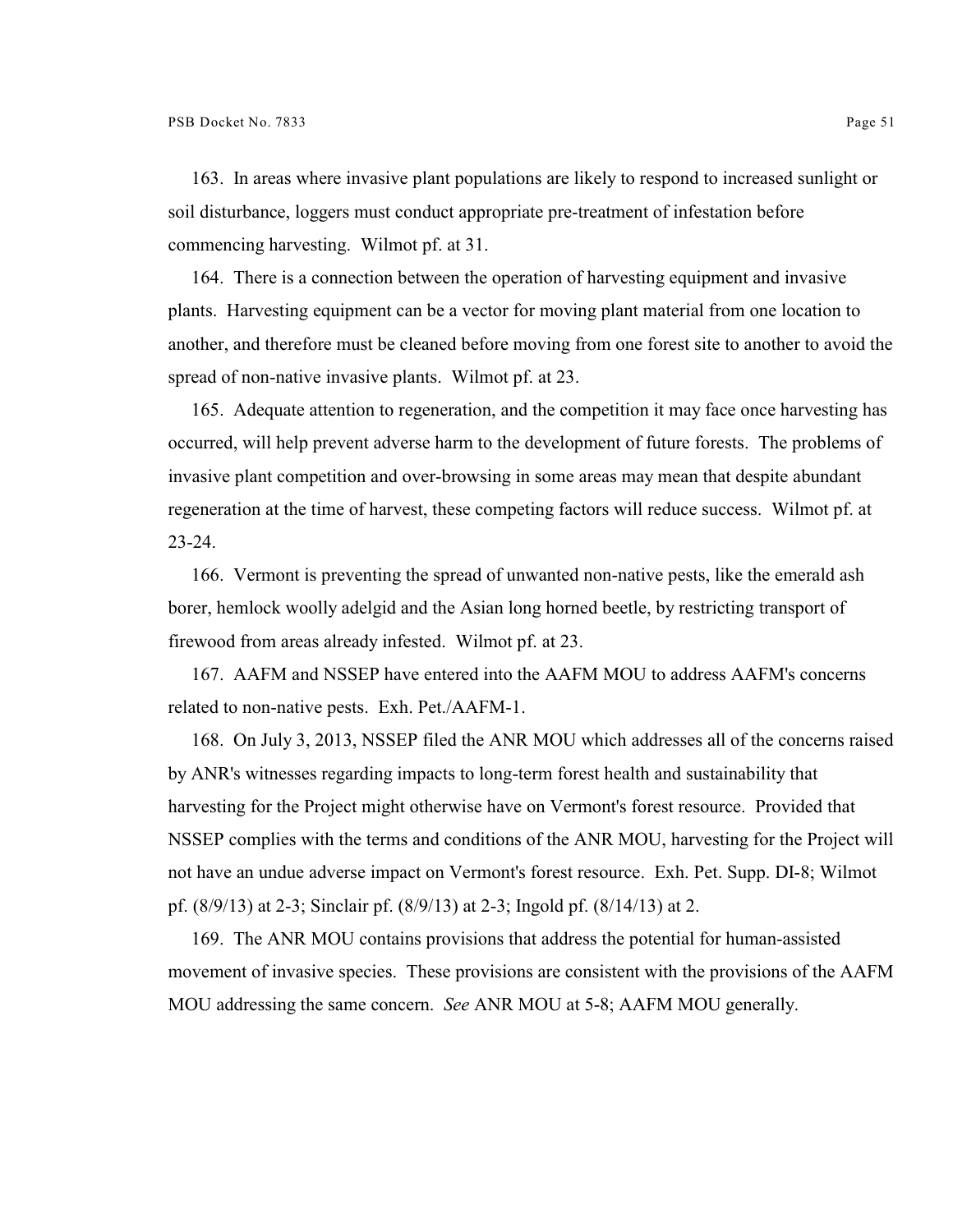170. Under the ANR MOU, NSSEP would submit harvesting plans for specific proposed harvests to a Forests, Parks and Recreation ("FPR") reviewer at ANR for review and approval prior to commencement of harvests. Exh. Pet. Supp. DI-8 at 8-10.

171. An acceptable review process for proposed harvesting plans would require the following:

• For all harvest sites within Vermont from which wood fuel will be purchased by NSSEP, an NSSEP forester will visit the site with the landowner, harvester and/or forester and confer in developing a harvest plan that meets the harvest performance standards and the procurement criteria of the applicable Board-approved harvesting policy.

• The NSSEP forester will develop a harvest notification to be sent digitally to the appropriate FPR reviewer. This notification will include the harvest plan, which at a minimum shall meet Use Value Appraisal plan criteria specifications, and contain GIS-based mapping data for the relevant natural resource attributes associated with the harvest site.

• FPR will have fifteen calendar days in which to respond to the NSSEP forester with an approval, disapproval or a request for modification of the proposed harvest. No harvesting will begin before approval by FPR. If FPR does not respond within the initial fifteen-day period, the plans are by default approved by FPR.

• If FPR responds with a request for modification, FPR will have up to fifteen additional calendar days to work with NSSEP to determine the plan modifications necessary to meet the applicable harvest standards. A site visit may be necessary during this period, which NSSEP shall assist in facilitating. On or before the fifteenth day, FPR will either approve the harvest plan with conditions or deny the harvest plan.

Sinclair pf. at 10-11; exh. Pet. Supp. DI-8 at 8-10.

172. On a quarterly basis, NSSEP would provide FPR with a summary of the quantity and geographic source (i.e., township level or most precise location) of all wood that has been procured for the Project. Exh. Pet. Supp. DI-8 at 11.

173. It is also necessary to identify the appropriate post-harvest measurements that can be used to rate success so that future harvest plans can rely on those results to tailor future harvests to improve success and avoid harms. Wilmot pf. at 12.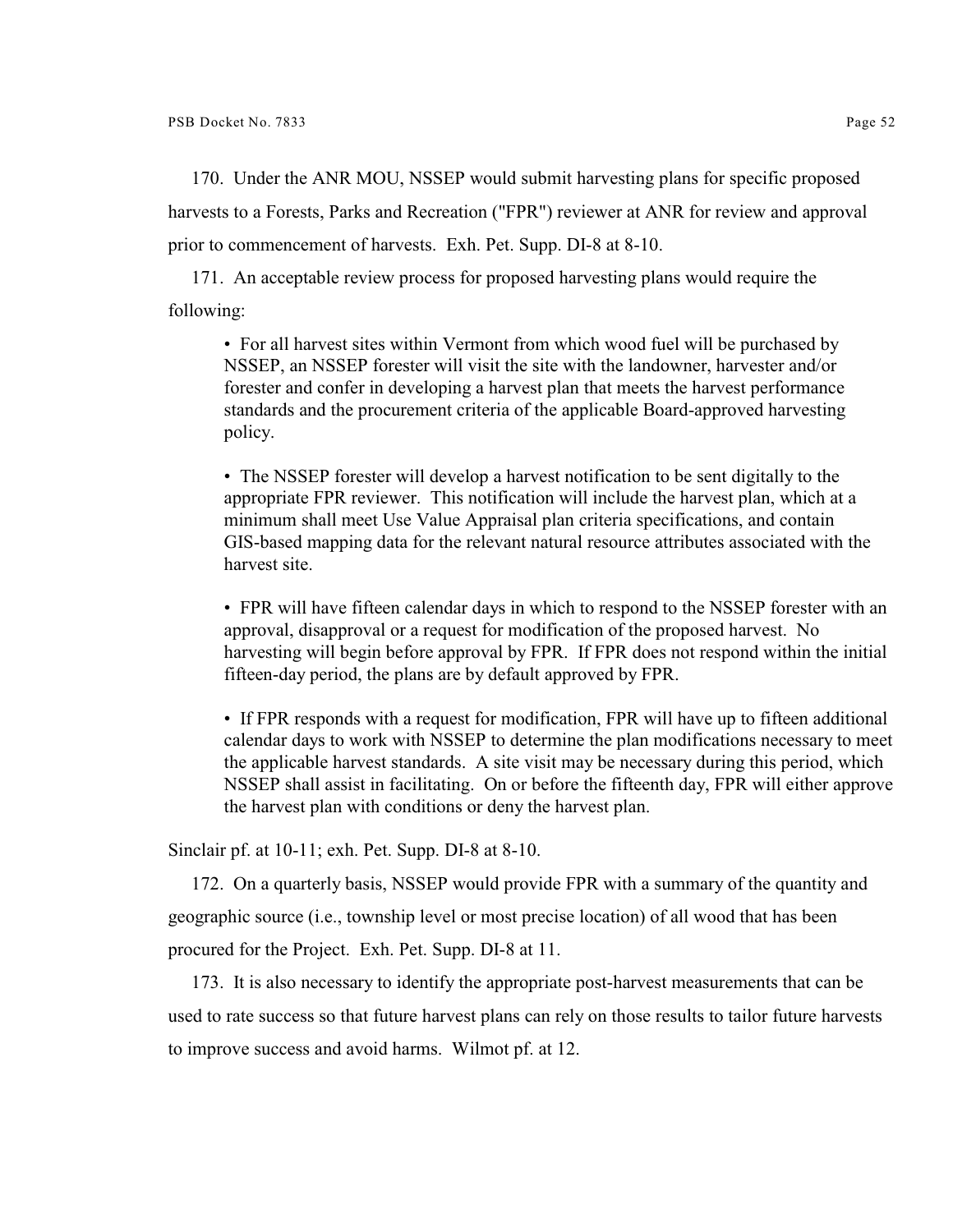174. As a method for improving general knowledge of forest changes resulting from harvesting in the context of other stressors, and to better adjust harvest planning to protect forest health, harvest-monitoring data will be collected and reported to FPR on a reasonable percentage of operations annually. Indicators of forest health to use in monitoring should include:

- Species and areas of special concern (e.g., deer habitat, mast stands, wetlands)
- Biodiversity components (e.g., snags, down woody material)
- Soil health (e.g., down woody material, soil organic matter, soil disturbance)
- Presence of significant insect and disease pests
- Non-native invasive plants
- Regeneration and health of residual stands
- Climate change adaptation

• Mitigation measures for minimizing risk of moving non-native insects and diseases. Wilmot pf. at 32-33; exh. Pet. Supp. DI-8 at 11-12.

175. FPR would take on the lead role for oversight of the harvesting associated with the Project if it is approved by the Board. ANR's knowledge of forests has expanded greatly in the past 30 years, and forest health and sustainability issues are central to the knowledge and expertise of FPR. Sinclair pf. at 8-9.

176. ANR would need to add at least two wood energy foresters to its staff to oversee the Vermont-sourced harvesting for the Project, with at least one of these foresters stationed near the Project site. ANR estimates that the amount of time associated with Project oversight would be the equivalent of two full-time positions. Sinclair pf. at 8, 11.

177. In addition to imposing necessary standards and guidelines to ensure that Project harvesting does not have an undue adverse impact on Vermont's forest resource, the ANR MOU also obligates NSSEP to fund ANR's oversight of the Project's Vermont-sourced harvesting. ANR estimates the costs of ANR's oversight of NSSEP's harvesting to be \$200,000 annually, adjusted for inflation going forward. Sinclair pf. at 11; exh. Pet. Supp. DI-8 at 10.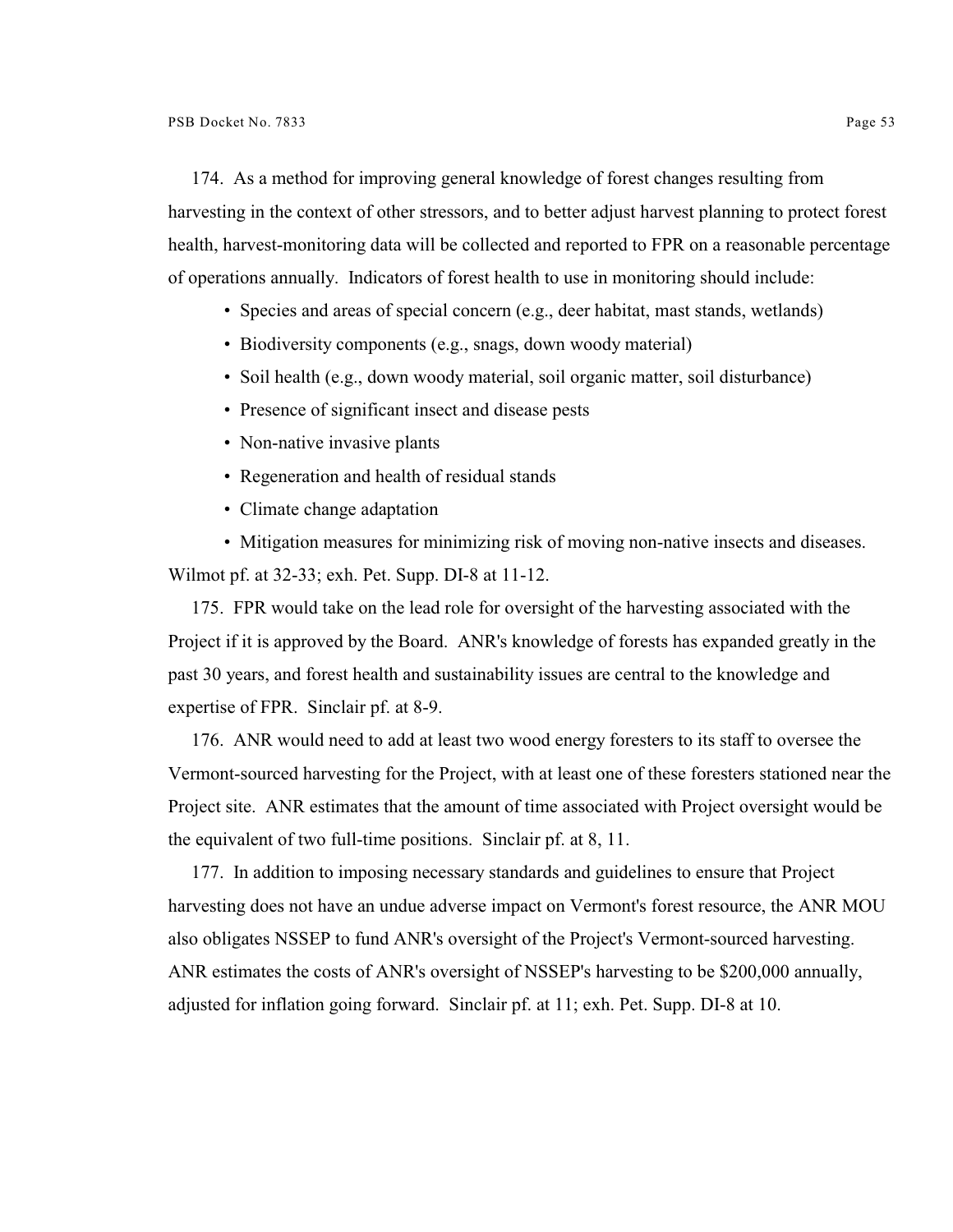## Discussion

On July 3, 2013, NSSEP filed the ANR MOU, the terms and conditions of which require NSSEP to conduct harvesting for the Project in a manner that is designed to be protective of the long-term health and sustainability of Vermont's forest resource. The MOU also requires NSSEP to provide ANR with annual funding to address ANR's costs associated with FPR's review of forest harvesting plans, monitoring of forest health, monitoring for compliance with the applicable harvesting standards, and provision of technical assistance to wood suppliers regarding the harvesting standards. The annual funding amount would start at \$200,000 and be adjusted annually using a recognized inflation index.

According to ANR, the ANR MOU addresses all concerns raised by its witnesses in their prefiled and live testimony on this subject, and as a result, the Project will not have an undue adverse impact on Vermont's forest resource as long as NSSEP complies with the terms and conditions of the ANR MOU. ANR asks that the Board impose compliance with the ANR MOU as a condition of any approval the Board may issue for the Project.<sup>59</sup>

Based on the evidence presented, I recommend that the Board find that harvesting for the Project can be done in a fashion that protects the long-term health and sustainability of Vermont's forests, provided it is done in compliance with the terms and conditions of the ANR MOU.

The harvesting standards required by the ANR MOU establish an approach to harvesting that is both quantitative and qualitative, looking beyond just the idea that growth must exceed removals for harvesting to be considered sustainable, with the goal of ensuring that what is left behind and what regenerates after a harvest are healthy and diverse. As ANR's witness testified, our understanding of what needs to be done to protect forest health and sustainability has evolved significantly since the McNeil and Ryegate facilities received their CPGs, and the harvest performance standards established by the ANR MOU take this into account, making specific provisions for harvesting systems and practices, soil health, wildlife habitat and natural communities, invasive plant species, historic resources, and forest health monitoring. The ANR MOU also sets forth best management practices to mitigate the risk of human-assisted movement

<sup>59.</sup> ANR Brief (10/14/13) at 1-2.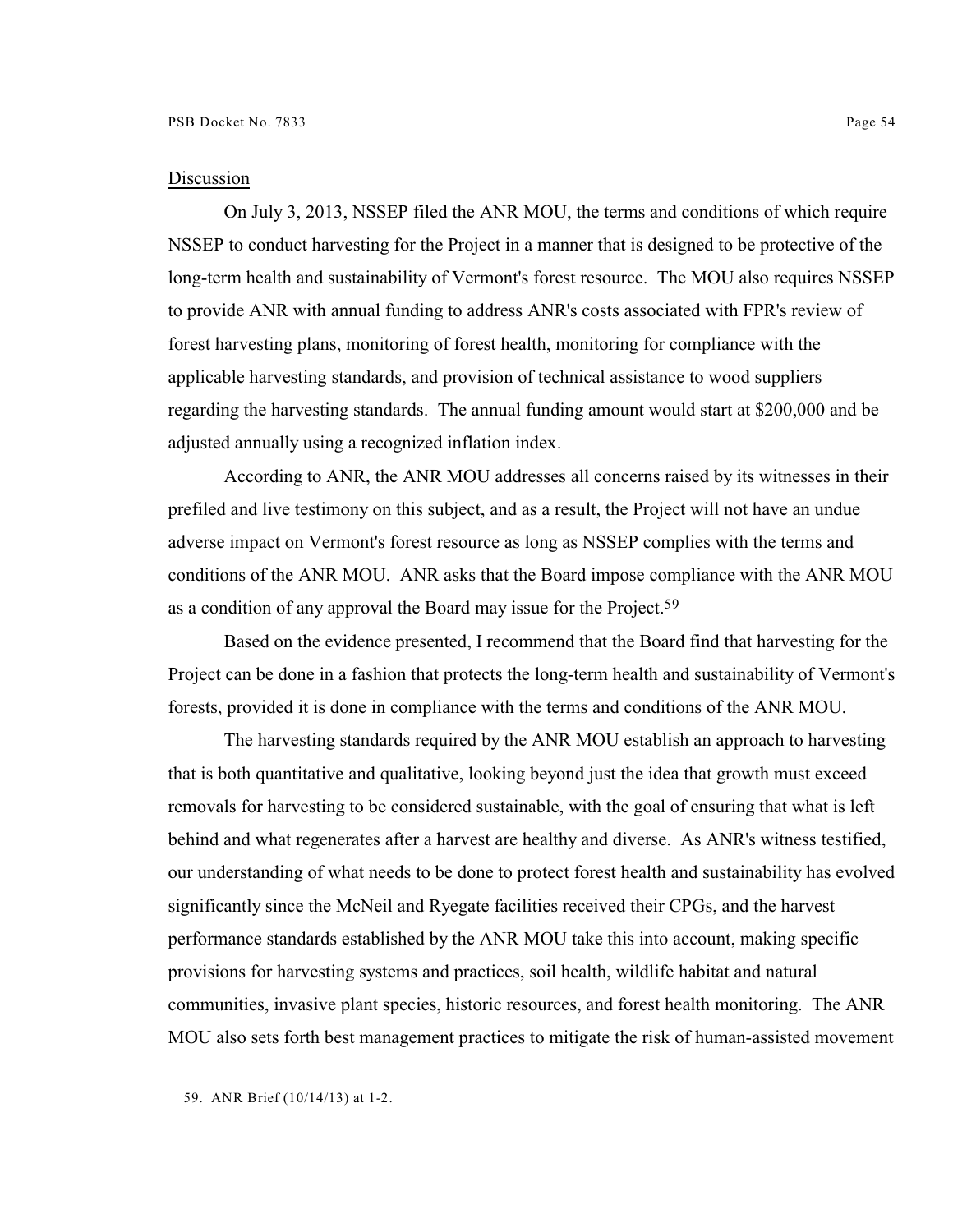of invasive species associated with the transport of wood fuel for the Project. The ANR MOU addresses the need for retention of down woody material, requires that harvesting equipment be operated so as not to substantially alter the natural and productive property of the soil, limits the amount of area to be used for skid trials, roads and landings in a given harvest area, and provides structural retention guidelines for snags and live cavity trees.

The ANR MOU also establishes an appropriate system for development, review and approval of specific harvest plans, requires that certain terms intended to ensure proper application of applicable harvesting standards be included in all contracts between NSSEP and its fuel suppliers, requires NSSEP to retain adequate and qualified foresters to ensure proper implementation of and compliance with the applicable harvesting standards, and provides for post-harvest inspections and annual reporting requirements for NSSEP so that impacts to forest health from the harvesting can be understood and so that adjustments can be made to harvest planning and guidance to improve forest health going forward.

The ANR MOU also requires NSSEP to fund ANR's oversight of the harvesting process, from review and approval of specific plans for harvest sites, through post-harvest inspections, and review of ongoing annual reports on the impacts from Project harvesting. ANR estimates that the time demands associated with this work will be equal to two full-time equivalent positions for which ANR is currently without resources to staff.

In summary, I find that compliance by NSSEP with the ANR MOU will prevent any undue adverse impacts to Vermont's forest resource that might otherwise occur in the absence of the requirements of that MOU. I therefore recommend the Board impose the following conditions related to forest health and sustainability to prevent an undue adverse impact to natural resources should the Board approve the Project:

The ANR MOU is adopted and its terms and conditions are hereby incorporated into this Order. NSSEP shall comply with the terms and conditions of the ANR MOU.

NSSEP shall develop a harvesting plan that complies with the terms and conditions of the ANR MOU. NSSEP shall file its proposed harvesting plan with the Board, and parties with standing on the issue shall have 14 calendar days from the date of filing to file comments with the Board. NSSEP must receive Board approval of its proposed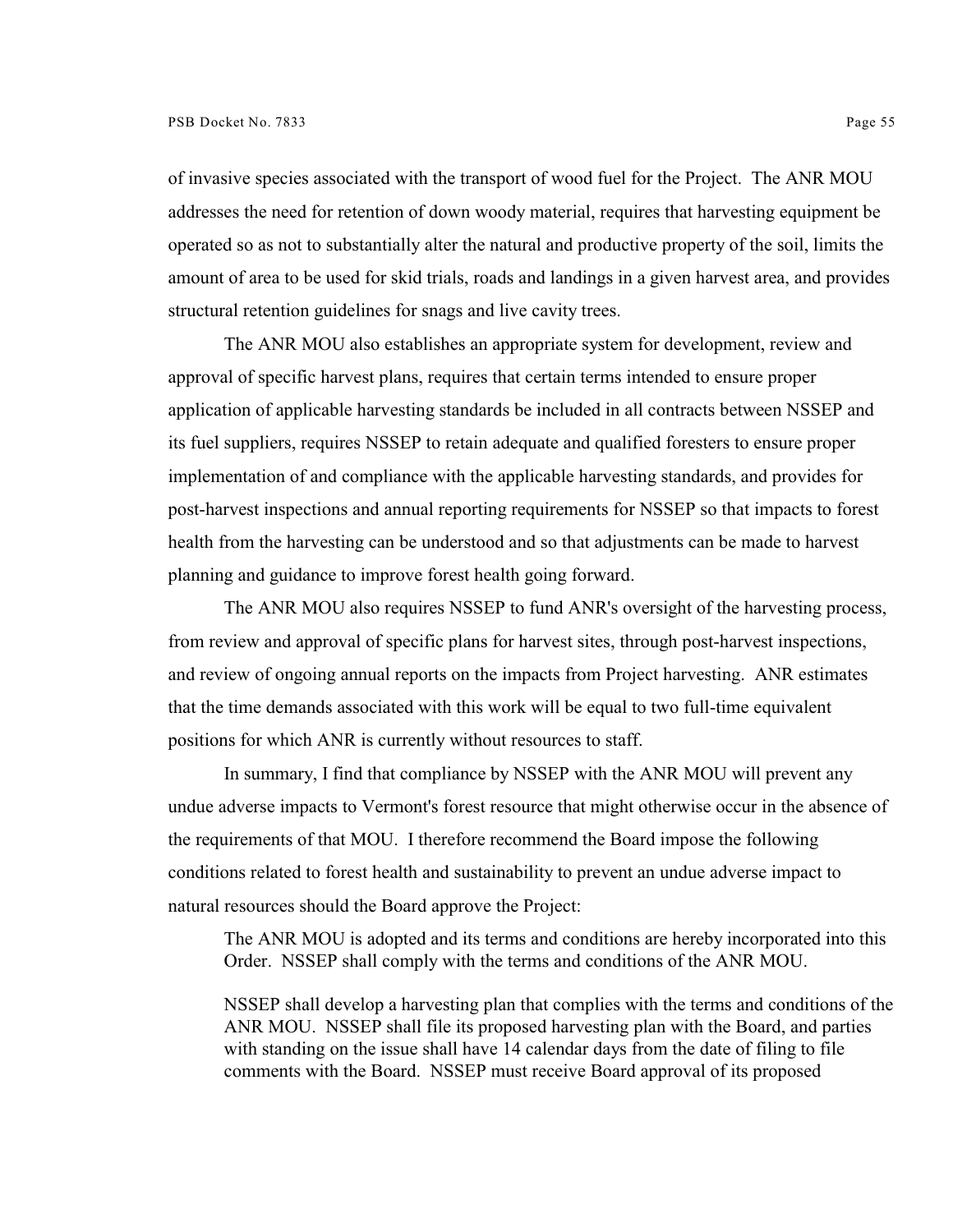harvesting plan prior to contracting with any fuel suppliers for wood to be harvested in Vermont.

The AAFM MOU is adopted and its terms and conditions are hereby incorporated into this Order. NSSEP shall comply with the terms and conditions of the AAFM MOU.

## **Public Health and Safety**

## **[30 V.S.A. § 248(b)(5)]**

#### Findings

178. Subject to the conditions recommended herein, the proposed Project would not have an undue adverse impact on public health and safety. This finding is supported by findings 180 through 284, below, regarding air and water pollution, municipal services and transportation systems, below.

#### Discussion

I conclude that, with appropriate conditions, the Project would not have an undue adverse impact on the public health and safety. Specifically, as detailed in the findings below, the Project would not cause undue adverse impacts on health and safety from noise, air pollution, impacts to municipal services or transportation impacts, provided the recommended conditions are imposed by the Board and met by NSSEP.

#### **Outstanding Resource Waters**

 $[10 \text{ V.S.A. } § 1424(a)(d)]$ 

#### Findings

179. There are no waters in the immediate Project vicinity that have been designated as outstanding resource waters. Therefore the construction and operation of the Project would not result in an undue adverse impact under this criterion. Nelson pf. (12/22/11) at 4; exh. Pet. JAN-2 at 7.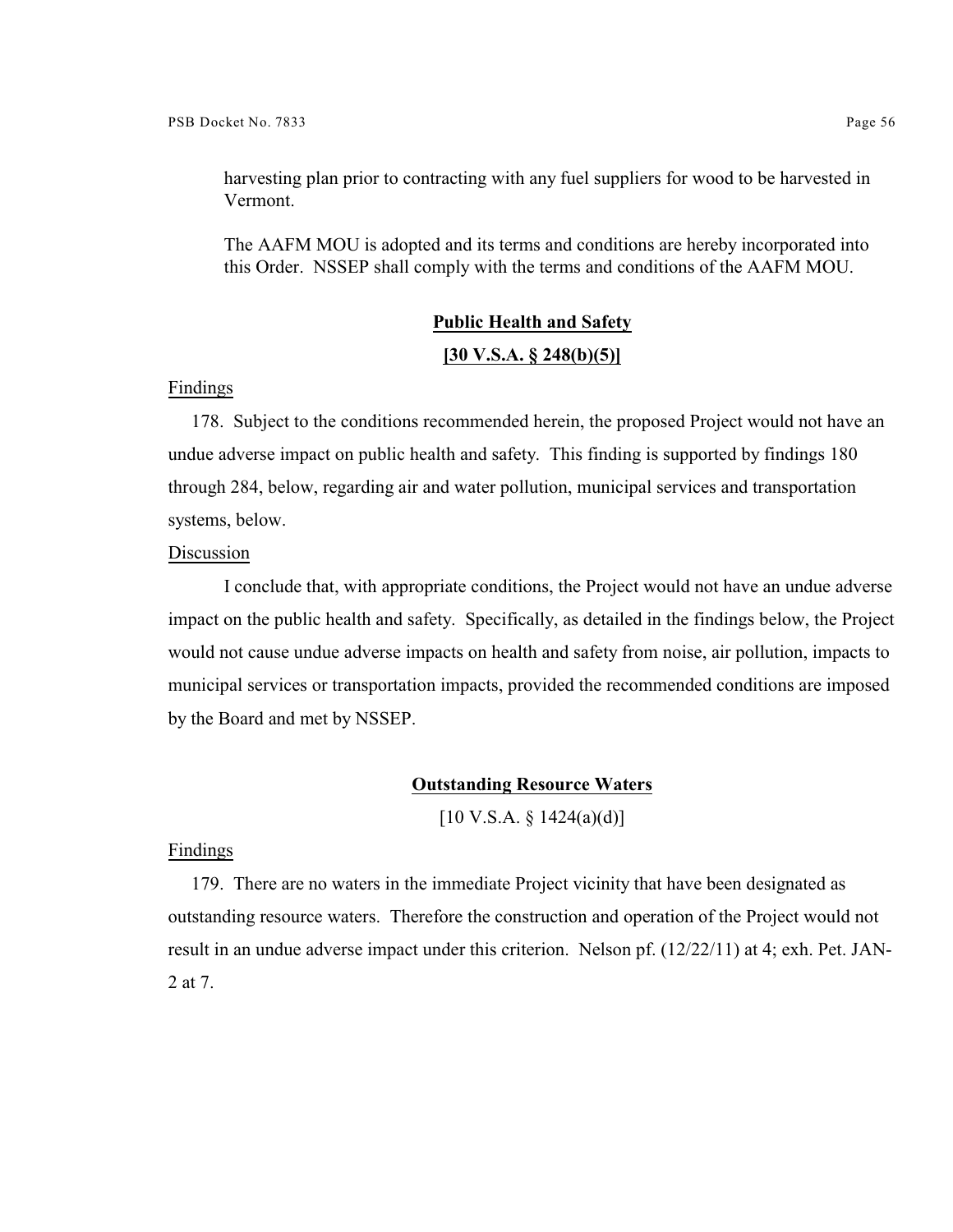## **Water and Air Pollution**

 $[10 \text{ V.S.A. } \S 6086(a)(1)]$ 

#### Findings

180. Subject to the conditions recommended below, the Project would not result in undue air or water pollution. This finding is supported by findings 181 through 218, below. Air Pollution - Project Emissions

181. Air emissions from the Project are regulated by the U.S. Environmental Protection Agency ("EPA") and the Vermont Department of Environmental Conservation ("DEC"). Dale T. Raczynski, NSSEP ("Raczynski") pf. (12/22/11) at 4.

182. The Project is classified as a new major stationary source of air contaminants under Chapter 5 of the Vermont Air Pollution Control Regulations and therefore would be required to obtain a permit to construct as well as a permit to operate from DEC's Air Pollution Control Division. Raczynski pf. (12/22/11) at 5.

183. NSSEP has designed the Project so that it will meet the Vermont Air Pollution Control Regulations and New Source Review standards, and not violate National Ambient Air Quality Standards ("NAAQS"), Vermont Ambient Air Quality Standards ("VAAQS"), or Vermont Prevention of Significant Deterioration increments ("PSDI"). The Project is not subject to federal PSDI regulations because its emissions levels are lower than the amount needed to trigger such regulations. Raczynski pf. (12/22/11) at 3-5.

184. Air quality regulations establish a formula, known as Good Engineering Practice ("GEP"), for maximum stack height. GEP is the maximum stack height at which credit for dispersion can be taken in Vermont air permit applications, thus preventing the use of taller stacks rather than control equipment to comply with ambient air quality standards. Raczynski pf. reb. at 7; tr. 3/15/13 at 72, 75 (Raczynski).

185. If a stack height is below the GEP maximum stack height, a source must take into account downwash effects in its air dispersion modeling. The Project's stack height would be 140 feet, below the GEP height of 290 feet. Tr. 3/15/13 at 84 (Raczynski); Raczynski pf. reb. at 6.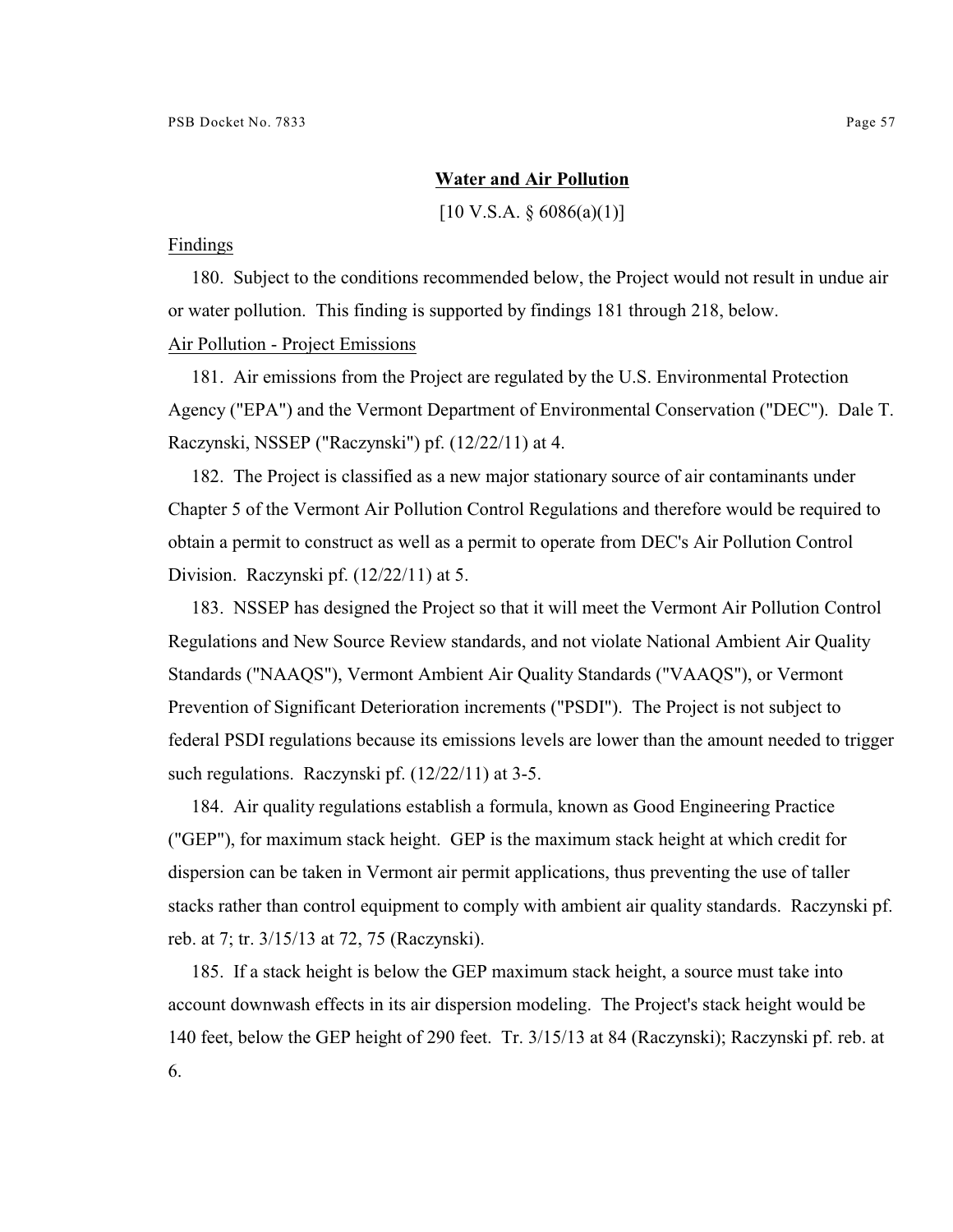186. NSSEP's dispersion analysis demonstrates that the selected stack height would allow the Project to comply with applicable standards. Raczynski pf. reb. at 7.

187. The Project is also subject to Most Stringent Emission Rate ("MSER") for greenhouse gas emissions under the Vermont air pollution regulations. Raczynski pf. (12/22/11) at 6.

188. NSSEP conducted an MSER analysis and an Air Quality Modeling Analysis, using AERMOD (11103), an EPA-approved air quality model. The results demonstrate that the Project would comply with all applicable state and federal regulations with respect to air quality. Raczynski pf. (12/22/11) at 3, 7, 15; Raczynski pf. (6/1/12) at 2.

189. The Project could emit up to 448,714 tons of CO2 Emissions – Equivalent ("CO2e") annually. Tr. 3/15/13 at 37 (Raczynski).

190. The Project would not cause or contribute to a violation of the NAAQS. Exh. Pet. DTR-2; Raczynski pf. (12/22/11) at 11.

191. Project impacts would be below the Vermont allowable PSDI. Raczynski pf. (12/22/11) at 11.

192. Petitioner submitted its Air Pollution Control Permit Application to the DEC in December 2011, and received its draft permit on August 9, 2012. Exh. NoSAG Cross-14; exh. Pet. Reb. DTR-7.<sup>60</sup>

193. The air permit application process relies on potential emissions limitations. Therefore, the numbers represent the maximum possible potential emissions of a pollutant from a source, assuming the facility ran 24 hours a day, 365 days a year, with no down time, and as such are conservative. Tr. 3/15/13 at 39-40 (Raczynski).

194. The Project would employ pollution control technology to meet MSER requirements, including use of a BFB boiler, which is designed to allow a wide range of fuels to be burned, taking into account all constituents expected to be found in the wood fuel to be burned, as well as

<sup>60.</sup> NSSEP received its final Air Pollution Control Permit to Construct on April 19, 2013, and submitted a copy of the final permit to the Board on April 23, 2013. However, the final permit is not part of the evidentiary record and I therefore do not rely on it for any proposed findings in this Proposal for Decision.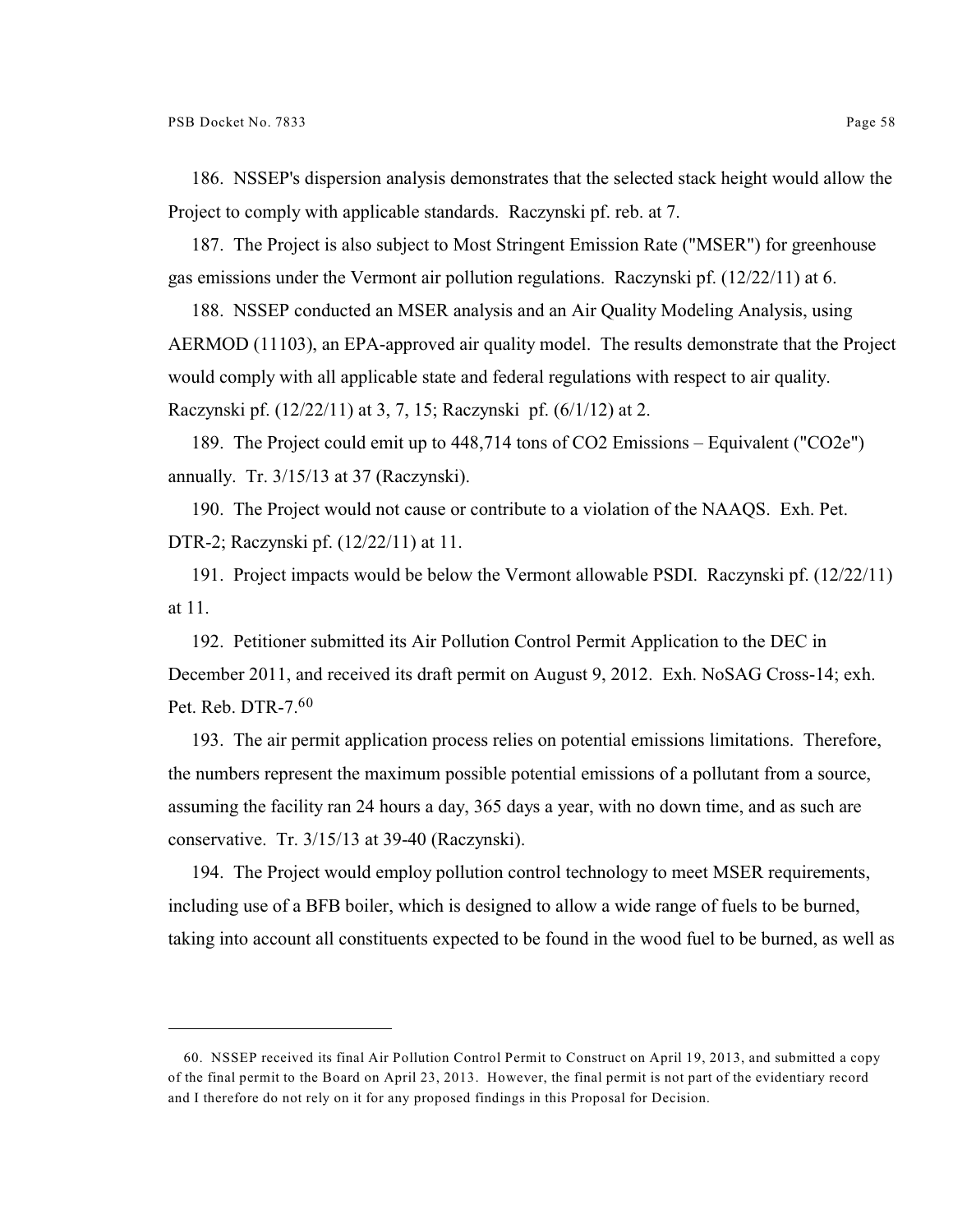an air pollution control system following the boiler that would include a fabric filter and a Selective Catalytic Reduction device. Raczynski pf. (12/22/11) at 8-9; Raczynski pf. reb. at 2.

195. The Project may only use "natural wood," that is, untreated and uncontaminated wood from trees. Exh. Pet. Reb. DTR-7 at 20; Raczynski pf. reb. at 3.

196. NSSEP has proposed to fund a wood stove change-out program to help improve air quality for the North Springfield area as a result of concerns raised by residents and at public meetings concerning the Project. Ingold pf. (6/1/12 as revised 3/12/13) at 21.

197. NSSEP has proposed providing \$350,000 towards the wood stove program, for which an implementing organization would need to be chosen, and anticipates that the amount of funding would be sufficient to replace at least 100 existing wood stoves with EPA-compliant wood stoves. Ingold pf. (6/1/12 as revised 3/12/13) at 21-22.

198. The wood stove program proposed by NSSEP is conceptual and does not envision utilizing the Washington State emissions standards for wood stoves, which are more stringent than the EPA standards. Heidi Hales, ANR ("Hales") pf. at 4.

199. The concept for the program also fails to: (1) address the need to encourage cleaner burning and more efficient units; (2) require that the old wood stoves are in fact in use at the time of the change-out; (3) require that the old wood stoves be destroyed; and (4) expressly address the need for professional installation of the new units. Hales pf. at 4.

200. The Project would not cause any objectionable odors. A thirty-day supply of wood fuel would be stored on-site and divided into two piles, each measuring approximately 35 feet high. Limiting the amount of wood fuel stored on site, as well as employing a first-in/first-out approach to the use of the stored fuel, would prevent the wood from decomposing and fermenting, and thus would prevent the release of any objectionable odors. Smith pf. (12/22/11) at 18.

#### Air Pollution - Noise

201. Background sound level monitoring was conducted at five locations around the Project site to characterize the existing noise environment. The five locations were chosen based on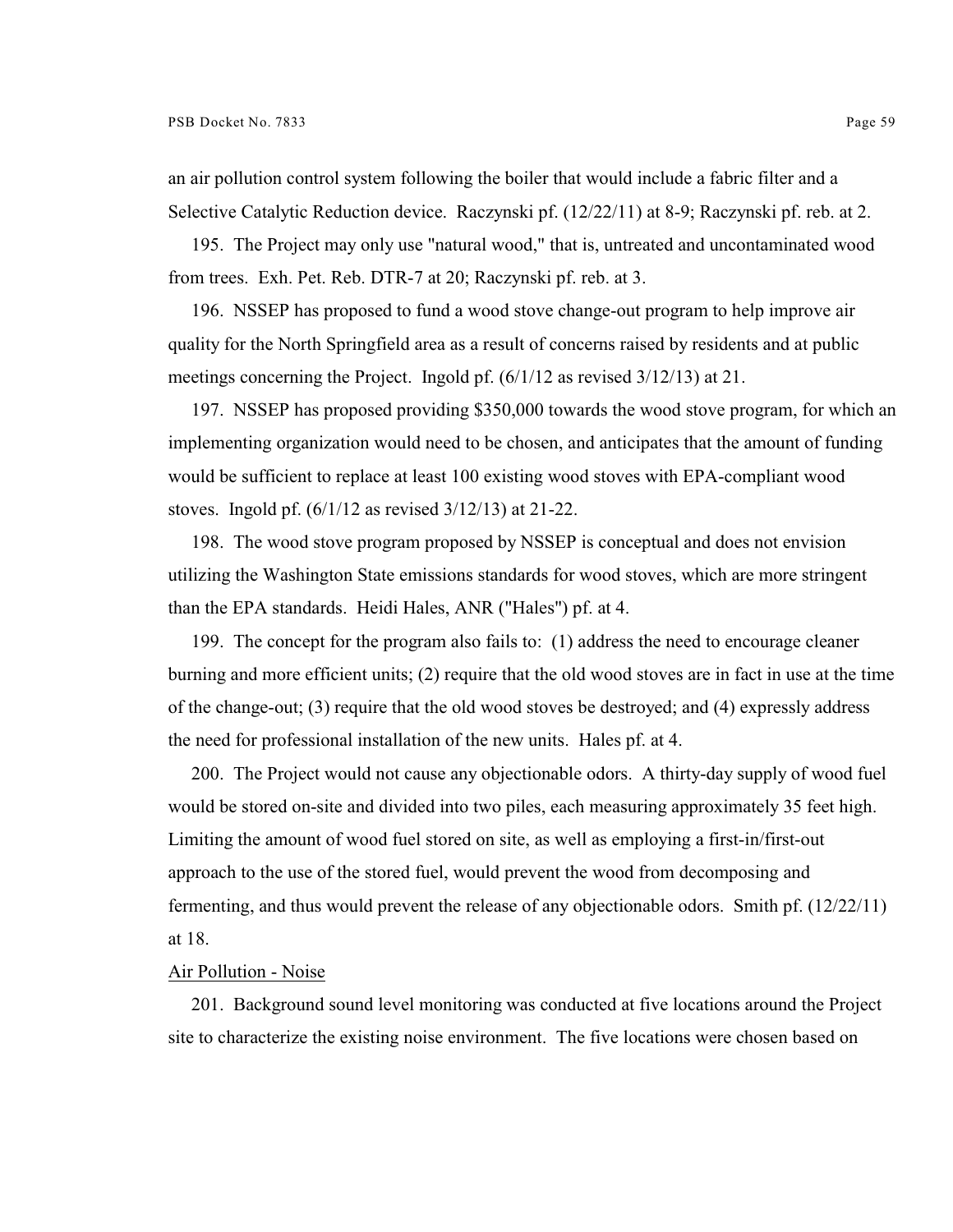proximity to the Project site and were representative of area groupings of residences. Exh. Pet. ECDD-2 at 10.

202. The distance from the Project site to the five background sound monitoring locations varied between as little as 1,100 feet to the southeast, to as much as 3,350 feet to the northwest. Exh. Pet. ECDD-2 at 12, 13, 14, 15, 17.

203. There are no federal or Vermont state noise standards. However, the World Health Organization's Guidelines for Community Noise recommend a limit of 55 dBA averaged over the day to protect against serious annoyance, and 45 dBA averaged over the night to protect against sleep disturbance. The U.S. Environmental Protection Agency has also established Protective Noise Level Guidelines. For most residential areas the protective level is 55 dBA Ldn.<sup>61</sup> Edward C.D. Duncan, NSSEP ("Duncan") pf. (12/22/11) at 3.

204. Modeling conducted by NSSEP shows that noise generated by the Project would meet a standard of 45 dBA (Leq)  $(8 \text{ hr})^{62}$  averaged over the entire night (11:00 P.M. - 7:00 A.M.) outside of surrounding residences. During the day, the Project would meet a standard of 55 dBA (Leq) (16 hr) averaged over the entire day (7:00 A.M. - 11:00 P.M.) outside of surrounding residences. Duncan pf.  $(12/22/11)$  at 3-4; Duncan pf.  $(6/1/12)$  at 2.

205. The noise modeling shows that Project noise levels would be comparable to or less than existing background sound levels throughout neighboring residential areas averaged over the time periods of 11:00 P.M. - 7:00 A.M., and 7:00 A.M. - 11:00 P.M. Additionally, Project sound levels are projected to be comparable to or moderately higher than existing 90th-percentile sound levels  $(L90)^{63}$  at neighboring residential areas. Exh. Pet. ECDD-2 at 25.

206. The noise modeling was based on the equipment to be used at the Project site and takes into account an increase in approximately two decibels from the addition of air-cooling fans associated with the switch to ACC cooling. The increase in noise associated with the cooling

<sup>61.</sup> Ldn is the A-weighted, day-night Leq, where a penalty of 10 dB is applied to nighttime sound. Exh. Pet. ECDD-2 at 8.

<sup>62.</sup> Leq is the pressure weighted average sound level, over a specified period of time. Exh. Pet. ECDD-2 at 8.

<sup>63.</sup> The L90 is the sound level that is exceeded 90 percent of the time.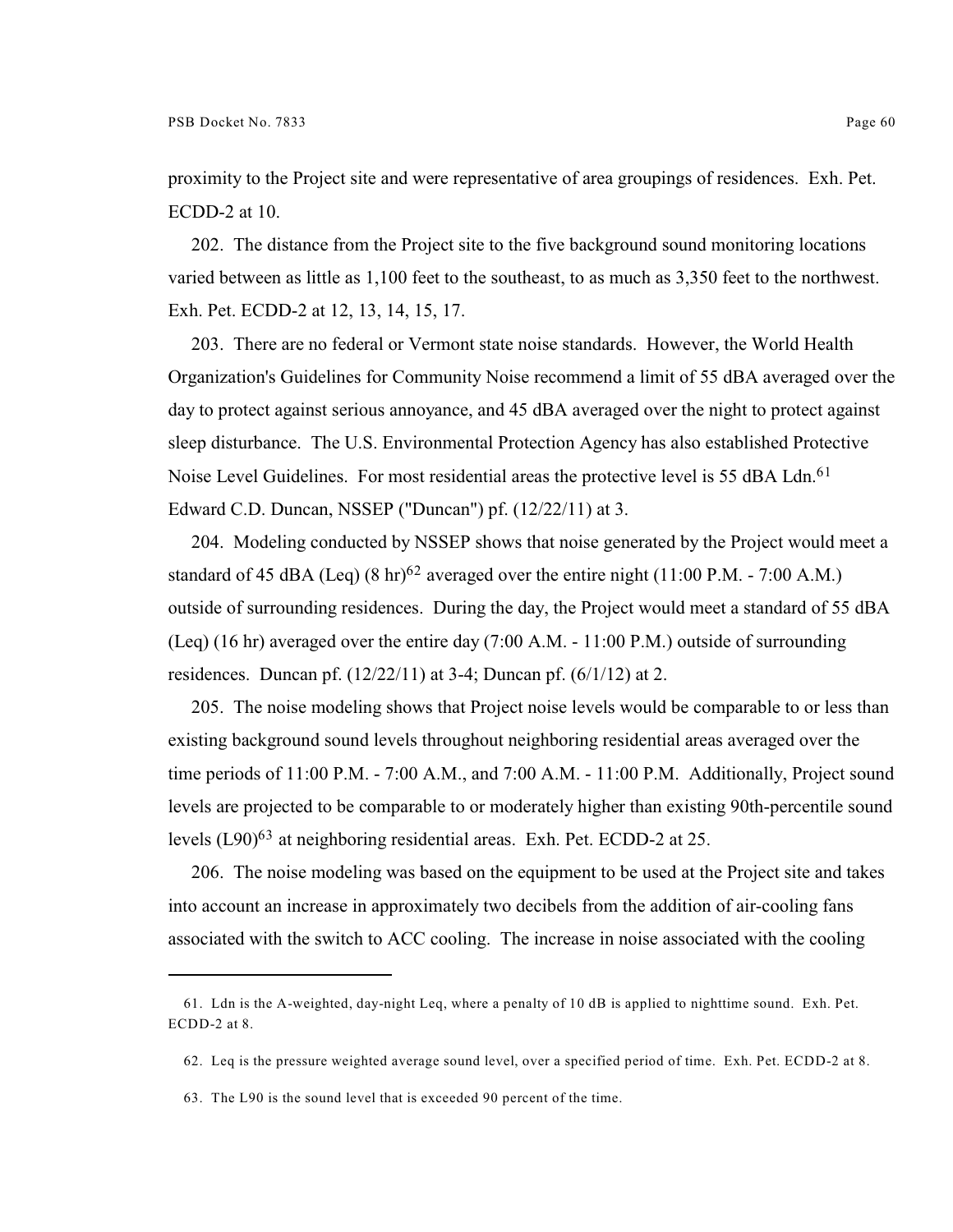fans can be addressed through control technology such as the use of low noise fans or variable frequency drives. Tr. 3/14/13 at 104, 106, 112, 118 (Duncan); Duncan pf. (6/1/12) at 2.

207. The modeling performed also takes into account noise from wood delivery trucks entering the site, dumping their loads, and leaving the site. Tr. 3/14/13 at 104, 109, 121-23 (Duncan).

208. NSSEP's modeling did not calculate an average sound pressure level for the 10-hour period (7:00 AM - 5:00 PM) when the Project would normally be accepting deliveries of wood chips. If the average sound pressure level was calculated for that 10-hour period, it would be higher than the average for the 16-hour period utilized in NSSEP's calculations. Tr. 3/14/13 at 119-20 (Duncan).

209. Major construction of the Project would primarily take place at the Project site during the day. Any nighttime construction work would primarily take place indoors. Due to construction hours and distances to neighboring homes, construction noise levels would have a minimal impact on residences. Exh. Pet. ECDD-2 at 23.

## Discussion - Air Pollution - Project Emissions

Subject to the conditions recommended below, the Project would not result in undue adverse air pollution from Project emissions.

NSSEP maintains that the Project would not result in an undue adverse impact to air quality because it has been designed to meet MSER emissions requirements and because it must comply with any air pollution control permit issued by DEC's Air Pollution Control Division.<sup>64</sup> Additionally, NSSEP contends that the burning of biomass is generally accepted to be a carbonneutral activity, and that imposing any requirements related to carbon accounting or carbon neutrality would be inappropriate because there are no established standards on which to base any such requirements.<sup>65</sup> Lastly, NSSEP asserts that the Project would not result in any noxious

<sup>64.</sup> NSSEP Brief at 28-29, 34.

<sup>65.</sup> NSSEP Brief at 34-36.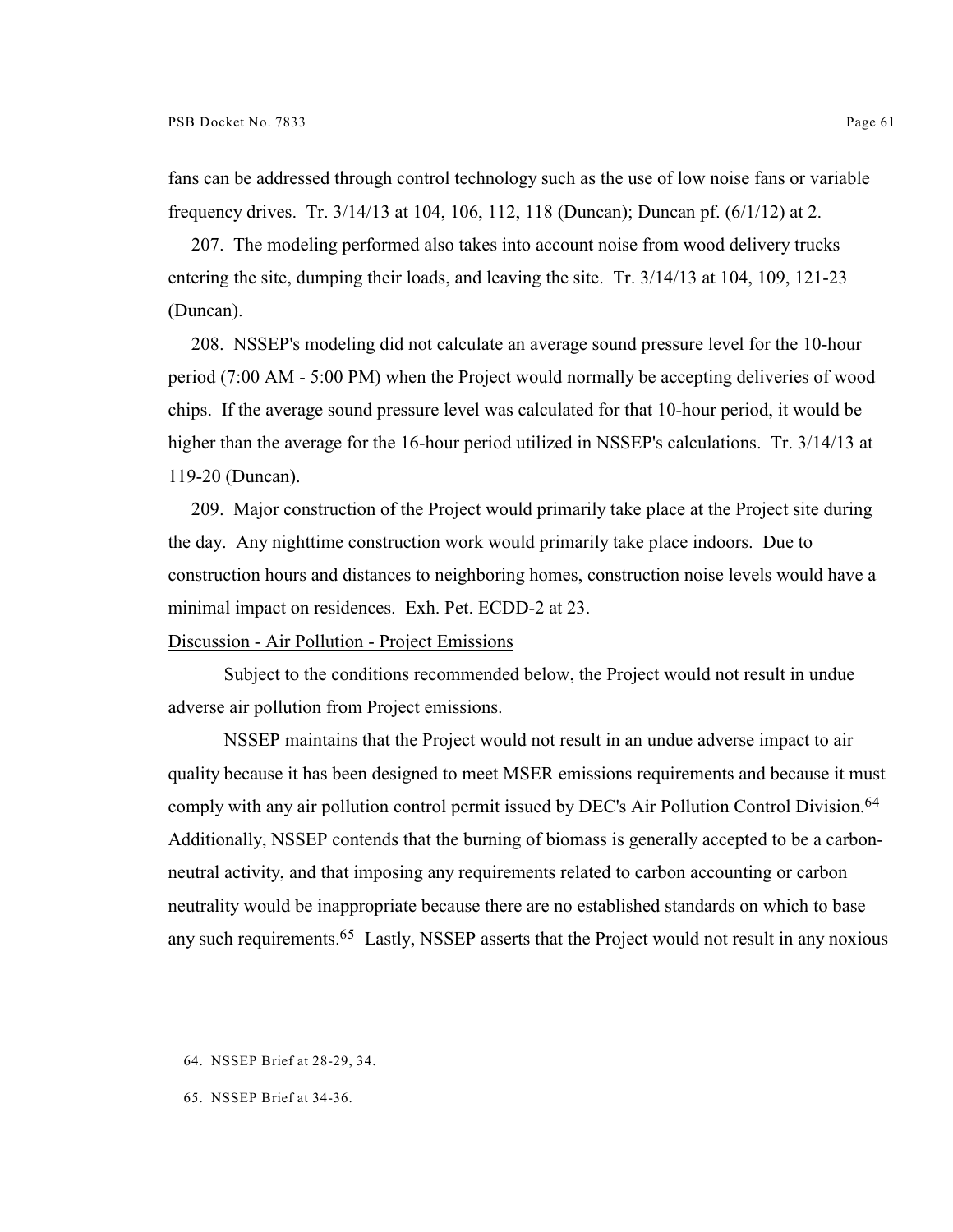odors due to the limited amount of time wood chips would be stored on-site prior to being combusted.<sup>66</sup>

ANR states that the Project must comply with the Vermont Air Pollution Control Regulations, and to ensure that the Project does comply with these regulations, recommends the Board include specific conditions in any CPG it issues requiring NSSEP to obtain the necessary DEC Air Pollution Control Division permits and comply with their terms and conditions prior to construction and operation of the Project as appropriate. ANR also recommends that the Board impose as a condition of approval the requirement that NSSEP comply with certain fuel harvesting standards to mitigate impacts from the Project's emission of up to 448,714 tons of CO2e annually. Lastly, in order to achieve the maximum benefit to air quality in the North Springfield region, ANR recommends that the Board adopt several provisions for the proposed wood stove change-out program and require compliance with them as a condition of any CPG issued for the Project.<sup>67</sup>

NoSAG contends that NSSEP has failed to show that the Project would not result in undue air pollution because the information contained in the application for the air quality permit, as well as the manner in which the Best Available Control Technology ("BACT") emissions limits were determined, were both flawed. NoSAG also asserts that the greenhouse gas emissions and BACT analysis are deficient because they do not include a quantitative discussion of the Project's thermal efficiency level and its effects on the emission of and BACT for these gases.  $68$  NoSAG also argues that NSSEP has failed to explain how the Project would comply with Section 5-241 of the Vermont Air Pollution Regulations which addresses discharges of air contaminants, and that operation of the Project would effectively eliminate greenhouse gas reductions achieved by Efficiency Vermont.<sup>69</sup> NoSAG also asserts that the stack height of 140

- 68. NoSAG Brief at 31.
- 69. NoSAG Reply Brief at 11-14.

<sup>66.</sup> NSSEP Brief at 32-33.

<sup>67.</sup> ANR Brief at 50.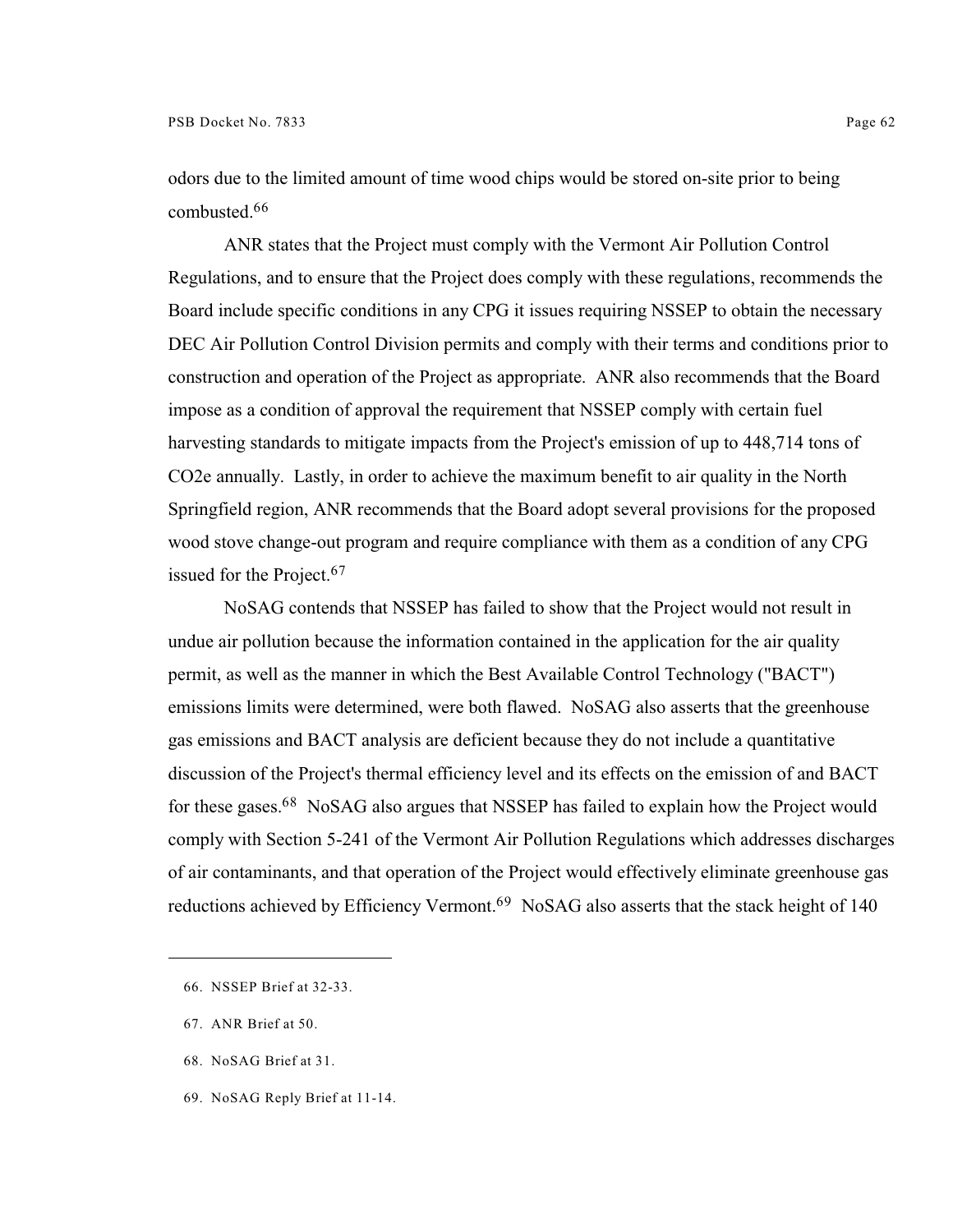feet is less than the required Good Engineering Practice height of 290 feet. The reduced stack height, according to NoSAG, results in diminished dispersion of Project emissions and causes undue air pollution.<sup>70</sup>

VNRC/NWF contend that the Project would result in undue air pollution due to the release of greenhouse gases from the combustion of the wood fuel and because the Project is an inefficient use of the wood resource. According to VNRC/NWF, the greenhouse gas emissions from the Project would result in significantly higher levels of CO2 in the atmosphere than the levels that would be released by a comparably-sized gas generation facility, and NSSEP's failure to conduct a carbon accounting prevents any determination of when the greenhouse gases released by the Project would be recaptured. Further, VNRC/NWF assert that the greenhouse gas emissions would inhibit the state's ability to meet the greenhouse gas reduction goals established by 10 V.S.A. § 578.<sup>71</sup>

Provided appropriate conditions are imposed on the construction and operation of the Project, the Project would not result in undue air pollution.

As an initial matter, I do not find NSSEP's position that the Project should be considered carbon neutral absent a demonstration to that effect to be persuasive. While prior thinking was that woody-biomass electric generation facilities were carbon neutral, the understanding of the carbon impacts of these facilities has evolved. For example, in order to participate in the Massachusetts RPS program, a woody-biomass generator must now demonstrate that a facility would operate at a minimum efficiency and achieve specified greenhouse gas reductions over the course of 20 years when compared to a natural gas-fueled generator.<sup>72</sup> The EPA, which historically has considered woody-biomass generators to be carbon neutral, is now contemplating a carbon accounting system that uses the gross emissions at the stationary source, and then incorporates a biogenic accounting factor that reflects changes in forest carbon stocks. Under

- 71. VNRC/NWF Brief at 15-26.
- 72. *See* 225 CMR 14.00.

<sup>70.</sup> NoSAG Brief at 16-17.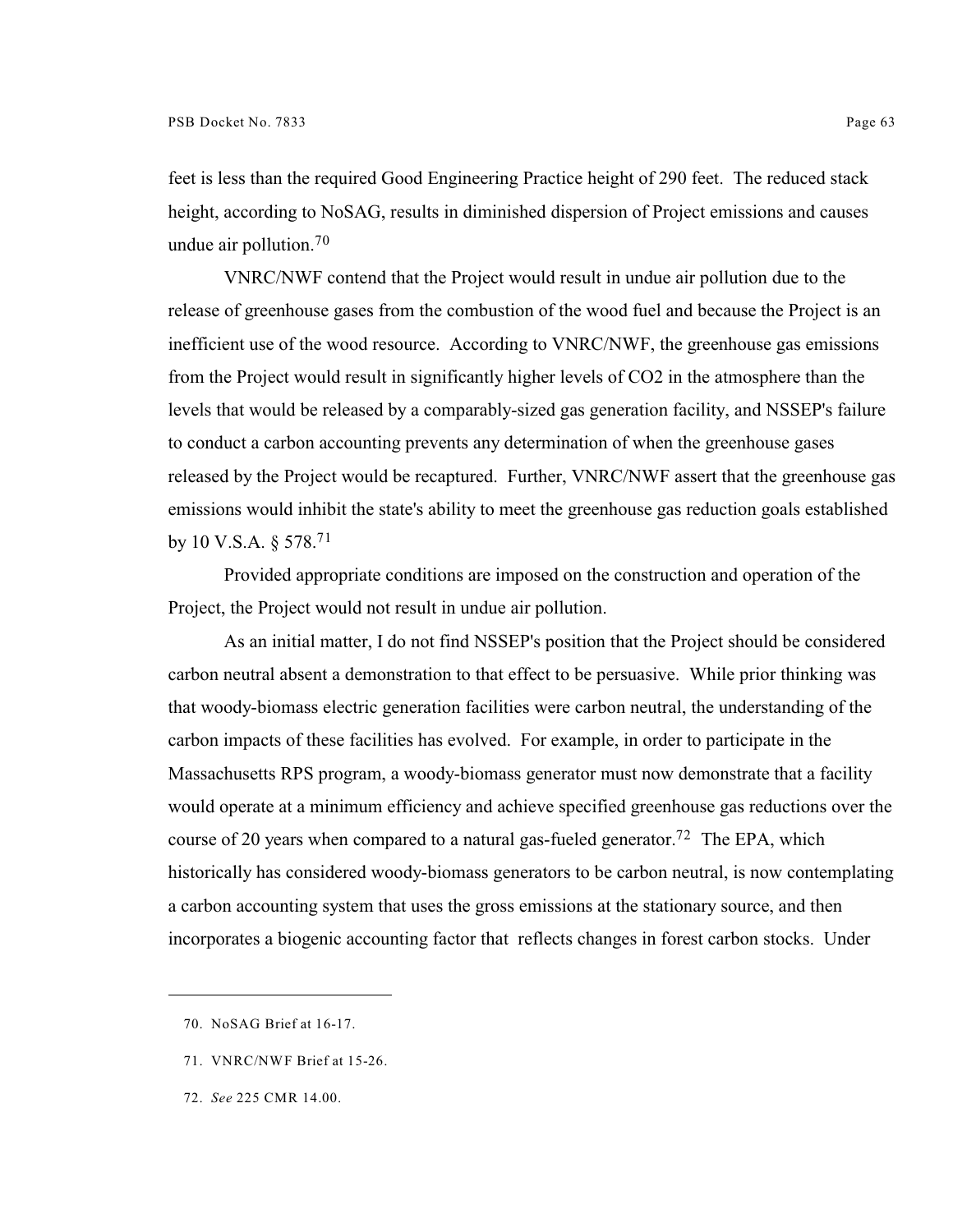such a system, while the results would be less than gross emissions, they would rarely be carbon neutral.<sup>73</sup> The time required to sequester the greenhouse gases released by the Project would be measured in decades, or in the case of forest regeneration failures, not at all.<sup>74</sup> And, while a carbon accounting is not a required component of NSSEP's petition, in the absence of one demonstrating otherwise, the evidence of record does not support a finding of carbon neutrality for the Project.

However, the lack of demonstrated carbon neutrality does not in and of itself require a finding of undue air pollution impacts from the Project. Vermont has adopted the Vermont Air Pollution Control Regulations and issues related permits which NSSEP must obtain and comply with.<sup>75</sup> The Air Pollution Control Regulations were promulgated under Chapter 23 of Title 10 of the Vermont Statutes Annotated. The purpose of Chapter 23 is to:

achieve and maintain such levels of air quality as will protect human health and safety, and to the greatest degree practicable, prevent injury to plant and animal life and property, foster the comfort and convenience of the people, promote the economic and social development of this state and facilitate the enjoyment of the natural attractions of this state.<sup>76</sup>

Accordingly, compliance with the Air Pollution Control Regulations, including obtaining and complying with any required permits, would work in support of a finding that the Project would not result in undue air pollution.

However, while compliance with the Air Pollution Control Regulations and any required permits issued thereunder supports a finding of no undue air pollution from the Project, it is not necessarily sufficient in and of itself to make that finding given the amount of greenhouse gas emissions that would be produced through the combustion of the wood fuel required by the Project. By law, it is the policy of the State of Vermont to reduce greenhouse gas emissions. By

76. 10 V.S.A. § 551(a).

<sup>73.</sup> Wilmot pf. at 26.

<sup>74.</sup> Wilmot pf. at 26.

<sup>75.</sup> NoSAG's concerns over Section 5-241 of the Vermont Air Pollution Regulations are misplaced as that section is specifically addressed in the draft air permit. *See* exh. Pet. Reb. DTR-7 at 26.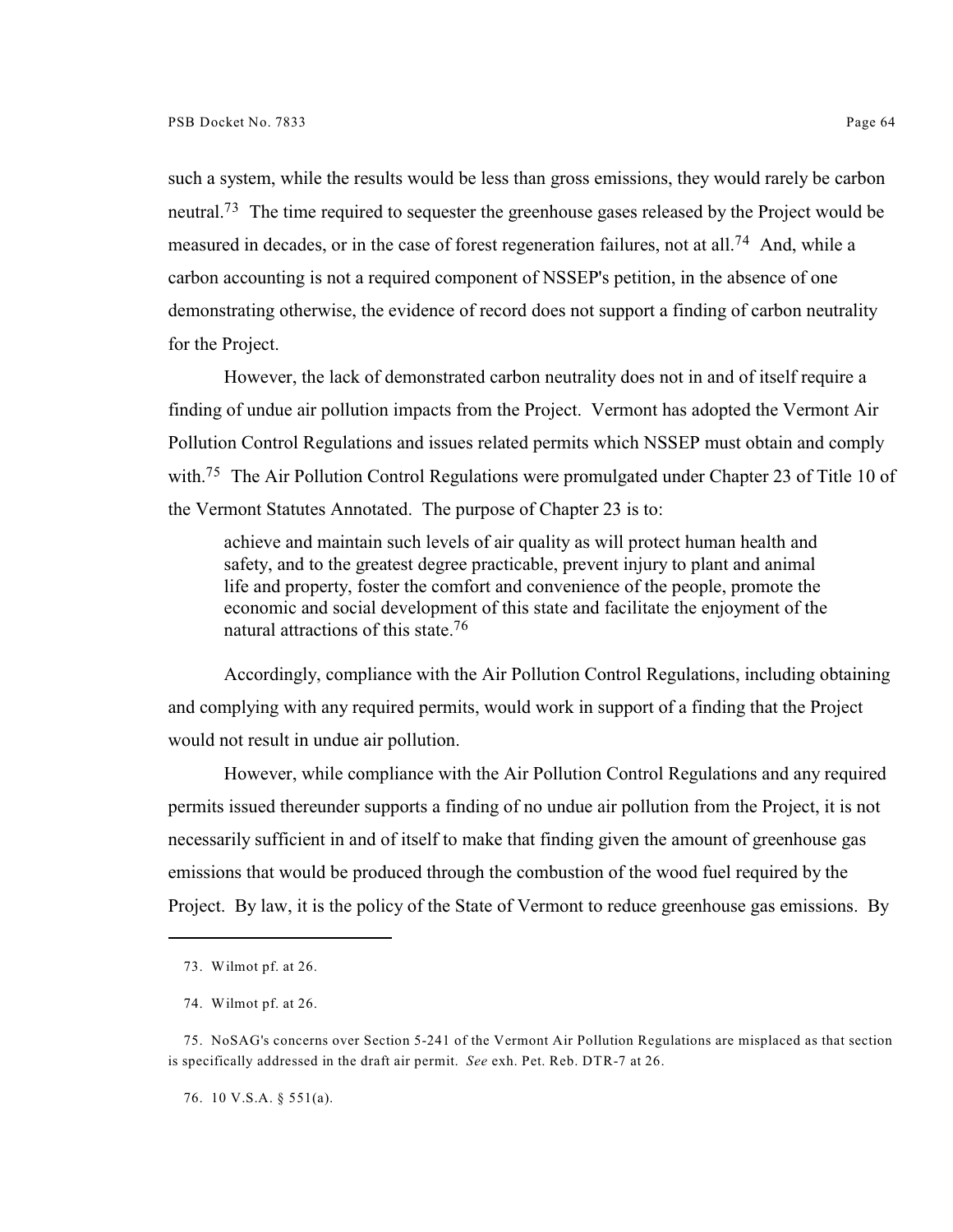statute, Vermont has established goals to reduce greenhouse gas emissions from 1990 base levels of 25 percent by January 1, 2012, 50 percent by January 1, 2028, and, if practicable using reasonable efforts, 75 percent by January 1, 2050.<sup>77</sup> The carbon released by the Project would, at least in the shorter term, interfere with efforts to achieve these goals because carbon released in each year of operation would not be sequestered until future years, possibly not for decades, and in the case of forest-regeneration failures, not at all. Accordingly, it is imperative that the Project source its Vermont-based fuel in a sustainable manner that promotes long-term forest health to minimize the Project's potential to interfere with these statutory goals. The ANR MOU, discussed above, will help ensure such a result.

The proposed wood stove change-out program is another positive component that can help support an affirmative finding that there would be no undue air pollution from the Project, provided it receives more definition and incorporates measures to maximize the greenhouse gas reduction benefits it is intended to produce. ANR correctly contends that NSSEP's proposal is only conceptual and fails to specifically address many important issues that would maximize the benefits of the program. In order to maximize the effects of the proposed program, ANR recommends that the program address the following:

> • Guidance on the design of the wood stove change-out program must be provided to the implementing organization.

• Eligible wood stoves for replacement must be in current use and not be EPA-certified.

• The program should first focus on accomplishing change-outs in the Springfield area and then expand to achieve a sufficient level of participation to utilize all of the funding.

• There should be a requirement that the old wood stoves be destroyed, and documentation certifying the fact of such destruction must be presented.

• All new wood stoves should, at a minimum, meet the State of Washington emissions standards.

<sup>77.</sup> 10 V.S.A. § 578(a).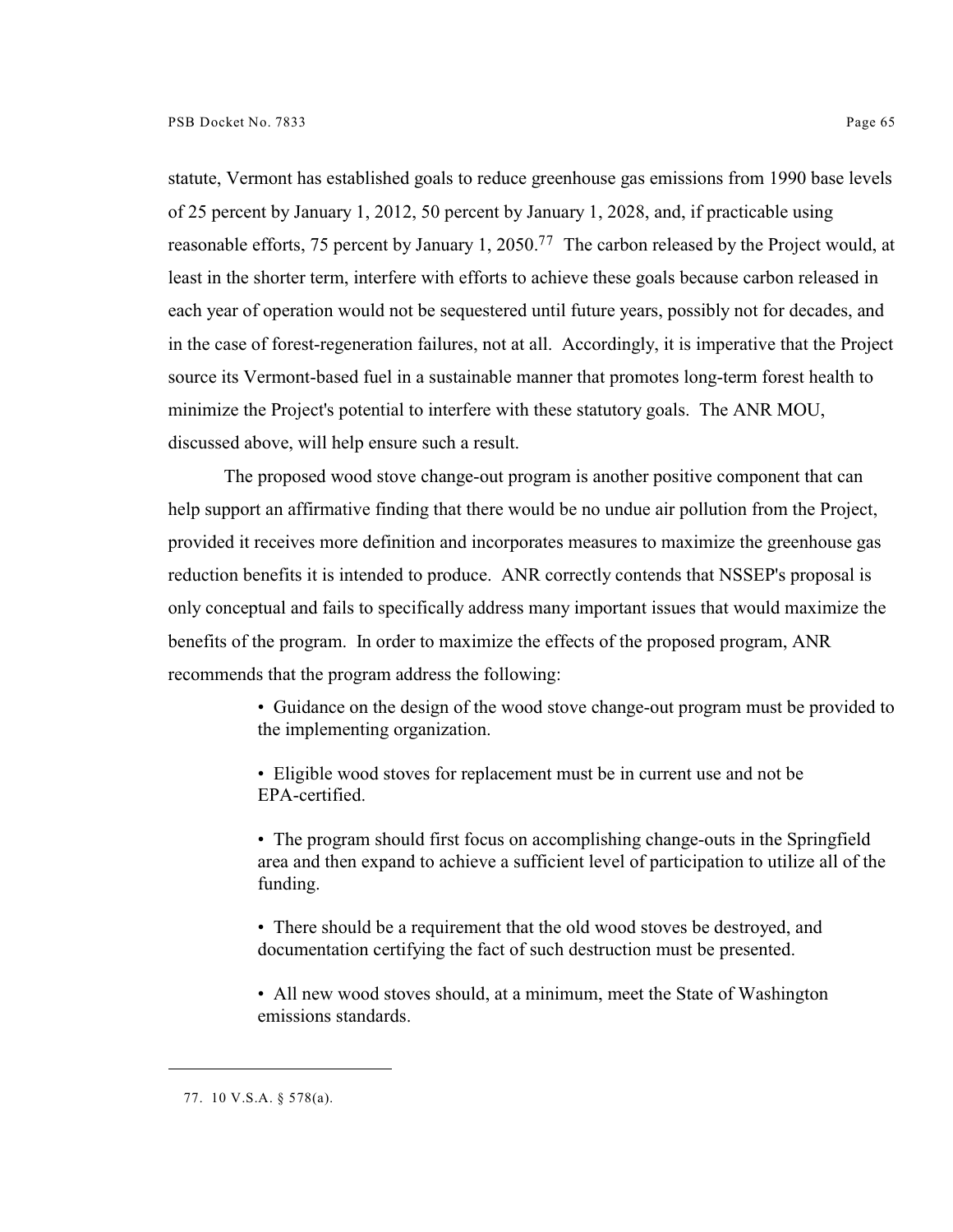• Options for new units should encourage the installation of the cleanest emitting and most efficient wood and pellet stoves, as well as potentially providing for the installation of alternative heating units, such as geothermal heating units.

• All replacement units should be professionally installed by certified installers.

• Documentation should be provided to ANR and the Board verifying that program conditions have been met and reporting on the number of change-outs accomplished.

• To maximize the success of this program, ANR encourages the implementing organization to provide guidance and/or training on the proper use and maintenance of the new heating units, particularly new wood stoves.<sup>78</sup>

These recommendations strike me as both reasonable and necessary for the proposed program to succeed. Accordingly, the Board should strongly encourage NSSEP to work with ANR to formalize the proposed program and address each of the concerns listed above and then require NSSEP to submit the program for Board review and approval. The program should be approved and active prior to the start of commercial operations of the Project.

Lastly, I find NoSAG's positions with respect to deficiencies in the air permit application, the height of the stack, and the efficiency of the Project to be without merit.<sup>79</sup>

First, the completeness of information in the air permit application is a matter to be addressed before the permitting authority, in this case the Air Pollution Control Division of ANR. While it is possible for a party to appeal the issuance of a permit for a renewable energy facility to the Board,  $80$  unless and until such an appeal is filed, NoSAG's argument to the Board at this time on the completeness of that application is premature.

Second, while the GEP height for the stack is 290 feet, constructing a stack of that height is not required. GEP determines the stack height that is high enough to avoid downwash effects from nearby buildings or structures. It is also the maximum height for which credit for

80. 10 V.S.A. § 8506.

<sup>78.</sup> *See* Hales pf. at 5-6.

<sup>79.</sup> With respect to efficiency, NoSAG's arguments are relevant to the questions of natural resource impacts and public good.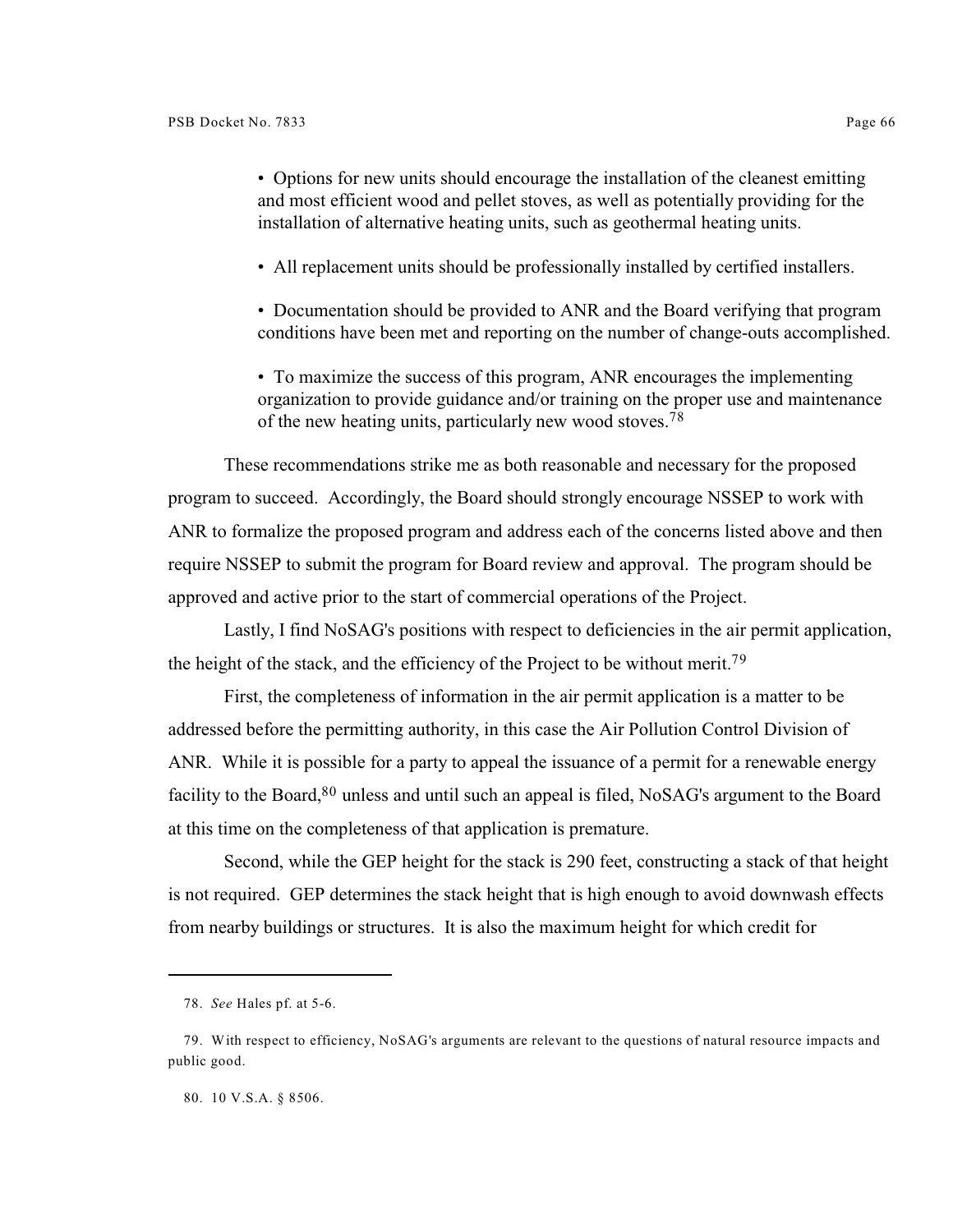dispersion can be taken in a Vermont air permit application. While NoSAG is correct that a height greater than GEP would result in more dispersion, an air permit application would not be allowed to take credit for this extra height and would need to use the GEP height in its dispersion analysis. This prevents the use of tall stacks in lieu of air pollution control equipment to achieve compliance with the NAAQS. $81$  Conversely, when a stack is built lower than GEP, an applicant for an air permit must account for downwash effects in the air pollution analysis and install the necessary controls to meet the required emissions standards. This is a permissible approach and one that NSSEP has taken with respect to the Project.<sup>82</sup>

Lastly, with respect to NoSAG's efficiency argument, while higher efficiency may be a desirable outcome, the proposed Project's efficiency level does not in and of itself compel a conclusion that its operation would result in undue air pollution. Rather, the conditions discussed above, which I recommend the Board impose on NSSEP, facilitate the conclusion that the Project would not result in undue air pollution even with the expected thermal efficiency level attendant to the Project.

Accordingly, I recommend the Board impose the following conditions on any approval of the Project:

NSSEP shall comply with all applicable Vermont Air Pollution Control Regulations.

NSSEP shall obtain and comply with all necessary DEC Air Pollution Control Division permits. Copies of permits required for construction shall be filed with the Board prior to commencement of construction, and copies of permits required for operations shall be filed with the Board prior to commencement of operations.

NSSEP shall not store more than a 30-day supply of wood chip fuel at the Project site. Stored fuel shall be utilized on a first in/first out basis.

NSSEP shall develop a substantive proposal for its proposed wood stove changeout program consistent with the recommendations of ANR. NSSEP shall file its proposal for Board review. Parties with standing on the issue will have

<sup>81.</sup> Raczynski pf. reb. at 6-7.

<sup>82.</sup> Raczynski pf. reb. at 7.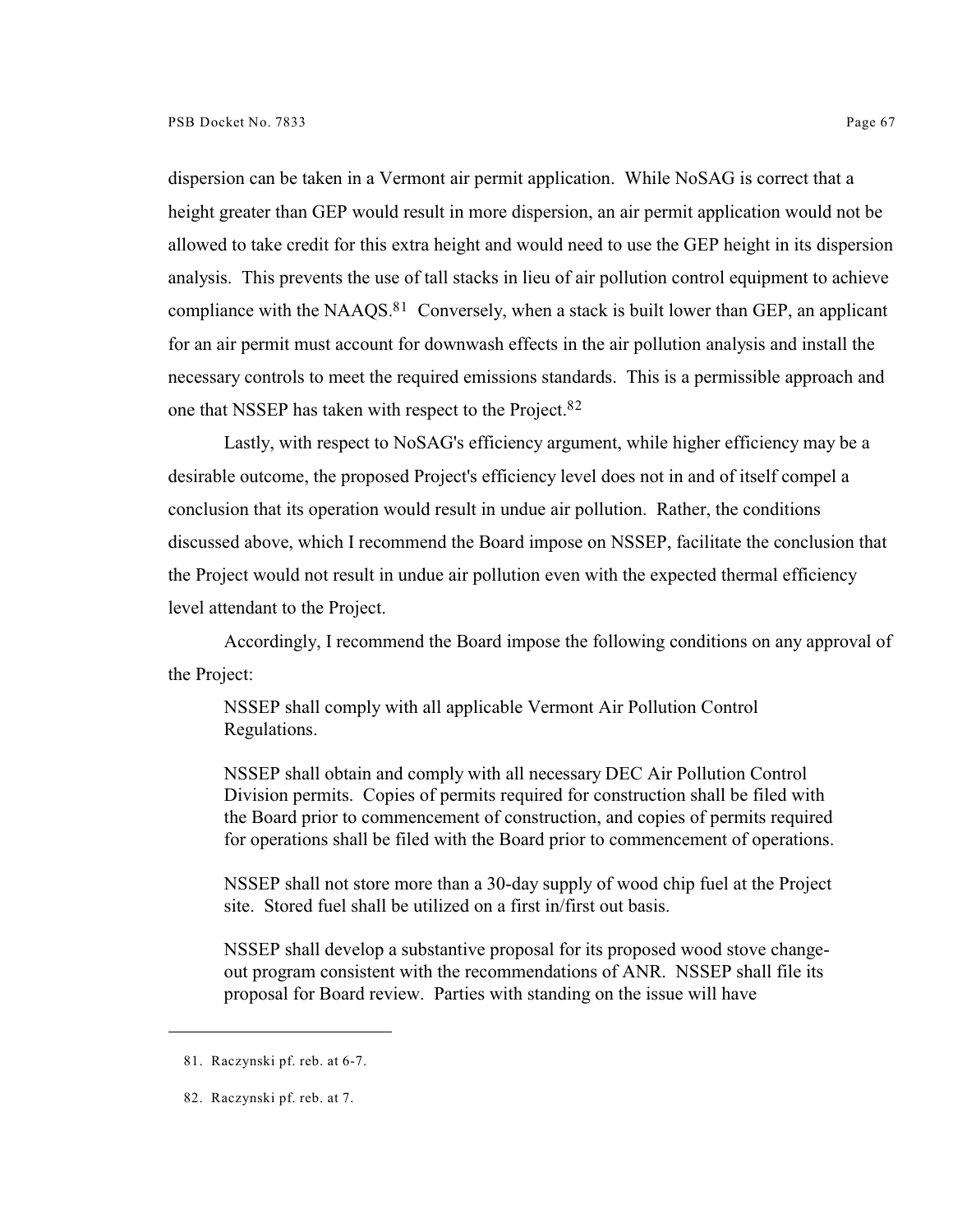14 calendar days from the date of filing to file comments with the Board. NSSEP must receive Board approval of and activate its proposed program prior to commencement of commercial operations.

#### Discussion - Air Pollution - Noise

With the conditions recommended below, the Project would not result in undue air pollution from Project noise.

NSSEP maintains that the Project would meet a noise standard set forth in guidelines developed by the World Health Organization ("WHO"). According to NSSEP, based on the WHO guidelines, the appropriate noise standard for the Project would be a maximum sound pressure level of 55 dBA (Leq) (16 hr) averaged over the entire day (7:00 A.M. - 11:00 P.M.), and 45 dBA (Leq) (8hr) averaged over the entire night (11:00 P.M. - 7:00 A.M.) outside of surrounding residences. According to modeling performed by NSSEP, the Project would comply with these standards.<sup>83</sup>

NoSAG contends that the Project would result in excessive noise levels in the surrounding community and that the Project would violate the noise requirements of the Springfield Town Plan.<sup>84</sup> NoSAG did not propose an alternate noise standard.

The Department asserts that there would be no undue noise impacts provided several conditions are imposed. The Department's recommended conditions are that NSSEP be required to perform and file modeling results for noise impacts for: (1) a one-hour Leq average daytime noise standard for facility operations; (2) a 10-hour Leq average daytime noise standard for facility operations between 7:00 A.M. and 5:00 P.M.; and (3) truck entry and exit noise at the property boundary using the Town of Springfield noise standard of 80 dBA 60 minutes per 24 hours. Parties would then have fourteen days from the date of the filing to file comments with the Board. NSSEP would then be subject to any additional requirements imposed by the Board

<sup>83.</sup> NSSEP Brief at 33; Duncan pf. (12/22/11) at 3-4.

<sup>84.</sup> NoSAG Brief at 13-15, 30.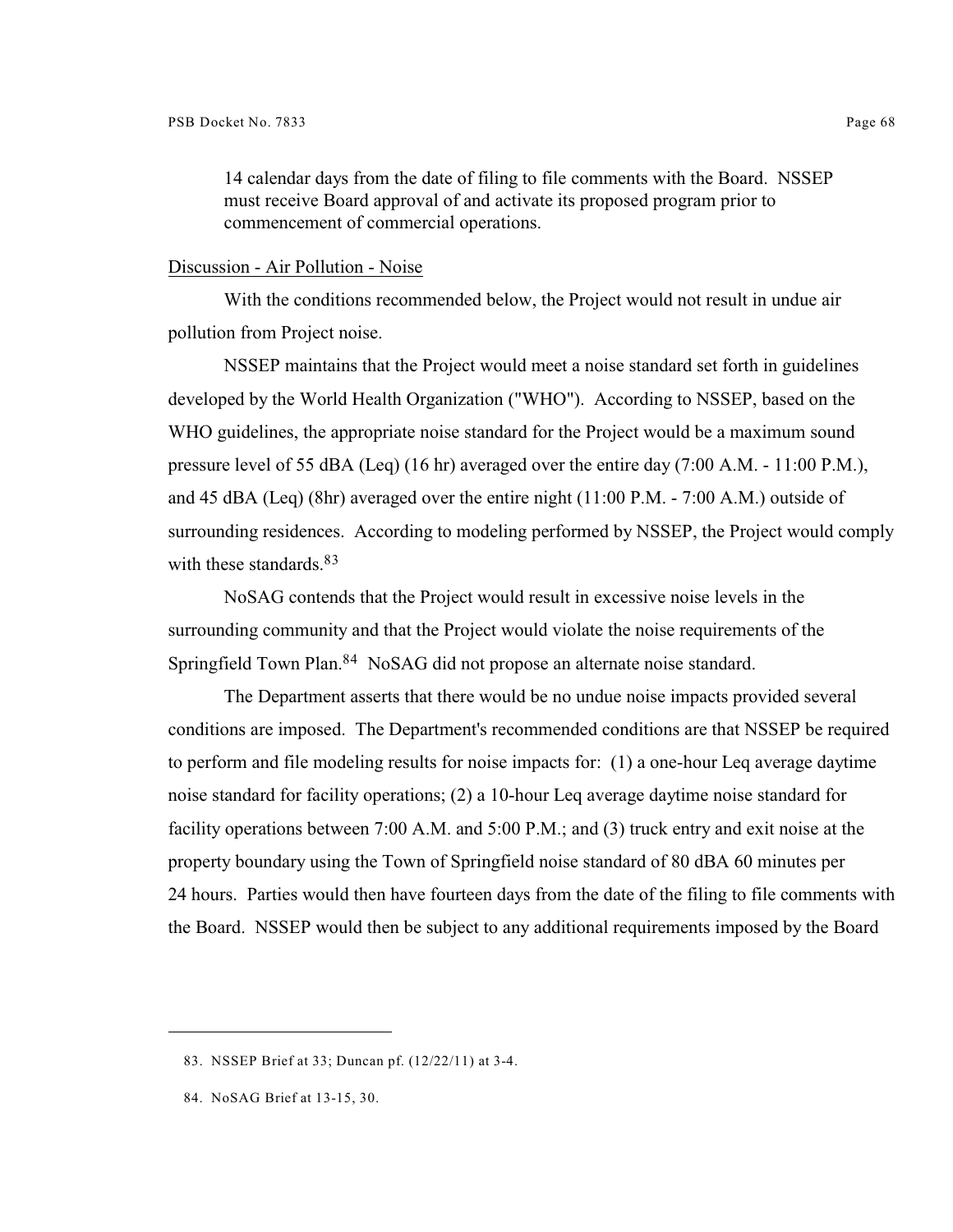following the Board's review of the additional modeling.<sup>85</sup> Like NoSAG, the Department did not propose any specific noise standard.

No party recommended any period of sound monitoring for Project operations.

Based on the evidence of record, I recommend the Board impose the noise standard proposed by NSSEP. The standard is based on WHO guidelines intended to be protective of health, and no other party has actually proposed an alternative workable standard or offered testimony as to why NSSEP's proposal is inappropriate. I do however, recommend one modification to NSSEP's proposed standard. I recommend that the Board, as it has done in prior proceedings, <sup>86</sup> impose an interior standard for the nighttime period to be protective of sleep for nearby residents.

NoSAG's witness, Mr. Kischko, testified that the industrial park is already the source of a great deal of noise and that the Project would add substantially to that noise level.<sup>87</sup> However, the record evidence, using modeling performed under professionally recognized methods, shows that the Project-specific sound pressure levels would be comparable to or even less than the existing background sound levels averaged over the same time periods proposed by NSSEP for the noise standard. Thus, while the Project would add to existing noise from the industrial park, it would not significantly increase sound pressure levels to surrounding residences. In fact, the modeling shows that Project-specific sound pressure levels are comparable to or only moderately higher than existing L90 background sound levels. The L90 is the existing level of background sound that is exceeded 90 percent of the time, and is thus a relatively quiet level for a given area. Additionally, NSSEP, through its noise consultant, has recommended several mitigating measures to reduce noise from the Project.

87. Kischko pf. at 20.

<sup>85.</sup> Department Brief at 19-20.

<sup>86.</sup> *See* Docket 7628, Order of 5/31/11 at 165.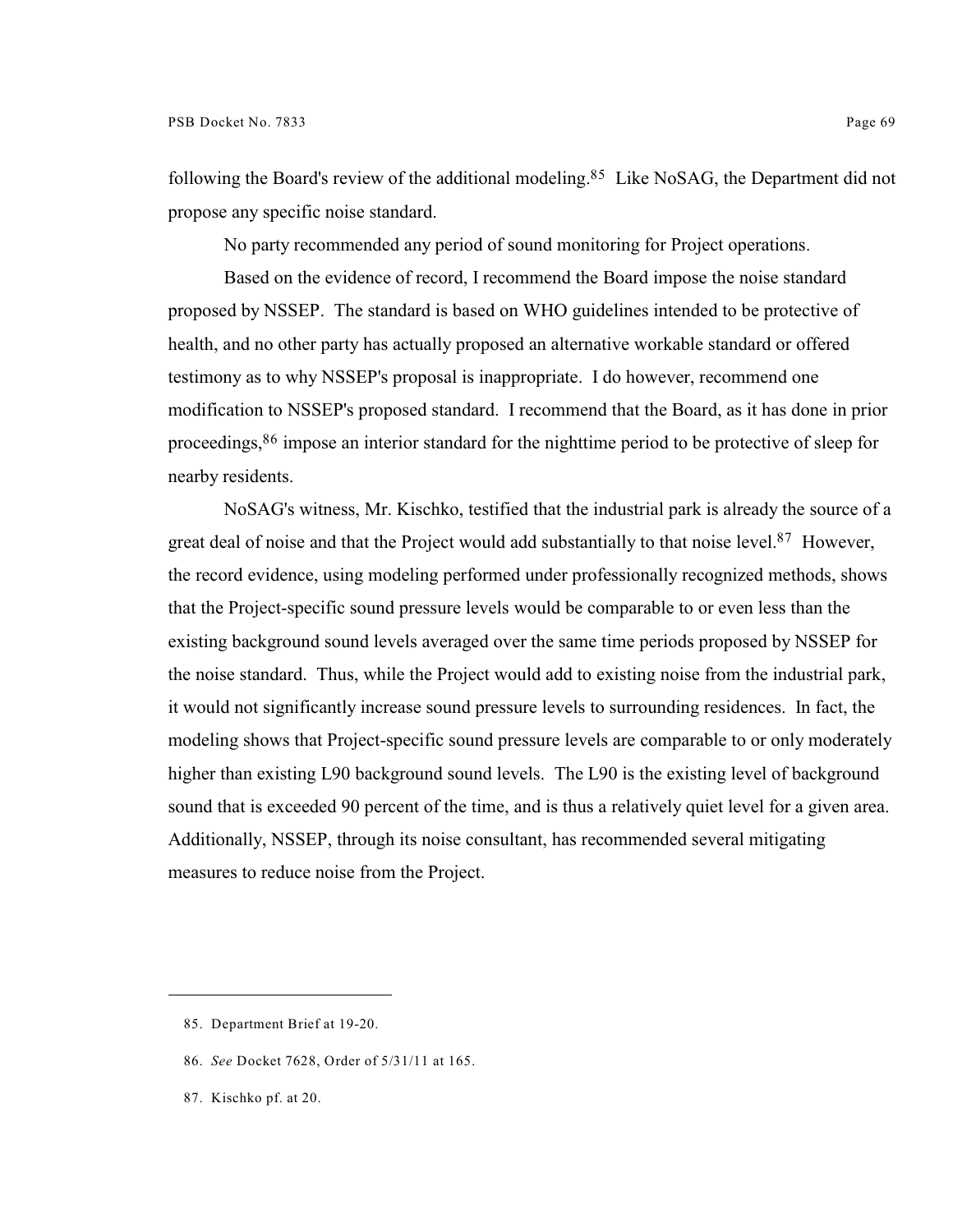With respect to the Springfield Town Plan, it does not actually contain any specific standards related to noise levels, and NoSAG does not provide an explanation of what specific standard in the town plan would be violated by operation of the Project.

I further recommend that the Board decline to adopt the Department's noise modeling recommendations for two reasons. First, while I was concerned about NSSEP's initial testimony proposing 16-hour daytime and 8-hour nighttime averaging periods, under questioning during the technical hearing NSSEP's witness provided what I find to be an adequate explanation as to why a one-hour Leq – which has been used in prior Board approvals of wind generation facilities – is not needed here. In wind generation situations, there can be prolonged periods of non-operation due to the wind not blowing hard enough to turn the turbine blades. Averaging in these potential periods of non-operation could offset shorter periods where the turbines may be operating well above an acceptable noise level. However, unlike wind turbines, NSSEP's Project is not dependent on an intermittent resource such as the wind to operate. Rather, the Project would operate steadily throughout the day, thus alleviating the concerns that are intended to be addressed by the one-hour Leq imposed by the Board for wind projects.

Second, while I also initially considered the possibility of utilizing 7:00 A.M. to 5:00 P.M. as a 10-hour averaging period for determining compliance with a daytime noise standard, my review of the evidentiary record has persuaded me that the NSSEP proposal is acceptable. I acknowledge that including the time period between 5:00 P.M. and 11:00 P.M. in the daytime average as proposed would have the effect of somewhat diluting noise levels that occur between 7:00 A.M. and 5:00 P.M. when wood chips are expected to be delivered. However, the modeling shows that the expected sound levels would be equal to or less than existing sound levels averaged over the same time periods proposed by NSSEP.<sup>88</sup> Additionally, the modeling assumes up to 12 truck deliveries per hour when the average is expected to be five deliveries per hour, and it included them in the nighttime modeling even though deliveries are not expected during the night. In spite of the inclusion of the trucks, the modeling still shows decreasing sound levels at night. Thus, I conclude that the additional sound created by the

<sup>88.</sup> *See* finding 205, above.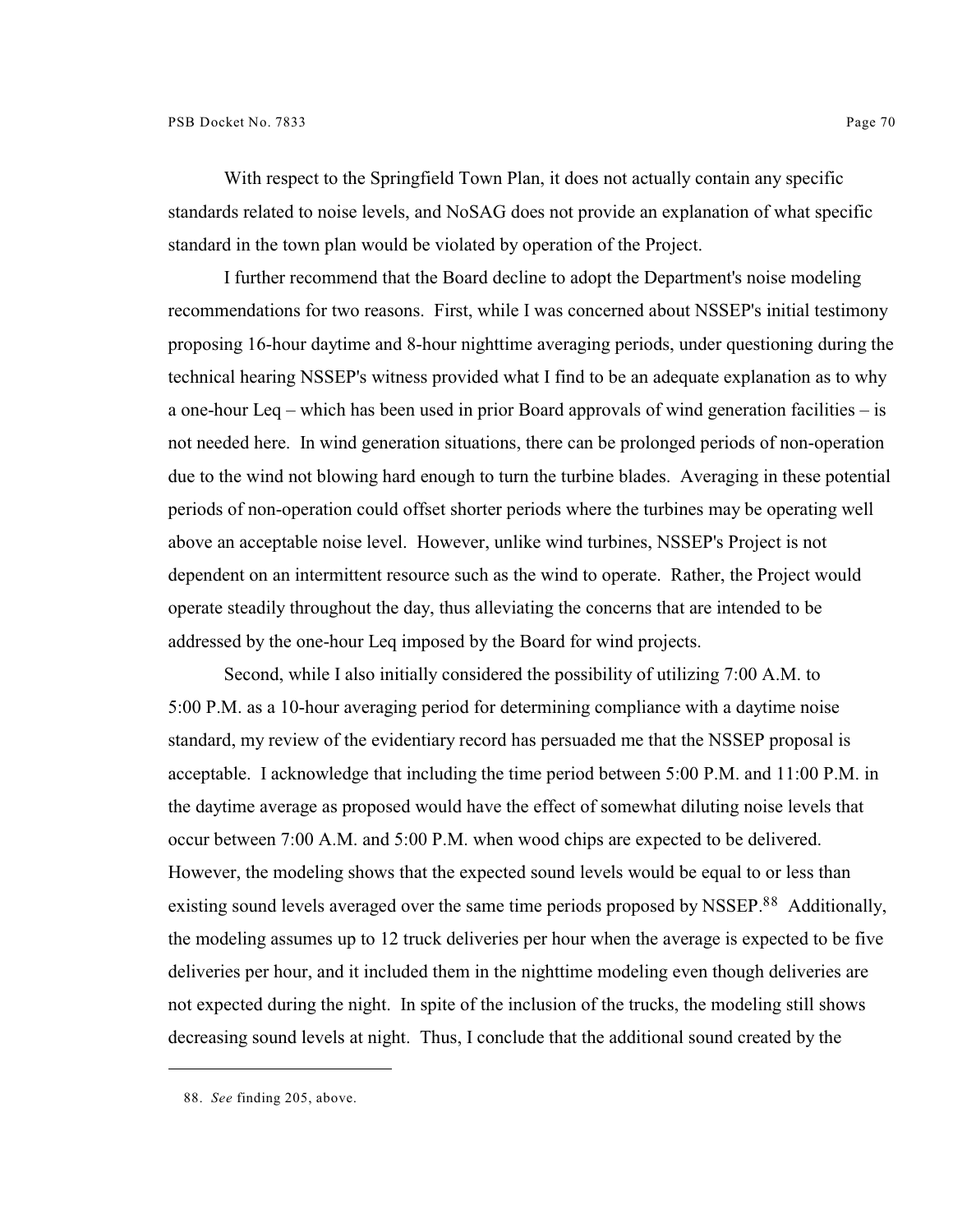Project would not cause a significant increase to sound levels already emanating from the industrial park. Lastly, the decrease in sound levels occurring after 5:00 P.M. from the cessation of fuel deliveries is beneficial as a practical matter as this is the time when many residents would be returning home at the end of the day. Similarly, I propose elsewhere in this Proposal for Decision a condition that no wood fuel be delivered on Saturdays or Sundays, so the reduced sound levels would also be in place on weekends, when residents are also more likely to be at home.

In addition to the proposed nosie standard, NSSEP's consultant proposed several additional mitigation measures that are appropriate for adoption by the Board and I therefore include them in the recommended conditions below in the event the Board approves the Project. I am also including a recommended condition restricting hours of construction consistent with prior Board Orders approving significant projects.

NSSEP shall construct and operate the Project so that project-related sound levels at any existing surrounding residences do not exceed 55 dBA (exterior)(Leq)  $(16 \text{ hr})$  between 7:00 A.M. and 11:00 P.M., and 45 dBA (exterior)(Leq)(8 hr) or 30 dBA (interior bedrooms)(Leq)(8 hr) between 11:00 P.M. and 7:00 A.M.

The boiler building, turbine building, wood processing building, the fuel reclaimer enclosures, and the fly ash conveyor enclosures shall have an acoustical rating of approximately Sound Transmission Class (STC) 45 or above.

All outdoor conveyors can be open on the sides, but shall have a top cover. Conveyor openings in buildings and the fuel reclaimers shall be covered with two layers of vinyl sound barrier or comparable sound attenuating material. The material can have vertical slits that allow material to flow through.

The ACC cooling unit fans shall be low noise or variable speed fans.

Major construction activities for the Project shall occur only on weekdays between the hours of 7:00 A.M. and 7:00 P.M. and 8:00 A.M. and 5:00 P.M. on Saturdays. No construction will be allowed on Sundays or federal or state holidays. Indoor construction activities may take place outside of the restricted hours provided those activities do not result in sound levels in excess of the standard imposed for Project operations.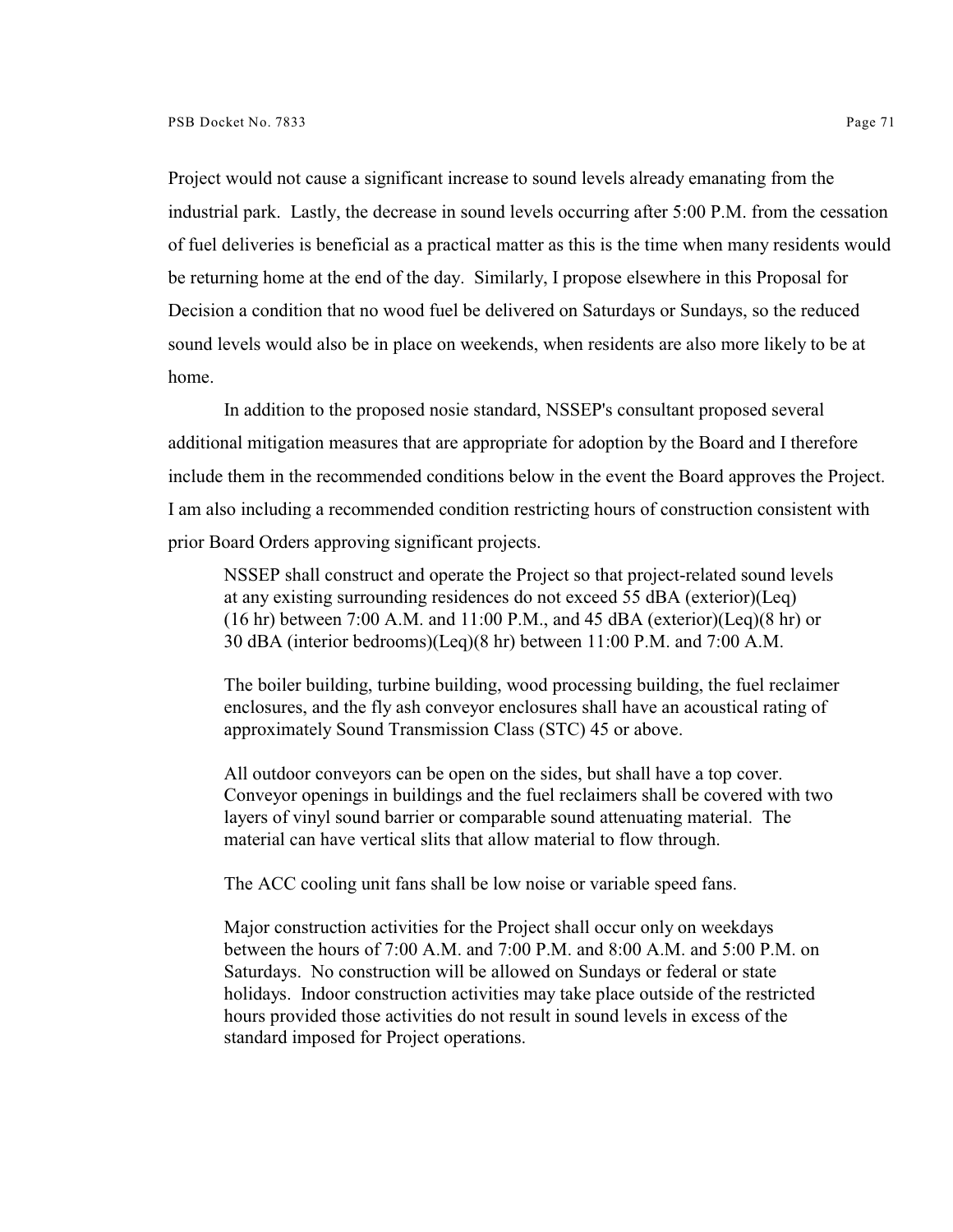#### Findings - Water Pollution

210. With the conditions recommended below, the Project would not result in undue water pollution. This finding is supported by findings 211 through 218, below, and by the specific findings under the criteria of 10 V.S.A.  $\S$ § 6086(a)(1)(A) through (G), below.

211. The Project would be required to obtain authorizations under the following permits: (1) General Permit ("GP") 3-9015: New Stormwater Discharges to Waters that are not Principally Impaired by Collected Stormwater Runoff; (2) GP 3-9020: Stormwater Runoff from Construction Sites; and, (3) GP 3-9003: Vermont's National Pollutant Discharge Elimination System ("NPDES") Multi-Sector General Permit ("MSGP"). Exh. Pet. Supp. GAN-2 at 1.

212. NSSEP has developed both construction and operational phase stormwater management plans to ensure the proper management of stormwater runoff from the Project site prior to discharge to waters of the state. Appropriate permit authorizations would be obtained from DEC. Nelson pf. (12/22/11) at 5; Nelson pf. (6/1/12 as revised 3/12/13) at 6-7; exh. Pet. Supp. JAN-1.

213. NSSEP intends to harvest rooftop runoff from the existing 8.7 acre roof at the 36 Precision Drive building. Nelson pf. (6/1/12 as revised 3/12/13) at 5.

214. The collected runoff water would be used as process water in the NSSEP plant. Nelson pf. (6/1/12 as revised 3/12/13) at 4.

215. Approximately 4.6 million gallons of stormwater and snowmelt is discharged annually from the 36 Precision Drive building in an uncontrolled manner to an unnamed tributary of the Black River. Tr. 4/1/13 at 38 (Nelson).

216. The building at 36 Precision Drive is not required to have stormwater control measures because it predates such permitting requirements. Tr. 4/1/13 at 38 (Nelson).

217. Even after the rooftop harvesting, which would remove approximately 50% of the water runoff, the amount that would continue to be discharged in an uncontrolled manner would be substantial. Tr. 4/2/13 at 30 (Ingold).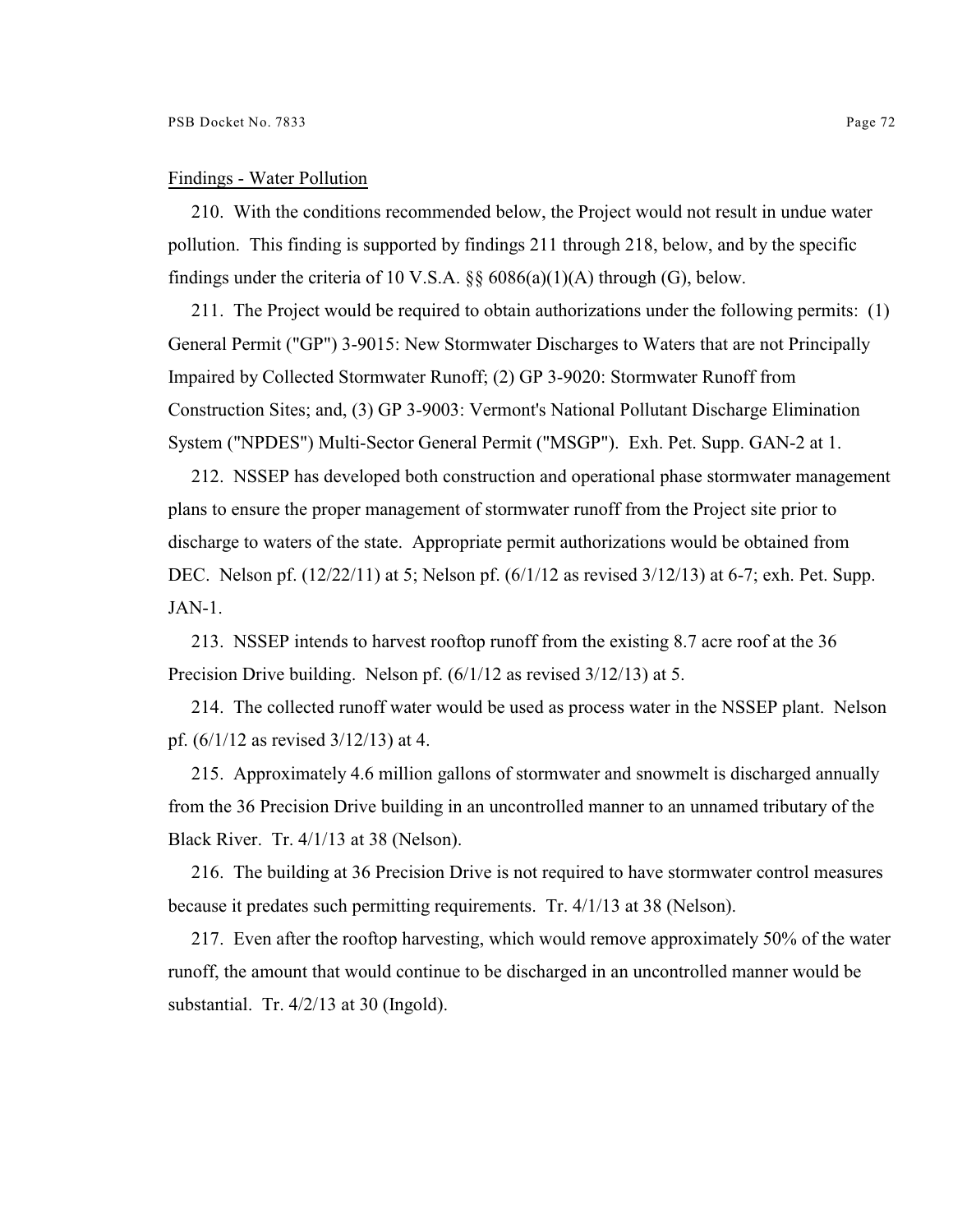218. NSSEP has indicated that it would discuss improvements to manage the remaining uncontrolled discharge, but has not made a commitment to actually implement improvements. Tr. 4/2/13 at 31-39 (Ingold).

# Discussion - Water Pollution

Provided NSSEP obtains the required discharge permits, the Project would not result in undue water pollution from discharges at the Project site in the North Springfield Industrial Park.

ANR requests that the Board require NSSEP to make improvements to the uncontrolled stormwater outfall from 36 Precision Drive to improve water quality in the unnamed tributary of the Black River. I decline to make this recommendation to the Board. The uncontrolled stormwater discharge from the roof of the 36 Precision Drive building is the result of the building predating stormwater permitting requirements. In the absence of the Project, the discharge levels would continue unabated at current levels. If the Board approves the Project, the amount of the uncontrolled discharge would be reduced by as much as 50% due to the proposed rooftop harvesting of process water. Thus, not only does the Project not result in any undue impacts to water quality, it would actually result in a substantial benefit to existing conditions and I recommend the Board find that this benefit is enough to support a finding of no undue water pollution without requiring NSSEP to take any further steps. That said, I do recommend the Board strongly encourage NSSEP to review the potential for taking reasonable measures that would further mitigate the impacts of the remaining uncontrolled runoff.

For the foregoing reasons, I recommend the Board impose the following condition on any approval of the Project:

NSSEP shall obtain authorizations under and comply with the terms of the following permits: (1) GP 3-9015: New Stormwater Discharges to Waters that are not Principally Impaired by Collected Stormwater Runoff; (2) GP 3-9020: Stormwater Runoff from Construction Sites; and, (3) GP 3-9003: Vermont's MSGP. Copies of permits required for construction shall be filed with the Board prior to commencement of construction, and copies of permits required for operations shall be filed with the Board prior to commencement of operations.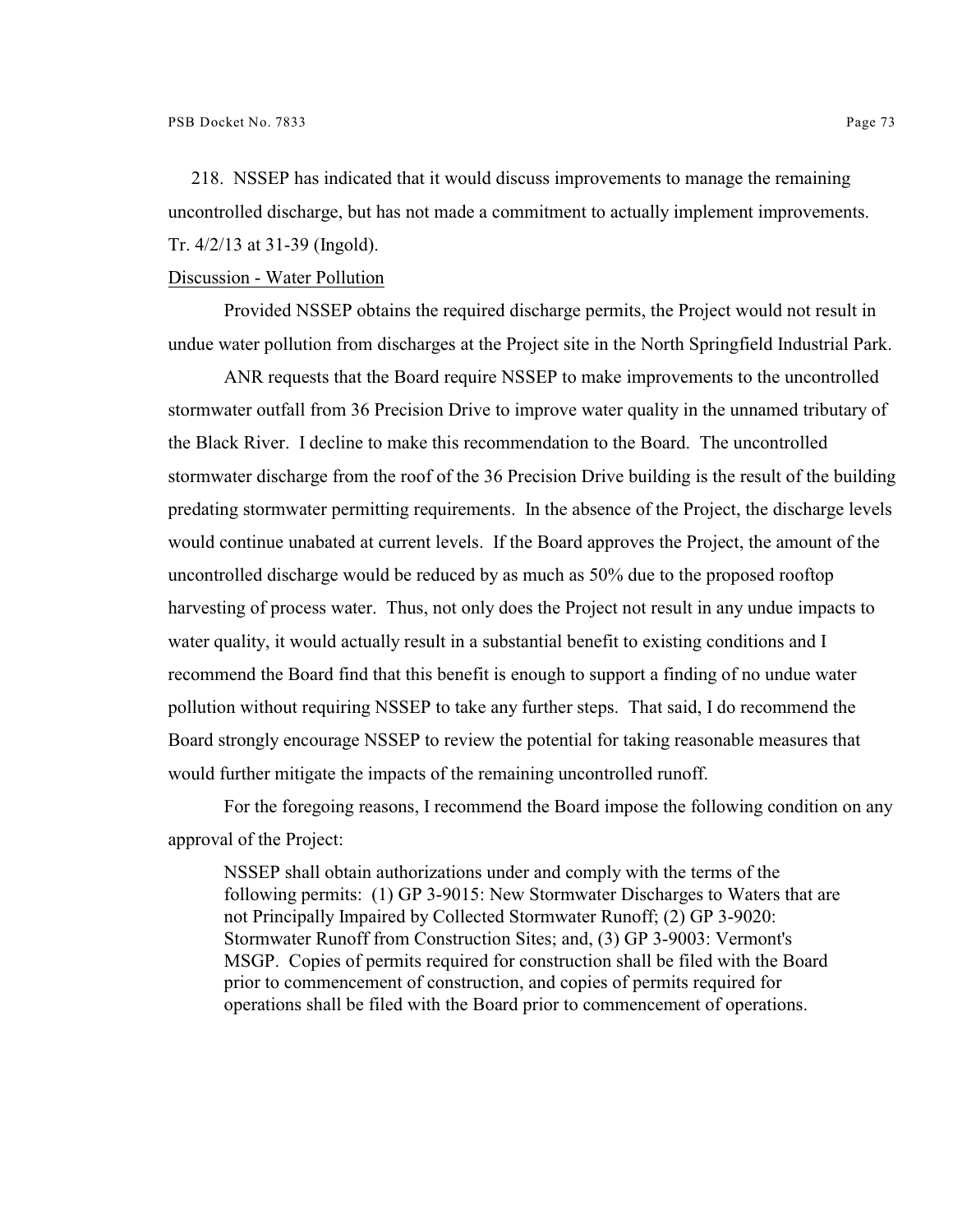#### **Headwaters**

### $[10 \text{ V.S.A. } § 6086(a)(1)(A)]$

Findings

219. The Project's as-built footprint site would not be located within lands that meet the criteria for defining headwaters and there are no stream channels associated with the study area. Nelson pf. (12/22/11) at 5; exh. Pet. JAN-2 at 7.

220. Harvesting of fuel for the Project from Vermont's forests could have an undue adverse impact on headwaters if it is not done in an appropriate manner. Findings 118 through 122, above.

221. Compliance with the terms and conditions of the ANR MOU would ensure that Project harvesting would not result in undue adverse impacts to Vermont headwaters. Wilmot pf. (8/9/13) at 2-3; Sinclair pf. (8/9/13) at 2-3.

### **Waste Disposal**

 $[10 \text{ V.S.A.} \$   $6086(a)(1)(B)]$ 

# Findings

222. With the conditions recommended below, the Project would meet applicable health and environmental conservation department regulations regarding the disposal of waste and would not involve the injection of waste materials into groundwater or wells. This finding is supported by findings 223 through 230, below.

223. Process wastewater from the Project would be returned to the groundwater via a proposed on-site subsurface leachfield, which would be permitted in accordance with the Vermont Underground Injection Control ("UIC") Rule. Nelson pf. (12/22/11) at 6.

224. The system is proposed to be permitted and constructed for a volume of water to be discharged of up to about 30,000 gallons per day ("gpd"). However, while the leachfield would be able to accommodate 30,000 gpd, it is anticipated that the Project would discharge less than that, somewhere in the range of 22,000 gpd. Nelson pf.  $(6/1/12$  as revised  $3/12/13$ ) at 3; tr. 4/1/13 at 48 (Nelson).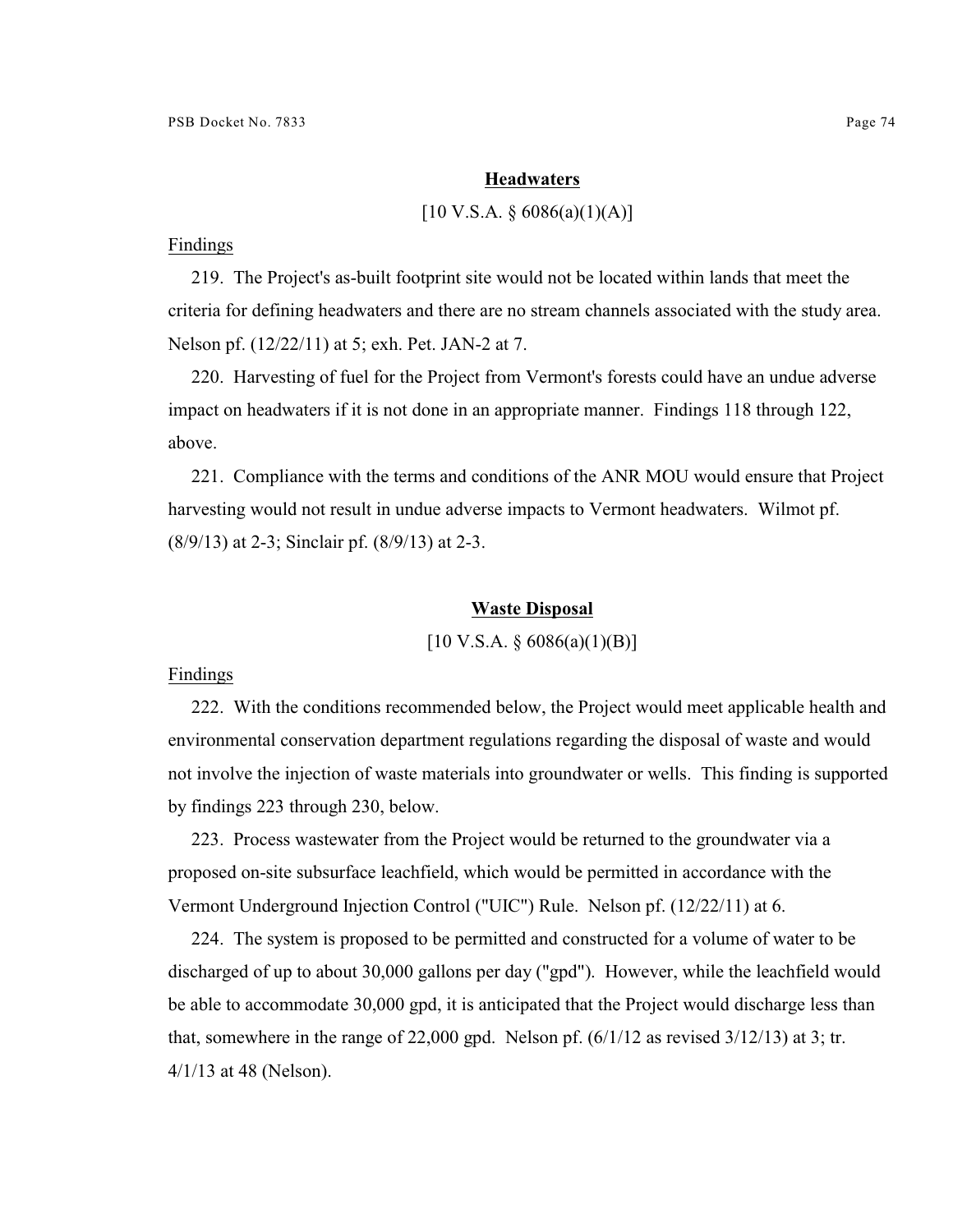225. The composition of the process water would consist only of boiler blowdown water. The contents of the blowdown water discharge were incorporated into the analysis of the Project's compliance with UIC permit requirements. Tr. 4/1/13 at 46, 49, 51 (Nelson); *see also* tr. 4/2/13 at 202-203, 219, 220 (Smith).

226. The proposed leachfield would not affect any existing underground sources of drinking water or any aquifers with the potential for use as drinking water sources. The subsurface infiltration of process water would not involve the injection of toxic or hazardous substances into groundwater or wells. Permits issued by the DEC under the Vermont UIC Rule provide safeguards in the form of requirements for ongoing routine monitoring of groundwater chemistry and reporting of the results to DEC. Nelson pf. (12/22/11) at 6-7; Nelson pf. (6/1/12 as revised  $3/12/13$ ) at 3-4.

227. NSSEP proposes to install containment structures for the 50,000-gallon distillate fuel storage tank, the 15,000-gallon anhydrous ammonia storage tank, the fuel truck unloading area, and all Project transformers, with a capacity sufficient to contain 120% of the maximum volume of liquid contained in each of these structures. Tr. 4/2/13 at 211-14 (Smith).

228. Changing the capacity of a containment structure requires only a minor adjustment. Tr. 4/2/13 at 214 (Smith).

229. The Project would be considered to be a Large Generator of wood ash as defined in the State of Vermont Comprehensive Wood Ash Management Procedure. The Project would generate up to 12,000 tons per year of wood ash material (fly ash and bottom ash combined). Smith pf. (12/22/11) at 24.

230. The Project plans to contract comprehensive beneficial use management and handling services for the wood ash, including permitting, monitoring, compliance, and reporting. Smith pf. (12/22/11) at 24.

#### Discussion

Provided NSSEP obtains the required Vermont UIC permit and contracts for comprehensive beneficial use management and handling services for the wood ash produced by the Project, including permitting, monitoring, compliance, and reporting, the Project would meet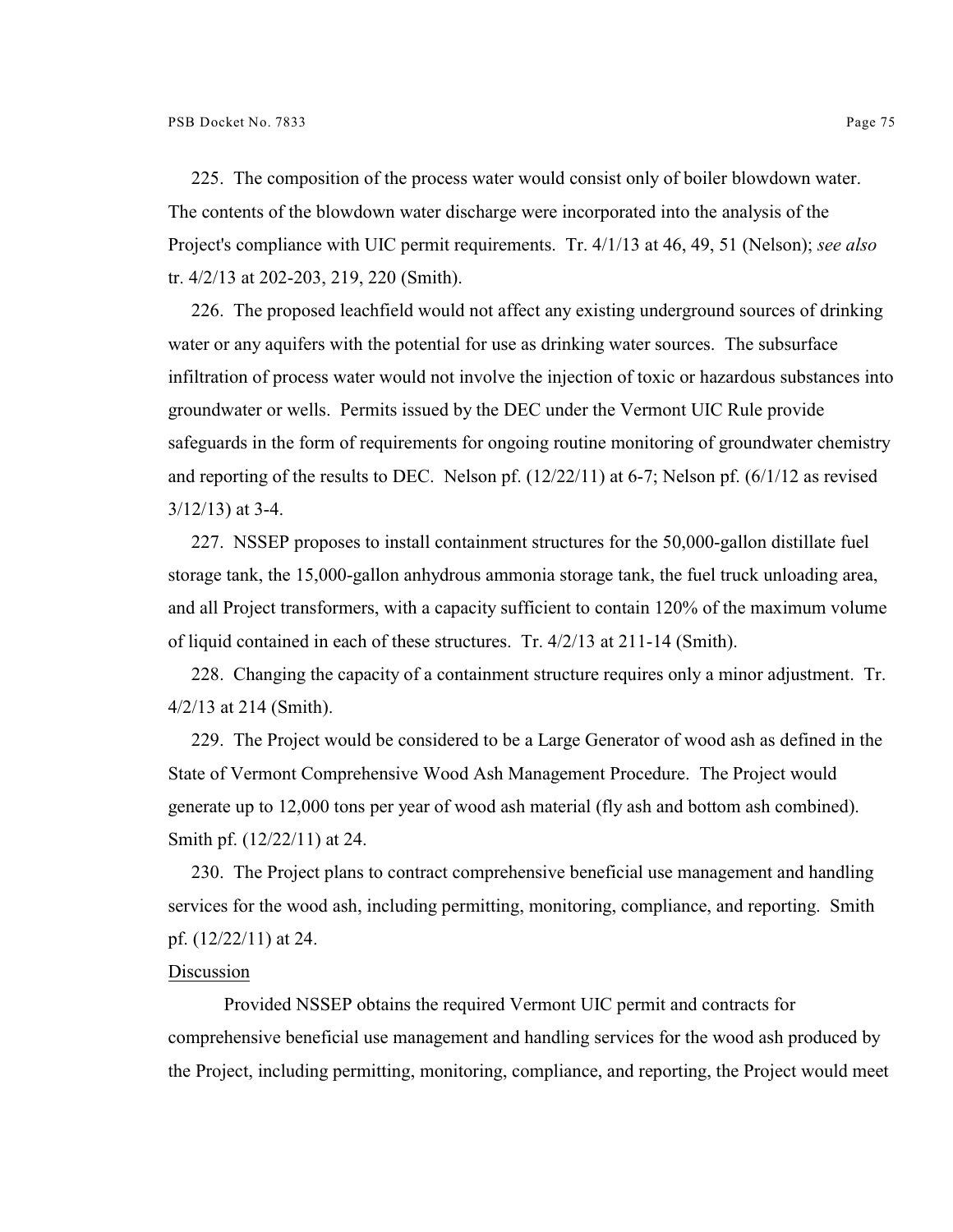applicable health and environmental conservation department regulations regarding the disposal of waste and would not involve the injection of waste materials into groundwater or wells.

NoSAG contends that NSSEP has not adequately demonstrated that the Project would not result in the injection of waste materials into groundwater or wells because NSSEP did not provide the chemical constituents that would be injected into the proposed leachfield from the boiler blowdown process, used periodically to clean the boiler. NoSAG asserts that not only did NSSEP fail to provide the make-up of the wastewater to the Board, it also failed to provide that information to ANR for the UIC permitting process.<sup>89</sup>

I am not persuaded by NoSAG's contentions and characterization of the evidence. NSSEP witnesses testified that the specific chemical constituents that are introduced into the boiler blowdown process are not needed to determine compliance with UIC requirements. Rather, the relevant information is the makeup of the wastewater when it exits the blowdown process because of chemical reactions that occur during that process. According to NSSEP's witness, the output wastewater makeup was provided to ANR for the Vermont UIC permit review, and the wastewater makeup would be consistent with Vermont UIC requirements.<sup>90</sup> Since it is the output wastewater that would be injected into the ground, I find no basis to conclude that there would be undue adverse impacts, provided the Vermont UIC permit is obtained and complied with, simply because the input chemicals to the blowdown process were not provided in this proceeding. Additionally, Mr. Nelson has submitted unrebutted testimony that the wastewater stream to be injected into the leachfield would comply with all applicable health and environmental conservation department regulations regarding the disposal of waste and would not involve the injection of waste materials into groundwater or wells. Therefore, subject to the conditions recommended below, I conclude that NSSEP has met its burden under this criterion.

<sup>89.</sup> NoSAG Brief at 32-33, 45-48; NoSAG Reply Brief 14-16.

<sup>90.</sup> Tr. 4/2/13 at 202-04, 219 (Smith); tr. 4/1/13 at 46-48 (Nelson).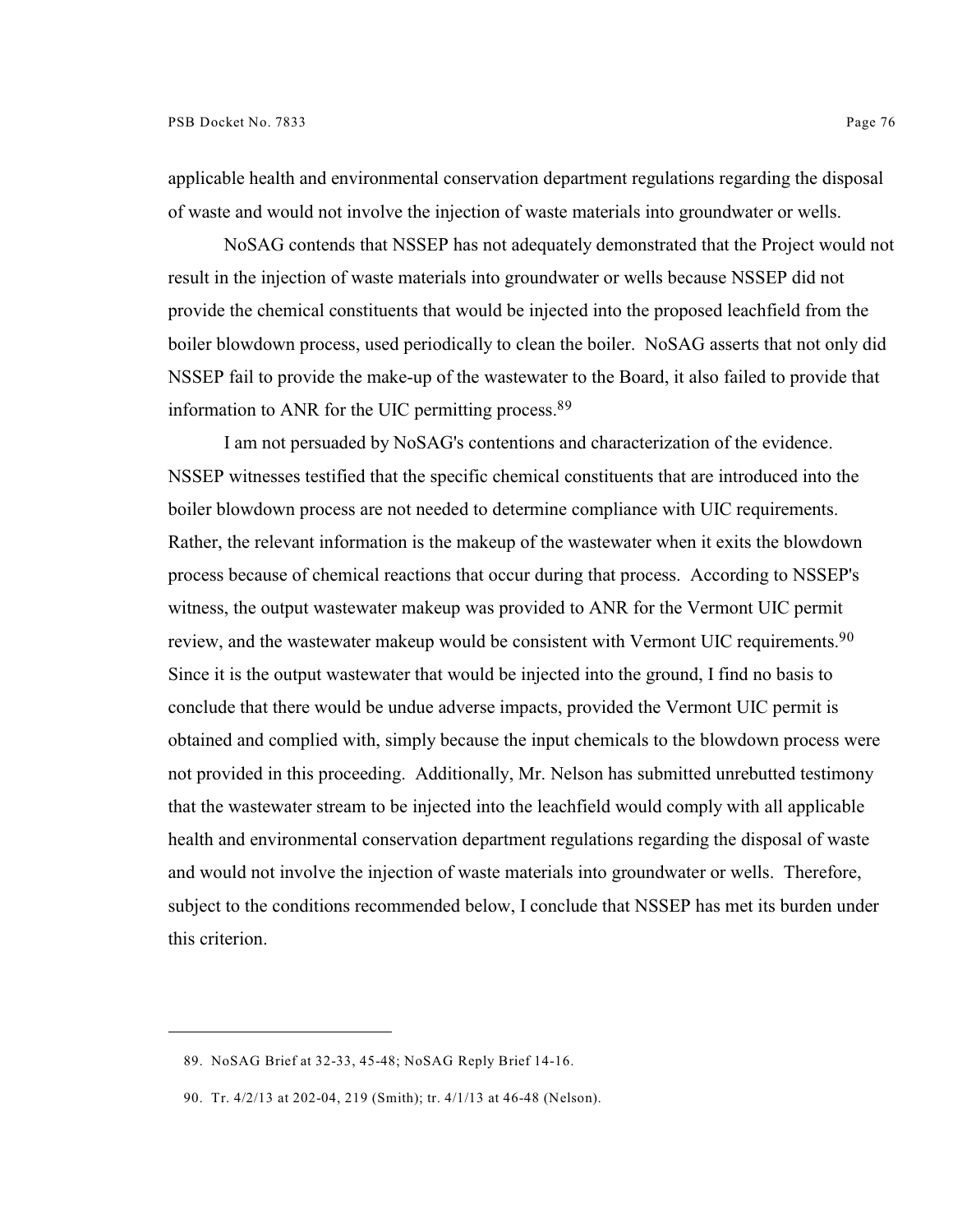I recommend the Board impose the following conditions on any approval of the Project. I also recommend, consistent with prior Board decisions, that the containment structures proposed by NSSEP be increased from 120% capacity levels to 150% capacity levels.

NSSEP shall obtain the necessary DEC Underground Injection Control permit and comply with its terms and conditions. NSSEP shall file copies of the permit with the Board and parties with standing on the issue will have 14 calendar days to file comments on the permit.

NSSEP shall contract with a reputable firm to handle the transportation and disposal of the Project's wood ash. All wood ash from the Project shall be handled and disposed of in accordance with the Vermont Comprehensive Wood Ash Management Procedure.

NSSEP shall install containment structures for the 50,000-gallon distillate fuel storage tank, the 15,000-gallon anhydrous ammonia storage tank, the fuel truck unloading area, and all Project transformers. The containment structures shall be of sufficient capacity to contain 150% of the maximum volume of liquid contained in each of these structures.

### **Water Conservation**

 $[10 \text{ V.S.A.} \$   $6086(a)(1)(C)]$ 

Findings

231. The Project design considers water conservation through the use of ACC technology and rainwater and snowmelt harvesting to reduce the need to rely on other water sources for the Project. This finding is supported by findings 232 through 235, below.

232. Rooftop runoff would be collected from the existing 8.7-acre roof of the 36 Precision Drive building, and also from a proposed 3.5-acre fabric structure covering the wood chip fuel storage area. Rainfall and snowmelt runoff collected from these structures would be stored in a proposed 500,000 gallon tank, located at the Project site. The capacity of the tank would be allocated as follows: 200,000 gallons reserved solely for fire protection, 200,000 gallons for process water use, with empty space, or freeboard, making up the additional capacity. Nelson pf. (6/1/12 as revised 3/12/13) at 5; exh. Pet. Supp. JAN-1; tr. 4/1/13 at 28 (Nelson).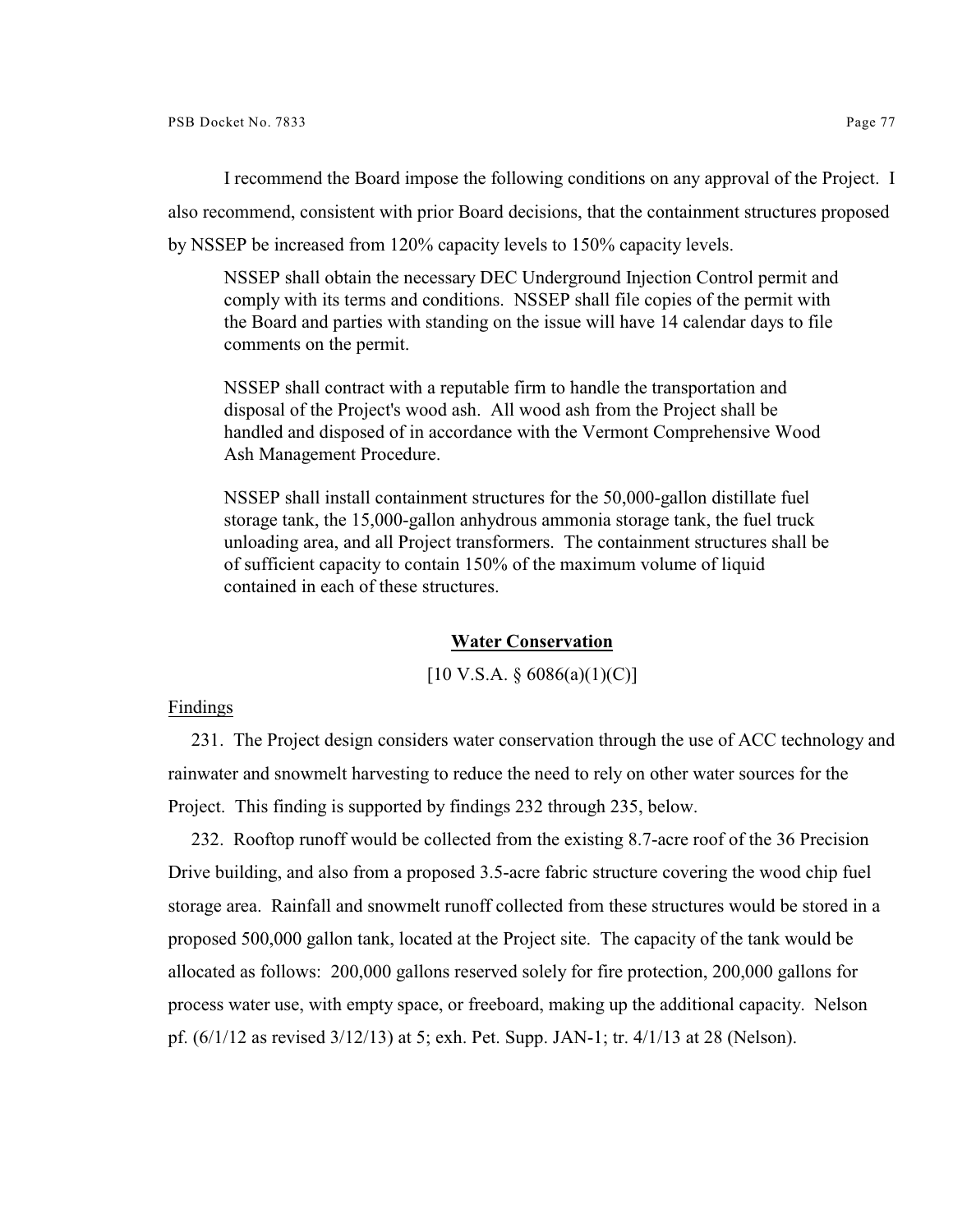233. Rainwater harvesting has the combined benefits of reducing stormwater discharge and providing a water source that does not affect existing water supplies. Nelson pf. (6/1/12 as revised 3/12/13) at 4.

234. The collection of rooftop runoff from 36 Precision Drive and the proposed wood chip fuel shelter would be able to provide approximately 6.9 million gallons (Mgal) of the Project's 8.4 Mgal annual demand. This accounts for the majority of the Project's annual demand (82%). In a worst-case scenario involving a very dry year, the overall availability of rooftop runoff is projected to be approximately 5.8 Mgal of the 8.4 Mgal, or 69% of projected overall demand. Nelson pf. (6/1/12 as revised 3/12/13) at 5-6.

235. Use of an ACC system in lieu of a water-cooled system reduces the amount of water needed for the Project from between 500,000 and 550,000 gallons per day, and up to 740,000 gallons per day on dry summer days, to 30,000 gallons per day or less. Smith pf. (6/1/12) at 4; Ingold pf. (6/1/12 as revised 3/12/13) at 7; tr. 4/1/13 at 53 (Nelson).

### **Floodways**

 $[10 \text{ V.S.A.} \$   $6086(a)(1)(D)]$ 

#### Findings

236. A portion of the study area for the proposed thermal loop north of Main Street is within a 100-year Federal Energy Management Agency floodway associated with Great Brook. If the thermal loop is built on the south side of Main Street there would not likely be any impacts on the floodway. Exh. Pet. JAN-2 at 7.

# Discussion

As a condition of approval of the Project, to avoid impacts to the floodway associated with Great Brook I recommend the Board impose the following requirement:

NSSEP shall construct the proposed thermal loop so that it is on the south side of Main Street to avoid impacts to the adjacent floodway.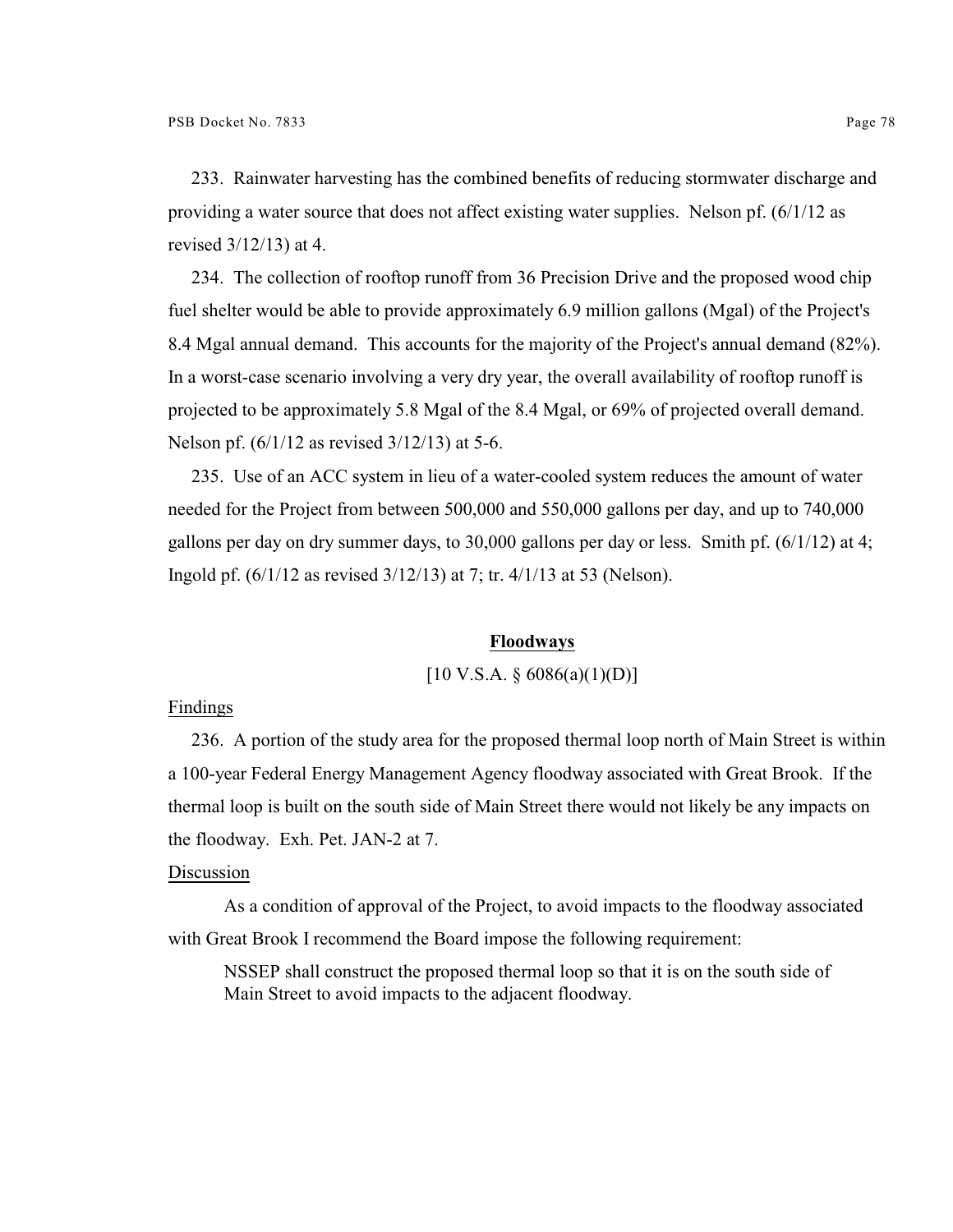#### **Streams**

### $[10 \text{ V.S.A. } § 6086(a)(1)(E)]$

### Findings

237. A portion of NSSEP's delineation of the top of slope along the bank of Great Brook is within the study area for the proposed thermal loop, north of Main Street. If the thermal loop is built on the south side of Main Street, there would not likely be impacts on Great Brook. Exh. Pet. JAN-2 at 7.

238. Harvesting of fuel for the Project from Vermont's forests could have an undue adverse impact on streams if it is not done in an appropriate manner. Finding 239, below.

239. Stream crossings used during harvesting have been a particular area of concern in eliminating discharges of sediment. Forestry continues to be an area worthy of efforts to reduce sedimentation and phosphorous loading to state waters. Exh. Pet. Harvesting Reb. DI-3 at 85.

240. Compliance with the terms and conditions of the ANR MOU would ensure that the harvesting of fuel for the Project would not result in undue adverse impacts to Vermont streams. Wilmot pf. (8/9/13) at 2-3; Sinclair pf. (8/9/13) at 2-3.

#### Discussion

Compliance with the terms and conditions of the ANR MOU and construction of the thermal loop on the south side of Main Street as required by the condition recommended above would prevent undue adverse impacts from the Project on Vermont streams.

### **Shorelines**

# $[10 \text{ V.S.A. } § 6086(a)(1)(F)]$

#### Findings

241. There are no shorelines within or adjacent to the NSSEP Project study area. Exh. Pet. JAN-2 at 7.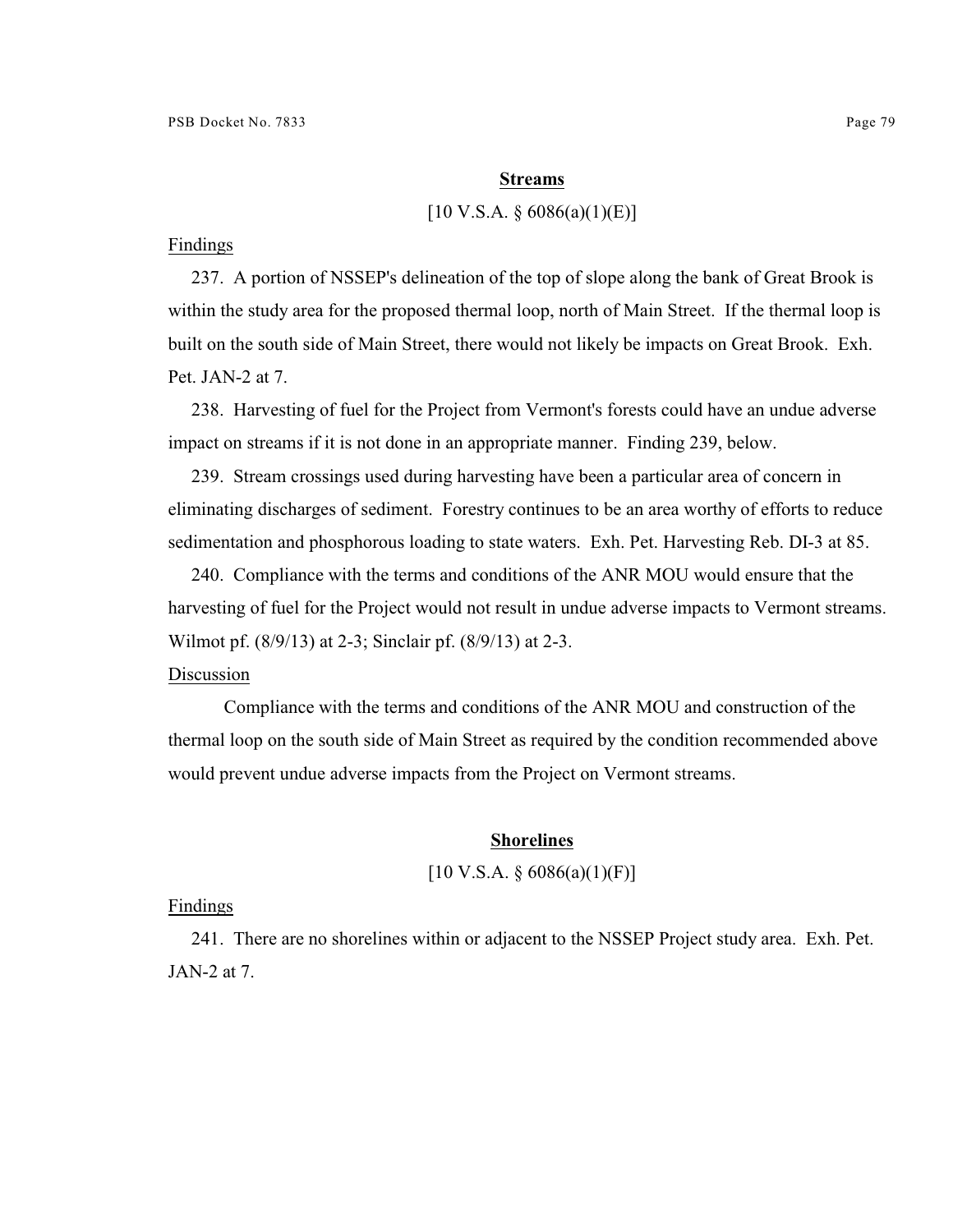#### **Wetlands**

### $[10 \text{ V.S.A.} \$  6086(a)(1)(G)]

242. The proposed Project's built footprint would not violate the rules relating to significant wetlands, and would not have an undue adverse effect on wetlands. This finding is supported by finding 243, below.

243. Based on the results of NSSEP's field delineation, there are no areas that would meet either the United States Army Corps of Engineers' or ANR's jurisdictional requirement for wetlands within the NSSEP Project study area. No vernal pools or potential vernal pools were identified during the investigation. Exh. Pet. JAN-2 at 7.

244. Harvesting of fuel for the Project from Vermont's forests could have an undue adverse impact on wetlands if it is not done in an appropriate manner. Findings 118 through 122, above.

245. Compliance with the terms and conditions of the ANR MOU would ensure that Project harvesting would not result in undue adverse impacts on Vermont wetlands. Wilmot pf. (8/9/13) at 2-3; Sinclair pf. (8/9/13) at 2-3.

# **Sufficiency of Water and Burden on Existing Water Supply**

 $[10 \text{ V.S.A. } \S \S 6086(a)(2) \& (3)]$ 

#### Findings

246. Sufficient water exists to meet the needs of the Project and the Project would not cause an unreasonable burden on an existing water supply. This finding is supported by findings 247 through 250, below.

247. Water needs for the Project include domestic water for employees at the site and process water needs for the operation of the biomass facility. No wells are planned to be drilled to supply the Project with water. Nelson pf.  $(12/22/11)$  at 10-12; Nelson pf.  $(6/1/12)$  as revised  $3/12/13$ ) at 3.

248. The domestic water needs for the Project are approximately 500 gallons per day, based on 28 employees at 15 gallons per employee per day. The Springfield Water Department municipal system currently services the North Springfield Industrial Park and is able to produce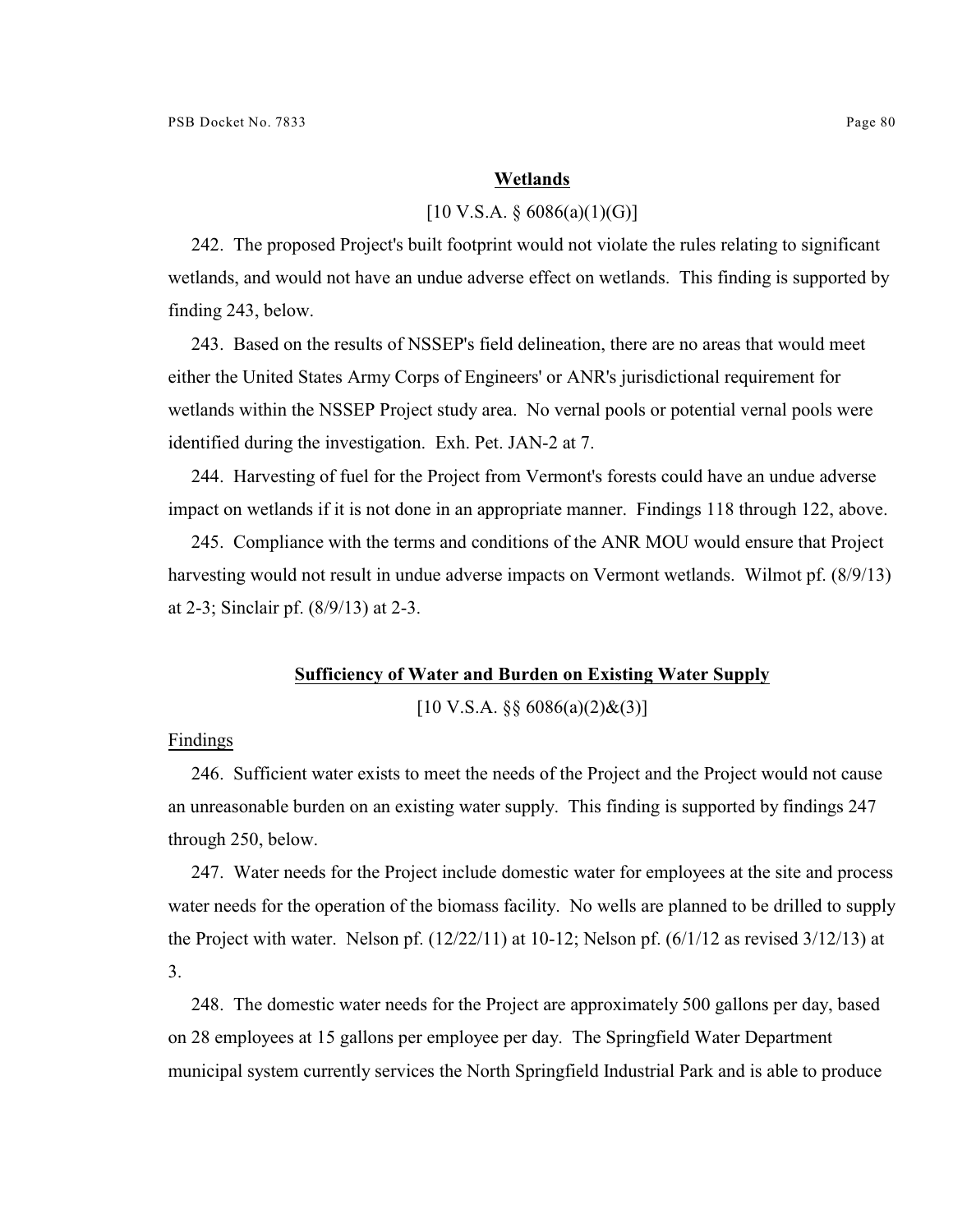about 313,500 gallons per day of water in excess of current peak water needs. There is sufficient water supply available from the municipal system to support the domestic water needs for the Project. Nelson pf. (12/22/11) at 11.

249. There is sufficient water available for the proposed Project's process water needs. The Project is being designed with ACC technology, which means that the total process water usage would be less than 30,000 gallons per day. The Project's water needs would be met primarily through water supplied from rooftop water collection. The water harvested from rooftops would be supplemented with municipal water provided by the Town of Springfield. Nelson pf. (6/1/12 as revised 3/12/13) at 2-3.

250. After rooftop runoff, the Project's remaining water needs, approximately 1.5 Mgal in an average year, or 18% of total demand, would be met by using municipal water provided by the Town of Springfield system. In a very dry year, 2.5 Mgal, or 29% of the water needs, would be met using municipal water. It is expected that no more than approximately 23,000 gallons of municipal water would be needed on any given day. The Town of Springfield's water system has sufficient capacity to meet this water need, as noted in an allocation letter from the Town of Springfield. Nelson pf. (6/1/12 as revised 3/12/13) at 6; tr. 4/1/13 at 28-29 (Nelson).

## **Soil Erosion**

# $[10 \text{ V.S.A.} \$  6086(a)(4)]

#### Findings

251. With the conditions recommended below, the Project would not cause unreasonable soil erosion or a reduction in the capacity of the land to hold water so that a dangerous or unhealthy condition may result. This finding is supported by findings 252 through 258, below.

252. The Project would require both an operational phase stormwater permit – GP 3-9015: New Stormwater Discharges to Waters that are not Principally Impaired by Collected Stormwater Runoff – and a construction phase stormwater discharge permit – GP 3-9020: Stormwater Runoff from Construction Sites. Exh. Pet. Supp. JAN-2 at 1.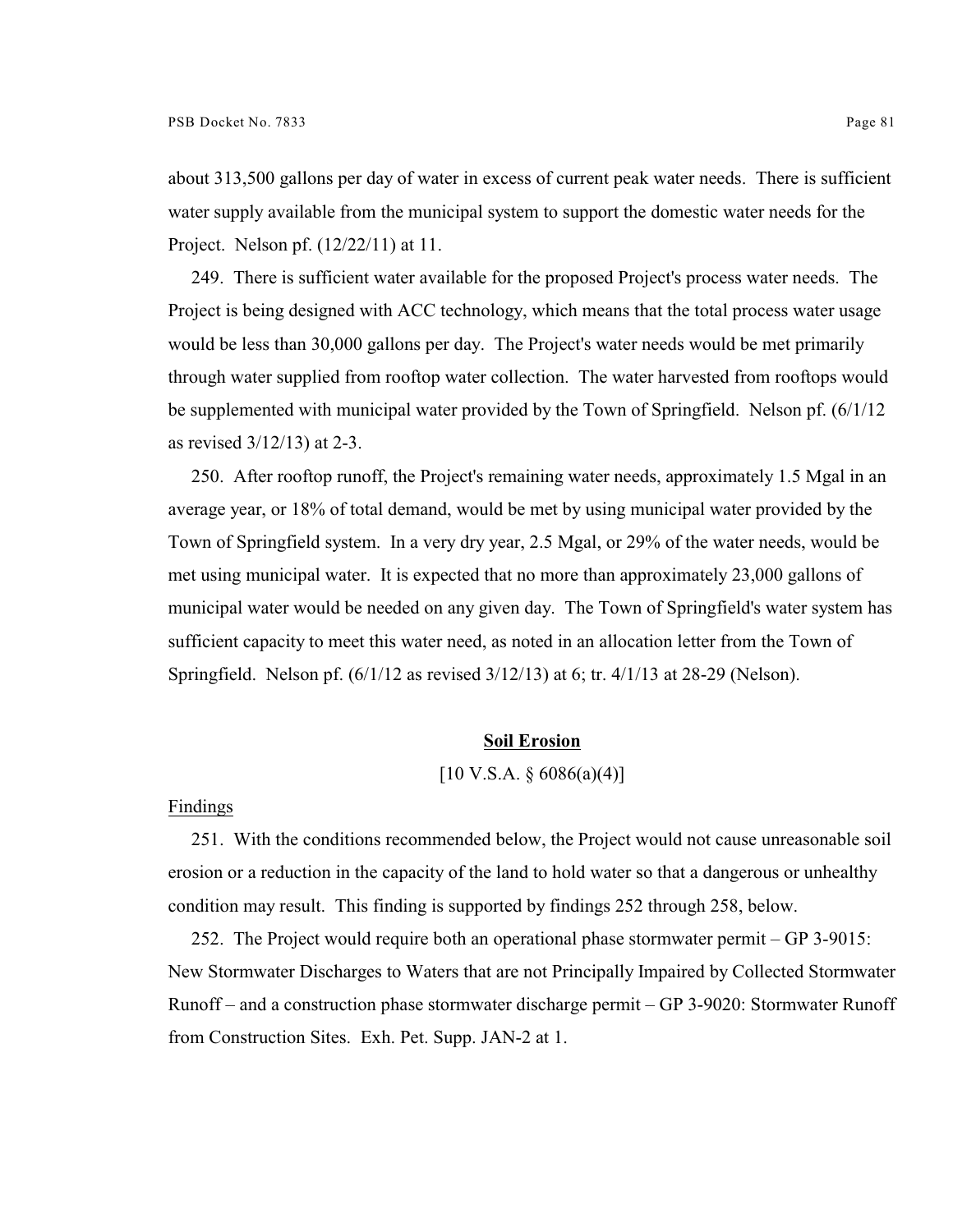253. The proposed Project's stormwater management and erosion control plans have been developed in accordance with the DEC's Standards and Specifications for Erosion Prevention and Sediment Control. Nelson pf. (12/22/11) at 13; Nelson pf. (6/1/12 as revised 3/12/13) at 6-7.

254. The stormwater management system was designed to meet all applicable requirements of the DEC Stormwater Management Rule, and the Vermont Stormwater Management Manual. Nelson pf. (6/1/12 as revised 3/12/13) at 7.

255. Harvesting of fuel for the Project from Vermont's forests could cause unreasonable soil erosion or a reduction in the capacity of the land to hold water so that a dangerous or unhealthy condition may result if it is not done in an appropriate manner. Findings 131 through 153, above.

256. Stream crossings used during timber harvesting have been a particular area of concern in eliminating sediment discharges. Exh. Pet. Harvesting Reb. DI-3 at 85.

257. In order to protect soils, timber harvesting standards must require that harvesting equipment shall not be operated in conditions or in such a manner so as to substantially alter the natural and productive properties of the soil. In addition, no more than 12% of a harvest area should be used for skid trails, roads and landings. NSSEP has agreed to these restrictions in the ANR MOU. Wilmot pf. at 30; exh. Pet. Supp. DI-8 at 3.

258. Compliance with the terms and conditions of the ANR MOU would ensure that Project harvesting would not result in undue adverse soil erosion. Wilmot pf. (8/9/13) at 2-3; Sinclair pf.  $(8/9/13)$  at 2-3.

### **Transportation Systems**

 $[10 \text{ V.S.A. } \S 6086(a)(5)]$ 

Findings

259. With the conditions recommended below, the Project would not cause unreasonable congestion or unsafe conditions with respect to transportation. This finding is supported by findings 260 through 278, below.

260. The Petitioner commissioned a Traffic Impact Study which was conducted by RSG, Inc. Exh. Pet. Reb. DS-1.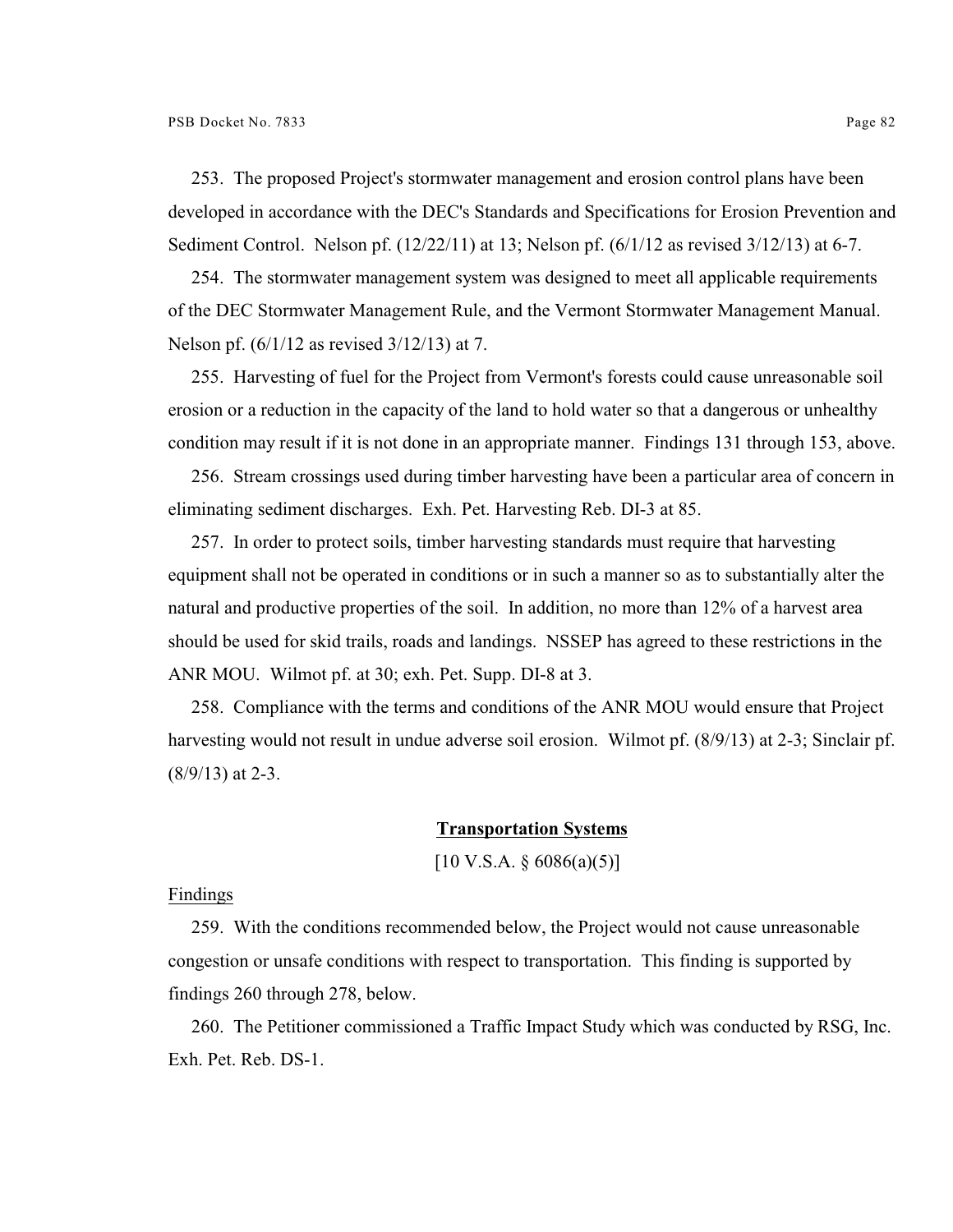261. The Traffic Impact Study concluded that "construction of the proposed North Springfield Sustainable Energy Project will not cause undue adverse traffic or safety conditions on the surrounding road network." Exh. Pet. Reb. DS-1 at 39.

262. The Vermont Department of Transportation ("VTrans") reviewed the Traffic Impact Study prepared by RSG. Joseph Segale, Department<sup>91</sup> ("Segale") pf. at 2.

263. The proposed Project's Traffic Impact Study was prepared consistent with the VTrans Traffic Impact Study Guidelines, as revised 2008, and follows standard traffic engineering protocols. Segale pf. at 2.

264. The Project is located close to the confluence of several state highways, including Vermont Routes 10, 11, 106 and 103, and would be accessed by employees and fuel suppliers from all directions. Saladino pf. at 2.

265. The majority of the equipment and material used to construct the facility would be transported within Vermont over state and local highways and delivered to a designated laydown area on the property at 36 Precision Drive and would be done in accordance with applicable permits and requirements. Morgan pf. at 11.

266. During operations, wood fuel is expected to be delivered within Vermont by truck. These trucks would access the facility via Precision Drive which is the current practice with all truck traffic entering and leaving the industrial park. Morgan pf. at 11.

267. The Project is expected to utilize, at full capacity, approximately 420,500 tons of fuel each year. This means that during typical operation, the plant would receive approximately five truck deliveries per hour on weekdays from 7:00 A.M. to 5:00 P.M. Saladino pf. at 3.

268. Seasonal variations in wood supply and transport conditions may result in varied delivery rates and extended delivery hours. Wet ground during mud season may limit wood supply for certain time periods, such that higher delivery rates may occur prior to or immediately

<sup>91.</sup> On November 29, 2012, Mr. Joseph Segale of VTrans submitted prefiled testimony in this Docket as a witness for the Department. That testimony was subsequently adopted at the technical hearing by Mr. Rajnish Gupta, another VTrans employee, and was admitted into evidence at the March 14 technical hearing. Tr. 3/14/13 at 215 (Gupta).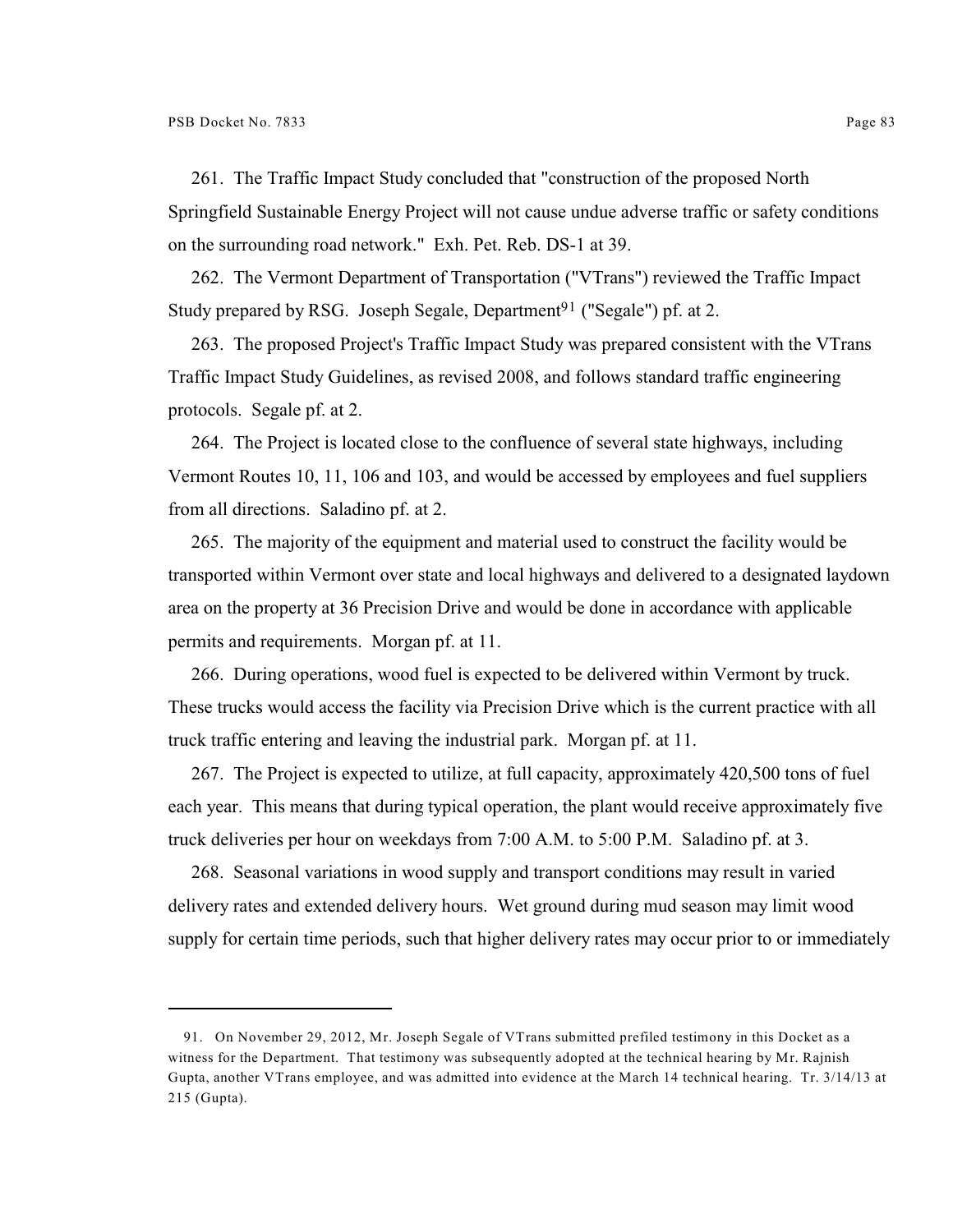following mud season to maintain adequate fuel supplies. The Project has the capacity to process up to 12 delivery trucks in a single hour. Saladino pf. at 3-4.

269. The addition of Project-generated traffic is not expected to significantly increase intersection delays at any intersection studied. These delays would increase by no more than 1 second on all approaches under all scenarios. Level of Service<sup>92</sup> is projected to remain within acceptable limits. Saladino pf. at 5.

270. Even if the Project were to operate with the maximum amount of truck traffic of 12 trucks per hour, as opposed to the predicted average of five trucks per hour, there would be no significant delays in traffic, and the Level of Service would remain acceptable, with traffic conditions generally free flowing. Tr. 3/14/13 at 151 (Saladino).

271. The Petitioner's traffic witness, Mr. Saladino, updated his testimony and traffic study in 2012 to reflect changes in the surrounding counties where the wood fuel supply is expected to be coming from. While the percentages of fuel per county changed, the changes to the updated traffic study were relatively minor. The largest increase at any given intersection was at most two new peak hour trips under average delivery conditions, and five new peak hour trips under maximum fuel resupply conditions. Saladino pf. reb. at 2; exh. Pet. Reb. DS-1; tr. 3/14/13 at 156-57 (Saladino).

272. The amount of traffic to be generated by the Project was conservatively estimated to be high, but at 42 vehicles per hour is relatively minor. The impact on congestion is negligible because this small amount of traffic is quickly dispersed over a network of roads. Personal vehicles and commercial truck traffic generated by the Project would not exacerbate the patterns and causes of accidents at high crash locations in the study area; and there is adequate stopping sight and corner sight distances at intersections proximate to the Project site. Segale pf. at 2-3.

273. Consistent with discussions Petitioner has had with the SWCRPC, NSSEP has agreed to schedule wood chip truck deliveries to reduce impacts to certain roads during the winter ski

<sup>92.</sup> Level of Service is a qualitative measure describing the operating conditions as perceived by motorists driving in a traffic stream. Exh. Pet. DS-2 at 17.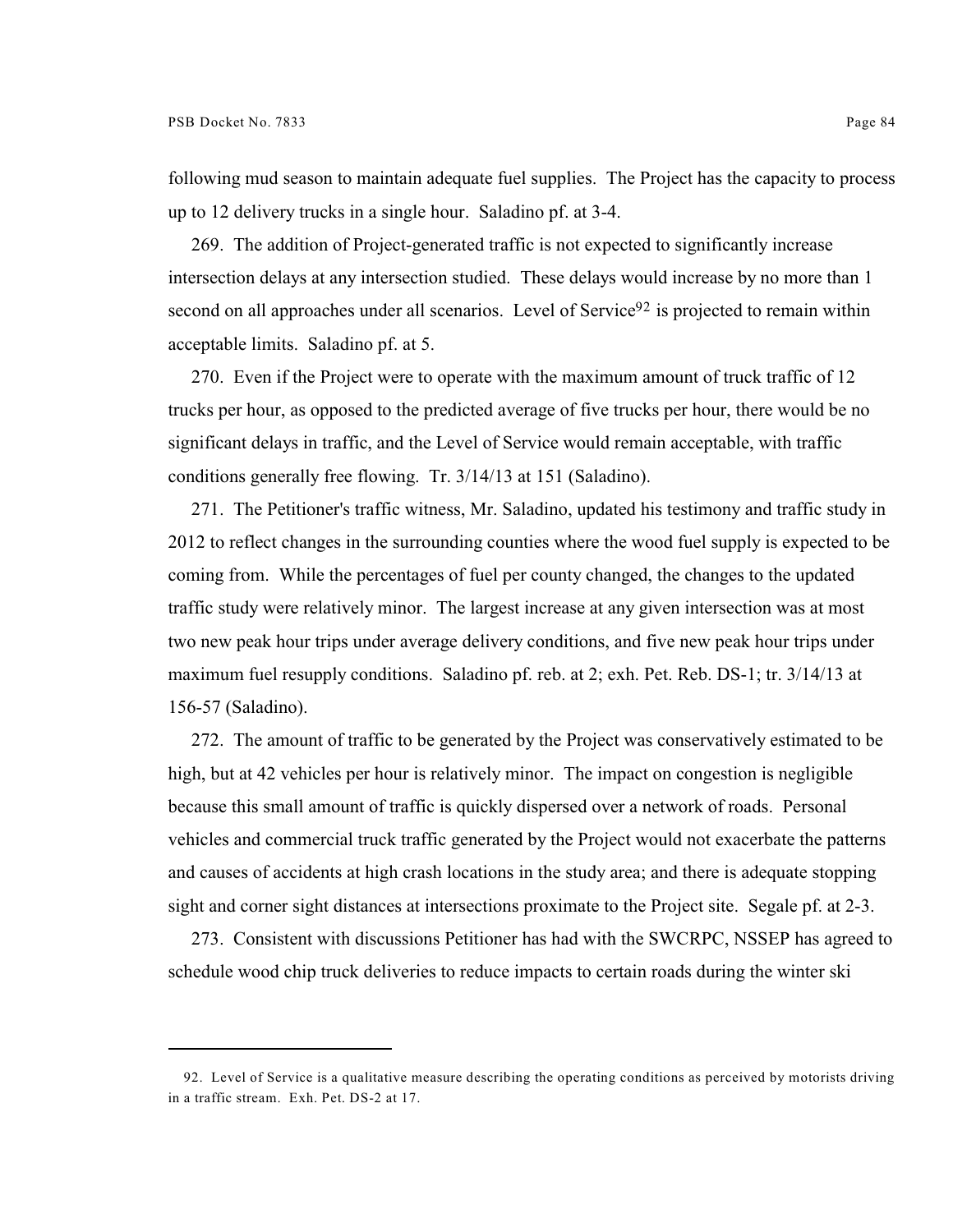season. Further, NSSEP would avoid making deliveries on Fridays after 2:30 P.M. during the winter ski season. Ingold pf. reb. at 2.

274. NSSEP does not anticipate accepting deliveries at any time of the year on Saturdays or Sundays. Ingold pf. reb. at 2; tr. 3/15/13 at 18, 20 (Winstanley).

275. NSSEP has agreed with SWCRPC's recommendation for the need to establish a fair distribution of truck traffic along the various optional routes to the Project site. To accomplish this, NSSEP proposes that the wood chip delivery truck traffic would be monitored over the first year of operation, and NSSEP staff would meet with stakeholders, including regional and town officials and SWCRPC, to evaluate and respond to actual impacts of the various routes in order to fairly distribute the impacts caused by the additional truck traffic associated with the Project. Ingold pf. reb. at 2.

276. The Project site is located within the approach cone to the Hartness Airport. Morgan pf. at 12.

277. On June 6, 2013, the Federal Aviation Administration ("FAA") issued a Determination Of No Hazard To Air Navigation for the proposed Project's stack, the tallest structure that would be constructed as part of the Project. Exh. Board-3.<sup>93</sup>

278. The FAA determination imposes both a lighting requirement and a date by which construction of the stack must commence or else the determination will expire. Exh. Board-3 at 1-2.

### Discussion

NSSEP and the Department agree that the increased traffic levels that would result from construction and operation of the Project would not result in undue congestion or unsafe

<sup>93.</sup> It is my intent to admit the June 6, 2013, FAA determination into the evidentiary record as Exhibit Board-3. Any party wishing to object to the admission of the document should present its objection, along with the reasons therefore, when it files its comments on this Proposal for Decision. If no such objection is filed, the exhibit shall be deemed to be admitted into the evidentiary record.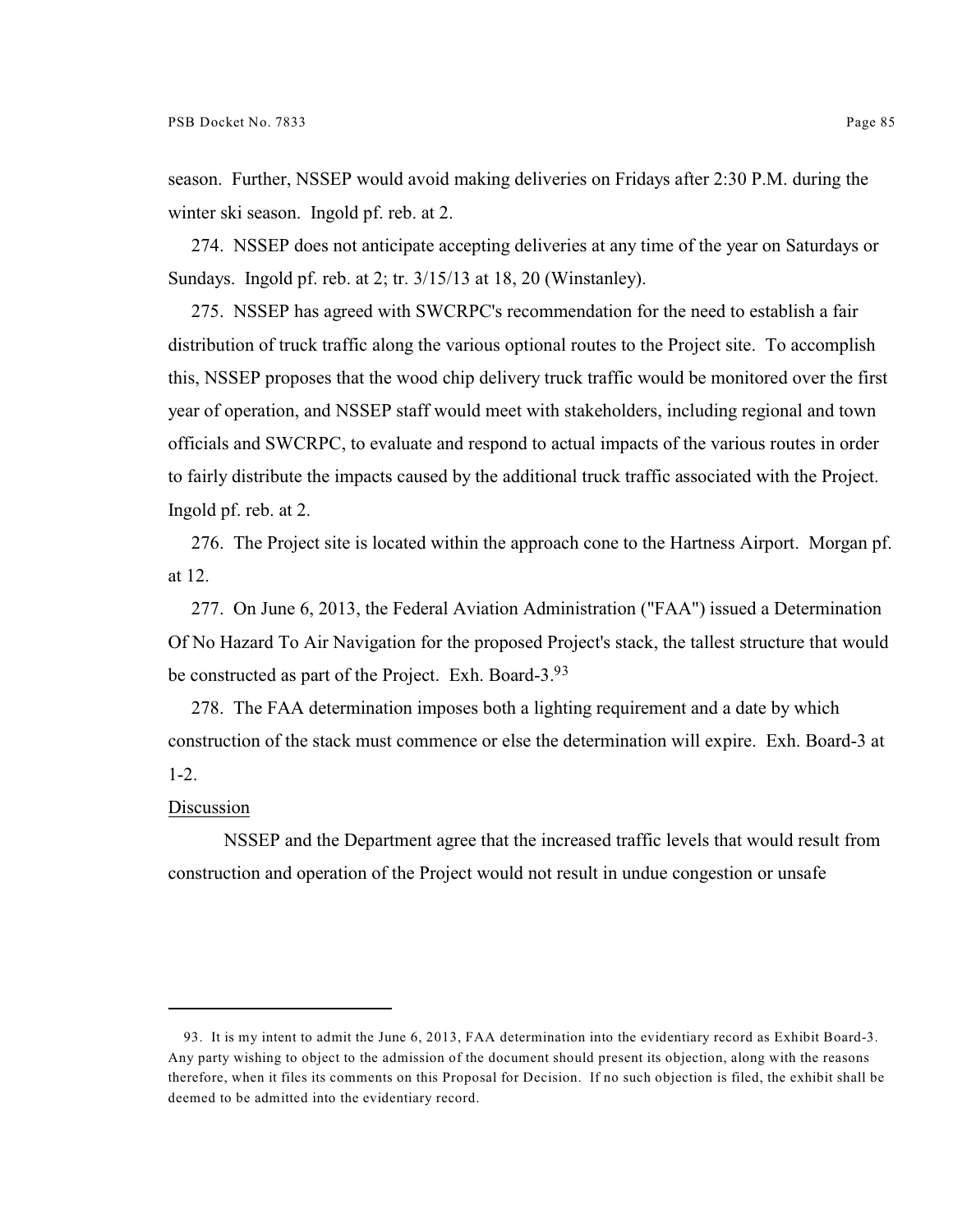conditions on the region's roads. However, unlike the Department, NSSEP does not propose any conditions to ensure that result.<sup>94</sup>

The Town of Springfield and SWCRPC state that they would not oppose the Project with respect to traffic conditions provided the Board imposes several conditions on NSSEP. Those conditions include: (1) construction of a new access road from Route 10 to the North Springfield Industrial Park; (2) a one-to-three year monitoring period, with regular stakeholder meetings, to evaluate and respond to actual delivery impacts on the various fuel supply routes and to fairly distribute any negative impacts from the increased truck traffic; (3) refraining from making fuel deliveries on Fridays between 2:30 P.M. and 5:30 P.M. during ski season, and no fuel deliveries taking place between 8:00 P.M. and 6:00 A.M. to avoid undue noise impacts along the various routes; (4) NSSEP to make commercially reasonable efforts through its fuel supply contracts to ensure that deliveries are not concentrated at one intersection, with traffic being distributed pro rata as feasible among Springfield, Weathersfield, Cavendish and Chester, and (5) NSSEP to maintain truck trip information sufficient to monitor, evaluate and mitigate, where possible, impacts from the truck traffic.<sup>95</sup>

NoSAG asserts that the Traffic Impact Study is flawed because it lacks specific information regarding the source and routing of wood fuel deliveries.<sup>96</sup> NoSAG also contends that the Project is poorly located and would impact flying conditions for aircraft utilizing Hartness Airport.<sup>97</sup>

I recommend the Board find that the Project would not result in undue congestion or unsafe conditions with respect to transportation, provided the conditions recommended below are imposed. The record evidence demonstrates that the delivery of fuel to the Project site would result in only slight delays at some intersections, including the key intersections at Route 10 and

- 96. NoSAG Brief at 42-43.
- 97. NoSAG Brief at 15-16.

<sup>94.</sup> NSSEP Brief at 76; Department Brief at 22-23.

<sup>95.</sup> Springfield/SWCRPC Brief at 1-3.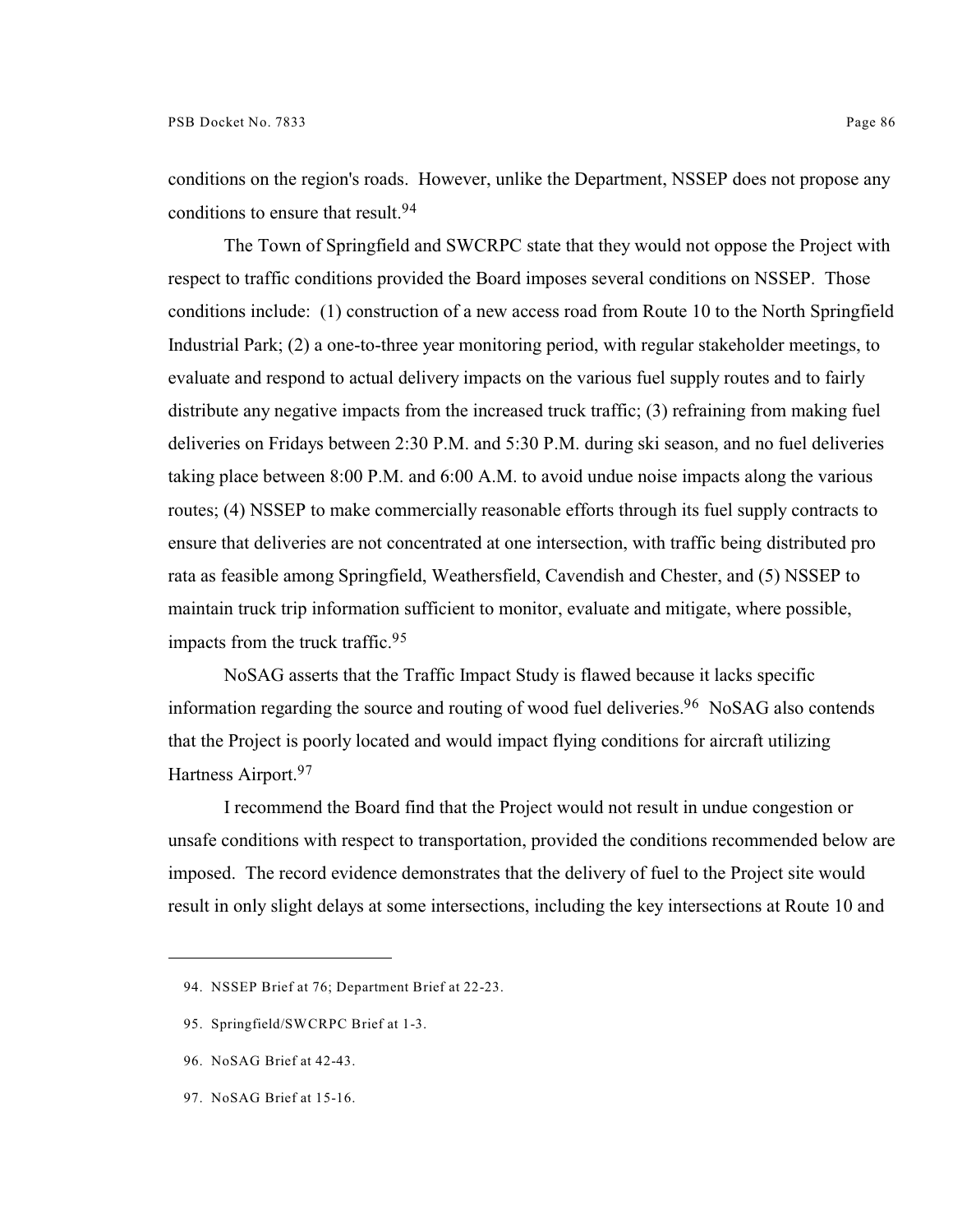South County Road, and South County Road and Main Street, through which all fuel deliveries would eventually have to pass. The reason delay times at these two important intersections would not be unduly increased is because of the low level of existing traffic, which would allow the trucks time to negotiate the turns without causing significant traffic backups.

To be clear, my recommendation here is distinguishable from my earlier recommendation regarding orderly development of the region. That recommendation is not based on traffic congestion at the final intersections leading to the North Springfield Industrial Park. Rather, it is based on the inappropriate use of South County Road and Main Street, two local residential streets, as a travel corridor for the fuel delivery trucks in light of the Springfield Town Plan's express vision for development in the industrial park that does not rely on such truck traffic.

I agree with NoSAG that there is some degree of uncertainty in the Traffic Impact Study due to variety in the geographic origins of the wood fuel that would be delivered to the Project site. However, with a proper condition governing the monitoring and regulation of traffic flows, deliveries could occur in a manner that would distribute Project-generated traffic across the region so that undue congestion does not occur.

I do not recommend that the Board require NSSEP to construct a new access road from Route 10 to the industrial park as requested by Springfield and SWCRPC. I decline to make this recommendation primarily because a review of aerial photography of the area in question indicates a high likelihood that construction of such a road would require the condemnation of private property, including the demolition or removal of a number of residential structures between Main Street and Route 10 west of South County Road.<sup>98</sup> Given that the Project would not meet any Vermont-specific need in the absence of PPAs with Vermont utilities for the Project's output, I conclude it would be inappropriate to impose such a condition due to these attendant impacts.<sup>99</sup>

<sup>98.</sup> *See* Exh. Pet. CGM-2.

<sup>99.</sup> I realize that NSSEP and Springfield have executed the Springfield MOU which in part requires NSSEP to provide financing to the Town of Springfield so that the town can build a new access road between Route 10 and the industrial park. However, that MOU was not submitted into evidence and therefore cannot be considered by the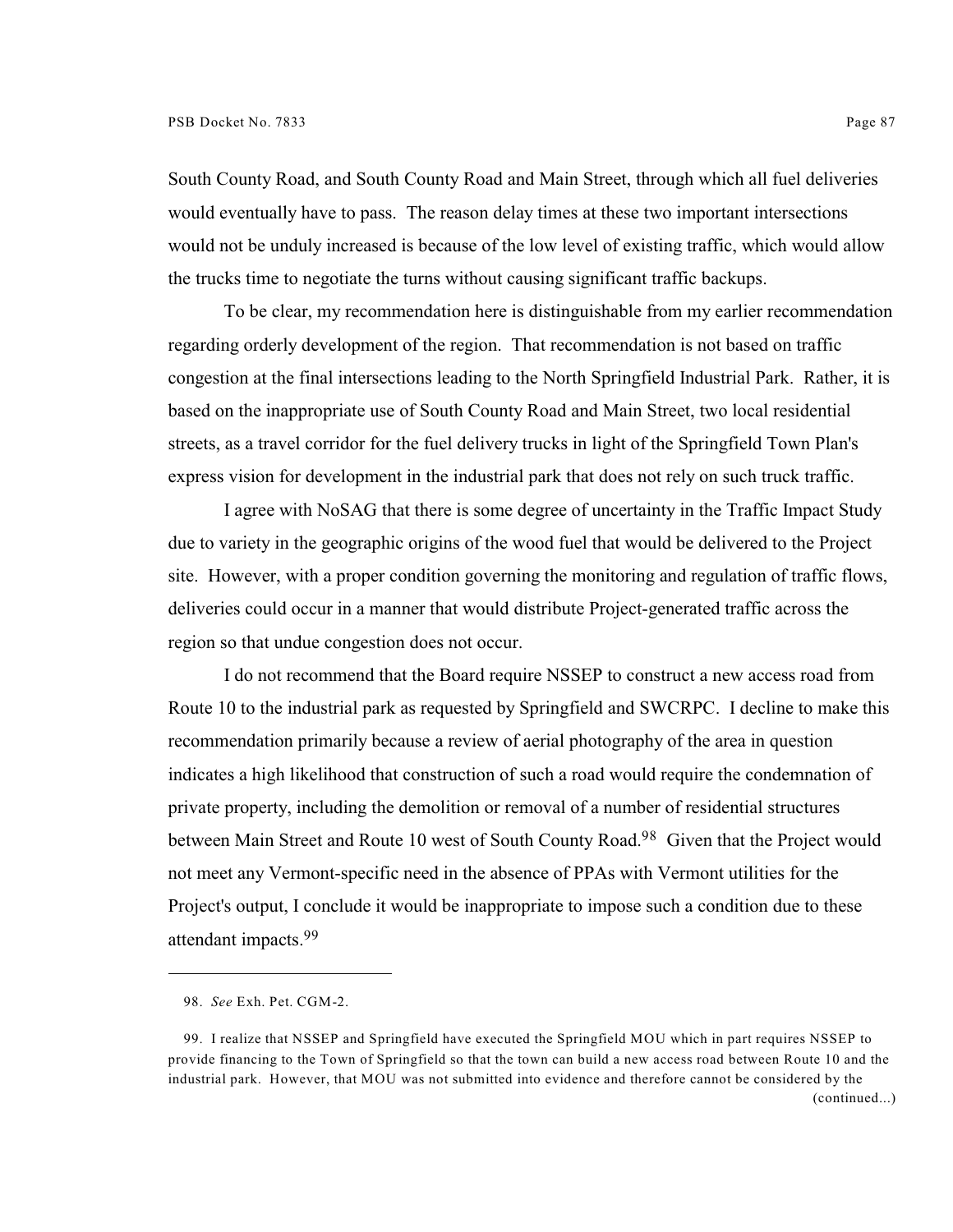With respect to the proposed Project's impacts on aircraft utilizing Hartness Airport, I recommend the Board rely on exhibit Board-3, the FAA's Determination Of No Hazard To Air Navigation, as evidence in making its independent determination that the Project would not result in unsafe conditions to those aircraft, provided the conditions imposed in the determination are complied with. The lighting requirement would address concerns regarding visibility of the Project's stack to approaching aircraft, and the December 6, 2014, deadline for commencing construction would serve to ensure that any subsequent material changes in the use of the airport can be addressed.

I recommend the Board impose the following conditions on any approval of the Project to protect against undue adverse impacts from the Project on transportation:

NSSEP shall monitor wood chip delivery truck traffic over the first year of Project operation, and NSSEP staff shall meet regularly with stakeholders, including regional and town officials and SWCRPC, to evaluate and respond to actual impacts of the various routes in order to fairly distribute the impacts caused by the additional truck traffic associated with the Project.

NSSEP shall develop and file with the Board a traffic monitoring plan to document and verify the wood chip delivery truck traffic pattern during the initial year of Project operations. This monitoring plan shall be filed no less than 90 calender days prior to the commencement of wood chip deliveries to the Project site. The monitoring plan shall collect and maintain sufficient information to monitor, evaluate and mitigate, where possible, impacts from the truck traffic. Parties shall have 30 calendar days after the submission of the monitoring plan to file comments thereon. NSSEP must obtain Board approval of its monitoring plan prior to taking delivery of wood chips at the Project site.

Within 60 calendar days after the completion of one year of Project operations, the results of the traffic monitoring plan along with a report of stakeholder input on traffic impacts shall be filed with the Board. Parties with standing shall have 30 calendar days after the submission of the monitoring results and stakeholder input

<sup>99.</sup> (...continued)

Board in rendering its findings in this proceeding. 3 V.S.A. § 809(g). Additionally, any agreement whereby NSSEP would provide financing for a road to be built and owned by the town is different from the SWCRPC/Springfield proposed condition that the Board require NSSEP to actually construct such a road, a proposed condition I recommend the Board decline to adopt for the reasons discussed above.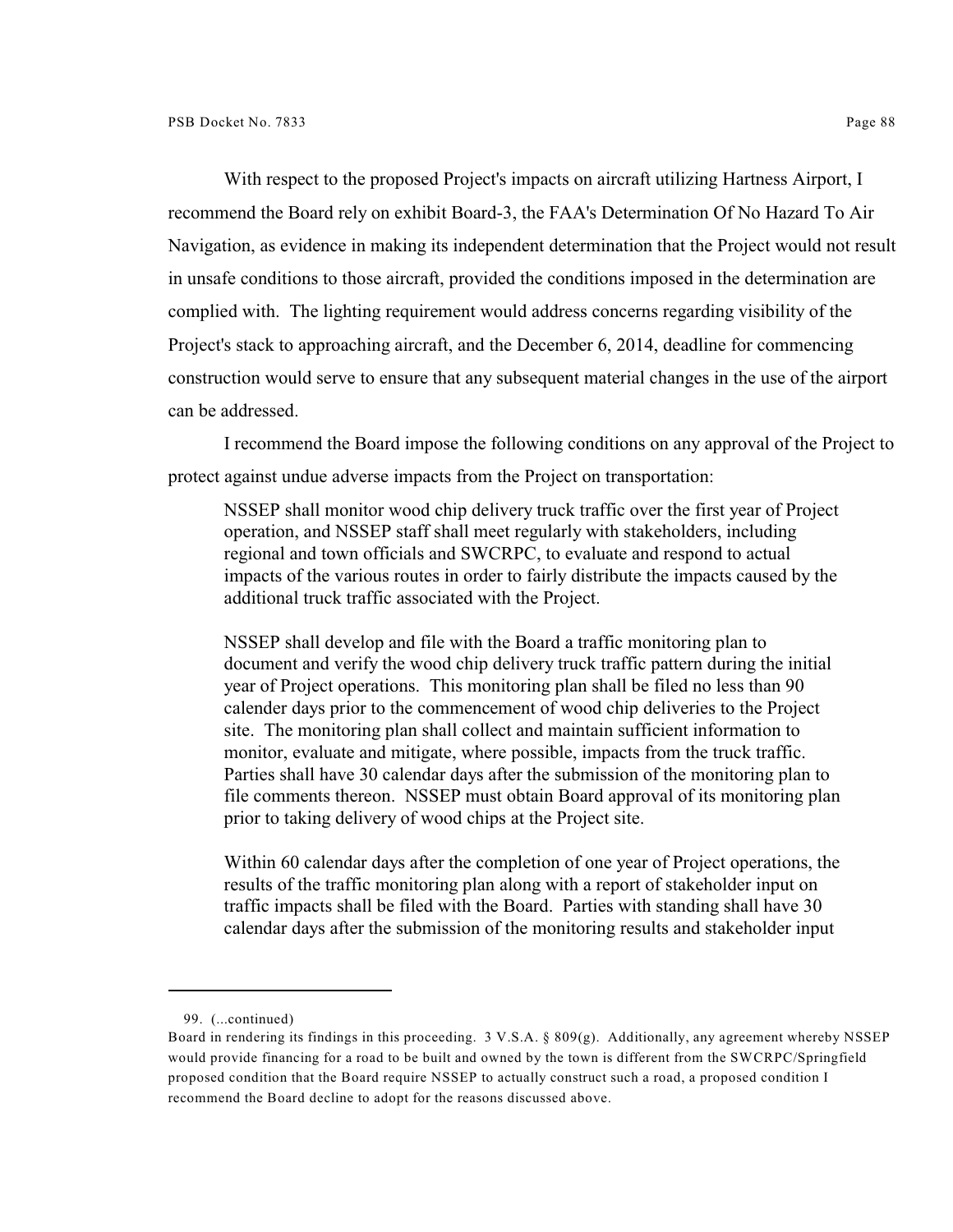report to file comments. In the event parties believe an additional monitoring period is needed they shall explain their reasons therefor at that time.

Wood chip deliveries shall be limited to Monday through Friday between the hours of 7:00 A.M. and 5:00 P.M. Where circumstances beyond NSSEP's control require, such as prior to and immediately following mud season, delivery hours may be extended until 7:00 P.M. No deliveries may occur on Saturdays or Sundays, or state or federal holidays, and in no event shall deliveries occur between the hours of 7:00 P.M. and 7:00 A.M.

Deliveries shall be distributed pro rata, to the extent feasible, among Springfield, Weathersfield, Cavendish and Chester, and deliveries shall be distributed so that the majority of deliveries are not concentrated at one intersection. This restriction does not apply to the Route 10 and South County Road or the South County Road and Main Street intersections.

NSSEP shall schedule wood chip truck deliveries in consultation with SWCRPC to reduce impacts on certain sensitive roads during winter ski season. Further, NSSEP will not authorize or schedule deliveries on Fridays after 2:30 P.M. during the winter ski season.

NSSEP shall comply with the requirements of the FAA Determination Of No Hazard To Air Navigation dated June 6, 2013. (Exhibit Board-3).

### **Educational Services**

 $[10 \text{ V.S.A.} \S 6086(a)(6)]$ 

Findings

279. The Project would not impose an unreasonable burden on the ability of a municipality to provide educational services. This finding is supported by findings 280 through 282, below.

280. The Project is expected to attract approximately seventeen new residents that would result in seven new households in the Town of Springfield. Heaps pf. at 12.

281. The 2010 population of Springfield was determined by the Census Bureau to be 9,373. If seventeen new residents were added to the total, the increase would be only two-tenths of one percent. Exh. Pet. RWH-2 at 9.

282. Any increased demand on educational services that may result would be offset by the revenues the Project would generate for the town. Morgan pf. at 12.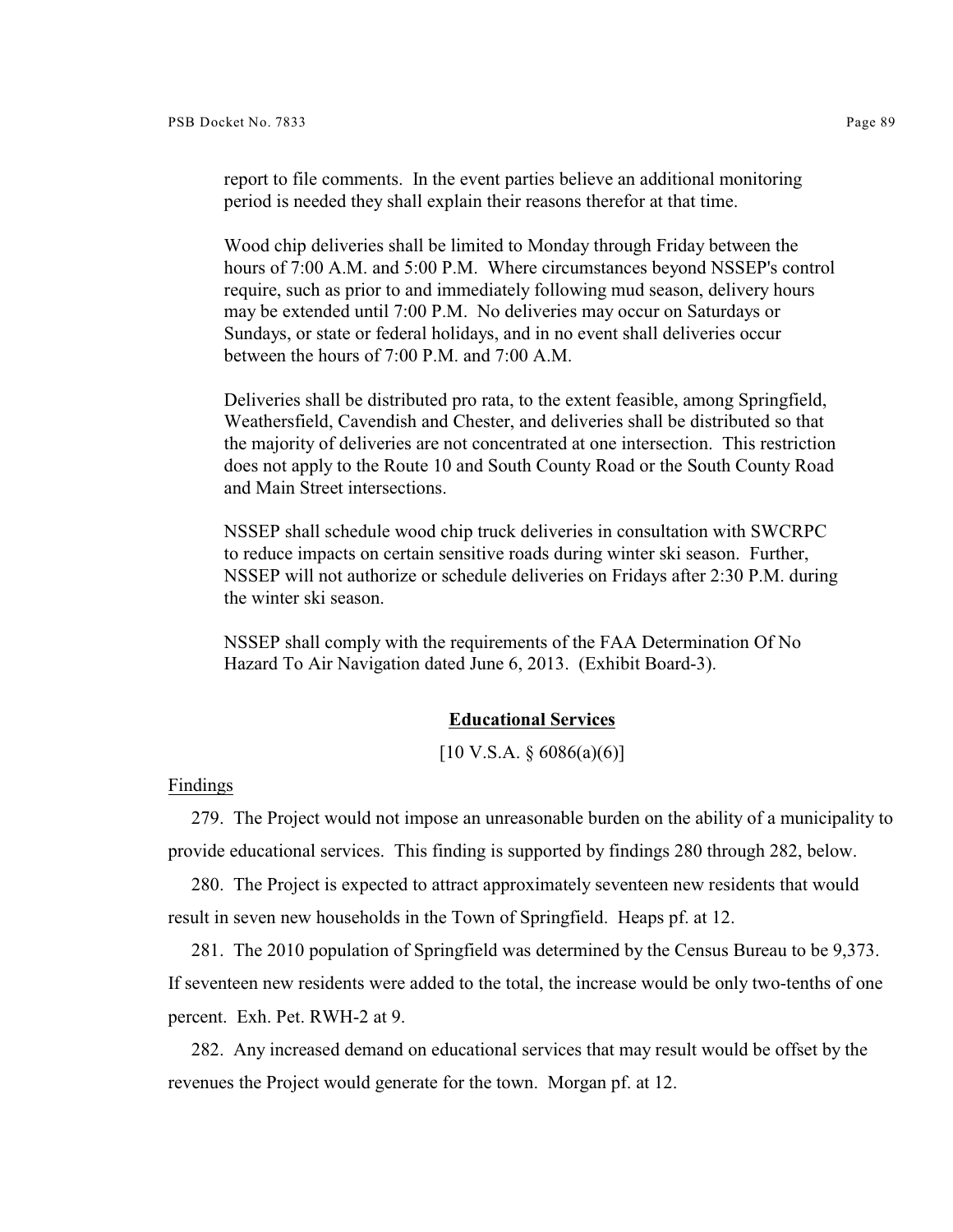### **Municipal Services**

 $[10 \text{ V.S.A. } § 6086(a)(7)]$ 

#### Findings

283. The Project would not place an unreasonable burden on the ability of the local governments to provide municipal or governmental services. This finding is supported by findings 280 and 281, above, and finding 284, below.

284. The combined net impact to the Springfield municipal budget from the Project and the seven new households is estimated to be \$1,976,210. This would be an annual net benefit from the Project. The Town could choose to spend this additional revenue on new services with no cost to residents, or it could choose to keep services constant, except those new services needed for the plant and the new residents, and lower its property tax rate, and therefore, tax bills. Exh. Pet. RWH-2 at 12.

## **Aesthetics**

 $[10 \text{ V.S.A.} \$  6086(a)(8)]

# Findings

285. The Project would not have an undue adverse impact on the scenic and natural beauty of the area or aesthetics. This finding is supported by findings 286 through 309, below.

286. The Project would be a biomass electric generating facility sited on a roughly 20-acre parcel within the North Springfield Industrial Park, which is located southwest of the Village of North Springfield. Kane pf. at 5.

287. The built environment in the immediate vicinity of the Project site is the existing North Springfield Industrial Park, which is comprised of large one- and two-story industrial buildings with predominantly metal and/or glass exteriors, flat roofs and beige or neutral coloration. Kane pf. at 5.

288. The existing site plan includes large parking and vehicle service areas for loading and unloading, roadways with limited naturalized landscape, and support structures. Exterior, pole-mounted lighting fixtures would be located within the parking areas. Kane pf. at 5.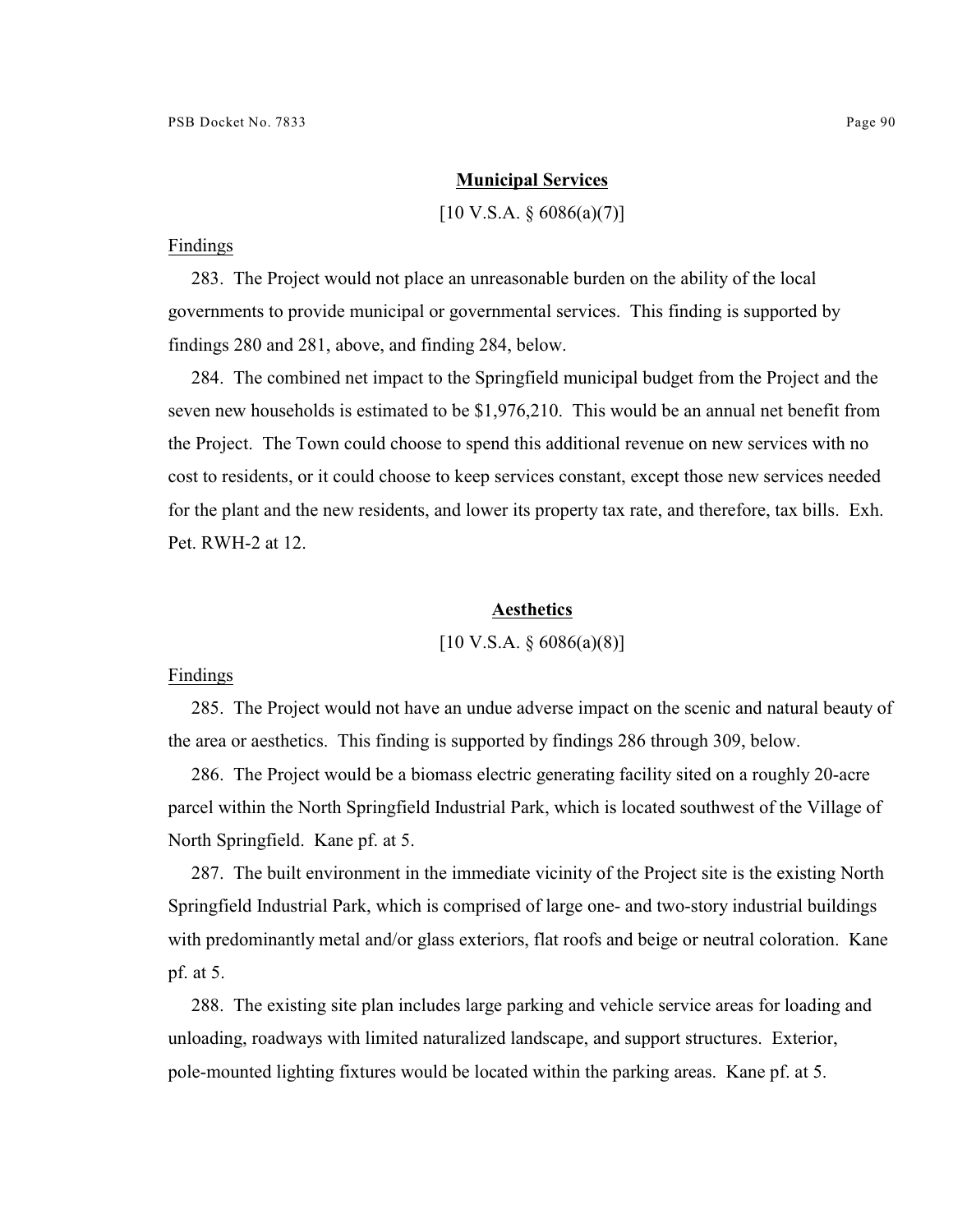289. The Project would be comprised of a main steam generator building, an emissions stack, a cooling tower structure, an outdoor storage area for the wood fuel, conveyors and support roads and electric infrastructure. The existing GMP Fellows Gear substation is located at the far eastern corner of the site. Kane pf. at 6.

290. Power generated from the Project would be delivered from the switchyard via an existing single-pole, three-phase distribution circuit that serves the industrial park to the Fellows Gear substation. NSSEP plans on increasing the height of five or six of these poles and adding the 46 kV conductor from the Project to the top of these new poles. Kane pf. at 7.

291. The Project is to be located within the village of North Springfield which sits along the Black River and is generally surrounded by numerous smaller hills that create a highly varied topography. The two most prominent peaks in the area are Hawkes Mountain (elevation 2,092 feet) and Mt. Ephram (elevation 1,480 feet). By comparison, the site on which the Project is proposed has a base elevation of around 578 feet. The nearby Hartness Airport, located about one mile to the north and east, sits on a bench of land at a similar elevation to the Project site. Between the airport and the Project site is the village of North Springfield which is nominally lower in elevation. Exh. DPS-MK-3 at figure 2; exh. DPS-MK-4 at figure 3; Kane pf. at 7-8.

292. The landscape within the general vicinity of the Project is bowl-like with hills rising upwards and surrounding the area. Most of these hills are relatively small, but in the aggregate they increase the overall sense of visual isolation of the Project site relative to other areas nearby, including Springfield and Chester. As a result, the range of the viewshed appears to be very small and extends no more than three miles from the highest point of the Project. Kane pf. at 8.

293. Visibility of the Project would be limited from surrounding residential areas. This is particularly true within the village of North Springfield which, although less than a mile away from the Project, is separated from the industrial park by a significant patch of mature forest and an existing gravel operation, which both effectively limit views. The village area also has a slightly lower elevation which further helps reduce views toward the Project site. Kane pf. at 9.

294. The upper portion of the Project's 140-foot stack and the top of the boiler building are likely to be visible from a few residential areas within and immediately surrounding the village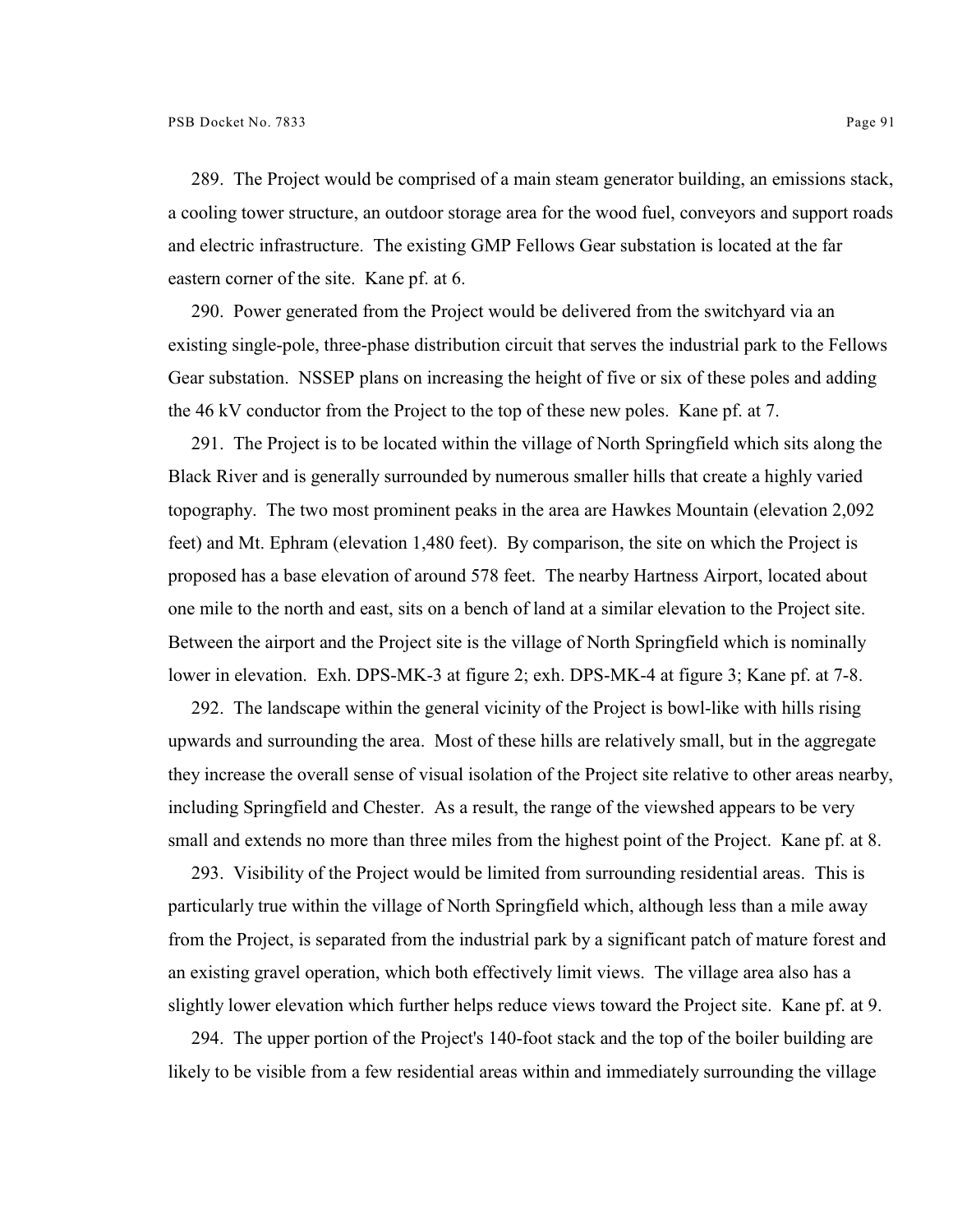of North Springfield, a section of French Meadow Road, as well as the Pine Grove Cemetery. Vissering pf. (12/22/11) at 3.

295. The Hexacool ACC units, which would be lower in height than the turbine building, would be visible from limited portions of French Meadow Road, Baker Road, Fairbanks Road, Main Street near the entrance to the industrial park, and Baltimore Road. Existing trees would partially screen portions of the three southernmost towers. Vissering pf.  $(6/1/12)$  at 2; exhs. Pet. Supp. JEV-1, JEV-2 and JEV-3.

296. The Project's wood fuel shelter would have an aesthetic impact. The fabric covering would have a slight sheen in contrast with the wood chips and it would be slightly higher in maximum elevation than the stockpiled wood chips. The top of the fuel shelter might be visible from a few village locations where foreground trees do not provide screening, as well as from limited portions of French Meadow Road and Baker Road. Some residents along Fairbanks Road and Main Street near the entrance to the industrial park may be able to see a portion of the shelter behind other buildings within the industrial park and behind the proposed turbine building. The fuel shelter may also be slightly visible from Baltimore Road, but it would be seen from most locations along with other buildings in the industrial park. Vissering pf. (6/1/12) at 3-4.

297. The wood fuel shelter would reduce the possibility of blowing wood chips or dust, and would give a neater appearance to an area that would otherwise have an appearance of visual clutter if the Project is built, including piles of wood chips, vehicles and other equipment. The fabric covering for the shelter would be a darker color so as to blend in with the other structures. Vissering pf.  $(6/1/12)$  at 3.

298. Certain areas of the Project have been designed so that night operations are not normally required, and lighting in those areas would be used only when operations were necessary. These fixtures would normally be off and would require operator control to be activated. Smith pf. (12/22/11) at 19.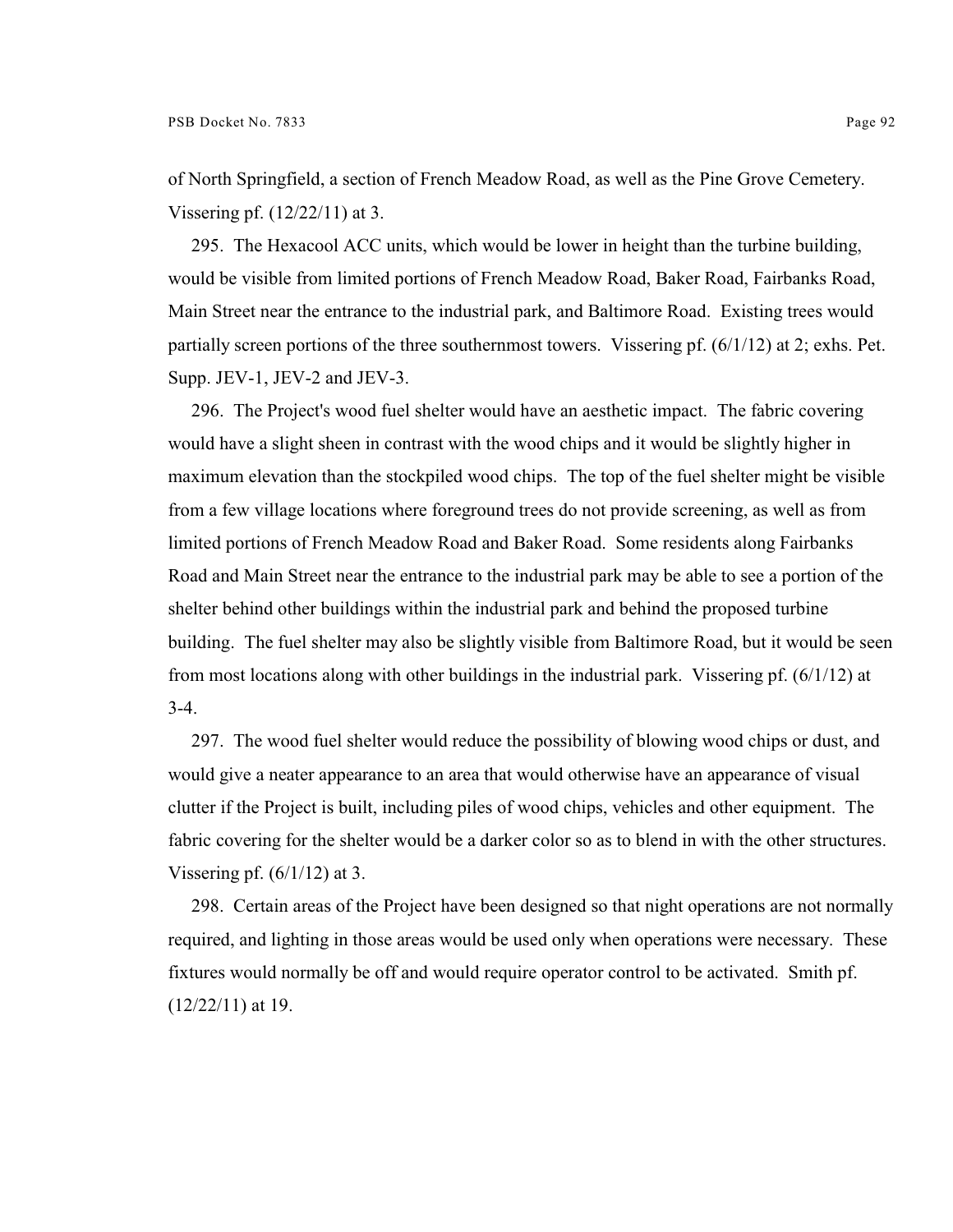299. Where operations require additional lighting, that lighting would be restricted in use and would have downward shield fixtures. Michael Buscher, NSSEP ("Buscher") and Vissering pf. reb. at 3.

300. Light shields reduce offsite impacts by reducing glare and uplight and there would be minimal light levels extending beyond any of the property boundaries. Tr. 3/14/13 at 40 (Buscher).

301. While the viewshed for the Project is relatively small, its aesthetic impact on surrounding areas would be adverse due to the Project's scale, height, lighting and vapor plume. Kane pf. at 13-15.

302. The proposed buildings and wood shelter enclosure would combine to present a facility of noticeably larger scale than any which currently exists in the industrial park in which the Project is proposed to be located. Kane pf. at 13.

303. The boiler structure, at approximately 116 feet, and the stack, at approximately 140 feet, would be dramatically taller than any existing structure in the industrial park and surrounding area. They would be distinctive and noticeable from numerous vantage points. Kane pf. at 14.

304. The normal operational lighting of the Project would be similar to existing night lighting in the industrial park. However, fuel loading and maintenance operations during evening hours would require illumination of a much larger portion of the site, making it visually distinctive when seen from viewshed areas during those times. Kane pf. at 15.

305. While the formation of vapor plumes from the stack is dependent on a number of atmospheric variables, such plumes are anticipated to occur and would indisputably create unique visual impacts. Kane pf. at 15.

306. The aesthetic impact of the Project would not be unduly adverse because it would not shock or offend the average person due to the limited visibility of Project structures and because the Project would be in keeping with the industrial park setting for which it is proposed. Kane pf. at 16-17.

307. The aesthetic impact of the Project would not be unduly adverse because the Project would not violate any clear written community standards intended to preserve the aesthetics or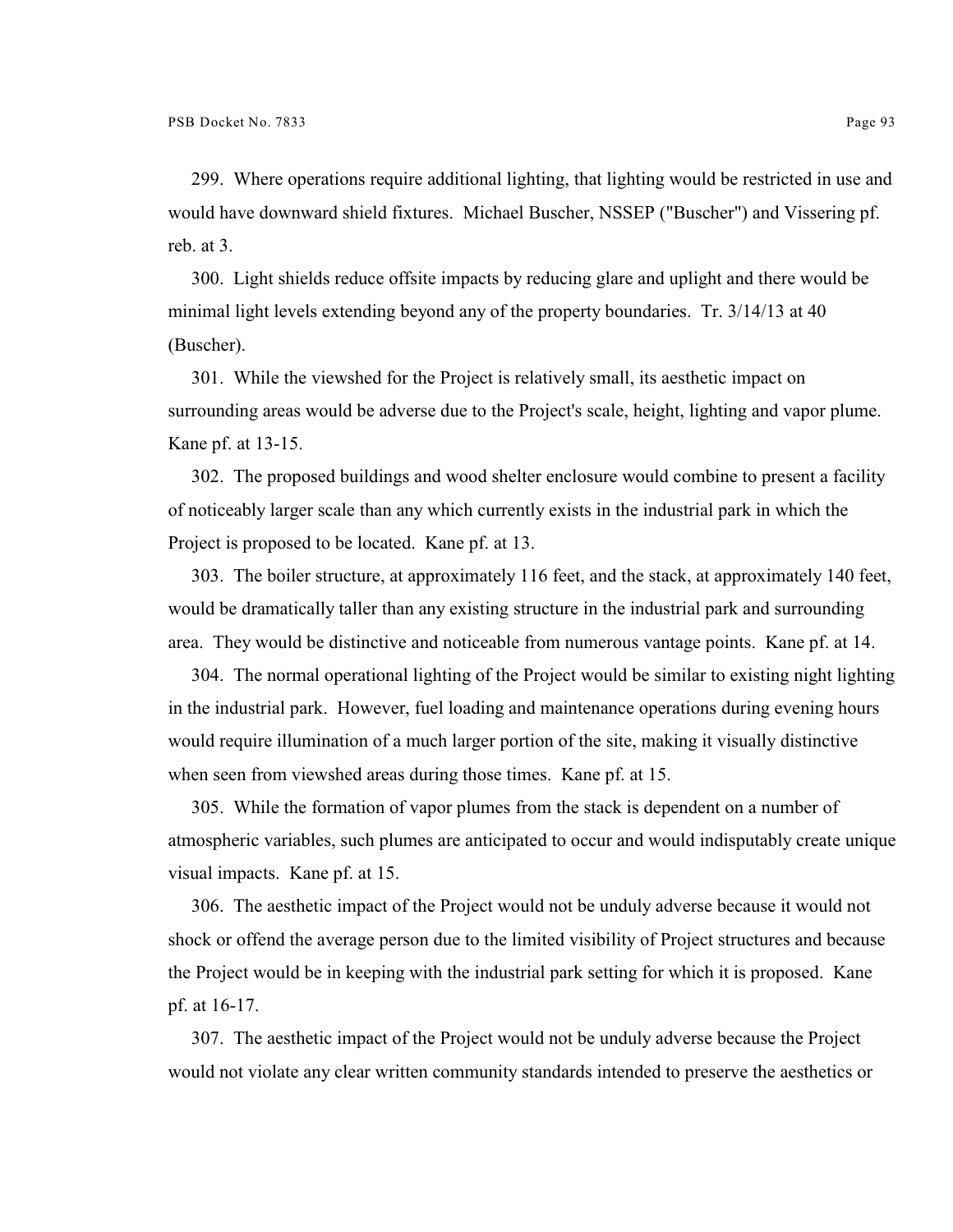scenic beauty of the area based on a review of the 2009 Springfield Town Plan, the 2009 Southern Windsor County Regional Plan, and the 2010 Chester Town Plan. Kane pf. at 18-22.

308. The aesthetic impact of the Project would not be unduly adverse because NSSEP has proposed reasonably available steps to mitigate the Project's visual impacts and improve the harmony of the Project with its surroundings. These would include siting the Project in an existing industrial park, the use of darker colors for Project structures, the lowering of lighting pole heights, the use of LED lighting, and the use of minimal lighting, where safety permits, to reduce visual impacts. The change in Project design to ACC technology virtually eliminates any vapor plumes from the cooling towers, although occasional plumes would still occur at the stack. Kane pf. at 22-24.

309. One final mitigating step would be for NSSEP to maintain communication with nearby residences and the Stellafane Observatory and to notify them if the outdoor lighting would be fully on for an extended period of time. If, for example, plant maintenance would require a week of night operations, notifying these parties would help reduce impacts from the Project on its immediate surroundings. Kane pf. at 24.

# Discussion

NSSEP and the Department both assert that the Project would result in an adverse, but not undue, aesthetic impact. Both parties point to the limited viewshed, the Project location within the existing industrial park, and several mitigating steps that NSSEP has proposed to reduce aesthetic impacts. Both parties also contend that the Project would not run counter to any clear, written community standards intended to preserve the scenic beauty of the area based on their review of the town plans of Springfield and Chester, and the Southern Windsor County Regional Plan.<sup>100</sup>

NoSAG contends that the Project would result in an undue adverse impact to aesthetics because of the size of the Project's infrastructure and the fact that it would be significantly out of compliance with Springfield's zoning ordinance, which prohibits structures greater than 60 feet in height. NoSAG also asserts that the depictions and characterizations provided by NSSEP's

<sup>100.</sup> NSSEP Brief at 80-81; Department Brief at 14-16.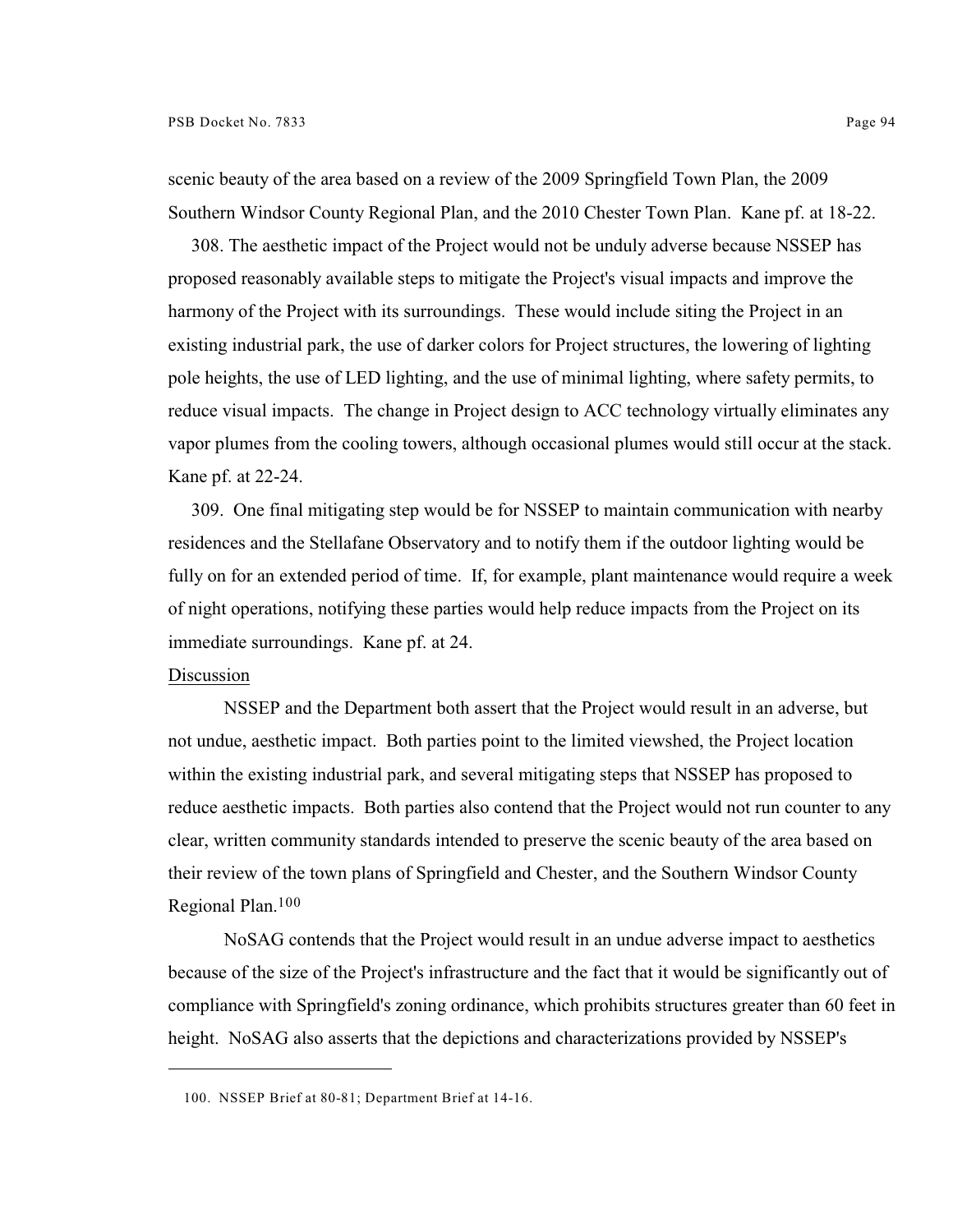aesthetics witness are inaccurate and therefore should not be accepted. NoSAG points to increased visual impacts from the switch to ACC technology and the addition of the covered fuel shelter in support of its position. NSSEP also notes that noise from the ACC cooling fans would be audible in the surrounding area. Lastly, NoSAG points out that it is unknown what, if any, changes would be required at the substation that would service the Project, and what aesthetic impacts might result from any required modifications.<sup>101</sup>

In determining whether a proposed project would have an undue adverse impact on aesthetics, the Board has adopted the Environmental Board's Quechee test. The Board has previously summarized the Quechee analysis as follows:

In order to reach a determination as to whether the project will have an undue adverse effect on the aesthetics of the area, the Board employs the two-part test first outlined by the Vermont Environmental Board in Quechee, and further defined in numerous other decisions.

Pursuant to this procedure, first a determination must be made as to whether a project will have an adverse impact on aesthetics and the scenic and natural beauty. In order to find that it will have an adverse impact, a project must be out of character with its surroundings. Specific factors used in making this evaluation include the nature of the project's surroundings, the compatibility of the project's design with those surroundings, the suitability of the project's colors and materials with the immediate environment, the visibility of the project, and the impact of the project on open space.

The next step in the two-part test, once a conclusion as to the adverse effect of the project has been reached, is to determine whether the adverse effect of the project is "undue." The adverse effect is considered undue when a positive finding is reached regarding any one of the following factors:

1. Does the project violate a clear, written community standard intended to preserve the aesthetics or scenic beauty of the area?

<sup>101.</sup> NoSAG Brief at 29-30. Any aesthetic impacts that might result from modifications to the substation will be addressed in the event a petition is filed proposing any such modifications. Attempting to address speculative aesthetic impacts in this proceeding would be premature.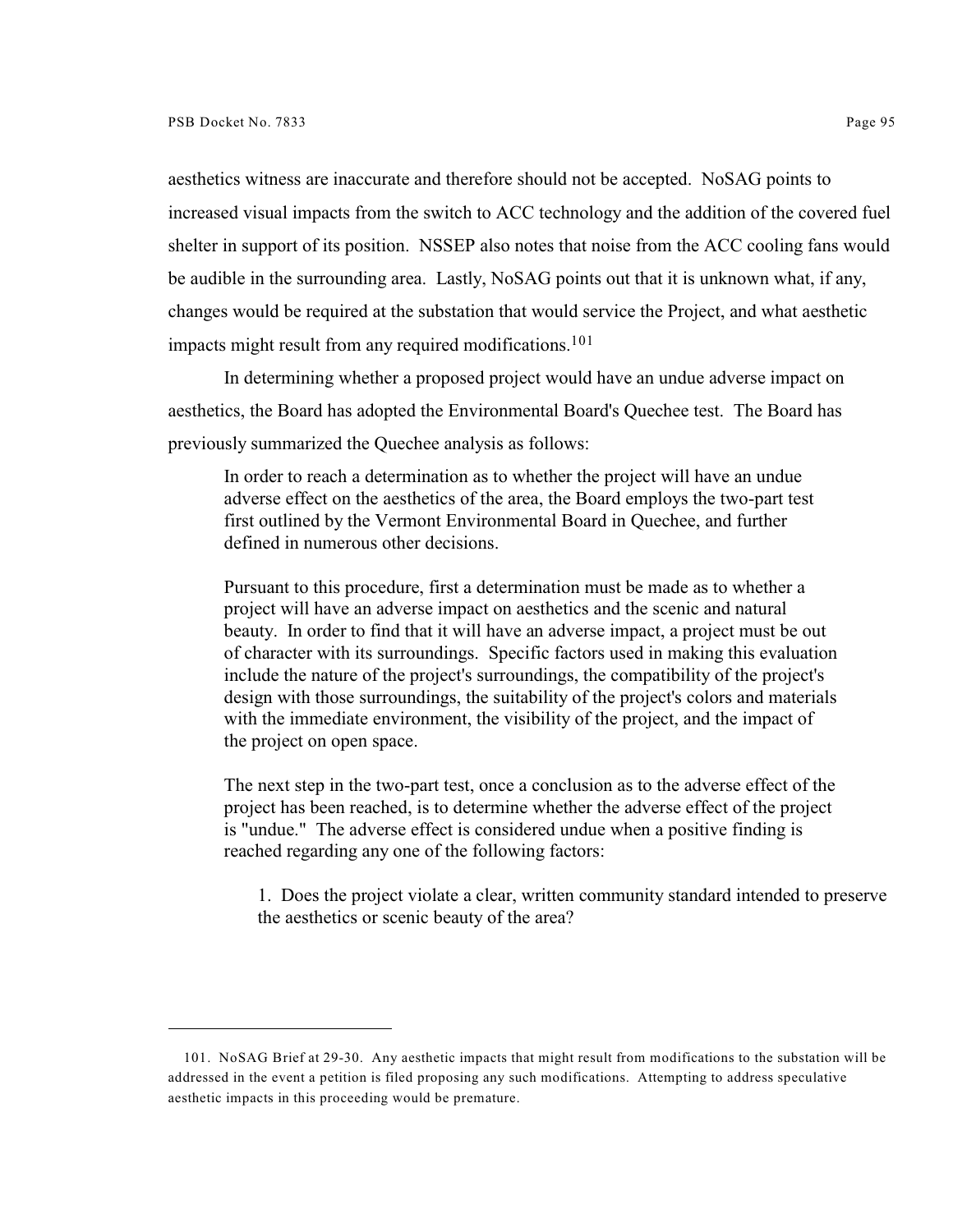2. Have the applicants failed to take generally available mitigating steps which a reasonable person would take to improve the harmony of the project with its surroundings?

3. Does the project offend the sensibilities of the average person? Is it offensive or shocking because it is out of character with its surroundings or significantly diminishes the scenic qualities of the area? $102$ 

In addition to the Quechee analysis, the Board's consideration of aesthetics under Section 248 is "significantly informed by overall societal benefits of the project."<sup>103</sup>

In the current proceeding, no party disputes that the Project would result in an adverse aesthetic impact. There would be an adverse impact due to the scale, height, lighting requirements and vapor plume associated with the Project. Accordingly, an analysis of whether that adverse impact would also be undue must be performed under the second part of the Quechee test.

The first step in evaluating whether the Project would have an undue adverse aesthetic impact is to determine whether the Project would violate a clear, written community standard intended to preserve the aesthetics or scenic beauty of the area. I agree with NSSEP and the Department that the Springfield and Chester Town Plans, as well as the Southern Windsor County Regional Plan, do not contain any clear written community standards related to aesthetics or scenic beauty that the Project would violate. Each of these plans either identifies particular sites as, or describes the characteristics of, scenic locations. The Project is not located in, nor would it impact, any areas considered scenic in these plans. Other discussions of aesthetic values in these plans are general in nature and therefore do not constitute clear, written community standards under the Quechee test. All three plans do express concerns about lighting impacts, and in the case of the Springfield Town Plan, there is an overlay district intended to afford some protection from lighting impacts for the Stellafane Observatory. The proposed Project is not within the Stellafane Observatory overlay district, and all other discussion about nighttime

<sup>102.</sup> *Amended Petition of UPC Vermont Wind*, Docket 7156, Order of 8/8/07 at 64–65.

<sup>103.</sup> *In Re: Northern Loop Project*, Docket 6792, Order of 7/17/03 at 28.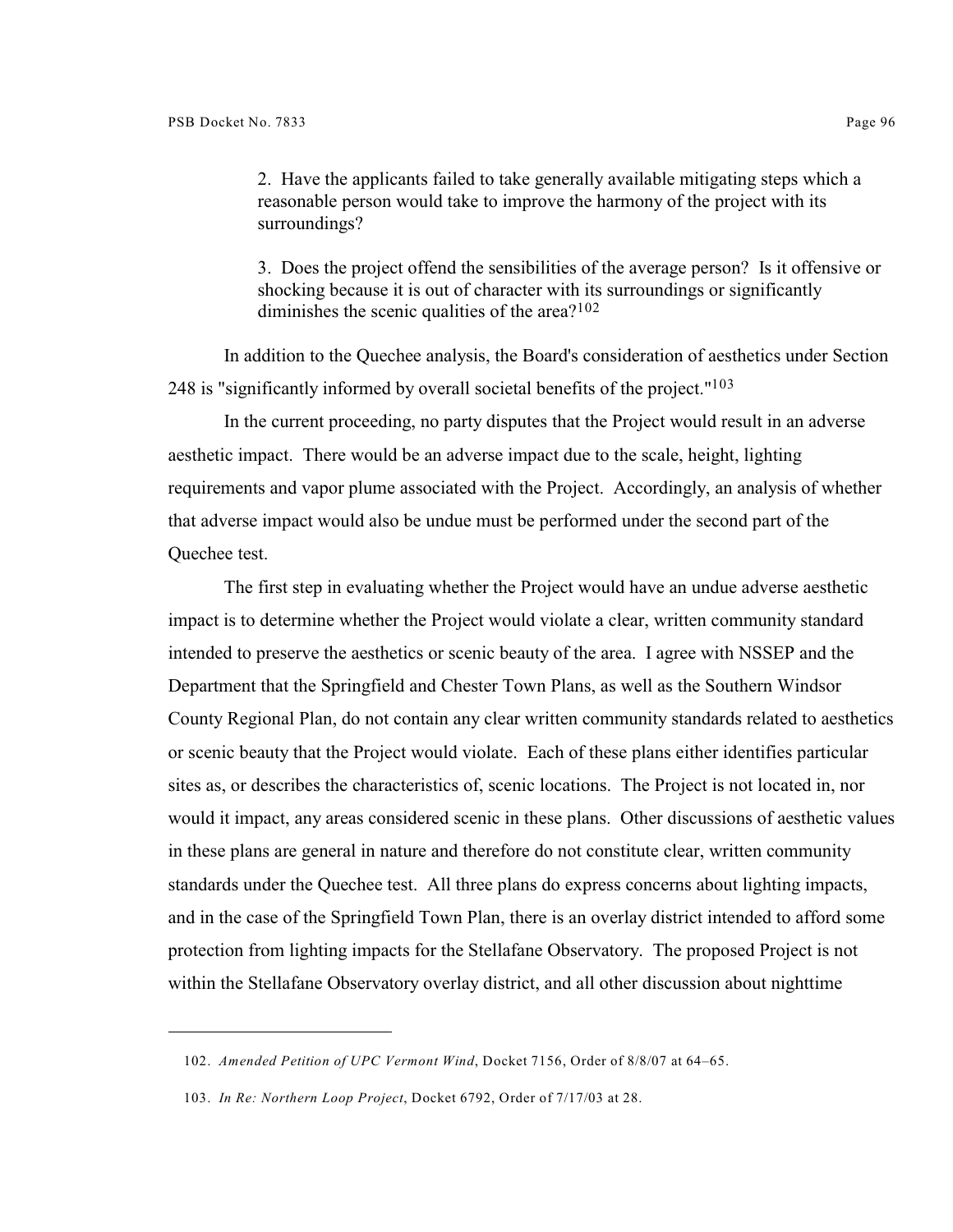lighting in the three plans is again general in nature and therefore not considered a clear, written community standard under Quechee. 104

NoSAG points to the Springfield zoning ordinance that restricts building heights to no more than 60 feet as a clear, written community standard that would be violated by the Project.<sup>105</sup>

I disagree with NoSAG that the Springfield Zoning ordinance is applicable to this analysis. Projects developed under Section 248 are expressly exempt from local zoning requirements.<sup>106</sup> By urging the Board to apply the Quechee test in a manner that relies on local zoning standards from which Section 248 projects are statutorily exempt, NoSAG is advocating for what would amount to back-door zoning, an end result which would frustrate the legislated policy behind exempting Section 248 projects from both local zoning and Act 250 in the first instance. Accordingly, I decline to treat the height restriction in Springfield's zoning ordinance as a clear, written community standard for the purpose of evaluating the aesthetic impacts of the Project pursuant to Section 248. I note that this legal conclusion is consistent with how the Board has previously addressed this question:

Given our statutory charge, we also conclude that zoning regulations are not the most appropriate source for a clear, written community standard under the Quechee test, as applied by the Board in Section 248 proceedings. Because towns often grant exceptions and variances to these ordinances on a case-by-case basis, it is difficult to rely on a zoning ordinance as a clear and consistent statement of a community's policies or standards. The ability of a town to grant zoning variances will, in many cases, result in different zoning standards being applied depending upon the individual circumstances of the permit application. Therefore, it is more appropriate to rely on the town plan as the primary source of clear written community standards.<sup>107</sup>

- 105. NoSAG Reply Brief at 6-7.
- 106. 24 V.S.A. § 4413(b).

107. Docket 7628, Order of 5/31/11 at 86-87. *See also Petition of Georgia Mountain Community Wind, LLC*, Docket 7508, Order of 6/11/10 at 53 (discussing exemption of Section 248 projects from local zoning).

<sup>104.</sup> Kane pf. at 18-22.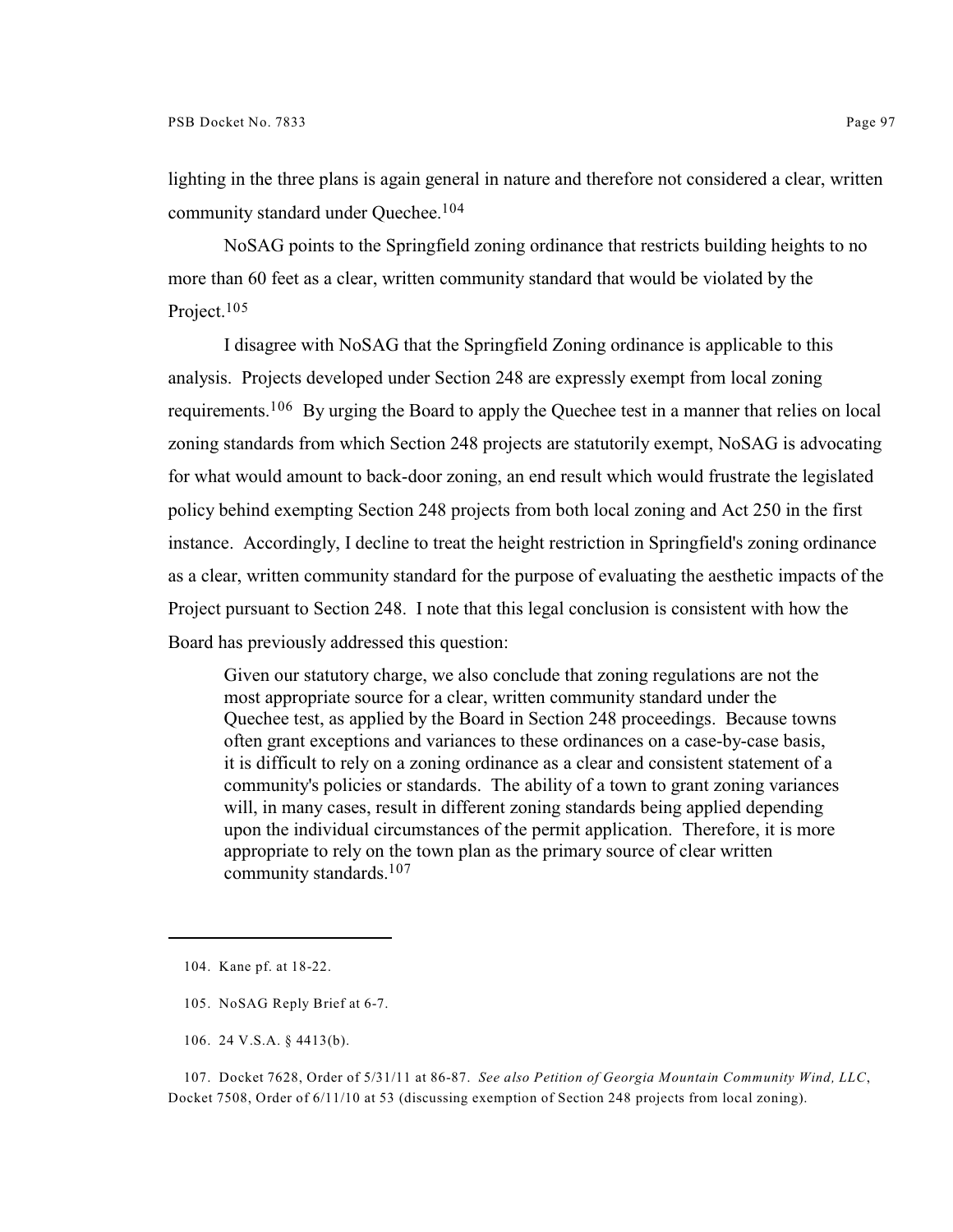The second step in evaluating whether the Project would have an undue adverse aesthetic

impact is to determine whether NSSEP has taken generally available mitigating steps which a reasonable person would take to improve the harmony of the Project with its surroundings. I conclude that NSSEP has met this requirement. While there is no way to entirely screen the visibility of the Project from the surrounding area, it bears noting that the proposed location is within an existing industrial park with a limited surrounding viewshed. NSSEP has developed a lighting plan designed to minimize light trespass through the use of shielded lighting and the Project would use the minimum amount of lighting required for safety purposes. The installation of the fuel storage structures, while adding infrastructure to the Project site, would actually create some beneficial effects when compared to what would exist in the absence of the fuel shelters, assuming the Project were actually constructed. The shelters would inhibit the blowing of chips and dust from the fuel piles and would reduce the visual clutter that otherwise would be present if the fuel piles were not covered. NSSEP has also proposed to utilize darker colors for the Project's infrastructure to render it visually less intrusive. Lastly, the change from water-cooled technology to the ACC technology, while requiring larger cooling structures, would eliminate the water vapor plume associated with the water-cooling units.

The final step under the Quechee analysis is to determine whether the Project would be shocking or offensive to the average person. Given the proposed Project's location in an existing industrial park, the use of darker colors for Project infrastructure and the limited viewshed, I conclude that the average person would not be shocked or offended at the sight of the Project. I acknowledge that it is on a larger scale and significantly taller than existing structures in the industrial park. However, it is the type of activity one would not be surprised to find in an industrial park, and is not so out of scale that its visual appearance would rise to the level of shocking or offensive given its context and somewhat limited views.

NoSAG raises the issue of noise related to the ACC fans as part of its aesthetics argument. I have addressed the issue of noise in the previous section in this Proposal for Decision dealing with Public Health and Safety. Provided the Project complies with the noise standards I have recommended therein, I conclude that noise from the Project would not cause an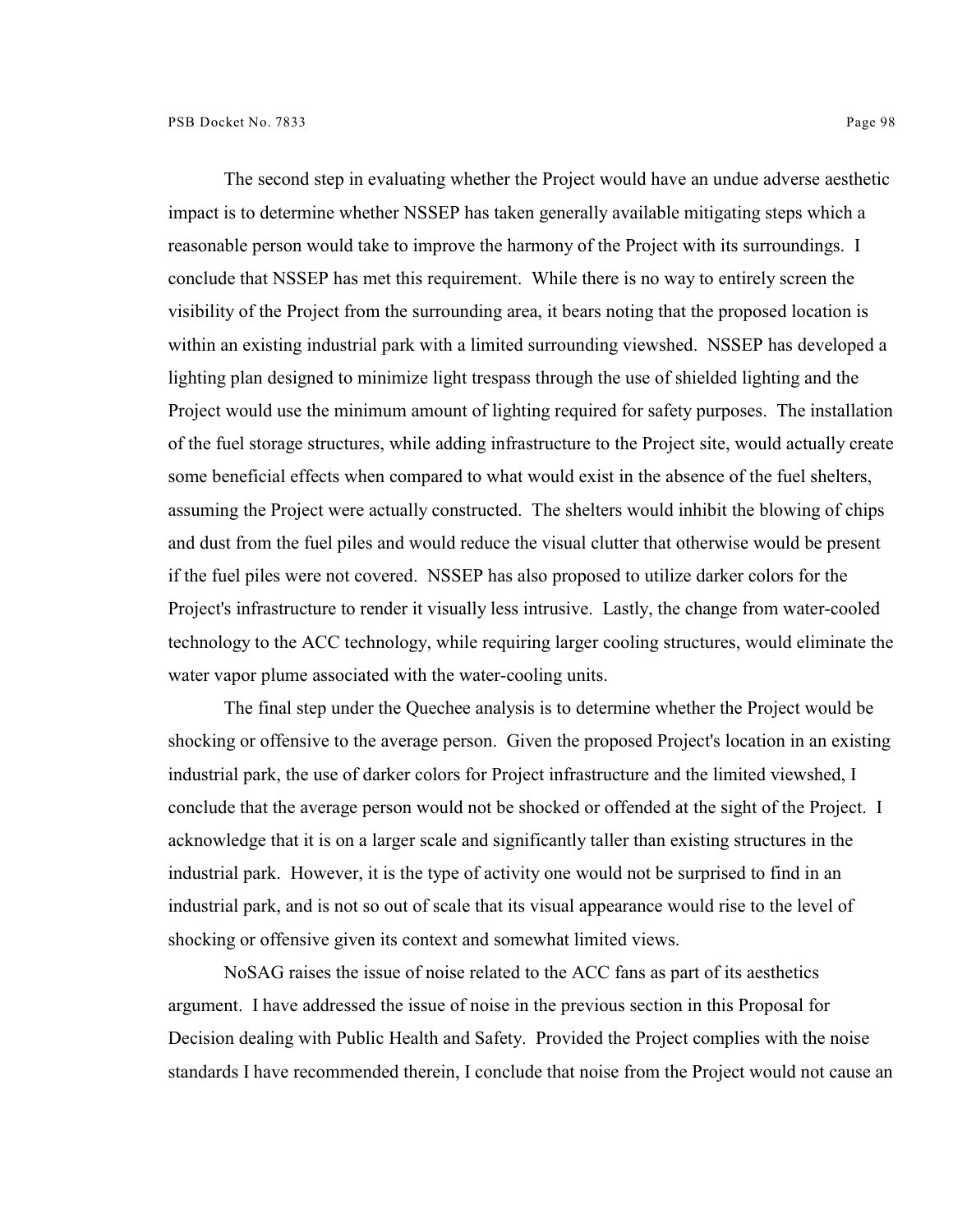undue adverse aesthetic impact. The evidence of record shows that Project-related noise is expected to be comparable to or even below existing background noise levels at surrounding residences and supports the conclusion that any increase in existing sound levels would not be significant and would be of a character consistent with activities in an industrial park.

In sum, to address any lighting impacts from the Project, I recommend the Board impose the following condition on NSSEP in any approval of the Project:

NSSEP shall file with the Board a proposed protocol for notifying surrounding neighbors as well as a point of contact at the Stellafane Observatory when increased levels of lighting will be utilized for an extended period of time. Parties with standing on the issue will have 14 calendar days to file comments with the Board on the proposed protocol. NSSEP must obtain Board approval for the notice protocol prior to commencing commercial operations.<sup>108</sup>

### **Historic Sites**

# $[10 \text{ V.S.A. } § 6086(a)(8)]$

### Findings

310. The Project would not have an undue adverse effect on historic resources. This finding is supported by findings 311 and 312, below.

311. NSSEP evaluated the Project's potential impacts to historic buildings and structures, historic districts, historic landscapes and settings within the Project's Area of Potential Effect, an area within a  $\frac{1}{2}$ -mile radius of the proposed site. The Project would not have an undue adverse effect on historic resources. Morgan pf. at 11.

312. The Vermont Division for Historic Preservation issued comments on the Project on April 16, 2013.<sup>109</sup> The state survey archaeologist visited the site several times in 2011 and 2012

<sup>108.</sup> I am not suggesting that NSSEP should personally notify all individuals residing in the immediate area of the industrial park. Rather, NSSEP should propose some method for making the information public and readily accessible.

<sup>109.</sup> I intend to admit the April 16, 2013, Historic Preservation comments into the evidentiary record as exhibit Board-4. Any party wishing to object to the admission of the document should present its objection, along with the reasons therefore, when it files its comments on this Proposal for Decision. If no such objection is filed, the exhibit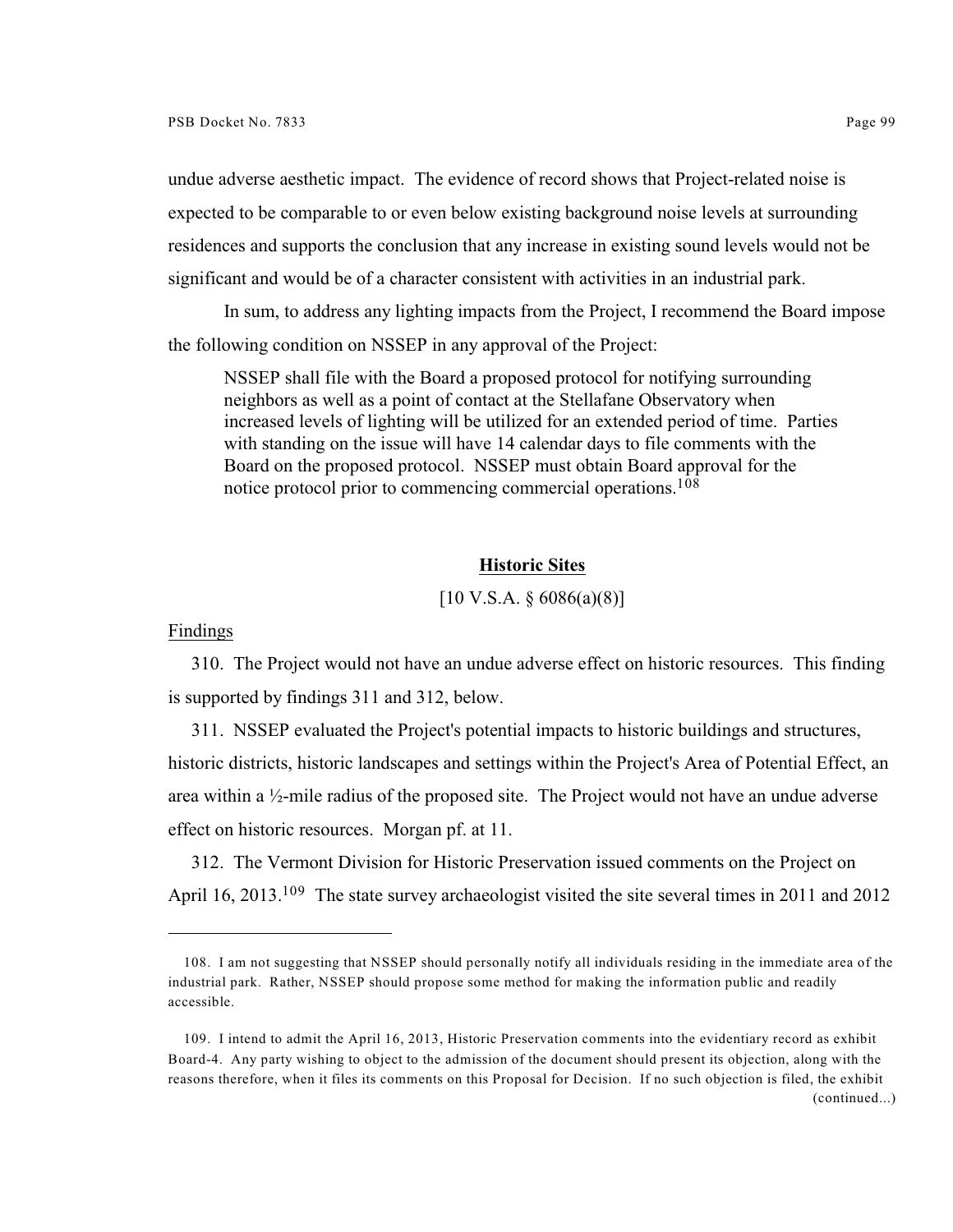to assess potential archaeological resources and determined that no historic sites or archeologically sensitive areas were identified in the Project area. The Division of Historic Preservation concluded that "the North Springfield Sustainable Energy Project will have **No Effect** on any historic sites listed on or eligible for inclusion on the State Register of Historic Places." Exh. Board-4 (emphasis in original).

### **Rare and Irreplaceable Natural Areas**

 $[10 \text{ V.S.A. } § 6086(a)(8)]$ 

## Findings

313. The built footprint of the Project would not have an undue adverse effect on any rare and irreplaceable natural areas ("RINAs"). There are no RINAs on or near the Project site. Nelson pf. (12/22/11) at 14; Nelson pf. (6/1/12 as revised 3/12/13) at 8.

314. Harvesting of fuel for the Project from Vermont's forests could have an undue adverse impact on RINAs if it is not done in an appropriate manner. Findings 113 through 130, above.

315. Compliance with the terms and conditions of the ANR MOU would ensure that Project harvesting would not result in undue adverse impacts on any RINAs. Wilmot pf. (8/9/13) at 2-3; Sinclair pf. (8/9/13) at 2-3.

#### **Wildlife, Including Necessary Wildlife Habitat and Endangered Species**

 $[10 \text{ V.S.A.} \$ \$ 6086(a)(8)(A)]

### Findings

316. The built footprint of the Project would not destroy or significantly imperil necessary wildlife habitat or any endangered species. Nelson pf. (12/22/11) at 14; Nelson pf. (6/1/12 as revised 3/12/13) at 8.

<sup>109.</sup> (...continued)

shall be deemed to be admitted into the evidentiary record.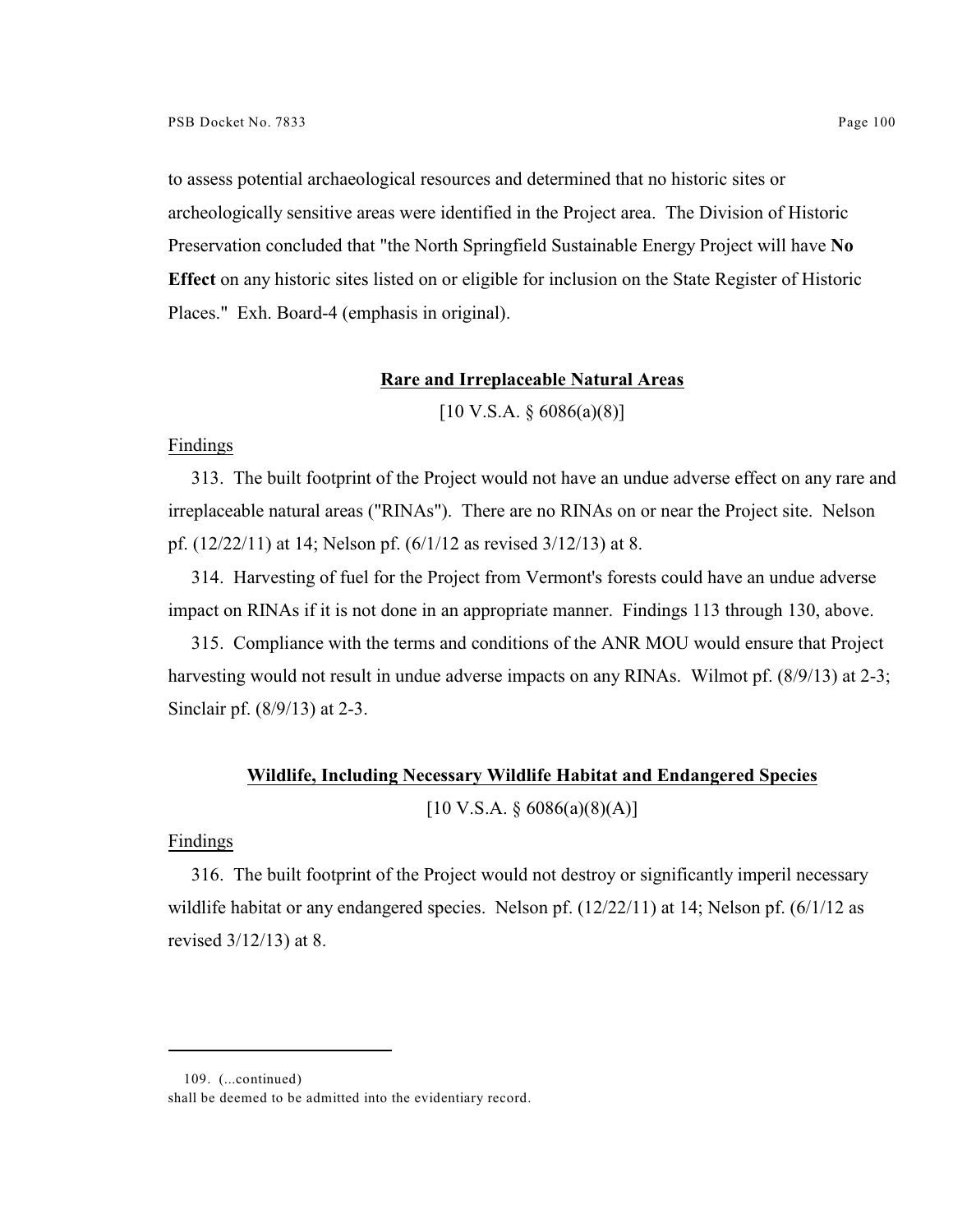317. Harvesting of fuel for the Project from Vermont's forests could have an undue adverse impact on wildlife, necessary wildlife habitat and RTE species if it is not done in an appropriate manner. Findings 318 through 322, below.

318. Necessary wildlife habitat can include deer wintering areas, wetlands, vernal pools, mast producing areas and S1, S2 and S3 natural communities. These are all components of a healthy forest and need to be protected during harvesting operations. Wilmot pf. at 12.

319. RTE species are also components of a healthy forest and need to be protected during harvesting operations. Wilmot pf. at 12.

320. Wildlife habitat and biodiversity in general can be enhanced or diminished through forest management practices. One feature of this forest health component is residual woody material. Down woody material serves several ecological functions. Leaving tree tops, snag trees, and some large diameter down trees after a harvest helps maintain habitat, food sources, and forest floor structure to maintain biodiversity potential. These materials, along with foliage, help replenish soil nutrition. Wilmot pf. at 15-16.

321. During the last full forest inventory of the state (2007), measurements of down woody material were recorded to evaluate forest integrity. Results showed a lack of larger diameter down wood – greater than 8" diameter – indicating lower quality habitat for some wildlife species. Retaining more down wood following harvesting would improve this essential forest function. Wilmot pf. at 16.

322. In addition to down wood, other structural characteristics support a diversity of animal and plant species, including large diameter live trees, dead or snag trees, and down trees. Wilmot pf. at 16.

323. Compliance with the terms and conditions of the ANR MOU would ensure that Project harvesting would not result in undue adverse impacts to wildlife, necessary wildlife habitat or RTE species. Wilmot pf. (8/9/13) at 2-3; Sinclair pf. (8/9/13) at 2-3.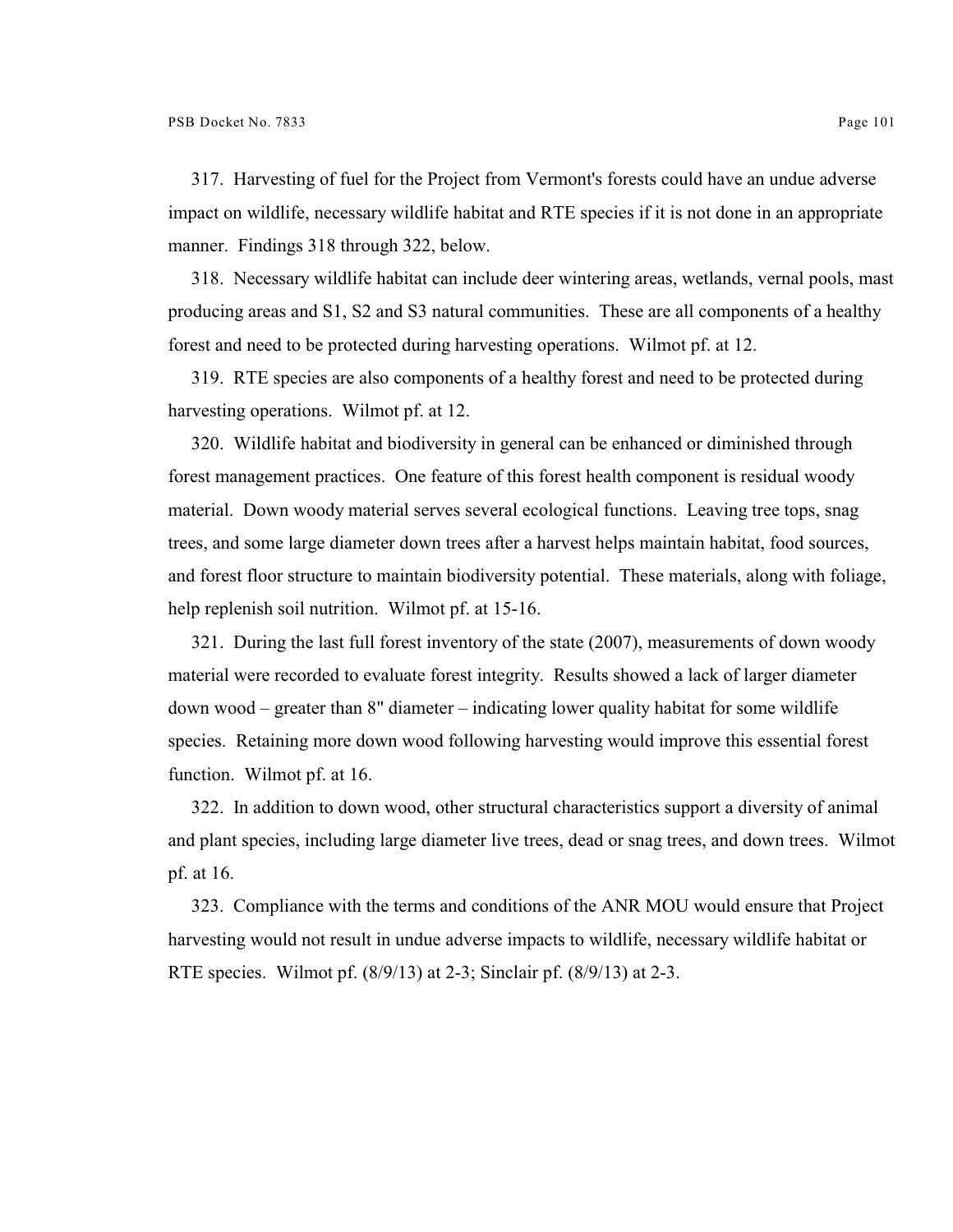### **Development Affecting Public Investments**

 $[10 \text{ V.S.A.} \$   $6086(a)(9)(K)]$ 

#### Findings

324. The Project would not unnecessarily or unreasonably endanger the public or quasi public investment in public facilities, services or lands, or materially jeopardize or interfere with the function, efficiency or safety of, or public's use or enjoyment of or access to the public facility, service or lands. This finding is supported by findings 325 through 327, below.

325. The Project would not directly abut or directly impact any public resources. There are several public resources that would have distant views of the Project, but they would not be unduly impacted. Morgan pf. at 12-13.

326. The Project would not unduly impact Hartness Airport. Exh. Board-3; findings 277 and 278, above.

327. Lighting from the Project would not result in sky glow and would result in minimal or no light trespass to the Stellafane Observatory. Buscher and Vissering pf. reb. at 7; tr. 3/14/13 at 40 (Buscher).

#### **Least-Cost Integrated Resource Plan**

 $[30 \text{ V.S.A.} \& 248(b)(6)]$ 

### Findings

328. NSSEP is not a regulated electric utility and is therefore not required to prepare a least-cost integrated resource plan. Therefore, this criterion is inapplicable.

### **Compliance with Electric Energy Plan**

[30 V.S.A. § 248(b)(7)]

#### Findings

329. The Project is consistent with the Department's *20-Year Electric Plan*. This finding is supported by findings 330 and 331, below.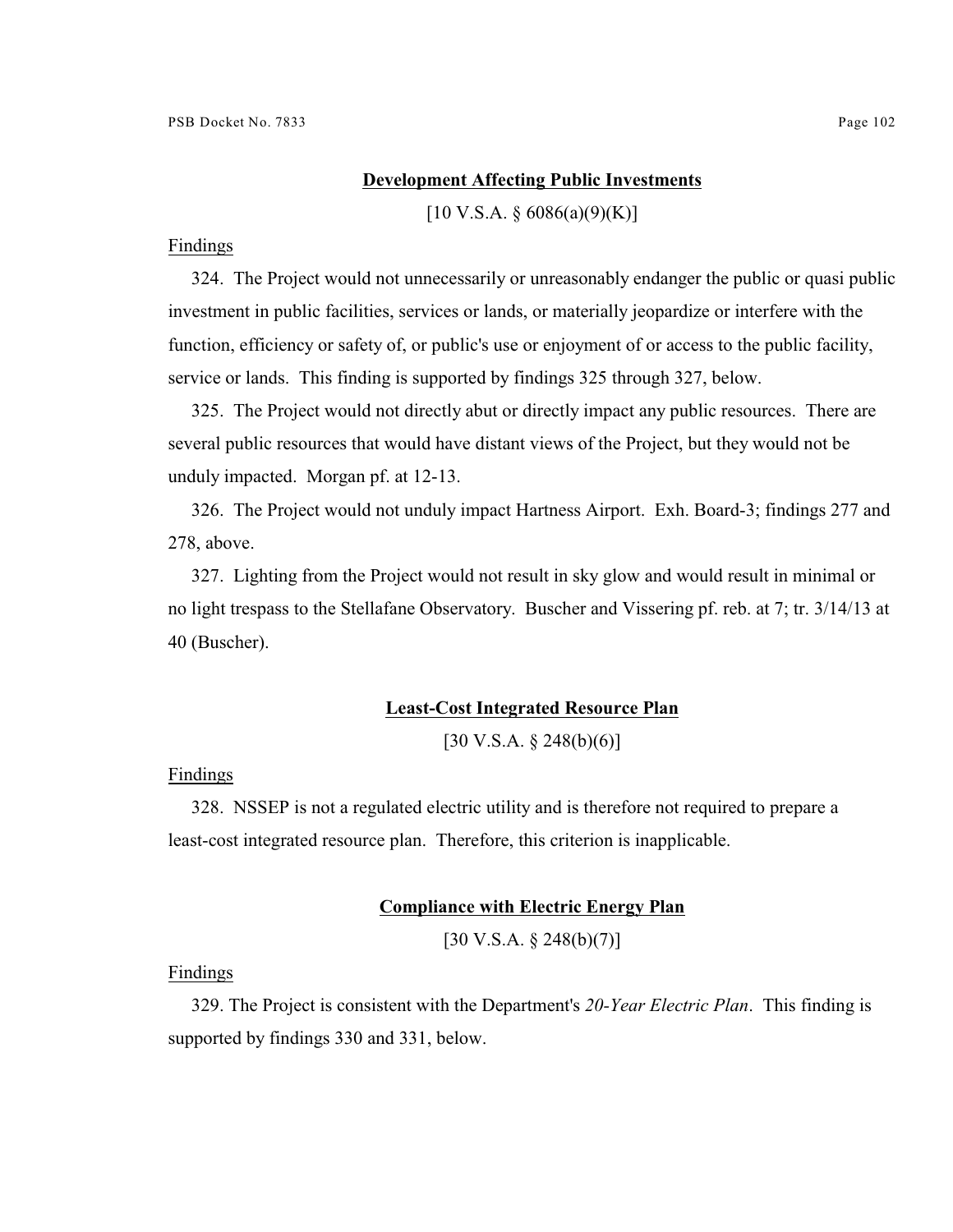330. The *Electric Plan* is explicit in its concern that use of the state's biomass resource for any purpose should be carefully considered and should take into account the use's impact on forest health. In particular, the *Electric Plan* recommends that the State "ensure that sustainable, monitored forest management practices and efficiency serve as the guiding principles for use of biomass resources." Hopkins pf. (11/29/12) at 5.

331. Operation of the Project in accordance with the terms and conditions set forth in the ANR MOU would ensure sustainable, monitored forest management practices, and would therefore be consistent with the *2011 Vermont Electric Plan*. Hopkins pf. (9/4/13) at 3.

#### **Outstanding Resource Waters**

[30 V.S.A. § 248(b)(8)]

Findings

332. There are no waters in the immediate Project vicinity that have been designated as outstanding resource waters. Therefore the construction and operation of the Project would not result in an undue adverse impact under this criterion. Nelson pf. (12/22/11) at 4; exh. Pet. JAN-2 at 7.

#### **Waste-to-Energy Facility**

[30 V.S.A. § 248(b)(9)]

Findings

333. The Project does not involve the construction of a waste-to-energy facility. Therefore, this criterion is inapplicable.

### **Existing or Planned Transmission Facilities**

 $[30 \text{ V.S.A.} \$ \$ 248(b)(10)]

Findings

334. The Project can be served economically by existing or planned transmission facilities without undue adverse effect on Vermont utilities or customers. This finding is supported by findings 335 through 337, below.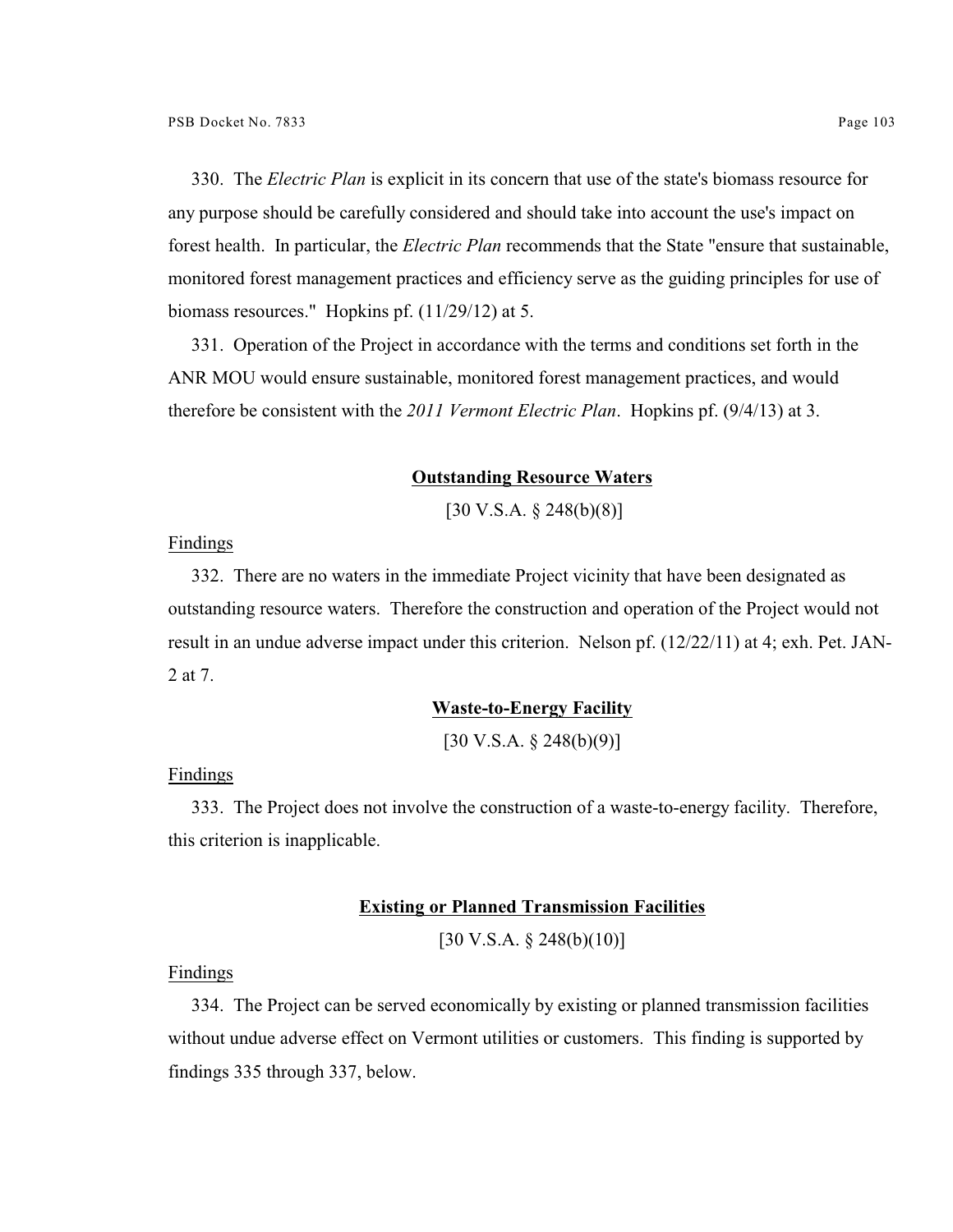335. NSSEP entered into the GMP MOU to address potential adverse impacts on GMP's system should the Project interconnect with that system. Exh. Pet./GMP-1.

336. The GMP MOU requires NSSEP to complete both an SIS through the ISO interconnection process and a Facilities Study. The GMP MOU further requires NSSEP to implement all upgrades and interconnection facilities identified by those studies and to develop such operating protocols as are necessary or required to avoid adverse impacts to the safety, stability and reliability of GMP's electric system. Exh. Pet./GMP-1 at 3.

337. The GMP MOU requires NSSEP to pay for the costs associated with the two required studies, as well as the costs of implementation of required upgrades and interconnection facilities. Exh. Pet./GMP-1 at 3.

## Discussion

Provided the terms and conditions of the GMP MOU are complied with, the Project could be served economically by existing or planned transmission facilities without undue adverse effect on Vermont utilities or customers. Earlier in this Proposal for Decision I recommended a specific condition to that effect and reiterate that recommendation here.<sup>110</sup>

### **V. GENERAL GOOD OF THE STATE**

## **[Section 248(a)]**

Pursuant to Section 248(a)(2), no company or person may begin site preparation for, or commence construction of, a generation facility unless the Board first finds that construction of such generation facility will promote the general good of the state and issues a certificate of public good to that effect. While Section 248(b) requires the Board to find that a proposed generation project will meet specific criteria enumerated in subsection (b) of the statute, before it may issue a CPG the Board must also determine, pursuant to Section 248(a), that a proposed project promotes the general good of the state. As this Board has previously explained:

In essence the factors enumerated in subsection (b) are "conditions precedent" to the ultimate conclusion that a proposal is consistent with the general good of the

<sup>110.</sup> *See* findings 64 through 73 and related discussion, above.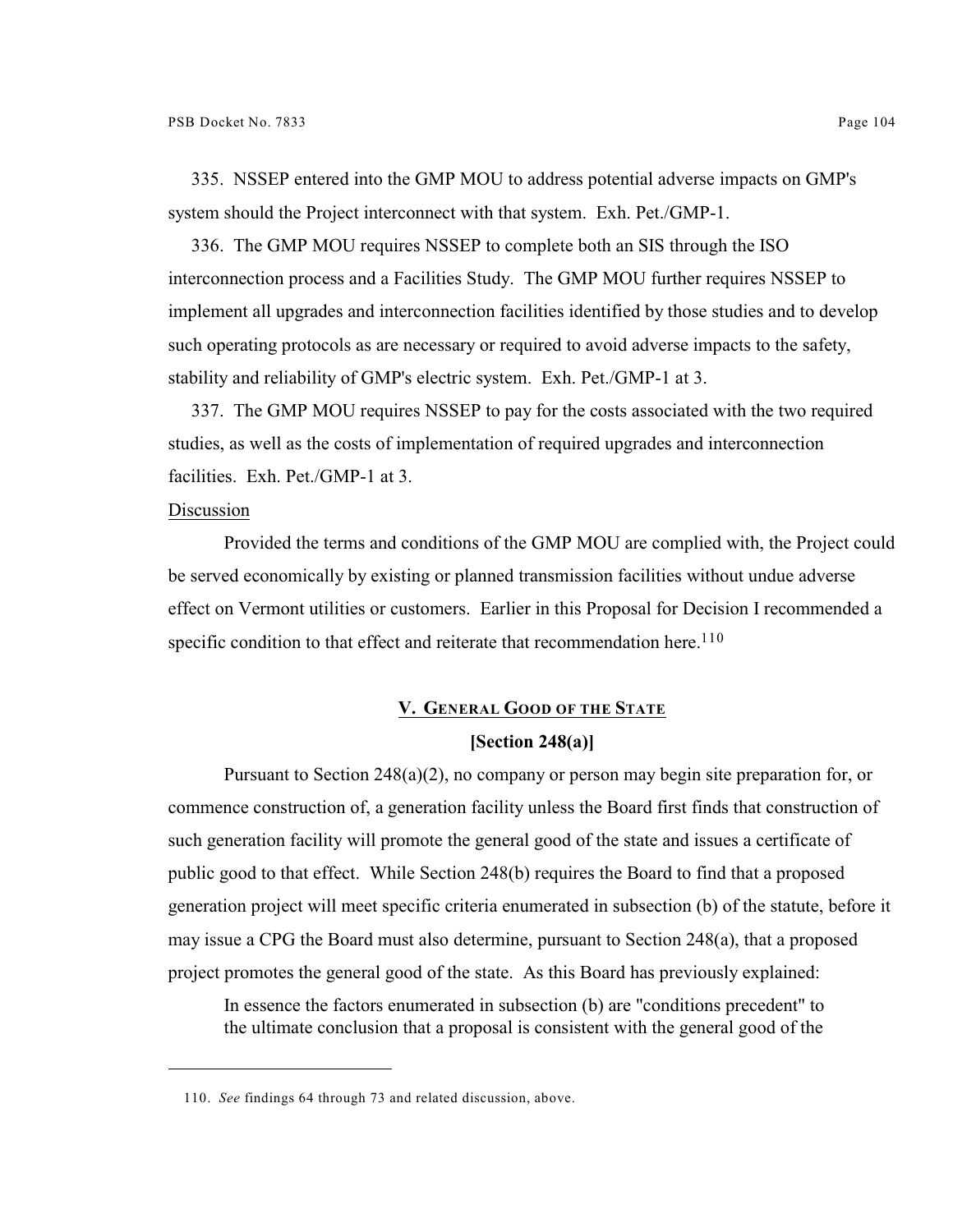state, rather than being full proof of that conclusion. In other words, they are necessary, but they may not be sufficient.<sup>111</sup>

In making its determination under Section 248(a), the Board considers whether the benefits of a proposed project outweigh its potentially adverse impacts.<sup>112</sup>

In this Proposal for Decision, I recommend positive findings under all of the criteria of Section 248(b), in some cases with significant conditions, with the exception of criterion  $(b)(1)$ which addresses orderly development of the region. In the event the Board does not accept my recommendation with respect to orderly development of the region, I conclude that the Board should consider under Section 248(a) a number of unique issues associated with the Project relating to the general good of the state. Those issues are the lack of power contracts with Vermont utilities for the output of the Project, greenhouse gas emissions and carbon accounting, and the thermal efficiency of the Project in relation to its use of Vermont's forest resource.

## **1. Purchase Power Agreements**

As discussed above in the section on need for the Project, NSSEP does not yet have any PPAs with Vermont utilities for the sale of the Project's output.<sup>113</sup> In prior cases involving wind generation facilities that have been proposed by non-utility merchant generators, the Board has found that the projects would not provide sufficient benefit to promote the general good of the state absent the developers entering into stably priced purchase power agreements with Vermont utilities for a substantial portion of the projects' output.<sup>114</sup> The Project in this proceeding, if approved, would utilize some 300,000 tons of green wood harvested from Vermont's forests on

<sup>111.</sup> *Georgia Mountain Community Wind*, Docket 7508, Order of 6/11/10 at 80 (quoting *Twenty-four Electric Utilities*, Docket 5330, Order of 10/12/90 at 46).

<sup>112.</sup> Docket 7628, Order of 5/31/11 at 140.

<sup>113.</sup> *See* findings 57 through 62 and related discussion, above.

<sup>114.</sup> *See Amended Petition of UPC Vermont Wind*, Docket 7156, Order of 8/8/07 at 38-40; *Petition of Deerfield Wind*, Docket 7250, Order of 4/16/09 at 42-44; and *Georgia Mountain Community Wind*, Docket 7508, Order of 6/11/10 at 82-83.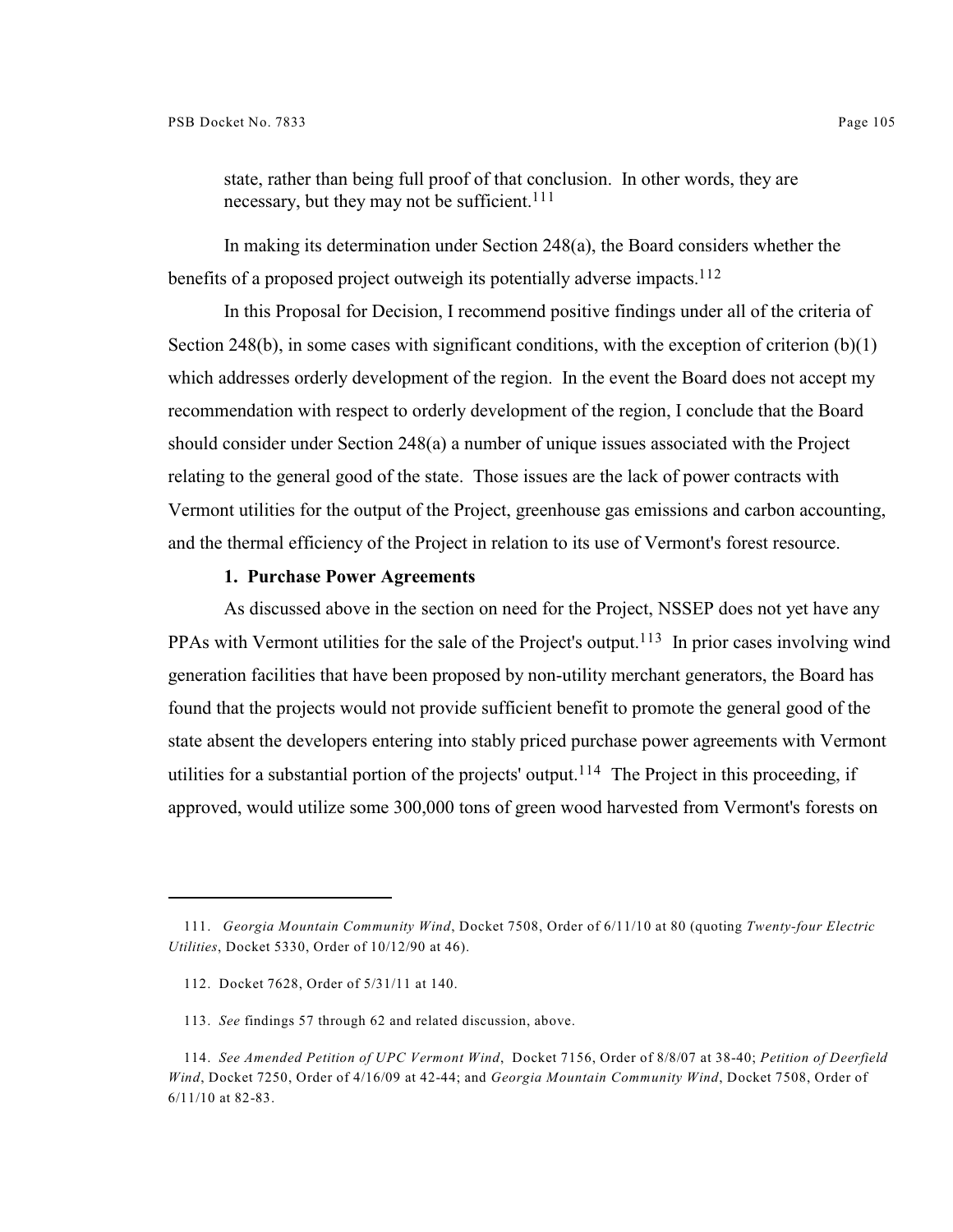an annual basis.<sup>115</sup> It would also annually release up to  $448,714$  tons of greenhouse gas emissions.<sup>116</sup> While I recommend to the Board that these burdens associated with hosting the plant not be found undue, I recommend that the Board impose a condition that NSSEP be required to enter into contracts with Vermont distribution utilities for a significant percentage of the Project's output. The burdens of hosting the Project, while not undue, are not insignificant. Absent such contracts, Vermont would merely host the Project and its associated burdens without Vermont consumers utilizing any of the electricity it would produce. This unbalanced result leads me to recommend the Board find that the Project would not promote the general good of the state because, in the absence of appropriate PPAs with Vermont utilities, the burdens of hosting the Project would outweigh its benefits. $117$ 

Accordingly, I recommend the following condition be imposed on any approval for the Project:

NSSEP shall enter into long-term contracts with Vermont distribution utilities for no less than 75% of the Project's output. To the extent possible, and recognizing the potential for variations in the Project's fuel costs, such contracts shall contain controls to limit pricing volatility to the purchasing utilities. NSSEP shall certify compliance with this condition prior to the commencement of commercial operations.

### **2. Greenhouse Gas Emissions and Carbon Accounting**

Findings

338. Operation of the Project would emit up to a maximum of 448,714 tons of CO2e per year. Tr. 3/15/13 at 38-39 (Raczynski).

339. The carbon released by the Project would undercut the state's greenhouse gas reduction goals because carbon released in each year of operation would not be sequestered until future years. Wilmot pf. at 27.

<sup>115.</sup> *See* finding 110, above.

<sup>116.</sup> Tr. 3/15/13 at 38-39 (Raczynski).

<sup>117.</sup> As discussed earlier in this Proposal for Decision, the Project would not meet any state-specific need for energy, capacity, or renewable power attributes in the absence of PPAs with Vermont utilities.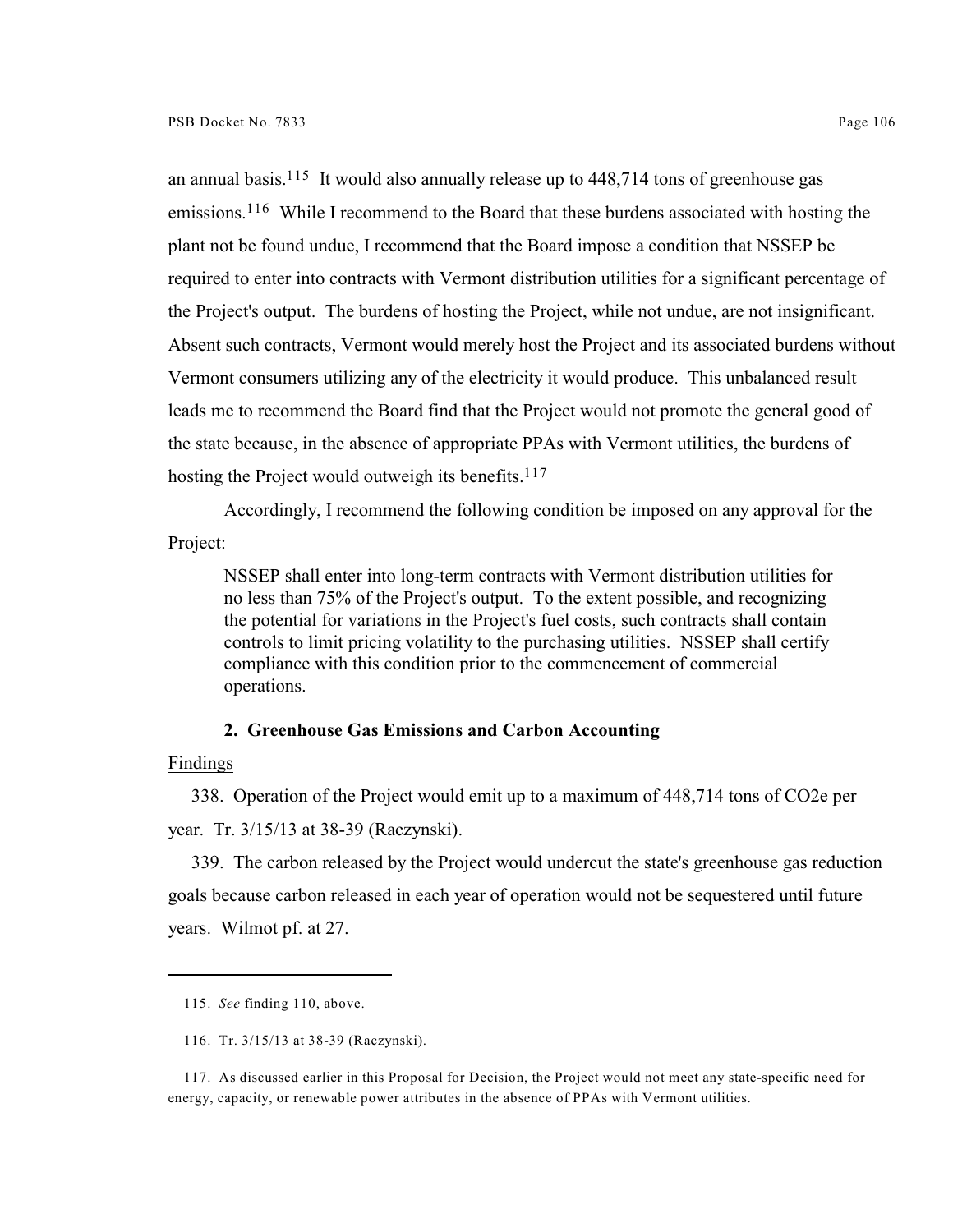340. At the stack, wood combustion releases more greenhouse gases than most fossil fuels. Ann Ingerson, VNRC/NWF ("Ingerson") pf. sur. at 9.

341. When used to generate electricity, wood combustion releases approximately four times as many greenhouse gases as natural gas combustion per megawatt-hour generated. Ingerson pf. sur. at 14.

342. It is important to know when the Project would have a net carbon benefit. Tr. 4/2/13 at 125 (Ingold).

343. NSSEP has not performed any carbon accounting, modeling or life-cycle emission analysis for the Project. Tr. 3/15/13 at 46-49 (Raczynski).

344. NSSEP does not know when the Project would result in a carbon-beneficial outcome. Tr. 3/15/13 at 45-48 (Raczynski); tr. 4/2/13 at 127-128 (Ingold).

345. Knowing when the Project would result in a carbon-beneficial outcome would allow for an assessment of the Project's impacts on the state's attempts to meet legislated greenhouse gas reduction goals. Findings 338 to 344, above; Kischko pf. at 28.

### Discussion

The State of Vermont has legislated policy goals related to the reduction of greenhouse gas emissions in the state. Pursuant to 10 V.S.A. § 578:

It is the goal of the state to reduce emissions of greenhouse gases from within the geographical boundaries of the state and those emissions outside the boundaries of the state that are caused by the use of energy in Vermont in order to make an appropriate contribution to achieving the regional goals of reducing emissions of greenhouse gases from the 1990 baseline by:

(1) 25 percent by January 1, 2012;

(2) 50 percent by January 1, 2028;

(3) if practicable using reasonable efforts, 75 percent by January 1, 2050.

As noted earlier in this Proposal for Decision, the carbon released by the Project would interfere with efforts to achieve these goals because carbon released in each year of operation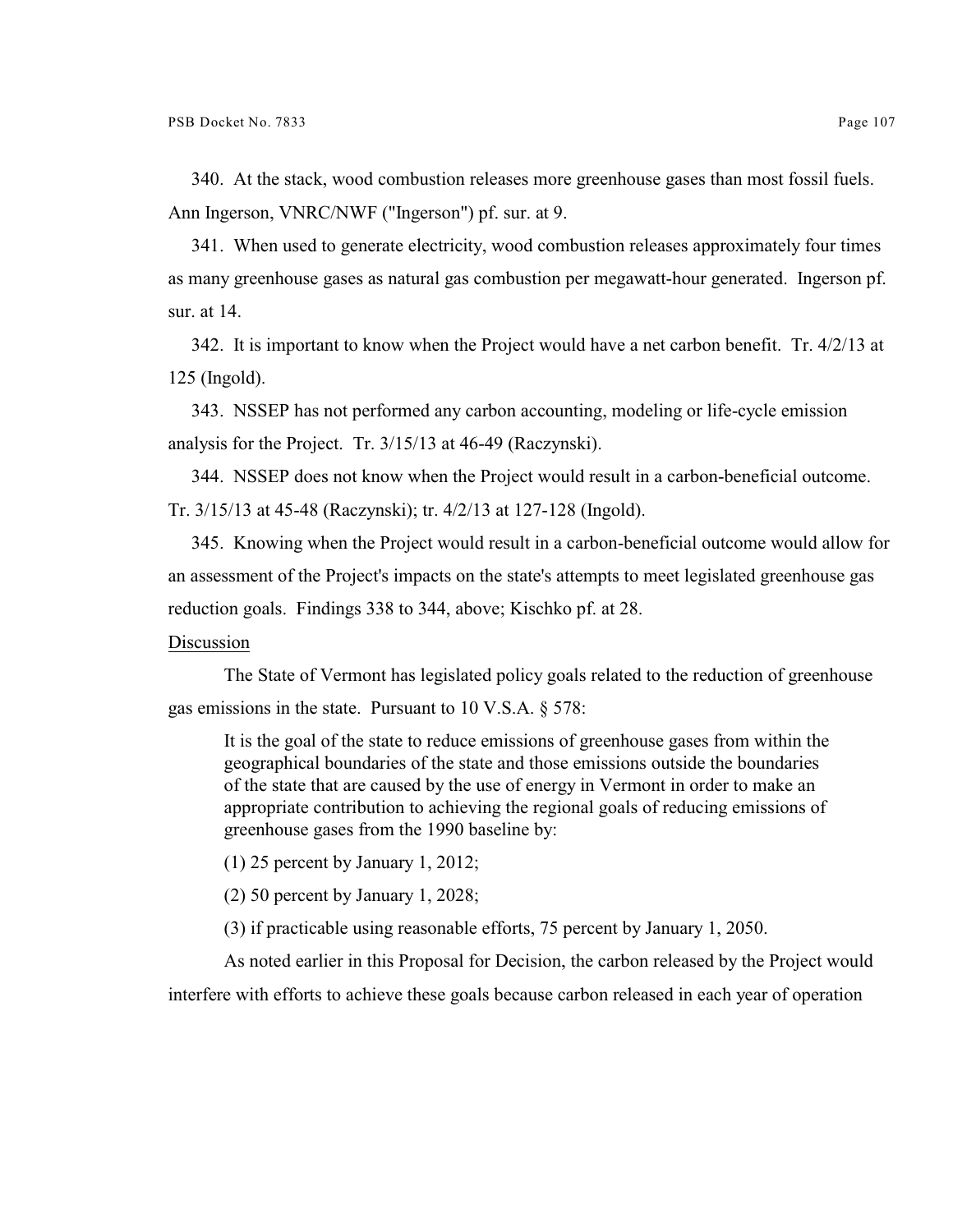would not be sequestered until future years, possibly not for decades, and in the case of forest-regeneration failures, not at all.<sup>118</sup>

NSSEP is correct that Section 248 does not require it to conduct a carbon accounting for the Project, nor do amendments to Section 248 that expressly incorporated greenhouse gas impacts for Board consideration under subsection (b)(5) apply to this proceeding because the amendments took effect after the petition in this matter was filed. However, the fact that the legislature passed recent amendments to Section 248 that require the Board to consider greenhouse gas impacts does not compel the conclusion that the Board is prohibited from considering such impacts for petitions filed prior to the effective date of those amendments under the Board's more general charges to ensure that projects do not have an undue impact on the natural environment and that they promote the general good of the state. Additionally, in its charge to examine the public good it is appropriate to examine the Project's impacts in the context of the state's legislated policy goals for reducing greenhouse gas emissions.

Because the record is lacking any information based on which the Board can conclude when, or if, the Project would have a beneficial carbon impact, and in light of the state's legislated policy goals under 10 V.S.A. § 578, compliance with the terms and conditions of the ANR MOU is imperative for a finding of public good for the Project. And while there is no evidence based on which to conclude when the Project will have a net carbon benefit, a fuel harvesting plan that would ensure successful and healthy regeneration of Vermont's forests after harvesting would help to mitigate the greenhouse gas impacts the Project would have. Absent the assurances that such a fuel harvesting plan would provide, I would not be able to recommend that the Board find the Project would promote the general good of the state. I therefore reiterate here my earlier recommendation that NSSEP be required to comply with the terms and conditions of the ANR MOU as a condition of any Board approval of the Project.

<sup>118.</sup> *See* finding 339, above.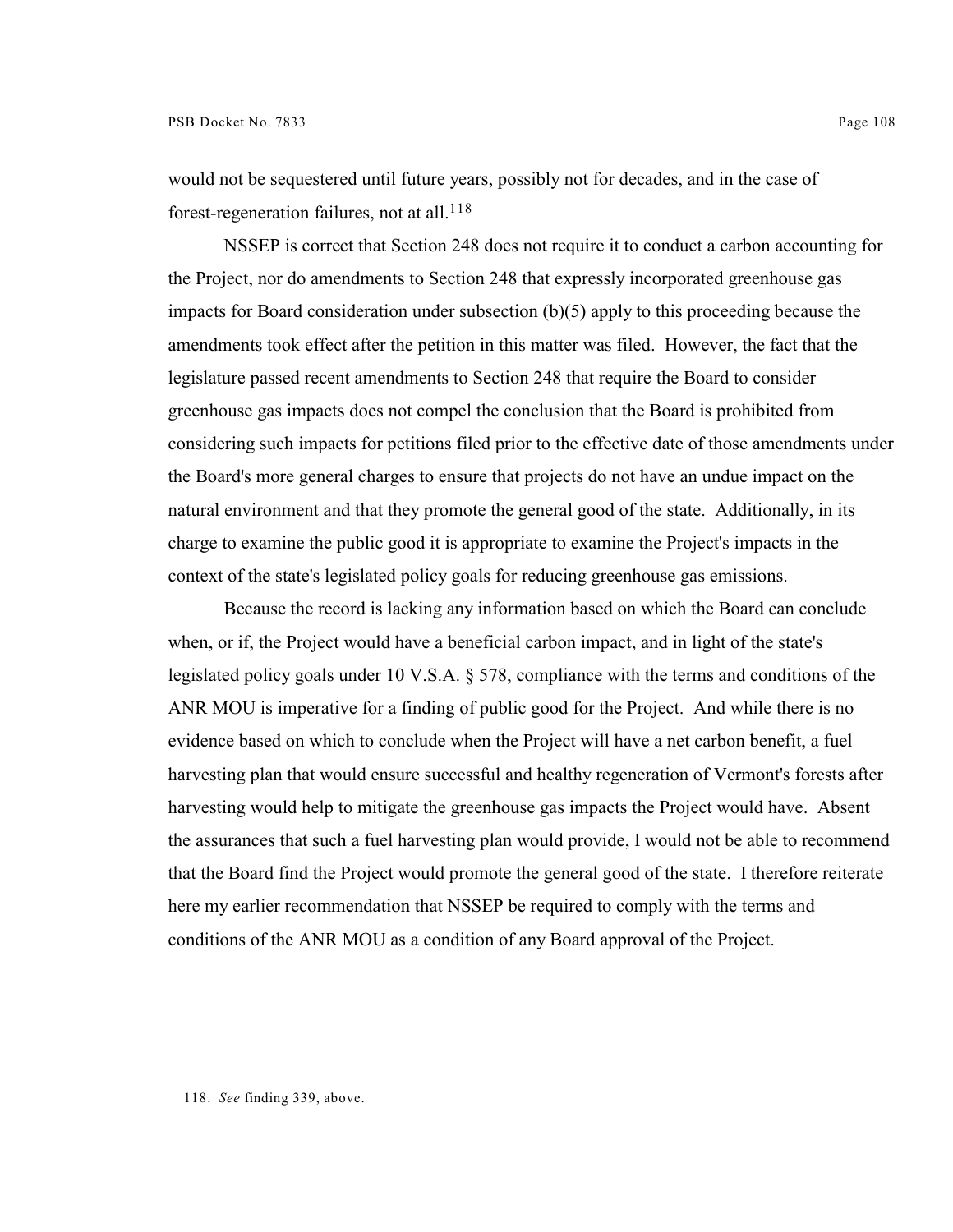## **3. Thermal Efficiency of the Project**

#### Findings

346. Even under the most optimistic projections for the use of the District Heating System, the Project would operate at an annual average thermal efficiency no higher than 28.1%. Timothy Maker, VNRC/NWF ("Maker") pf. sur. at 4.

347. Full utilization of the proposed thermal loop is unlikely, so the efficiency of the Project is not likely to achieve an efficiency of 28%. Maker pf. at 17.

348. Thermal uses of wood for energy (residential wood stoves, pellet stoves and boilers, institutional woodchip heating, industrial process energy and biomass district heating) are far more efficient than the Project, with seasonal efficiencies greater than 60%, and some greater than 80%. Maker pf. at 11.

349. As more users turn to wood for heat, whether it be by residential users of firewood or larger commercial, educational, or government users with larger heating needs, there is little doubt that supplies would tighten and costs would increase. Ingerson pf. at 4; Maker pf. at 8-9.

350. The highest wood-fired CHP efficiencies are in "heat led" applications, where the biomass plant is run primarily to meet a heat load and electric production follows the heat load. Maker pf. at 12-13.

351. The proposed annual use of 300,000 green tons of wood from Vermont's forests would reduce opportunities to use that fuel for more efficient uses in the future. Wilmot pf. at 27. Discussion

Vermont's forests are potentially renewable, but limited in geographic extent and in potential growth rate, and the extent of forest in Vermont and the region is expected to decline.<sup>119</sup> Averaged over the last 10 years, roughly 1.2 million green tons of high-value products (sawlogs and veneer) and 1.5 million green tons of lower-quality wood have been harvested in Vermont each year. Residential firewood and pulp-quality wood are the major components of the low-quality category, and firewood now accounts for one-half or more of the lower-quality harvest volume. Approximately 300,000 cords of firewood are harvested in

<sup>119.</sup> *See* finding 93, above.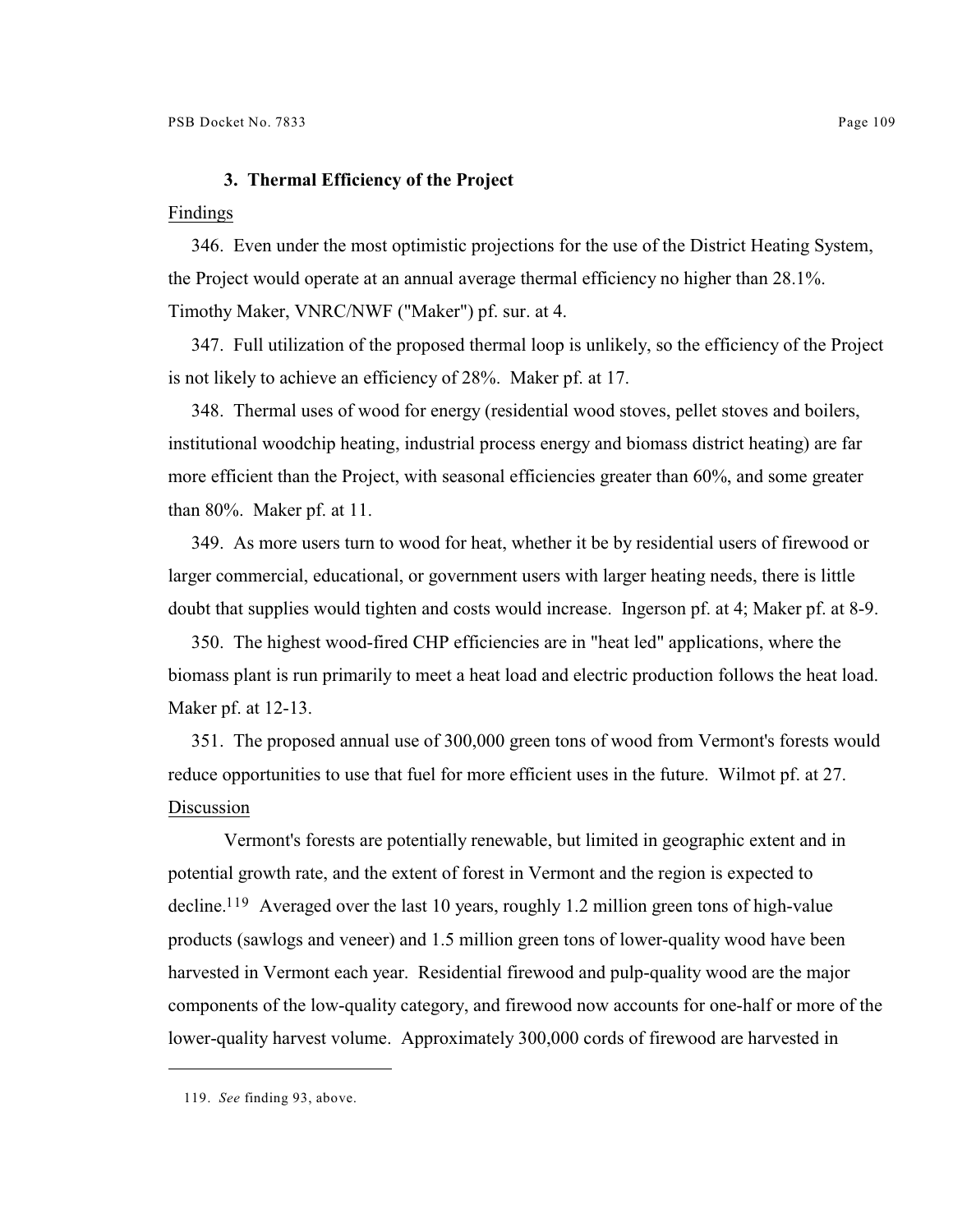Vermont annually. Also, about 2.8% of Vermont households burn at least some wood pellets for space heating. Another primary use of wood is the forest biomass energy industry. Wood fiber, bark, twigs, and leaves burned for energy in a boiler to produce heat, or steam for generating electricity, are referred to as forest biomass and come from two sources: tree tops, and relatively low-quality stems of harvested trees in the form of whole tree chips, which in turn come from forest management harvests and land clearing, or development and sawmill residue. Presently, Vermont contains numerous commercial, governmental, and industrial facilities that use wood heat. These facilities include at least five state office complexes, forty-five schools, three college campuses, one hospital, and several businesses. Vermont has more small-scale users of forest biomass for energy, chiefly for heat, than any other state in our region.<sup>120</sup>

NoSAG and VNRC/NWF both contend that the petition should be denied because the Project, without a higher level of thermal efficiency, would run counter to the state's goals for reducing greenhouse gas emissions. Additionally, both point to competition for the use of Vermont's forest resource between the Project and other, more thermally efficient uses of that resource; competition that could increase costs for those other more efficient uses.<sup>121</sup>

The Department recommends that the Board impose conditions regarding use of the waste heat from the Project. Specifically, the Department recommends that NSSEP be required to file with the Board, 120 days prior to the commencement of operations:

a plan for monitoring and measuring the total amount of thermal waste heat generated by the facility and the total amount of thermal waste heat actually utilized, and by whom, during the first year of operation, along with a proposal and a recommendation on how and whether to increase the utilized amount over the life of the facility. The plan shall include a provision to conduct an annual review of the thermal waste heat utilization achieved and to propose adjustments to the target amount of waste heat utilization for the coming year. 122

<sup>120.</sup> *See* findings 104 through 108, above.

<sup>121.</sup> VNRC/NWF Brief at 25; NoSAG Brief at 24-27.

<sup>122.</sup> Department Reply Brief at 2.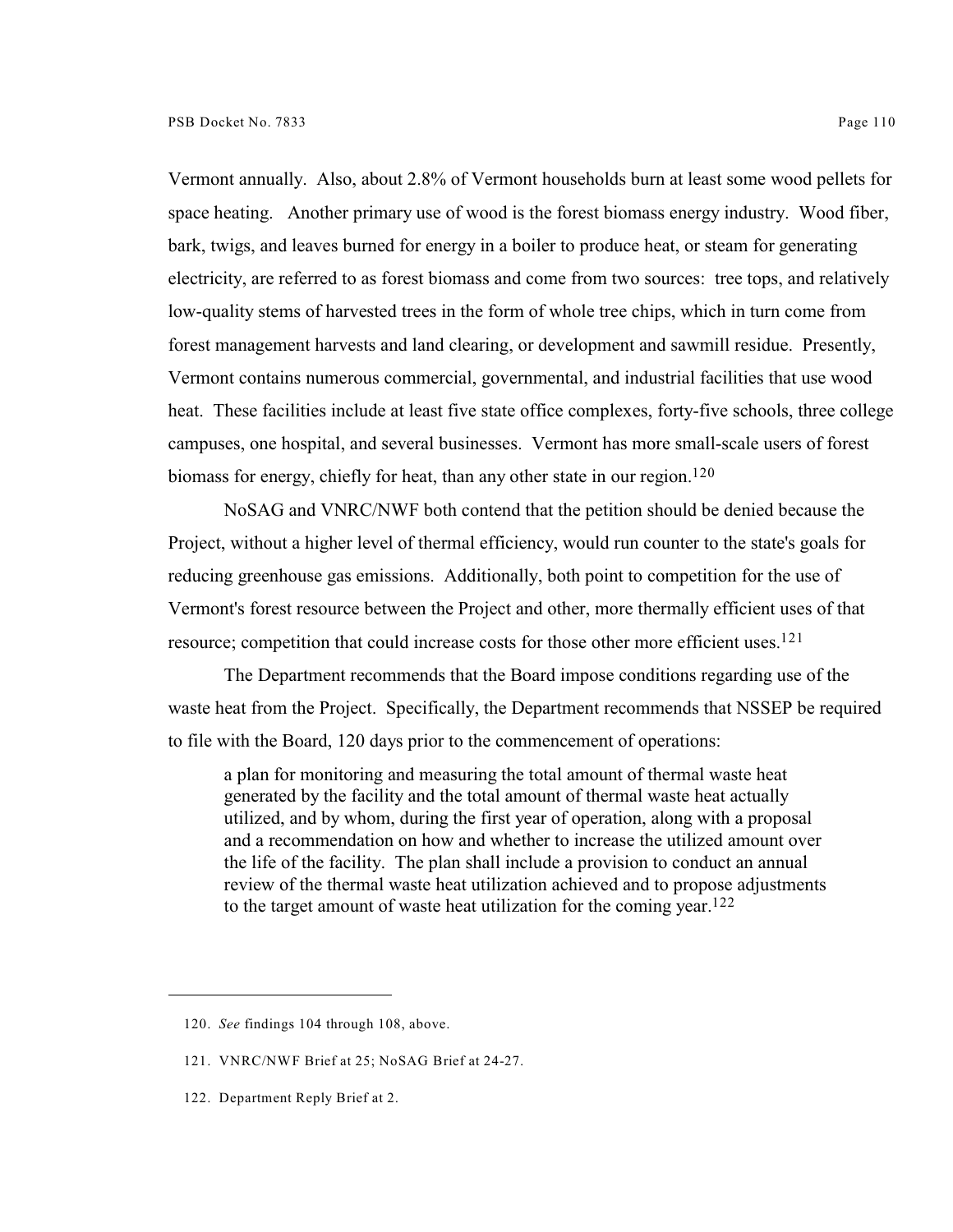Parties would have 21 days to comment on the proposed plan once it is filed.<sup>123</sup>

While there is no statutorily applicable minimum standard of efficiency that NSSEP must demonstrate to receive a CPG for the Project, the Board must still find that the Project would promote the general good of the state. The question of the Project's thermal efficiency is relevant to this analysis because it asks whether the Project's use of a significant volume of Vermont's forest resource makes sense in light of other more efficient competing uses. I acknowledge that the wood that would be used by the Project is, under BERC's moderate scenario wood supply estimate, considered available even after all current uses are accounted for. However, as more users turn to wood for heat, whether it be residential users of firewood or larger commercial, educational, or government users with larger heating needs, there is little doubt that supplies would tighten and costs would increase. Additionally, the wood that is currently unharvested remains in the forest to sequester carbon, raising the question of whether it makes sense to remove that wood from that function to burn it and release additional greenhouse gases in what is a relatively lower efficiency process compared to other potential uses.

These considerations again emphasize the importance of compliance with the terms and conditions of the ANR MOU. If we are to allow uses of Vermont's forest resources for projects with lower thermal efficiencies, it is critical that it be done in a manner that ensures the most rapid forest regeneration possible taking into account the various aspects of forest health discussed earlier in this Proposal for Decision. Absent such safeguards, I would not be able to recommend to the Board that use of Vermont's forest resource at the thermal efficiency levels projected for the Project would promote the public good.

I recommend that the Board not adopt the condition proposed by the Department. First, there is no statutory minimum efficiency level that the Project is required to meet. Second, the Department is not actually proposing an efficiency standard for the Project to meet. During cross-examination the Department's witness, Dr. Hopkins, declined to recommend a specific

<sup>123.</sup> Department Reply Brief at 2.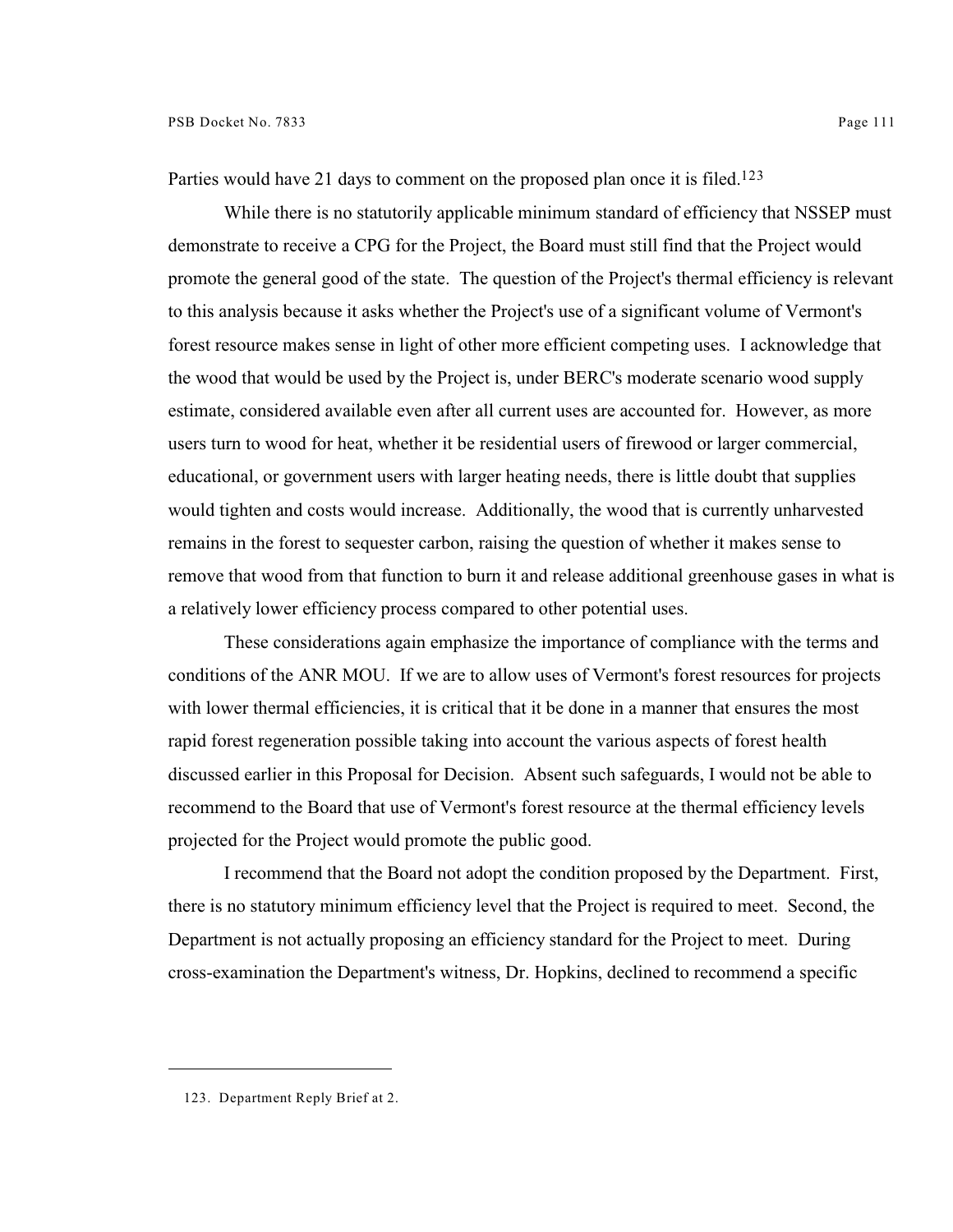standard.<sup>124</sup> The problem with the Department's recommendation is that it seeks to set a standard after the Project would be constructed and operating. That would leave two options: one, set a standard that the Project could meet based on its operational experience; or two, set a standard above that operational experience and potentially set the Project up for failure. The first option is somewhat meaningless unless operational experience demonstrates significant use of the waste heat, and the second option is unfair to NSSEP. In the absence of a specific proposal that has been subjected to discovery and evidentiary testing in the contested case process, I recommend the Board not adopt the Department's proposed condition. However, I do believe that reporting on the usage of the Project's waste heat could be useful to the Department for planning purposes. Accordingly, I recommend the Board adopt a slightly modified version of the Department's proposed reporting requirement as follows:

120 calendar days prior to the commencement of operations NSSEP shall file with the Board a plan for monitoring and measuring the total amount of thermal waste heat generated by the facility and the total amount of thermal waste heat actually utilized during each calendar year of operations. Parties shall have 21 calendar days subsequent to the filing of the proposed plan to file comments with the Board. NSSEP must obtain Board approval for its monitoring plan prior to commencing commercial operations. Reports generated pursuant to the plan shall be filed with the Department of Public Service within 60 calendar days of the end of each calendar year in which the Project operates.

I am not recommending that NSSEP be required to file the annual reports with the Board or to serve them on other parties because I am not recommending any specific efficiency standard that NSSEP would need to comply with. In the event any party wishes to obtain copies of the annual reports, they may do so through the Department or NSSEP. In the event NSSEP fails to comply with this condition, then the Department would be able to bring that to the Board's attention.

NSSEP has also proposed the construction of the District Heating System and installation of interconnection points for a Community District Heating System to potentially improve the thermal efficiency of the Project. I recommend the Board require NSSEP to implement its

<sup>124.</sup> Tr. 3/15/13 at 95-96 (Hopkins).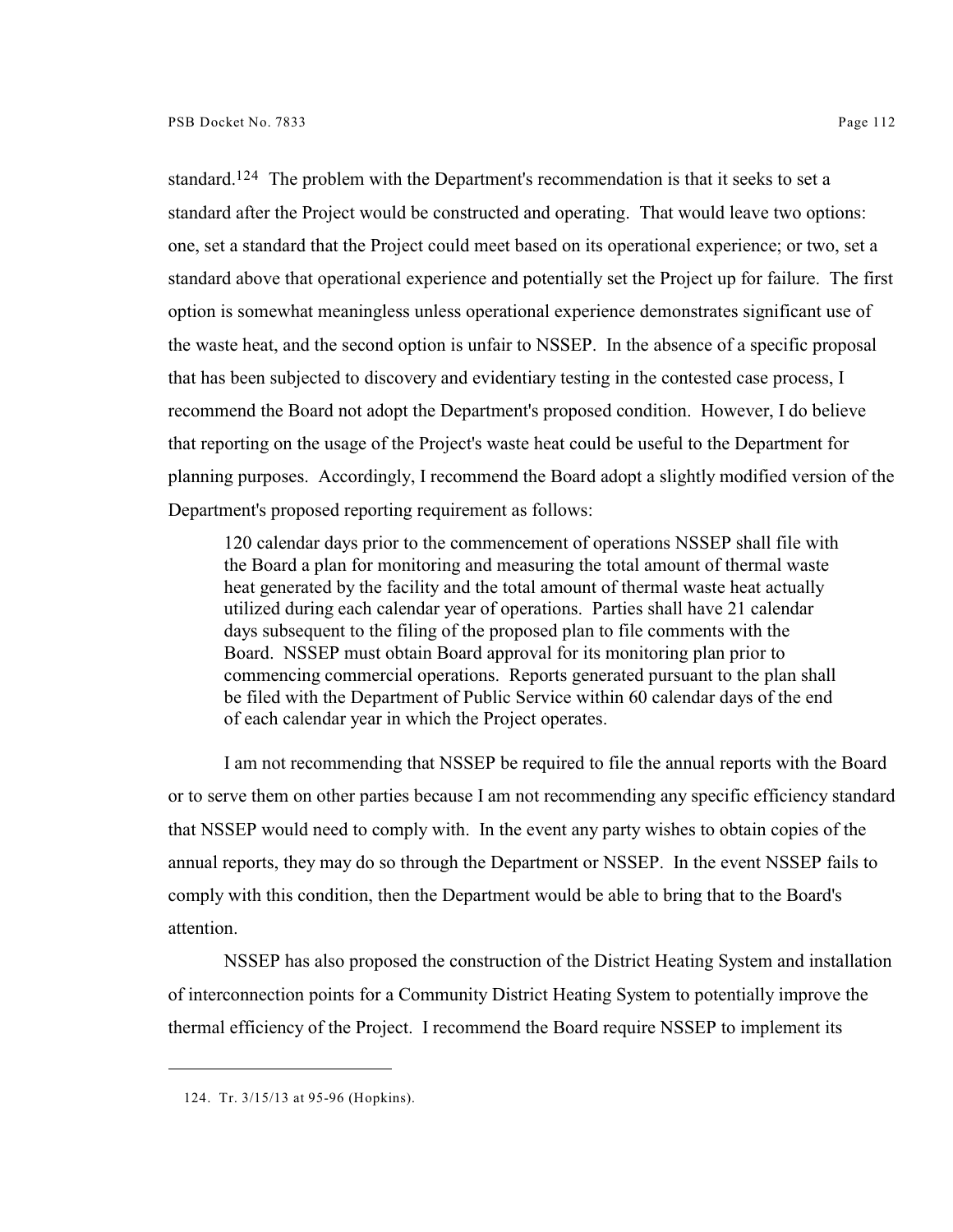proposal as a condition of any approval for the Project because the potential use of some measure of the thermal waste heat from the Project would, in combination with the fuel harvesting practices established by the ANR MOU, weigh in favor of finding that the Project would promote the general good of the state. However, as discussed earlier in this Proposal for Decision, I do not believe the Board has direct supervisory authority over this proposed infrastructure and NSSEP must therefore obtain any necessary collateral permits for its construction, including any required Act 250 permits or amendments and any local zoning permits. Accordingly, I recommend the Board impose the following condition if it approves the Project:

NSSEP shall construct and operate the District Heating System as proposed, and install the interconnection points for the Community District Heating system as proposed, and shall make available for use in these systems the amount of heat as described in its testimony. NSSEP must obtain any necessary collateral permits for the construction, including any necessary Act 250 permits or amendments and any local zoning permits.

### **VI. DECOMMISSIONING PLAN**

#### Findings

352. NSSEP has not submitted a decommissioning plan for the Project for the Board's review and consideration. Ingold pf. reb. at 7-9.

353. NSSEP intends to operate the Project for as much as 50 years and then re-purpose the building for another use within the industrial park. Ingold pf. reb. at 8-9.

354. If required to submit a decommissioning plan, NSSEP is willing to work with the Department on the details of a plan. Ingold pf. reb. at 9.

# Discussion

I recommend that the Board require NSSEP to file a decommissioning plan for the Project as a condition of any approval of the Project.

PSB Rule  $5.402(C)(2)$  requires a non-utility petitioner seeking a CPG to construct a generation facility of more than 1 MW to file a plan for decommissioning the project at the end of its useful life. Other than the minimum capacity requirement, the rule makes no exceptions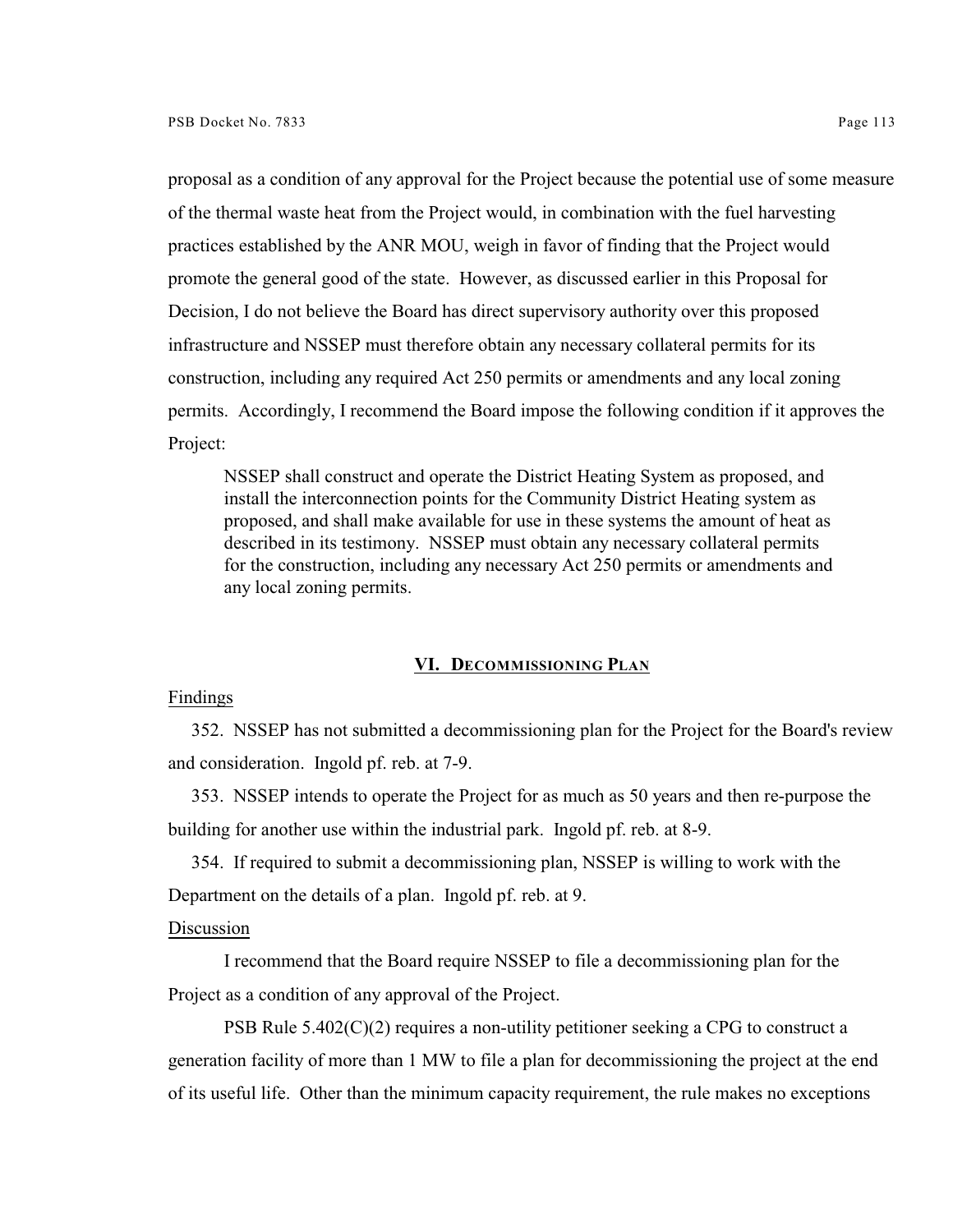and makes no distinctions among the various types of generation facilities. Additionally, NSSEP has not specifically sought a waiver of the requirements of PSB Rule  $5.402(C)(2)$ .

NSSEP has not filed a decommissioning plan and seeks to justify this omission by comparing the Project to wind facilities on ridgelines, stating that the Project here has a much longer useful life and is located in an industrial park, thus enabling the building to be re-purposed once it ceases to be used to house the biomass generating equipment. According to NSSEP, unlike wind projects, the Project facilities can continue to serve a useful purpose in an appropriate setting even after the useful life of the generating equipment has expired.<sup>125</sup>

NSSEP's position fails to recognize a variety of factors that make a decommissioning plan necessary and appropriate for the Project. First, NSSEP appears to assume that its Project, if approved, would prove to be economically viable for a period of up to 50 years. While that is certainly the preferred outcome if the Project gets permitted and constructed, there is no guarantee that such would be the case. Given the Springfield Town Plan's stated policy favoring reuse of existing structures in the industrial park, it wouldn't be appropriate to create the potential for additional unused structures. The same concerns apply even if the Project operates for the expected 50-year useful life period. There is no guarantee that a tenant would be interested in occupying the building once it ceases to be used to generate electricity. And, in any event, there would be costs, perhaps substantial ones, in re-purposing the structure. For example, it seems unlikely that a different use would require the 140-foot high stack, the ACC cooling towers, the generator, the boiler, the distillate fuel storage tank or the anhydrous ammonia storage tank. NSSEP's proposed approach leaves too much to circumstance and raises the possibility of an abandoned building and related infrastructure. Accordingly, I recommend the Board impose the following as a condition of any approval of the Project:

NSSEP shall file a proposed decommissioning plan, including a proposed funding mechanism for decommissioning. The funding mechanism shall be bankruptcy remote and structured solely for the benefit of the Board, consistent with decommissioning funding mechanisms previously approved by the Board for other merchant generators. The proposed decommissioning plan may take into

<sup>125.</sup> Ingold pf. reb. at 7-9.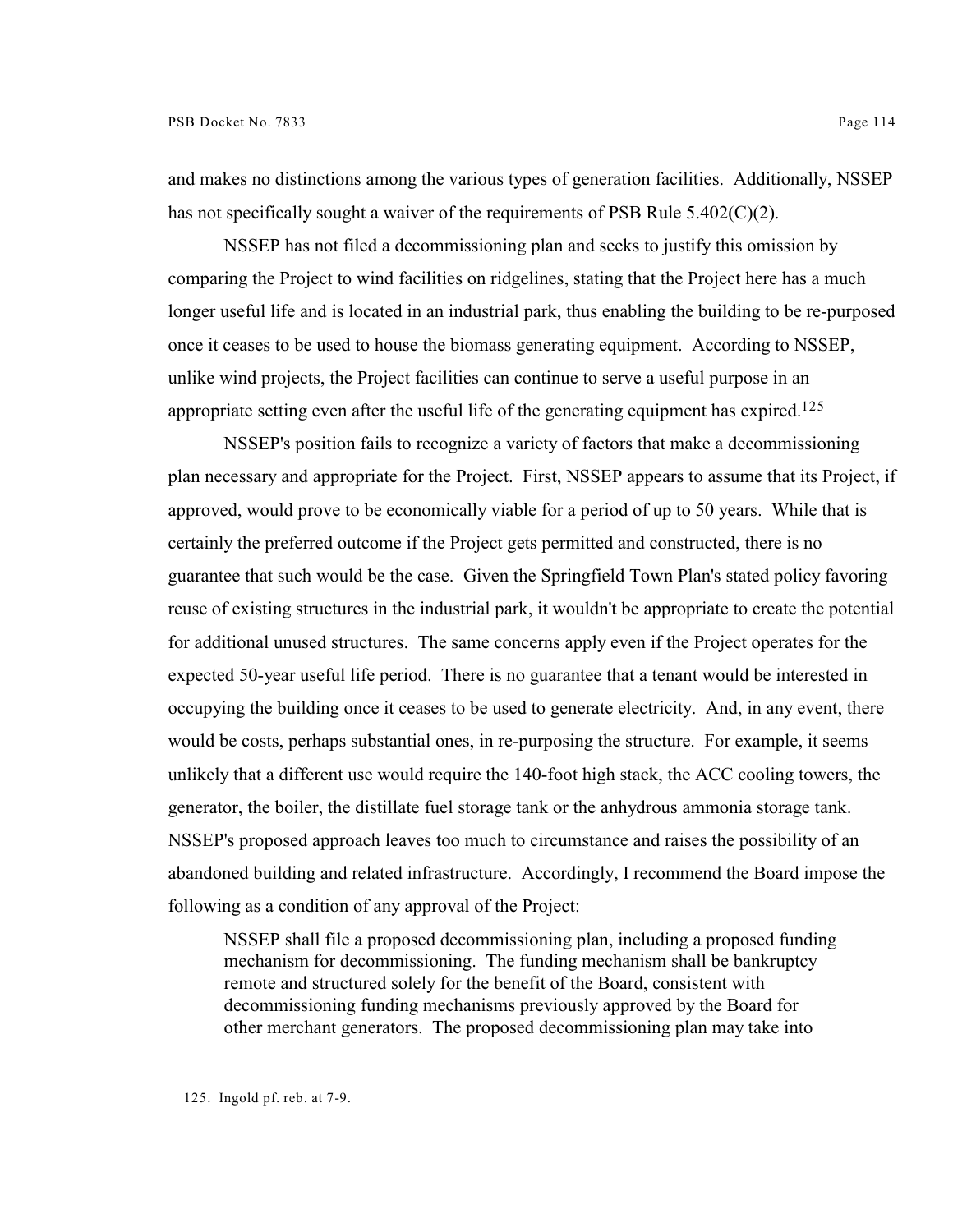account the location and potential reasonable re-use of the Project infrastructure at the end of commercial operations. Parties with standing shall have 14 calendar days to file comments on the proposed decommissioning plan. NSSEP must receive Board approval of its proposed decommissioning plan prior to the commencement of Project construction.

## **VII. EVIDENTIARY MATTERS IN NEED OF RESOLUTION**

# **1. NoSAG Objection to NSSEP Expert Witness Competence**

NoSAG renews its objection in its brief to the competency of several expert witnesses offered by NSSEP.<sup>126</sup> NoSAG objects to the testimony of these witnesses because they are offering expert testimony on engineering matters without being licensed or registered as professional engineers in Vermont. NoSAG contends that these witnesses should not have been allowed to testify because Vermont law requires registration or licensing as a professional engineer prior to an individual providing professional engineering services in the state.<sup>127</sup>

NoSAG first raised this objection on March 14, 2013. The various pieces of testimony in question were prefiled on December 22, 2011, June 1, 2012, November 27, 2012, and February 8, 2013. PSB Rule  $2.216(C)$  provides that:

Objections to the admissibility of prefiled testimony or exhibits shall be filed in writing not more than thirty days after such evidence has been prefiled or five days before the date on which such evidence is to be offered, whichever is earlier.

Under the most generous reading of this rule, NoSAG's objection would have been timely for the testimony filed on February 8, 2013, if it had been filed on or before March 11, 2013, and then only with respect to that final round of testimony. That said, I believe that even that reading of the rule would be too generous given that each of the witnesses challenged by NoSAG first prefiled testimony on December 22, 2011, and the grounds on which NoSAG rests its objection existed at that time. Any objections based on their competency should therefore have been raised no later than January 23, 2012.

<sup>126.</sup> The witnesses at issue are Mr. Duncan, Mr. Nelson, Mr. Raczynski and Mr. Smith. NoSAG's first objection was overruled from the bench on March 14, 2013. Tr. 3/14/13 at 101-02.

<sup>127.</sup> NoSAG Brief at 49-51.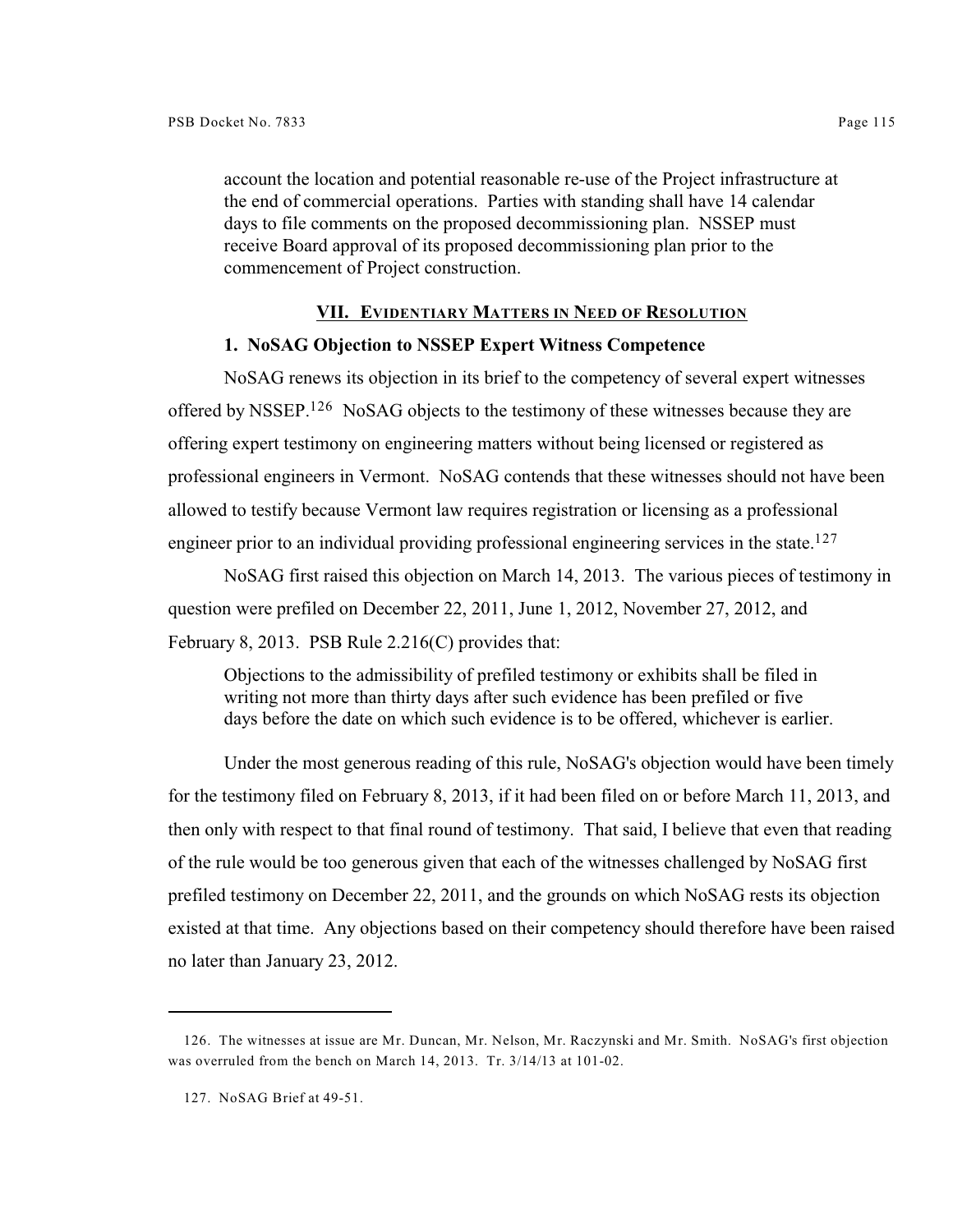NoSAG contends that this matter was brought to the Board's attention on February 27, 2012, in comments filed by Mr. Kischko, who was not a party in this contested case proceeding with the requisite standing to raise evidentiary objections. Mr. Kischko eventually became a witness for NoSAG, which was granted permissive intervention by Order dated March 23,  $2012$ <sup>128</sup> At that time, NoSAG should have raised its witness objections and sought a waiver of the 30-day filing deadline in PSB Rule 2.216(C). For NoSAG to wait almost a year from the date of its intervention until the first day of technical hearings to object to the testimony of a number of key NSSEP witnesses is simply unacceptable.<sup>129</sup> Sustaining such an objection, in the event it had substantive merit, would result in significant undue prejudice to NSSEP because it would eliminate any opportunity for NSSEP to meaningfully respond.

Additionally, even if the objection had been raised in a timely fashion, I would recommend the Board find that NoSAG's position is without merit. The Board's concern when presented with expert testimony is whether or not the witness is qualified through appropriate knowledge, skill, experience, training or education to provide testimony on the matter at issue.<sup>130</sup> In this case, NoSAG does not attempt to challenge the witnesses' credentials on these grounds. Rather, NoSAG's objection is premised upon the fact that the witnesses are not registered or licensed as professional engineers in Vermont, thereby equating their testimony with providing professional engineering services in Vermont without the credentials required by law. The witnesses for NSSEP have testified before the Board and given their opinions based on their knowledge, skill, experience, training or education as required by V.R.E. 702. They have not provided the Board with professional engineering services. The issue of whether or not some of NSSEP's witnesses may have provided professional engineering services to NSSEP in disregard of Vermont law is not a matter for the Board to resolve as it lies beyond the Board's jurisdiction.

<sup>128.</sup> Mr. Kischko never sought intervention in his own right.

<sup>129.</sup> *See State v. Kinney*, 170 VT 239, 253 (2000) (objections must be made in a timely fashion).

<sup>130.</sup> *See* V.R.E. 702 (establishing requisite qualifications for expert witness testimony).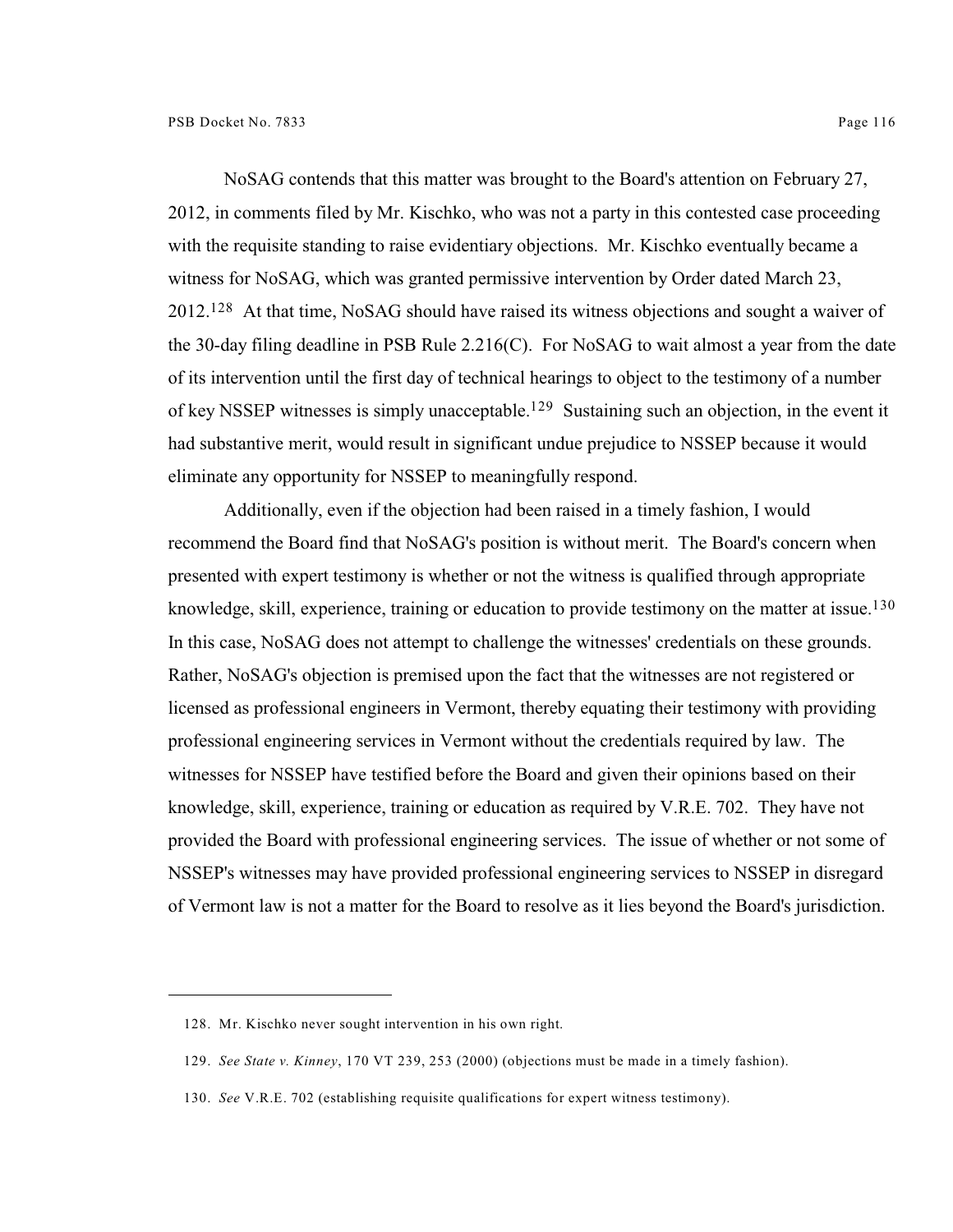Accordingly, I again reject NoSAG's position and overrule its objection to the testimony of Mr. Duncan, Mr. Nelson, Mr. Raczynski and Mr. Smith.

## **2. NSSEP and ANR Objection to Relevance of NoSAG Testimony**

As a result of the July 3, 2013, filing of the ANR MOU, I established a schedule for consideration of the contents of that MOU. Part of that schedule included the prefiling of testimony by non-signatories to the MOU. 131

On September 4, 2013, NoSAG prefiled the testimony of its witness, Mr. Kischko, addressing the impacts of the ANR MOU ("Kischko testimony").

On September 11 and 12, 2013, objections to the admissibility of portions of the Kischko testimony were filed by ANR and NSSEP, respectively, with both parties asserting that Mr. Kischko was not qualified to testify as an expert on forestry matters and, to the extent the Kischko testimony addressed matters outside of the area of forestry, it was irrelevant to the consideration of the ANR MOU.

On October 1, 2013, I issued an Order overruling the ANR and NSSEP competencybased objections and taking the relevancy objections under advisement.

For the reasons discussed below, in this Proposal for Decision I also overrule the ANR and NSSEP objections based on relevance.

Relevant evidence is evidence "having any tendency to make the existence of any fact that is of consequence to the determination of the action more probable or less probable than it would be without the evidence." $132$  All relevant evidence is generally admissible.<sup>133</sup> Therefore, the admissibility of the Kischko testimony turns on whether it has a tendency to support or diminish the existence of a fact that is of consequence to the determination of NSSEP's petition.

The Kischko testimony was filed during a phase of this proceeding that concerned itself with the sufficiency of the terms and conditions of the ANR MOU to guard against undue

<sup>131.</sup> Docket 7833, Order of 8/6/13 at 6.

<sup>132.</sup> V.R.E. 401.

<sup>133.</sup> V.R.E. 402.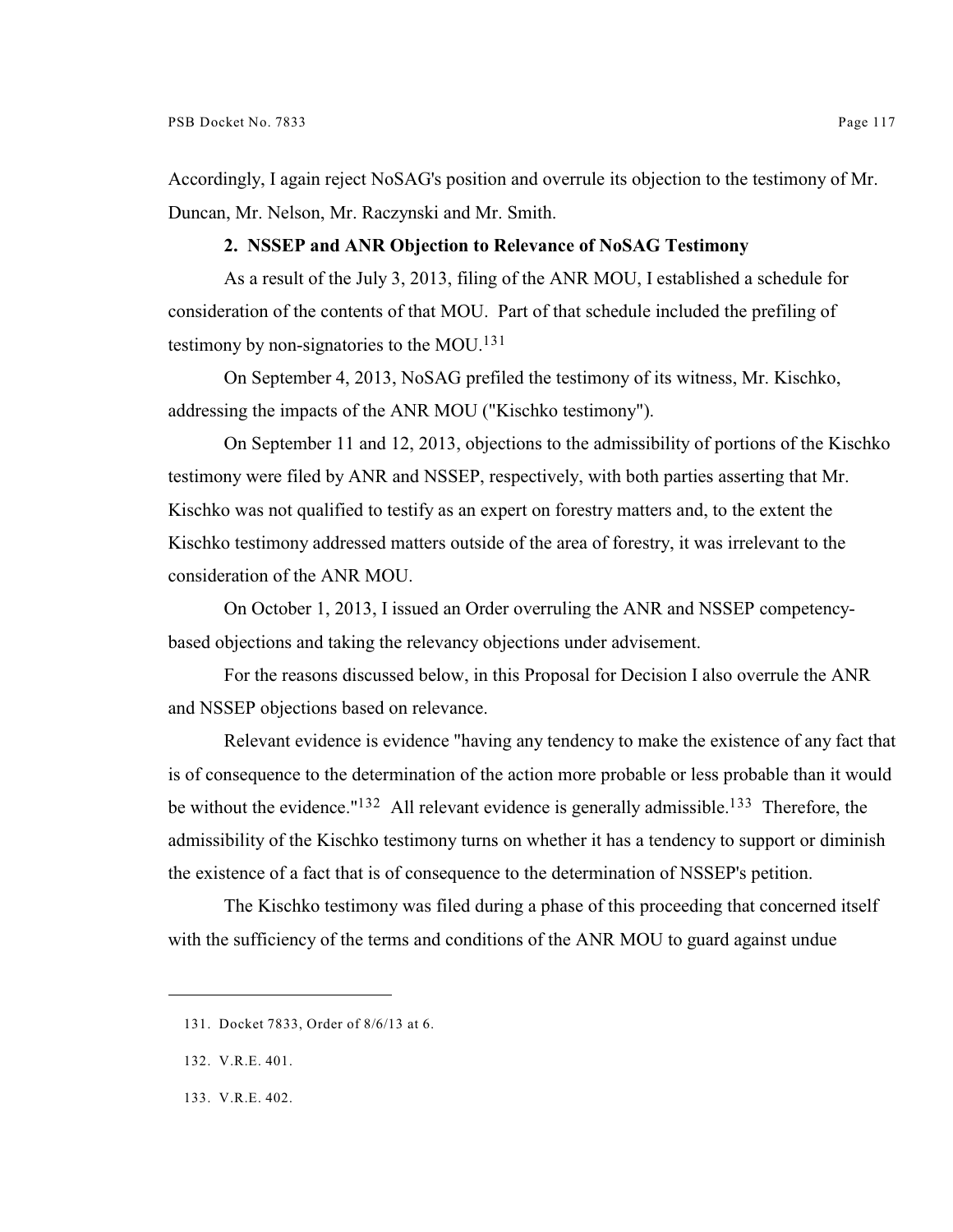adverse impacts to the long-term health and sustainability of Vermont's forest resource. Portions of the Kischko testimony are direct criticisms of the sufficiency of the ANR MOU to meet that objective and therefore constitute relevant and admissible evidence. Other portions of the Kischko testimony do not deal directly with that question, but instead go to the point that even if the ANR MOU is effective at protecting forest health, it does not improve other aspects of the Project, such as thermal efficiency, greenhouse gas emissions, and region-wide, as opposed to state-wide, forest impacts. While these topics are one step removed from the specific question of whether the ANR MOU will protect the long-term health and sustainability of Vermont's forest resource, they are not so tenuous as to be irrelevant to the ultimate determination in this proceeding. The effectiveness of the ANR MOU in ensuring a sustainable forest resource is related to questions of efficient uses of that resource, the ability of our forests to sequester carbon and the release of carbon when woody biomass is combusted.

Thus, for the foregoing reasons, the ANR and NSSEP relevancy objections to the admission of the September 4, 2013, prefiled testimony of Robert F. Kischko are overruled and that testimony is hereby admitted into the evidentiary record.

#### **VIII. CONCLUSION**

For the reasons set forth above, I conclude that the Project would unduly interfere with the orderly development of the region and therefore recommend that the Board not issue a certificate of public good for the Project. However, if the Board declines to accept my conclusion and nonetheless issues a CPG, I recommend that it do so subject to the conditions set forth below.

The GMP MOU is adopted and its terms and conditions are hereby incorporated into this Order. NSSEP shall comply with the terms and conditions of the GMP MOU.

NSSEP shall conduct the required System Impact Study and Facilities Study prior to commencing construction of the Project. The System Impact Study shall specifically address system losses, if any, that would result from interconnection and operation of the Project.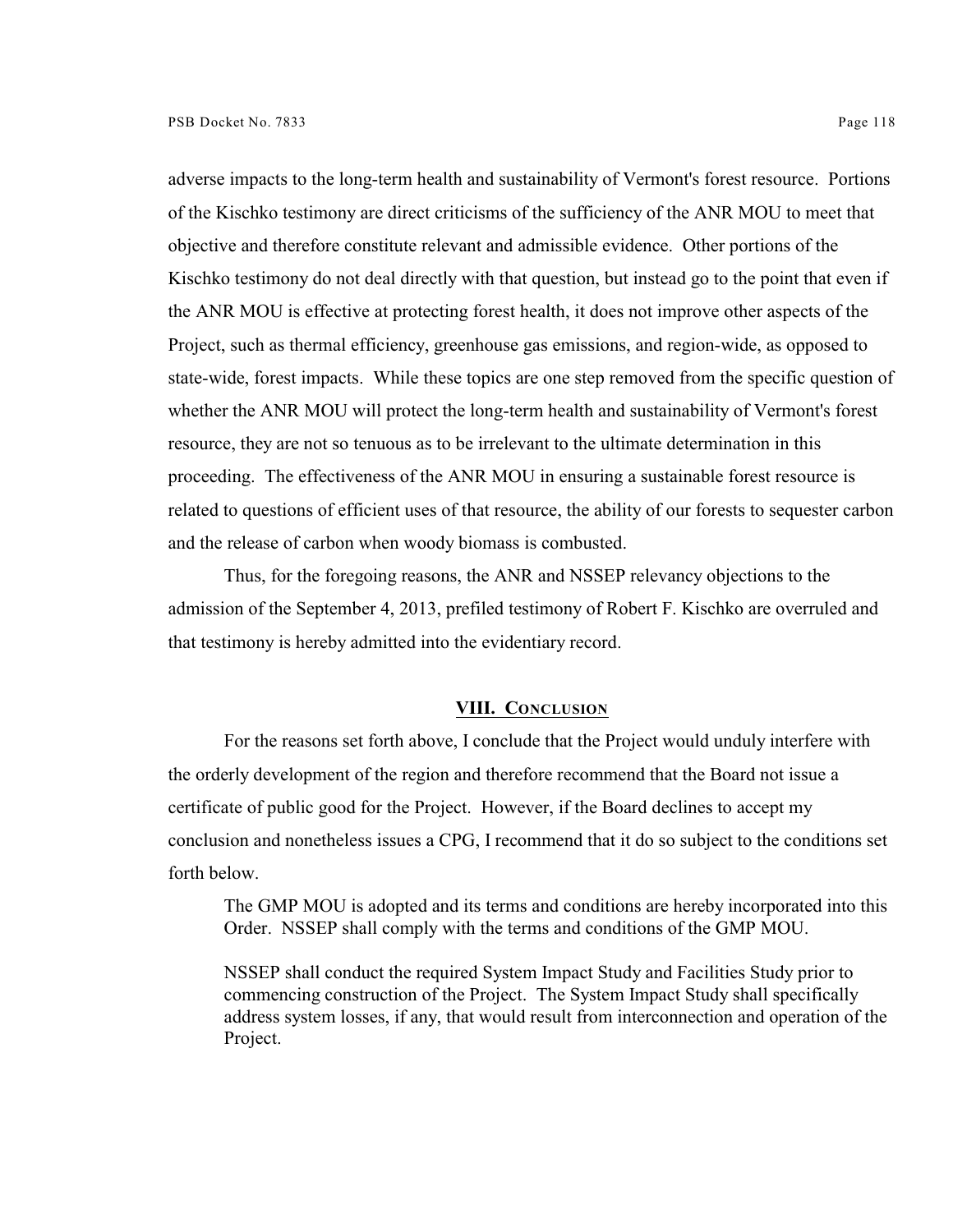NSSEP shall file the results of the System Impact Study and Facilities Study with the Board, and parties with standing on system stability and reliability shall have 14 calendar days to file comments on the studies.

NSSEP shall implement all necessary or required system upgrades or interconnection facilities identified in the System Impact Study and Facilities Study at NSSEP's sole expense.

NSSEP must obtain any required Board approval for any necessary upgrades identified in the System Impact Study and Facilities Study prior to commencing construction of the Project, including any Section 248 CPGs that may be required for the upgrades.

The ANR MOU is adopted and its terms and conditions are hereby incorporated into this Order. NSSEP shall comply with the terms and conditions of the ANR MOU.

NSSEP shall develop a harvesting plan that complies with the terms and conditions of the ANR MOU. NSSEP shall file its proposed harvesting plan with the Board, and parties with standing on the issue shall have 14 calendar days from the date of filing to file comments with the Board. NSSEP must receive Board approval of its proposed harvesting plan prior to contracting with any fuel suppliers for wood to be harvested in Vermont.

The AAFM MOU is adopted and its terms and conditions are hereby incorporated into this Order. NSSEP shall comply with the terms and conditions of the AAFM MOU.

NSSEP shall comply with all applicable Vermont Air Pollution Control Regulations.

NSSEP shall obtain and comply with all necessary DEC Air Pollution Control Division permits. Copies of permits required for construction shall be filed with the Board prior to commencement of construction, and copies of permits required for operations shall be filed with the Board prior to commencement of operations.

NSSEP shall not store more than a 30-day supply of wood chip fuel at the Project site. Stored fuel shall be utilized on a first in/first out basis.

NSSEP shall develop a substantive proposal for its proposed wood stove changeout program consistent with the recommendations of ANR. NSSEP shall file its proposal for Board review. Parties with standing on the issue will have 14 calendar days from the date of filing to file comments with the Board. NSSEP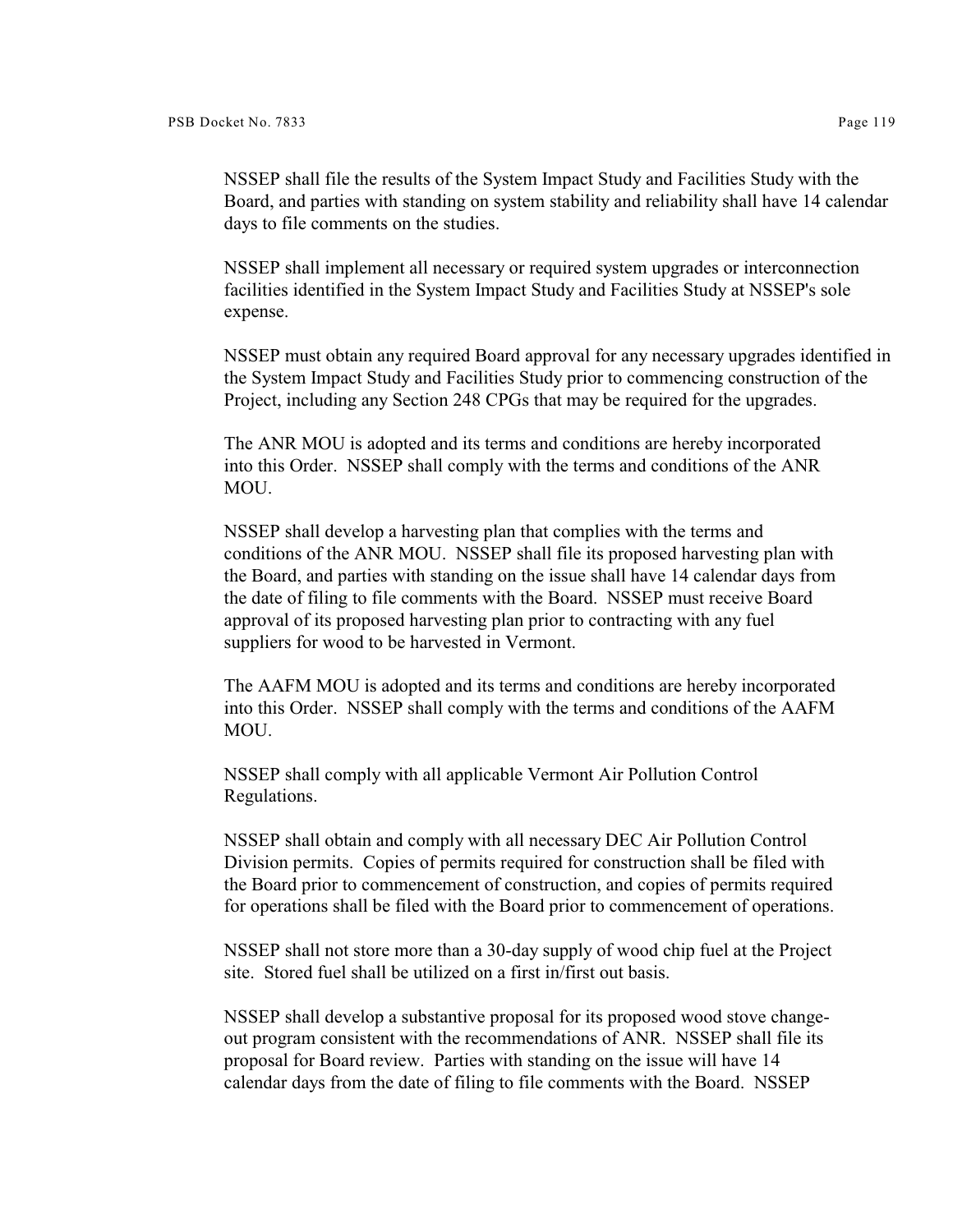must receive Board approval of and activate its proposed program prior to commencement of commercial operations.

NSSEP shall construct and operate the Project so that project-related sound levels at any existing surrounding residences do not exceed 55 dBA (exterior)(Leq) (16 hr) between 7:00 A.M. and 11:00 P.M., and 45 dBA (exterior)(Leq)(8 hr) or 30 dBA (interior bedrooms)(Leq)(8 hr) between 11:00 P.M. and 7:00 A.M.

Construction of the boiler building, turbine building, wood processing building, the fuel reclaimer enclosures, and the fly ash conveyor enclosures shall have an acoustical rating of approximately Sound Transmission Class (STC) 45 or above.

All outdoor conveyors can be open on the sides, but shall have a top cover. Conveyor openings in buildings and the fuel reclaimers shall be covered with two layers of vinyl sound barrier or comparable sound attenuating material. The material can have vertical slits that allow material to flow through.

The ACC cooling unit fans shall be low noise or variable speed fans.

Major construction activities for the Project shall occur only on weekdays between the hours of 7:00 A.M. and 7:00 P.M. and 8:00 A.M. and 5:00 P.M. on Saturdays. No construction will be allowed on Sundays or federal or state holidays. Indoor construction activities may take place outside of the restricted hours provided those activities do not result in sound levels in excess of the standard imposed for Project operations.

NSSEP shall obtain authorizations under and comply with the terms of the following permits: (1) GP 3-9015: New Stormwater Discharges to Waters that are not Principally Impaired by Collected Stormwater Runoff; (2) GP 3-9020: Stormwater Runoff from Construction Sites; and, (3) GP 3-9003: Vermont's MSGP. Copies of permits required for construction shall be filed with the Board prior to commencement of construction, and copies of permits required for operations shall be filed with the Board prior to commencement of operations.

NSSEP shall obtain the necessary DEC Underground Injection Control permit and comply with its terms and conditions. NSSEP shall file copies of the permit with the Board and parties with standing on the issue will have 14 calendar days to file comments on the permit.

NSSEP shall contract with a reputable firm to handle the transportation and disposal of the Project's wood ash. All wood ash from the Project shall be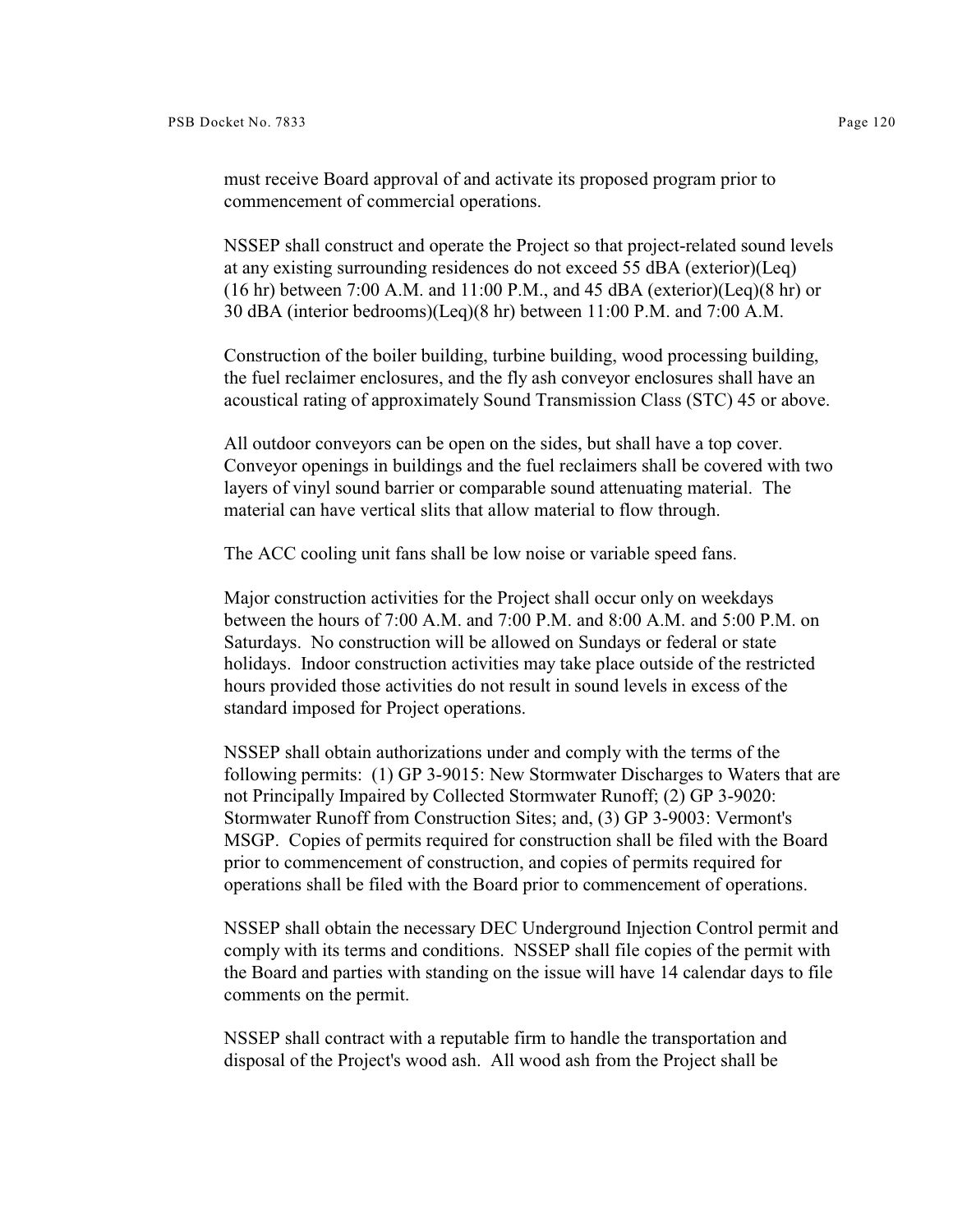handled and disposed of in accordance with the Vermont Comprehensive Wood Ash Management Procedure.

NSSEP shall install containment structures for the 50,000-gallon distillate fuel storage tank, the 15,000-gallon anhydrous ammonia storage tank, the fuel truck unloading area, and all Project transformers. The containment structures shall be of sufficient capacity to contain 150% of the maximum volume of liquid contained in each of these structures.

NSSEP shall construct the proposed thermal loop so that it is on the south side of Main Street to avoid impacts to the adjacent floodway and the Great Brook.

NSSEP shall monitor wood chip delivery truck traffic over the first year of Project operation, and NSSEP staff will meet regularly with stakeholders, including regional and town officials and SWCRPC, to evaluate and respond to actual impacts of the various routes in order to fairly distribute the impacts caused by the additional truck traffic associated with the Project.

NSSEP shall develop and file with the Board a traffic monitoring plan to document and verify the wood chip delivery truck traffic pattern during the initial year of Project operations. This monitoring plan shall be filed no less than 90 calendar days prior to the commencement of wood chip deliveries to the Project site. The monitoring plan shall collect and maintain sufficient information to monitor, evaluate and mitigate, where possible, impacts from the truck traffic. Parties shall have 30 calendar days after the submission of the monitoring plan to file comments thereon. NSSEP must obtain Board approval of its monitoring plan prior to taking delivery of wood chips at the Project site.

Within 60 calendar days after the completion of one year of Project operations, the results of the traffic monitoring plan along with a report of stakeholder input on traffic impacts shall be filed with the Board. Parties with standing shall have 30 calendar days after the submission of the monitoring results and stakeholder input report to file comments. In the event parties believe an additional monitoring period is needed they shall explain their reasons therefor at this time.

Wood chip deliveries shall be limited to Monday through Friday between the hours of 7:00 A.M. and 5:00 P.M. Where circumstances beyond NSSEP's control require, such as prior to and immediately following mud season, delivery hours may be extended until 7:00 P.M. No deliveries may occur on Saturdays or Sundays, or state or federal holidays, and in no event shall deliveries occur between the hours of 7:00 P.M. and 7:00 A.M.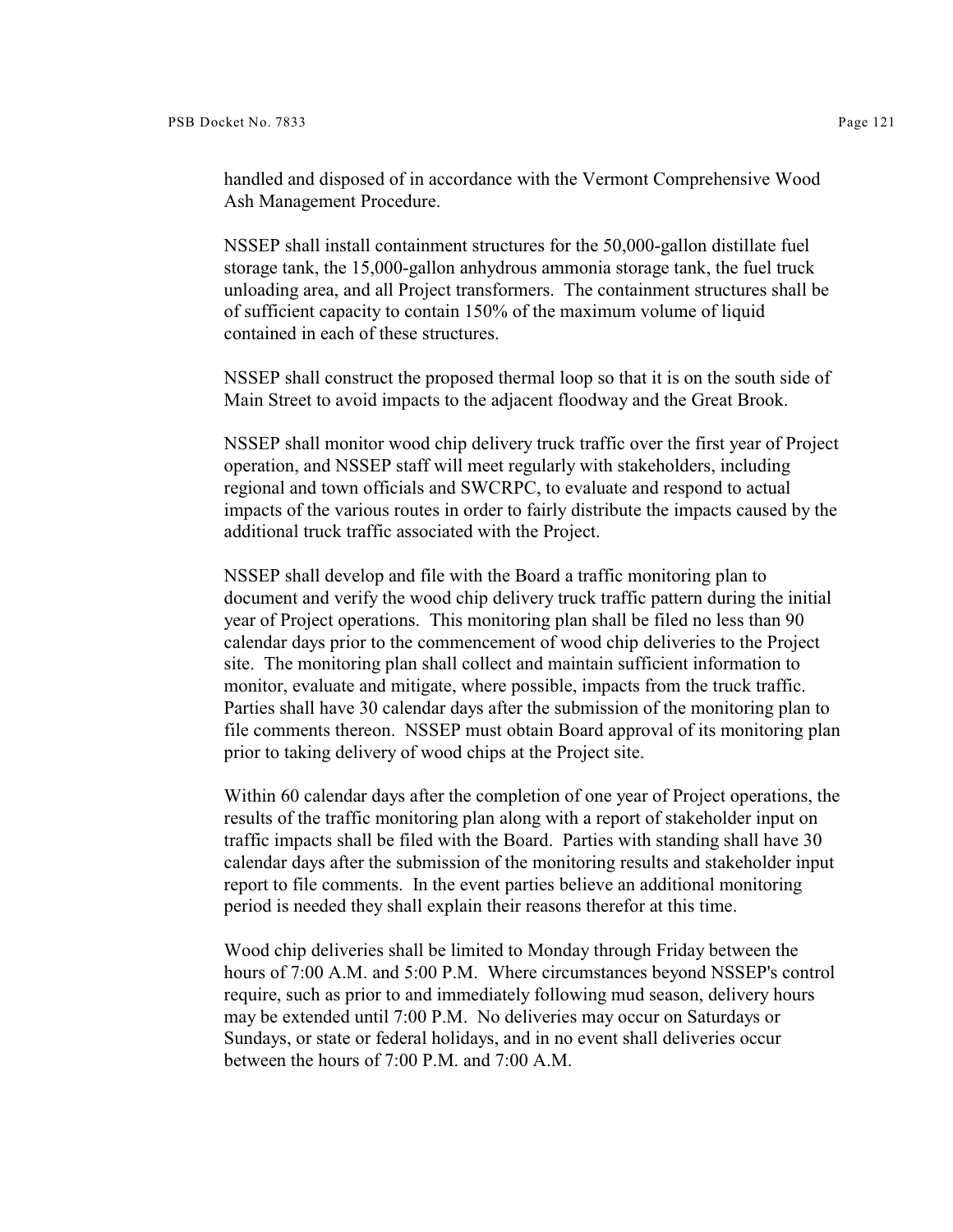Deliveries shall be distributed pro rata, to the extent feasible, among Springfield, Weathersfield, Cavendish and Chester, and deliveries shall be distributed so that the majority of deliveries are not concentrated at one intersection. This restriction does not apply to the Route 10 and South County Road, or the South County Road and Main Street intersections.

NSSEP shall schedule wood chip truck deliveries to reduce impacts on certain sensitive roads during winter ski season. Further, NSSEP will not authorize or schedule deliveries on Fridays after 2:30 P.M. during the winter ski season.

NSSEP shall comply with the requirements of the FAA Determination Of No Hazard To Air Navigation dated June 6, 2013. (Exhibit Board-3).

NSSEP shall file with the Board a proposed protocol for notifying surrounding neighbors as well as a point of contact at the Stellafane Observatory when increased levels of lighting will be utilized for an extended period of time. Parties with standing on the issue will have 14 calendar days to file comments with the Board on the proposed protocol. NSSEP must obtain Board approval for the notice protocol prior to commencing commercial operations.

NSSEP shall enter into long-term contracts with Vermont distribution utilities for no less than 75% of the Project's output. To the extent possible, and recognizing the potential for variations in the Project's fuel costs, such contracts shall contain controls to limit pricing volatility to the purchasing utilities. NSSEP shall certify compliance with this condition prior to the commencement of commercial operations.

120 calendar days prior to the commencement of operations NSSEP shall file with the Board a plan for monitoring and measuring the total amount of thermal waste heat generated by the facility and the total amount of thermal waste heat actually utilized during each calendar year of operations. Parties shall have 21 calendar days subsequent to the filing of the proposed plan to file comments with the Board. NSSEP must obtain Board approval for its monitoring plan prior to commencing commercial operations. Reports generated pursuant to the plan shall be filed with the Department of Public Service within 60 calendar days of the end of each calendar year in which the Project operates.

NSSEP shall construct and operate the District Heating System as proposed, install the interconnection points for the Community District Heating system as proposed, and shall make available for use in these systems the amount of heat as described in its testimony. NSSEP must obtain any necessary collateral permits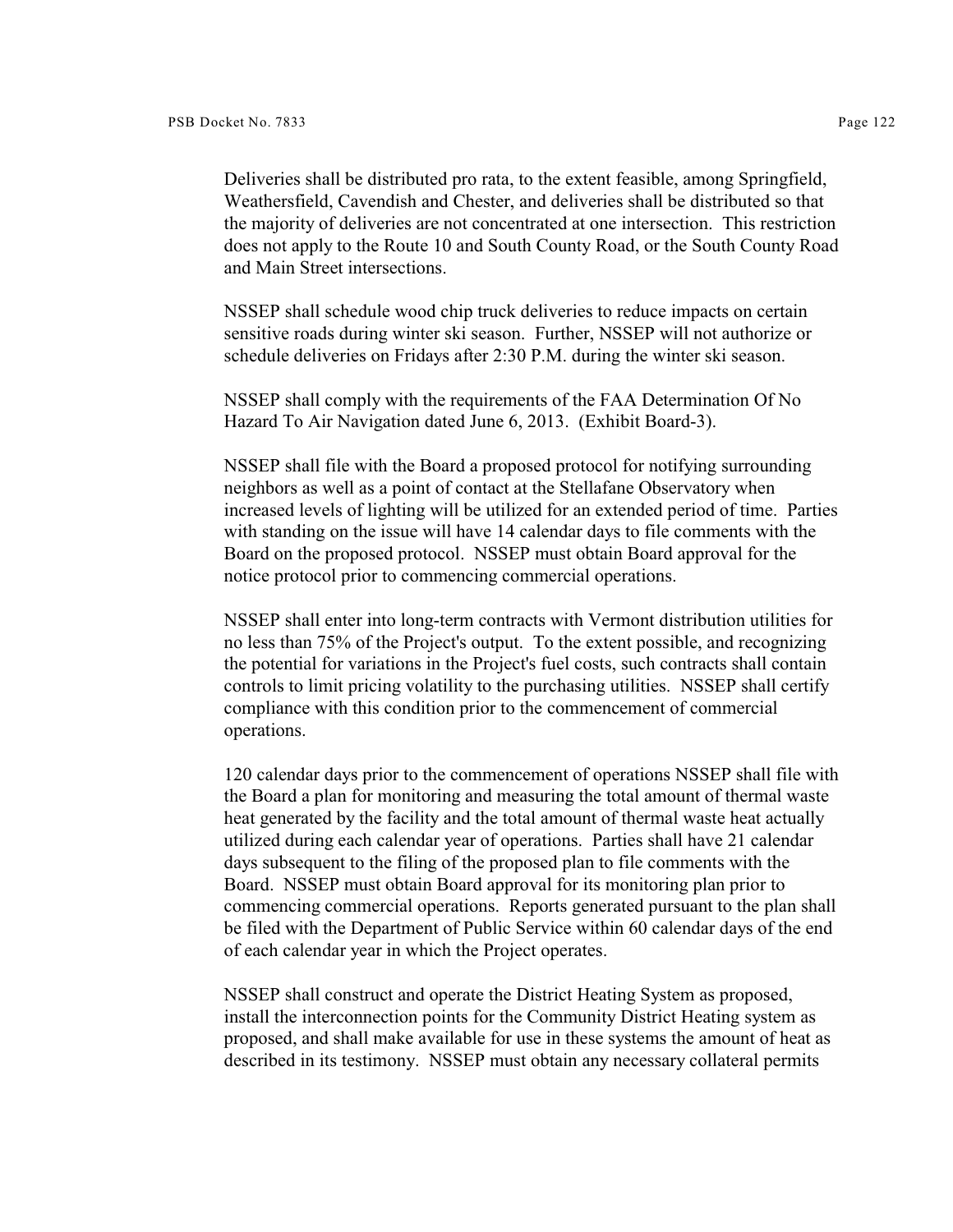NSSEP shall file a proposed decommissioning plan, including a proposed funding mechanism for decommissioning. The funding mechanism shall be bankruptcy remote and structured solely for the benefit of the Board, consistent with decommissioning funding mechanisms previously approved by the Board for other merchant generators. The proposed decommissioning plan may take into account the location and potential reasonable re-use of the Project infrastructure at the end of commercial operations. Parties with standing shall have 14 calendar days to file comments on the proposed decommissioning plan. NSSEP must receive Board approval of its proposed decommissioning plan prior to the commencement of Project construction.

Prior to Project construction, NSSEP shall notify the Board and the parties that it has complied with all pre-construction requirements and that it intends to commence construction of the Project.

Prior to accepting any fuel deliveries at the Project site, NSSEP shall notify the Board and parties that it has complied with all pre-delivery requirements and that it intends to commence accepting fuel deliveries at the Project site.

Prior to commencing commercial operations, NSSEP shall notify the Board and parties that it has complied with all pre-operational requirements and that it intends to commence commercial operations at the Project site.

This Proposal for Decision has been served on all parties to this proceeding in accordance with 3 V.S.A. § 811.

Dated at Montpelier, Vermont, this 4th day of December , 2013.

 s/John J. Cotter John J. Cotter, Esq. Hearing Officer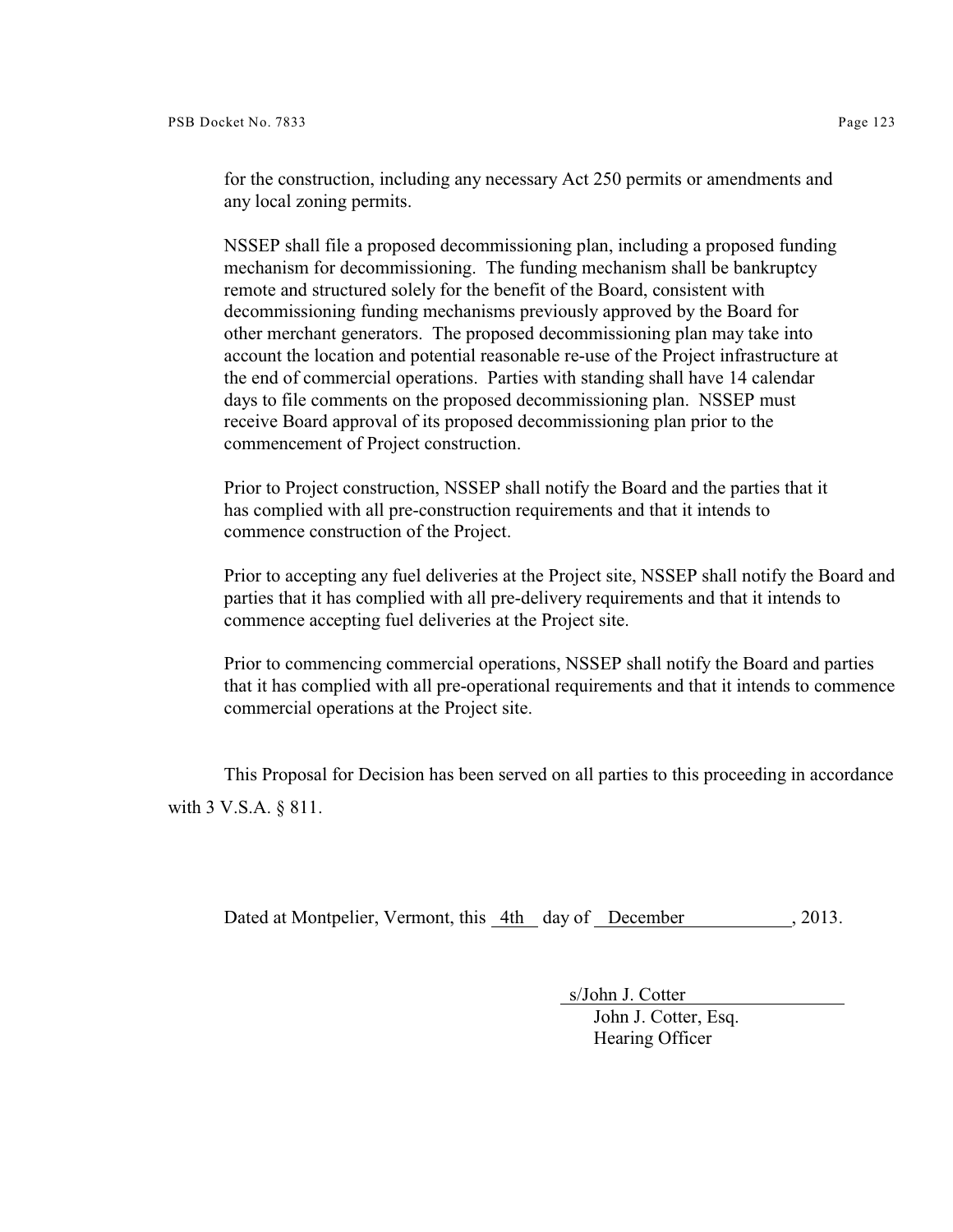#### **IX. BOARD DISCUSSION**

On November 26, 2013, VNRC/NWF filed comments on the Hearing Officer's Proposal for Decision ("PFD"). On November 27, 2013, NSSEP, the Town of Springfield, the Department, and NoSAG each filed comments on the PFD. On December 2, 2013, ANR and SWCRPC each filed comments on the PFD. Both NSSEP and NoSAG requested oral argument before the Board.<sup>134</sup> The remaining commenting parties did not request oral argument, but ANR and the Department each reserved the right to participate in the event oral argument was requested by another party. On January 8, 2014, in response to the requests of NSSEP and NoSAG, the Board convened and heard oral argument on the PFD.

Having considered all of the comments on the PFD as well as the positions presented during oral argument, we hereby adopt the Hearing Officer's PFD with two exceptions. We disagree with his recommended findings that the Project: (1) would meet a present and future need for service under 30 V.S.A. § 248(b)(2); or (2) would promote the general good of the State under 30 V.S.A. § 248(a)(2), given the Project's expected greenhouse gas emissions and the low thermal efficiency level at which it would operate.

We begin our discussion by addressing two issues raised by NoSAG: the applicability of certain amendments to § 248 by virtue of the 2012 passage of Act 170; and the qualifications of certain NSSEP witnesses to testify before the Board as experts. We address these issues at the outset of this discussion because their resolution has implications for the remainder of our decision. Following resolution of these two issues, this discussion will address issues raised by the parties with respect to the substantive criteria under  $\S$  248(b) and will conclude with an analysis of whether the Project would promote the general good of the State pursuant to  $§ 248(a)(2).$ 

### **A. Applicability of Act 170**

On May 18, 2012, certain sections of Act 170 took effect, resulting in amendments to the substantive criteria of  $\S 248(b)$ . NoSAG contends that these amendments apply to NSSEP's petition even though the petition was filed on December 22, 2011, approximately five months

<sup>134.</sup> NSSEP Comments at 1; NoSAG Comments at 1.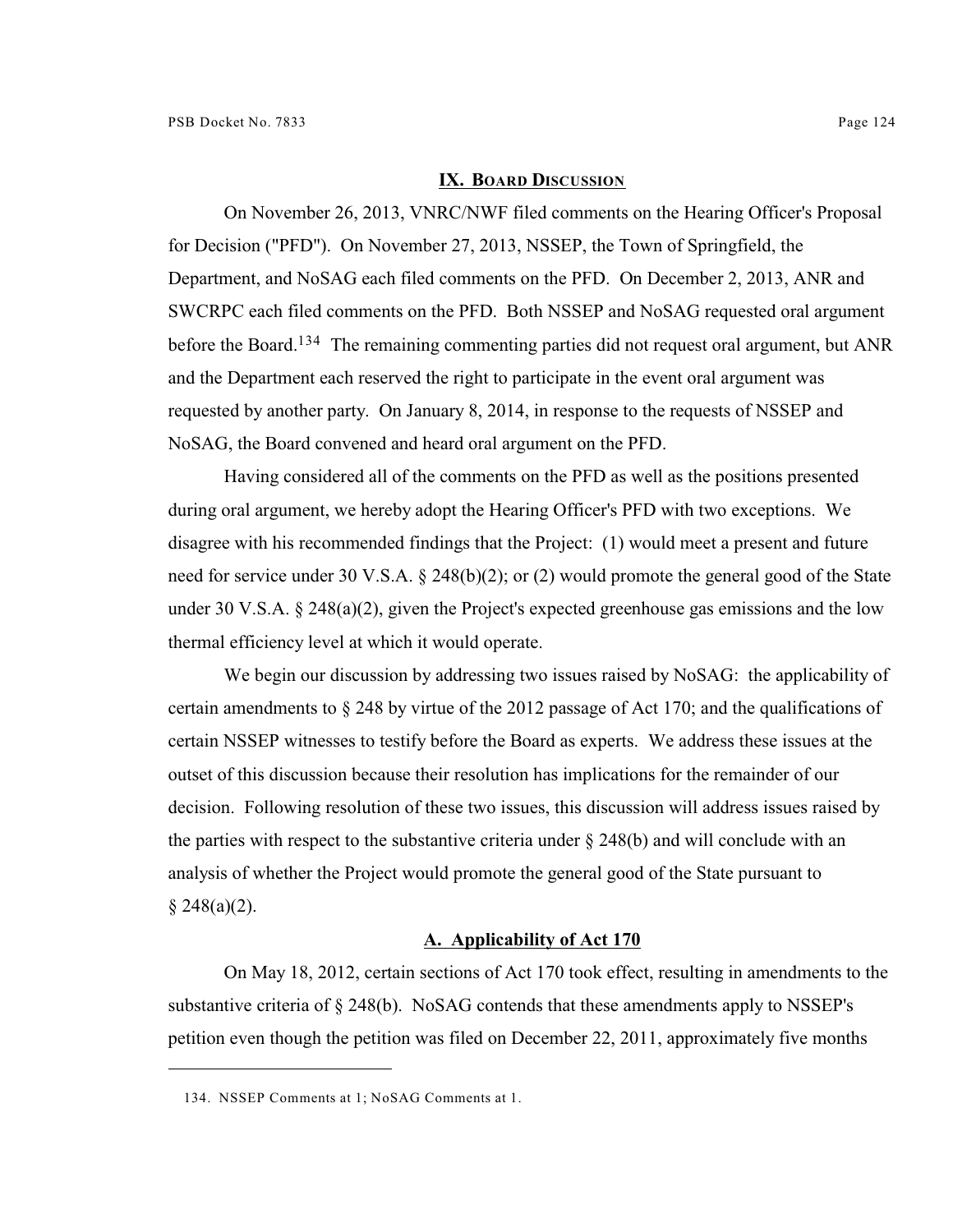before the effective date of the Act 170 amendments. NoSAG contends that these amendments apply to the petition because the petition was not complete until after the Act 170 amendments took effect, and because the proposed changes to the Project that NSSEP filed in June of 2012 constituted the filing of a new petition.

According to NoSAG, the December 22, 2011, petition was incomplete because it lacked a proposed PPA, included a 2008 feasibility study addressing a 30 MW project, used a flawed economic model, failed to include a forest harvesting plan, lacked a viable plan for eliminating chemicals from the Project's boiler, and failed to address appropriate ingress and egress from the Project site.<sup>135</sup> NoSAG states that the earliest the petition could have been considered complete is August 24, 2012, the date on which NSSEP filed a "viable" forest harvesting plan, and that the amendments to  $\S 248(b)$  that took effect on May 18, 2012, therefore apply to the petition.<sup>136</sup>

In addition, NoSAG argues that the proposed changes to the Project filed in June of 2012, particularly the change from a water-cooled system to an air-cooled system, were significant enough to require that a 45-day pre-filing notice be given pursuant to 30 V.S.A. § 248(f) and Board Rules 2.204(G), 2.205(A), 2.208, 5.407 and 5.408.<sup>137</sup> NoSAG points to certain public statements made by NSSEP or its counsel to support its position that the June 2012 proposed changes constituted a re-filed petition subject to the amendments to § 248(b) that took effect on May 18, 2012.<sup>138</sup>

After careful consideration of NoSAG's arguments, for the reasons discussed below we conclude that the Hearing Officer correctly determined that a proper petition was filed on December 22, 2011, and that the proposed changes made to the Project in June of 2012 did not require any additional process than what was provided to the parties. Therefore, the amendments to § 248(b) that became effective on May 18, 2012, do not apply in this proceeding.

- 136. NoSAG Comments at 4.
- 137. NoSAG Comments at 4-5.
- 138. NoSAG Comments at 5-7.

<sup>135.</sup> NoSAG Comments at 3.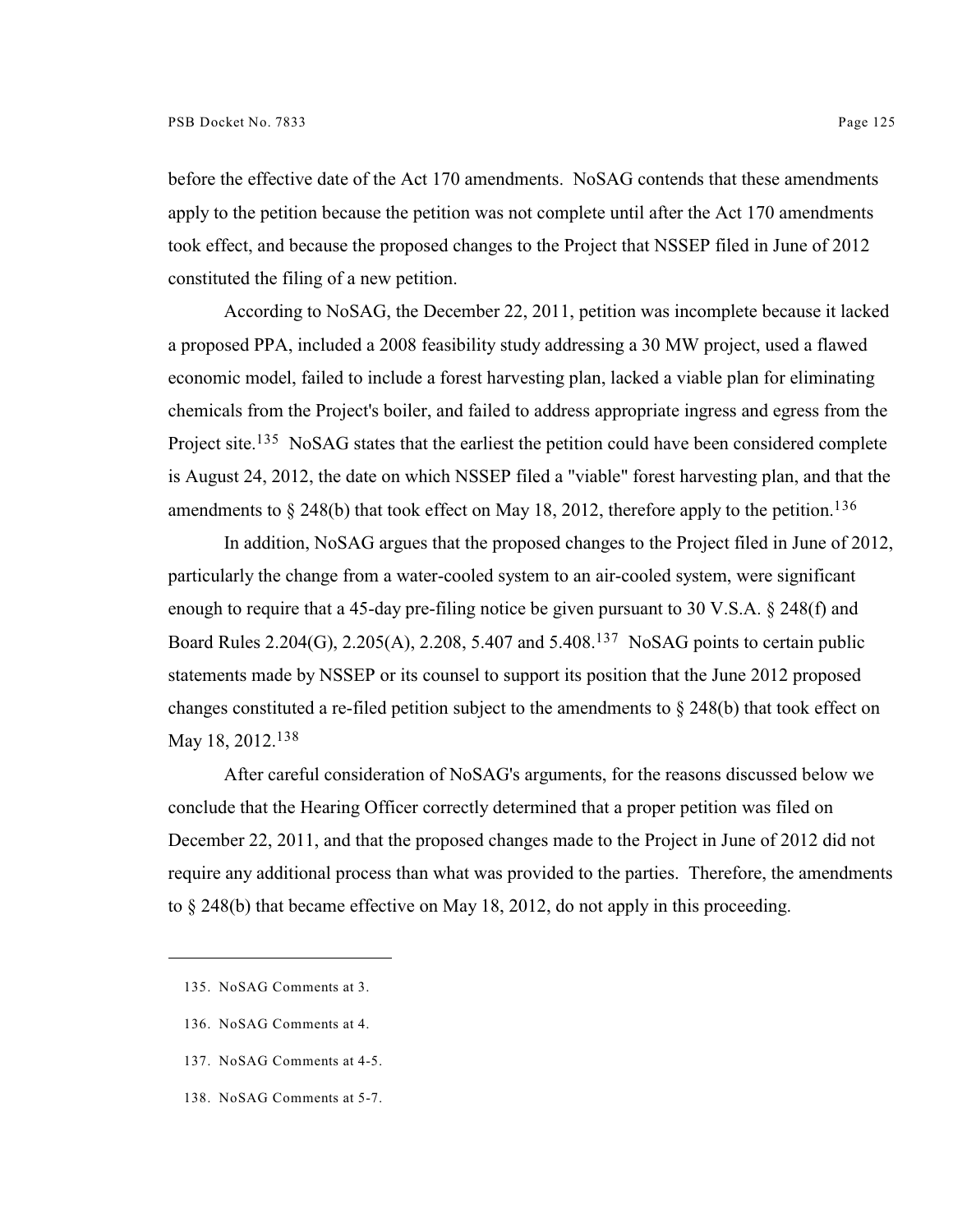The Vermont Supreme Court has held that an applicant's rights vest in an existing regulation at the time a proper or complete application is filed.<sup>139</sup> Therefore, assuming NSSEP filed a complete application on December 22, 2011, its rights vested in § 248 as that statute existed at that time, and not in § 248 as amended effective May 18, 2012. An application for a zoning permit is proper when "'validly brought and pursued in good faith."<sup>140</sup> An Act 250 application is complete when it addresses all Act 250 criteria.<sup>141</sup> We do not accept NoSAG's argument that the petition filed on December 22, 2011, was incomplete. NSSEP's December 22, 2011, petition was accompanied by supporting testimony and exhibits that addressed each of the required § 248 criteria and was therefore properly considered complete at the time it was filed.

The alleged defects that NoSAG relies on in support of its position are really questions of whether NSSEP met its burden of persuasion at the time it filed the petition, and not questions regarding the completeness of that petition. While it is fair to question whether NSSEP has, in the end, met its burden of persuasion, that does not mean that NSSEP did not file a complete petition in December of 2011.<sup>142</sup>

Additionally, the cases cited by NoSAG do not support a finding that the December 22, 2011, petition was incomplete. In *Ross,* the applicants submitted an Act 250 application that addressed only two of Act 250's ten criteria, and appeared to do so for the specific purpose of avoiding consideration of the application under forthcoming amendments to the town plan.<sup>143</sup>

143. *Ross*, 151 Vt. at 55.

<sup>139.</sup> *Smith v. Winhall Planning Commission*, 140 Vt. 178, 181-83 (1981) (finding an applicant's rights to have vested in existing zoning regulations upon the filing of a "proper" application); *see also In re Ross*, 151 Vt. 54, 58 (1989) (finding that applicants have a vested right in a town plan after submitting a "complete" application).

<sup>140.</sup> *Smith*, 140 Vt. at 182 (quoting *In re Preseault*, 132 Vt. 471, 474 (1974)).

<sup>141.</sup> *Ross*, 151 Vt. at 57-58.

<sup>142.</sup> For example, NSSEP did not file a proposed harvesting plan when it filed its petition. However, a harvesting plan was not specifically required by § 248 at the time the petition was filed. What was required was for NSSEP to file testimony intended to demonstrate that the Project would not have an undue adverse impact on the natural environment, which NSSEP did. The fact that some other parties disagreed with NSSEP's testimonial assertions should come as no surprise in a contested case proceeding for a project that faces opposition.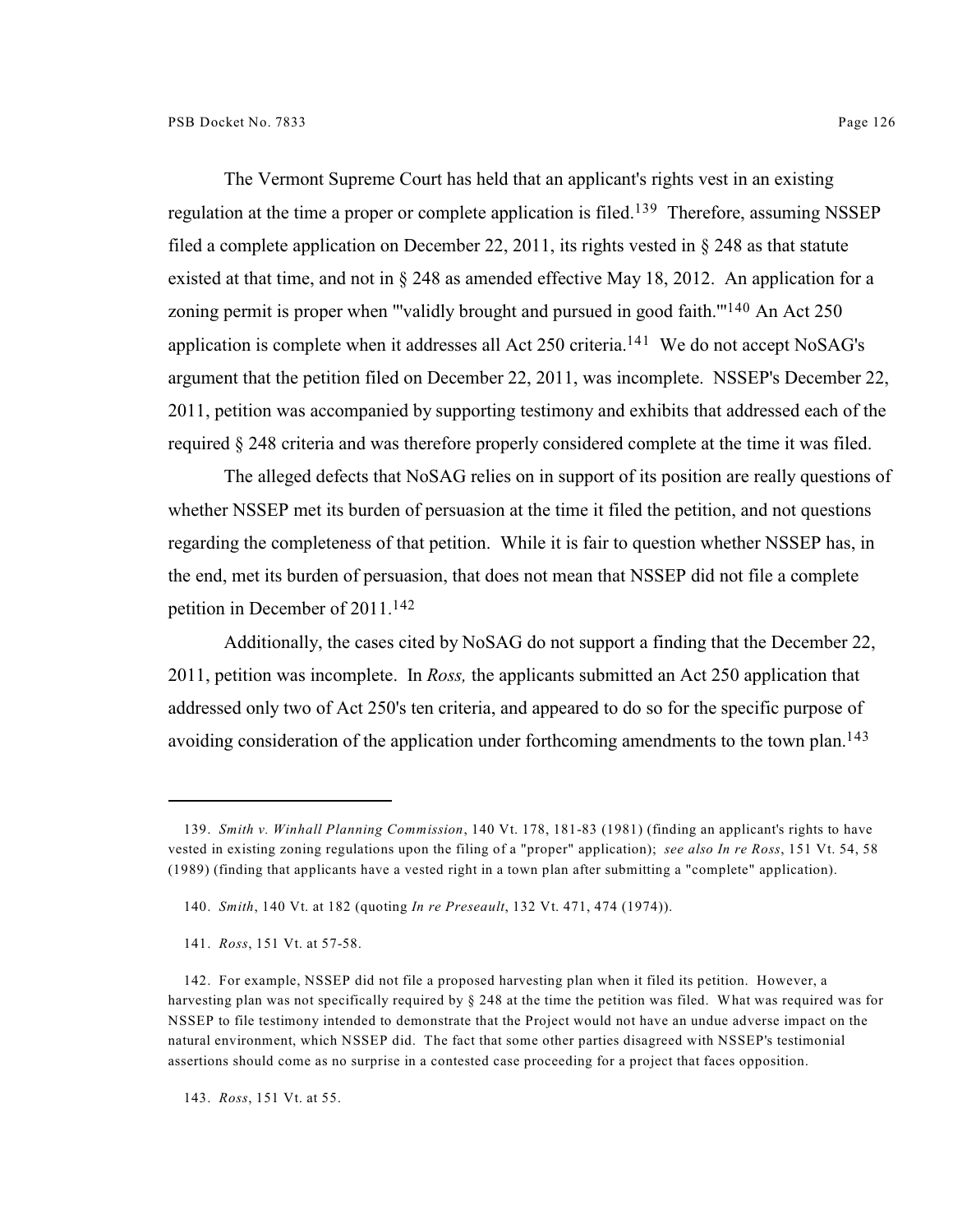Here, NSSEP submitted a petition with supporting evidence and exhibits addressing all applicable criteria, meaning that it was complete as of the December 22, 2011, filing.

Similarly, there is nothing in the *Handy* case<sup>144</sup> that supports NoSAG's position. In *Handy,* the Court found that the vested rights doctrine announced in *Smith v. Winhall* applied in determining whether two zoning applications would be processed under older bylaws, or under bylaws with amendments pending on the date of application. Given that one permit application was submitted later in the bylaw amendment process than the other, the Court noted that the applicant had a higher burden to show that it did not rush to get its application in for the purpose of avoiding the upcoming amendments.<sup>145</sup> In short, given the timing of the application, the applicant would have to demonstrate that the application was pursued in "good faith" as required by *Smith*.

NoSAG asserts that NSSEP "filed an incomplete petition to get into the regulatory queue to allow NSSEP more time to develop its plans" and to address a number of issues. According to NoSAG, NSSEP's actions should not be rewarded by "allowing it to sidestep important greenhouse gas and natural resource requirements under Section 248." 146

However, there is no evidence in the record that NSSEP acted in bad faith or in an attempt to avoid application of the Act 170 amendments to Section 248 when it filed its petition in December of 2011. As noted earlier, while it is debatable whether NSSEP's initial filing would have been approved following contested case review, it did address all required criteria and was therefore complete when filed. Additionally, the changes made by NSSEP as the Docket progressed were made in an attempt to address issues and concerns raised by other parties. Where an application is considered to have been complete and filed in good faith, it would be

<sup>144.</sup> *In re Handy*, 171 Vt. 336 (2000).

<sup>145.</sup> *Handy*, 171 Vt. at 351. In *Handy*, one of the permit applications was filed after the town published notice of the amended bylaws, but before the amended bylaws were adopted. The other permit application was filed after the amended bylaws had been adopted, but before they became effective. It was this latter permit application to which the Court was referring.

<sup>146.</sup> NoSAG Comments at 8.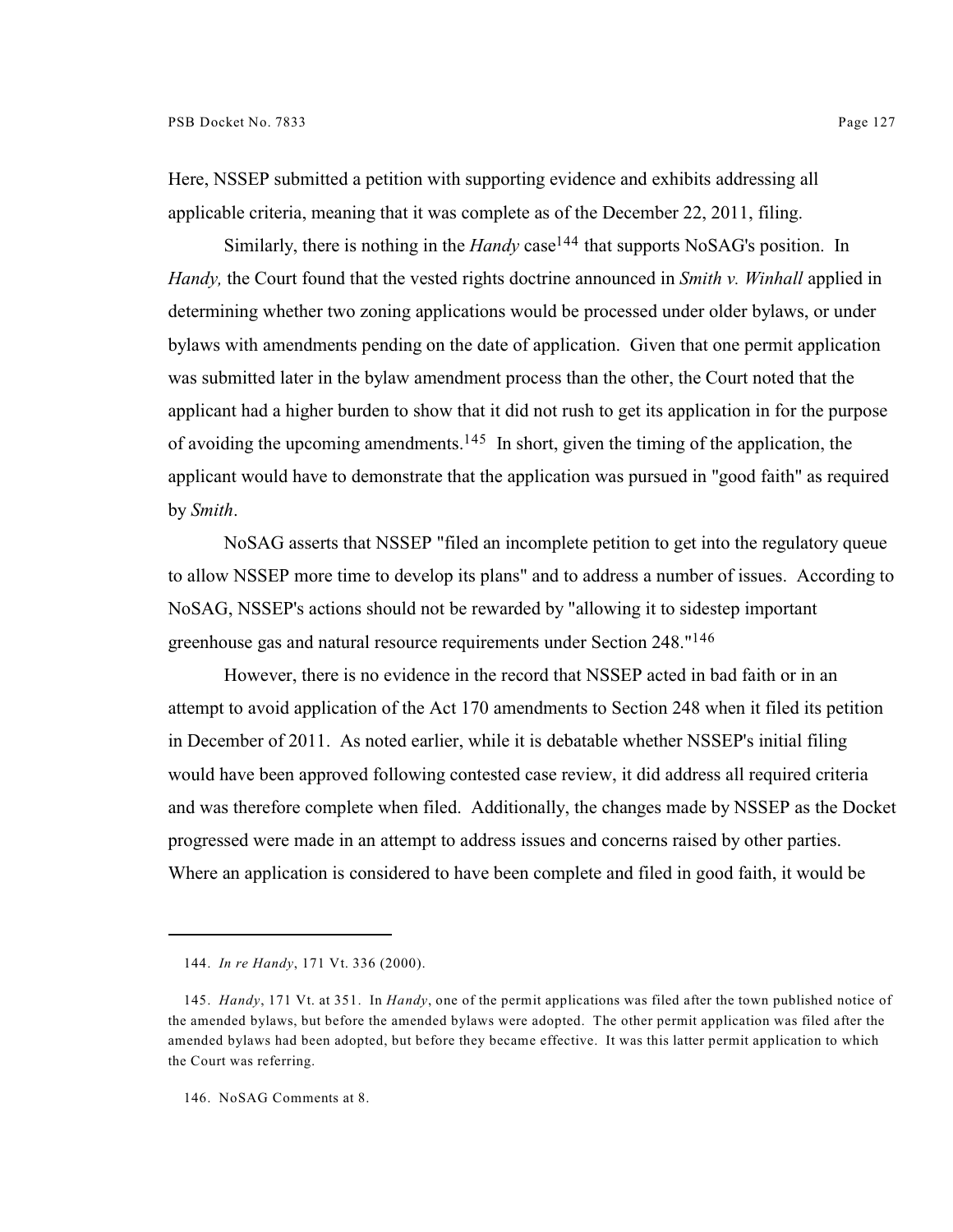bad policy to characterize constructive attempts at addressing issues that arise during the course of a § 248 proceeding as bad faith acts.

We turn now to the question of whether the amendments made to the petition in June of 2012 required NSSEP to repeat the notification process that was required prior to the filing of its initial petition, and whether those proposed changes were significant enough to trigger application to the Project of the Act 170 amendments to  $\S 248$ . For the reasons discussed below, we reject NoSAG's argument and find that the Hearing Officer correctly ruled that no additional notice was necessary beyond that which was given in the amendment process, and that no amended petition was required.

On June 1, 2012, NSSEP filed several proposed changes to the Project, the most significant of which was the change from a water-based cooling system to an air-based cooling system. The two largest changes that resulted from this switch to air-cooled technology were an increase in the size of the cooling structure and the elimination of the water vapor plume that would have existed with the water-cooled technology. The original petition envisioned a water treatment building approximately 78 feet by 52 feet and 30 feet in height, and a cooling tower structure approximately 54 feet by 112 feet and 26 to 40 feet in height. The proposed changes filed in June 2012 would have replaced those structures with an air-cooled structure approximately 275 feet long, 55 feet wide, and 65 feet tall.<sup>147</sup>

Prior to filing the amendments, NSSEP filed a proposed schedule on April 9, 2012, and at that time notified all parties of its intent to amend the Project by switching from a water-based cooling system to the air-based cooling system.<sup>148</sup> On April 17, 2012, NSSEP filed a revised proposed schedule that incorporated comments from other parties.<sup>149</sup> No party objected to the proposed schedule and it was adopted by Order dated April 30, 2012. Included in the adopted schedule was the June 1, 2012, date for NSSEP to submit its revised proposal.

<sup>147.</sup> Smith pf. 6/1/12 at 5.

<sup>148.</sup> Docket 7833, Order of 10/10/12 at 2.

<sup>149.</sup> Docket 7833, Order of 4/30/12 at 1.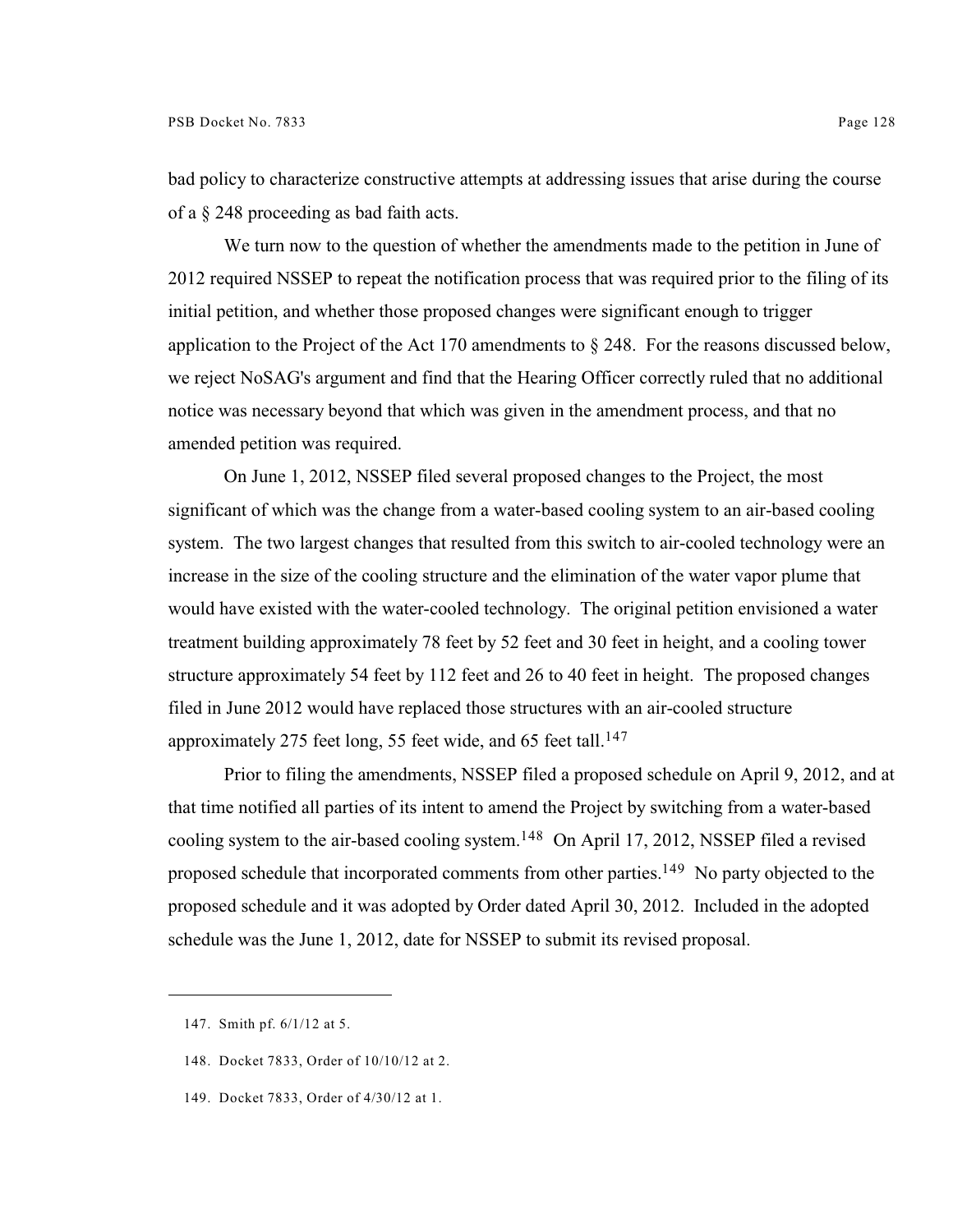On June 1, 2012, NSSEP filed its revised proposal, detailing the changes from the water-based cooling system to the air-based cooling system. At the time of the filing, no party objected to the proposed changes or sought any additional procedure related to the filing. It wasn't until September 7, 2012, that NoSAG filed a motion contending that the June 1, 2012, filing constituted a new § 248 petition and requesting that the Docket be stayed until NSSEP provided the notice required under Board rules and 30 V.S.A.  $\S$  248(f).<sup>150</sup>

On October 10, 2012, the Hearing Officer issued an Order denying NoSAG's September 7, 2012, motion, finding that the changes to the Project, when considered in the context of the overall proposed Project, did not change the size or scope of the Project in any meaningful way. Accordingly, NSSEP was not required to file an amendment to its petition or provide any additional notice.<sup>151</sup>

Resolution of NoSAG's September 7, 2012, motion required the Hearing Officer to exercise discretion in determining whether the revisions to the Project filed on June 1, 2012, were significant enough, in the overall context of the proposed Project, to require the filing of an amended petition following new notice to appropriate entities and persons regarding the Project revisions.<sup>152</sup> The Hearing Officer, exercising that discretion, determined that the proposed changes did not rise to that level. While reasonable minds may disagree about that determination, we see no basis for finding that the Hearing Officer abused his discretion and therefore decline to disturb his October 10, 2012, ruling.

The Board rules governing amendments to petitions also inform our decision on this issue. First, PSB Rule 2.204(G) provides that amendments may be made at any time, and if not objected to within 10 days, are allowed to take effect. If an amendment makes a substantial change to the previous filing, the Board may order such additional notice to other parties and to

<sup>150.</sup> Docket 7833, Order of 10/10/12 at 1.

<sup>151.</sup> Docket 7833, Order of 10/10/12 at 6.

<sup>152.</sup> *See e.g.* Docket 7156, Order of 10/1/07 at 7-8.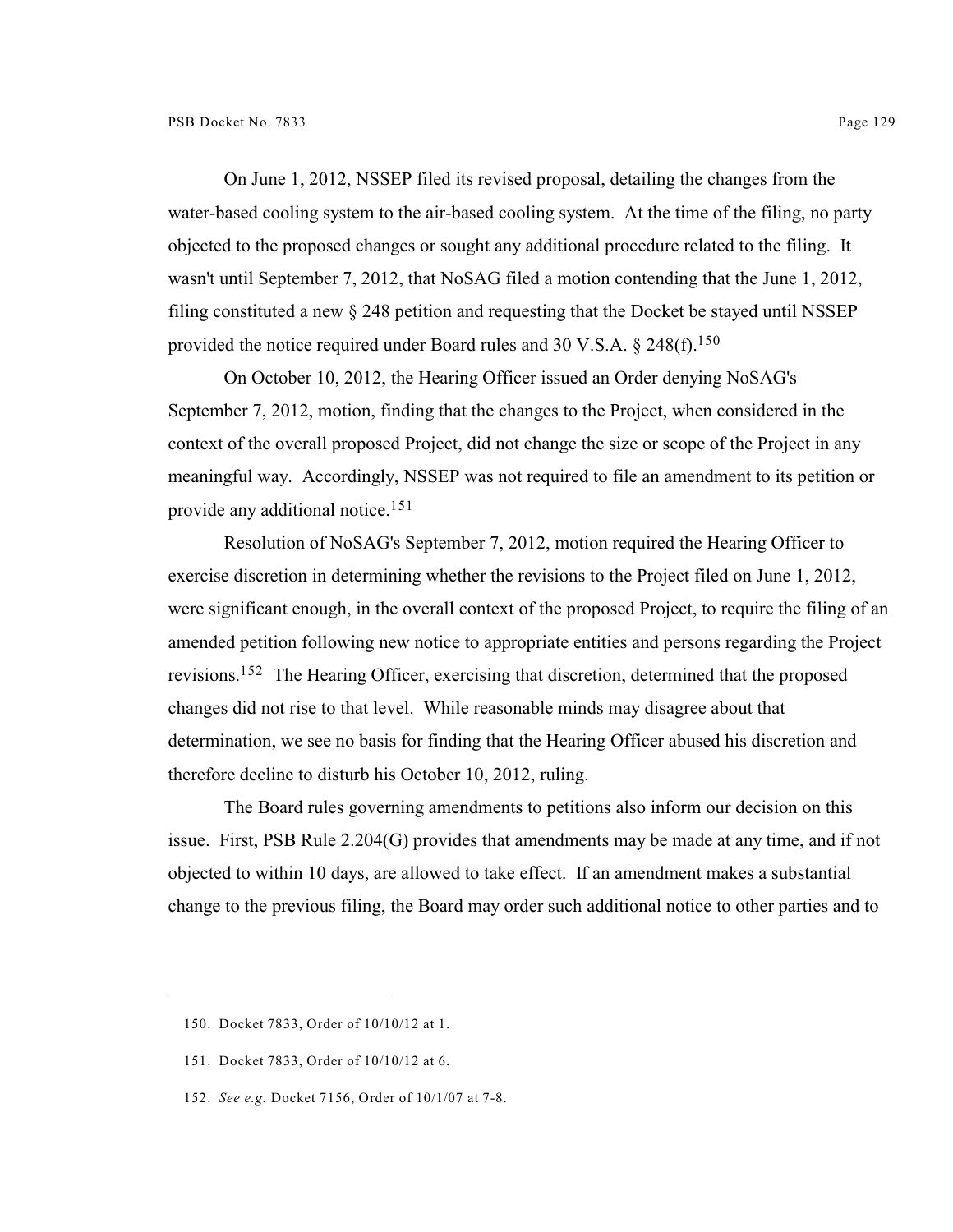the public as justice may require.<sup>153</sup> The rule reflects the desirable policy goal of allowing petitioners to respond to concerns raised by other parties, by making responsive changes to proposed projects after they have been filed. The rule affords the Board an opportunity to exercise discretion in determining whether any additional notice is needed for substantial changes to project proposals. In the instant case, all parties to this proceeding received advance notice on April 9, 2012, that NSSEP would be revising its proposal to switch to the air-based cooling system when NSSEP first filed a proposed schedule. The actual revisions were filed 53 days later, on June 1, 2012. No party objected to the revisions or to the schedule that had earlier been proposed that specifically accommodated the filing of those revisions. Under the circumstances, we agree with the Hearing Officer's determination that no additional notice was required under

PSB Rule 2.204(G).

Second, PSB Rule 5.407 requires a petitioner to provide notice of any substantial change in a petition to all parties and entities entitled to notice under PSB Rule  $5.407$  and  $\S$  248, including any newly affected adjoining property owners. For the purpose of that rule, a substantial change is one that has the potential for significant impact with respect to any of the criteria of § 248(b) or on the general good of the State under § 248(a).<sup>154</sup> While the rule identifies the parties and entities that are entitled to receive any required notice, it does not specify the nature or timing of that notice. In this case, the Hearing Officer determined that the changes were not substantial and, as noted above, we decline to disturb that ruling. While the air-based cooling tower is larger than the initially proposed water-based cooling tower, when considered in the overall Project context, we find the Hearing Officer's determination to be reasonable. The cooling tower is only part of a much larger Project, the actual footprint of which was unchanged. The tower is only one among a number of large structures on the Project site, and is exceeded in height by both the boiler building and the exhaust stack. Additionally,

<sup>153.</sup> PSB Rule 2.204(G).

<sup>154.</sup> PSB Rule 5.407.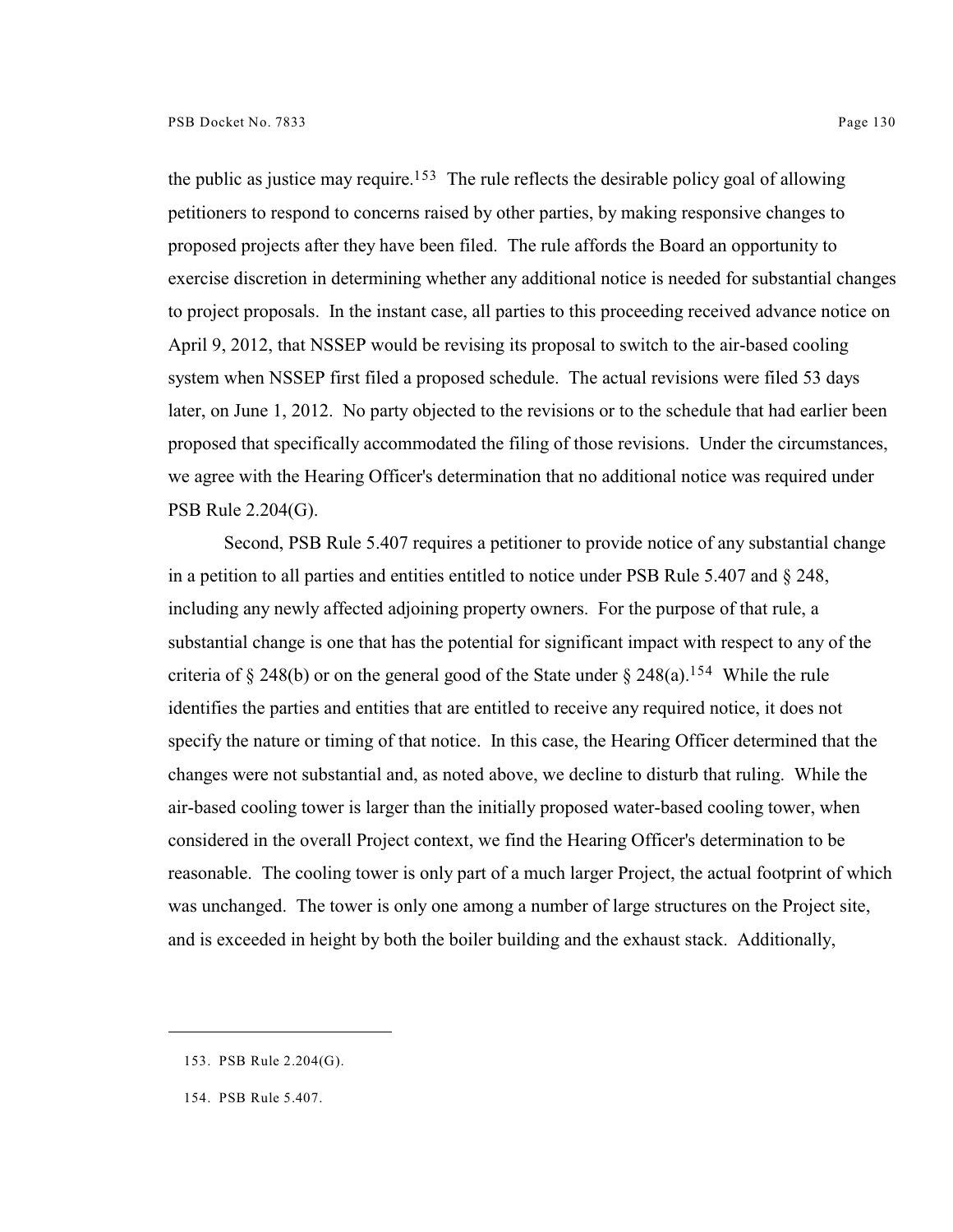installation of the air-cooled tower would result in the elimination of not only the water-cooled tower, but also the water treatment building that would have been adjacent to that tower.

Apart from the fact that we decline to disturb the Hearing Officer's determination that the June 1, 2012, filing did not constitute a substantial change that required new notice under PSB Rule 5.407, we note that all parties to this proceeding, including NoSAG, the Town of Springfield, and SWCRPC, had advance notice of the June 1, 2012, filing and none objected to that filing or sought to have the schedule changed in any way to accommodate any needs that they may have identified as a result of the Project changes. There is simply no evidence that any party or interested person was in any way prejudiced by the June 1, 2012, revisions or the schedule under which they were considered. If NoSAG actually was concerned by the extent of the Project revisions, it should have sought additional process at the time those revisions were filed, rather than waiting over three months to file its motion.

Given our determinations that the petition was complete when filed on December 22, 2011, and that the Hearing Officer did not abuse his discretion in determining that neither an amended petition nor any additional notice was required as a result of the June 1, 2012, revisions to the Project, we find that the Act 170 amendments to § 248 do not apply in this case.

#### **B. Qualifications of NSSEP Expert Witnesses**

NoSAG also raises questions about the qualifications of certain NSSEP witnesses to appear before the Board, pointing to a letter dated February 27, 2012, that was filed with the Board by Robert and Fredda Kischko of North Springfield, Vermont. The letter was sent to the Hearing Officer and noted that a number of NSSEP's expert witnesses were not registered as professional engineers in Vermont. NoSAG states that this letter was submitted as a written comment pursuant to the Board's Citizens' Guide to the Public Service Board's Section 248 Process. According to NoSAG, the letter brought to the Board's attention allegations that the witnesses in question had provided professional engineering services without being registered to do so in Vermont, a violation of 26 V.S.A. § 1162. NoSAG contends that the letter imposed an obligation on the Board to investigate the allegations and bring the matter to the attention of the Secretary of State and Attorney General.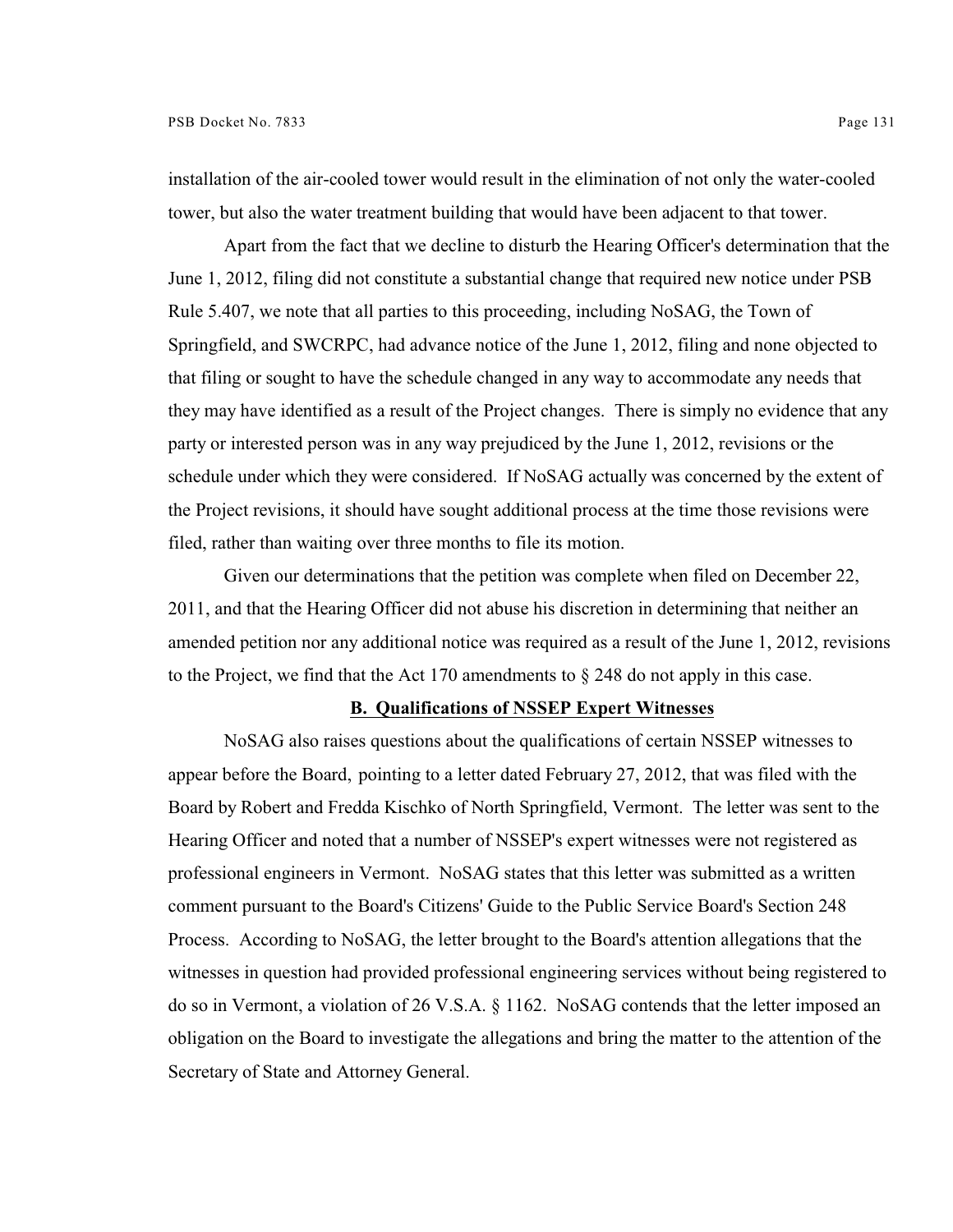Beyond the contentions described above, it is unclear what NoSAG is asking the Board to do with respect to the proposal for decision. In any event, the Hearing Officer correctly overruled NoSAG's earlier objection to the admissibility of the testimony of the witnesses in question. First, no evidentiary objection was filed until the day the technical hearings began – well beyond the time limits for filing objections to admissibility pursuant to PSB Rule 2.216(C). Second, even if the objection had been timely made, it is without substantive merit. The requirements for appearing as an expert witness are found in V.R.E. 702, which provides that a witness is qualified through appropriate knowledge, skill, experience, training or education to provide testimony on the matter at issue. All of the witnesses in question were qualified to appear as experts with respect to the subjects on which they testified, a fact which NoSAG never challenged. In appearing before the Board, the witnesses were not providing engineering services to the Board; they were providing expert testimony.

NoSAG originally objected to the admission of the testimony of these witnesses based on a claimed lack of expert qualifications, but in its comments on the proposal for decision does not appear to have renewed this objection. Instead, NoSAG seems to suggest that the Board has an enforcement obligation under Chapter 20 of Title 26 of the Vermont Statutes Annotated that must be fulfilled in this proceeding. This is not the case. Whether unauthorized professional engineering services were provided to NSSEP by these individuals, as NoSAG appears to suggest, is not a matter within the Board's jurisdiction to determine. An investigation of allegations of that sort would presumably be handled by the Office of Professional Regulation. If the Kischkos or NoSAG are concerned that NSSEP's experts have committed potential violations of an applicable statute that regulates the professional conduct of engineers, they remain free to bring their allegations to the attention of the proper State supervisory authority.

### **C. ISSUES RAISED UNDER SUBSTANTIVE CRITERIA OF 30 V.S.A. § 248(b)**

Several substantive issues were raised by a variety of the parties under the criteria found in § 248(b). We will address them each on an issue-by-issue basis below, taking into account the specific position advocated on each issue by each party.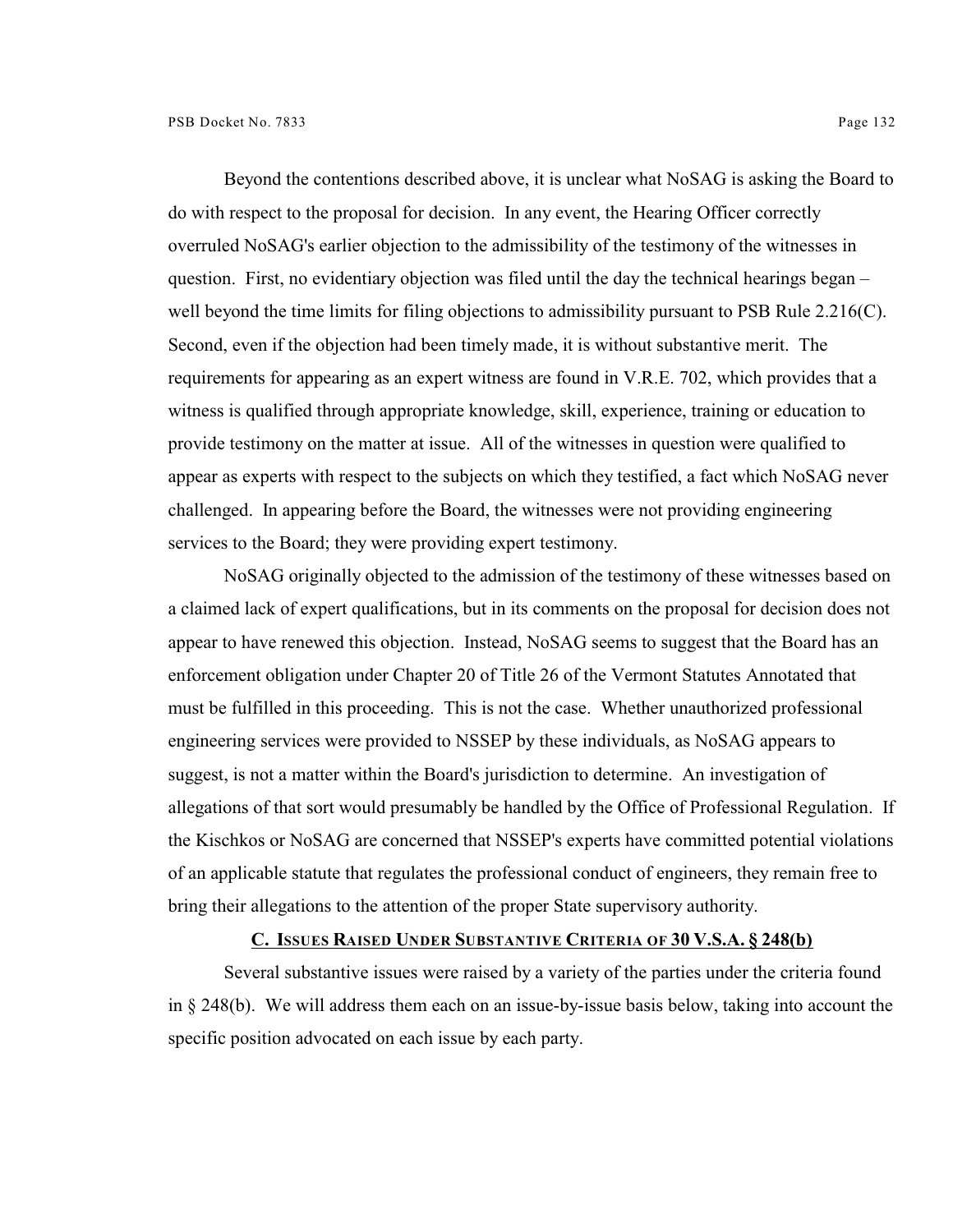## **1. Orderly Development of the Region**

In the PFD, the Hearing Officer recommended that we find the Project would unduly interfere with the orderly development of the region due to its trucking-related impacts on the local community.<sup>155</sup> The Town of Springfield, SWCRPC, NSSEP and NoSAG each filed comments related to orderly development of the region.

Springfield did not take issue with any specific findings or recommendations made by the Hearing Officer. Rather, Springfield states that "the Town is not taking a position in favor of or in opposition to the Project" as long as the Board gives due consideration to certain traffic-related recommendations made by SWCRPC, NSSEP's commitment to pre-fund the construction of a new access road into the North Springfield Industrial Park, and the land conservation measures in the Springfield Town Plan.<sup>156</sup>

SWCRPC supports the Hearing Officer's proposed findings in the PFD's section on transportation systems, and strongly recommends the construction of a new access road to the industrial park to avoid the use of South County Road by trucks delivering fuel to the Project site. In the event approval of the Project is conditioned as recommended by the Hearing Officer, and the new access road is developed as agreed to between NSSEP and Springfield, SWCRPC believes the Project would be in conformance with its regional plan and supports Project approval.<sup>157</sup>

NoSAG agrees with the Hearing Officer's conclusion that the trucking-related impacts from the Project would result in undue interference with the orderly development of the region, but requests that we find further undue impacts from the Project as a result of its annual harvesting requirements for wood fuel from Vermont's forests. According to NoSAG, harvesting such a large amount of fuel from Vermont's forests for use at the Project's expected thermal

<sup>155.</sup> PFD at 5, 21-26.

<sup>156.</sup> Springfield Comments at 1.

<sup>157.</sup> SWCRPC Comments at 1.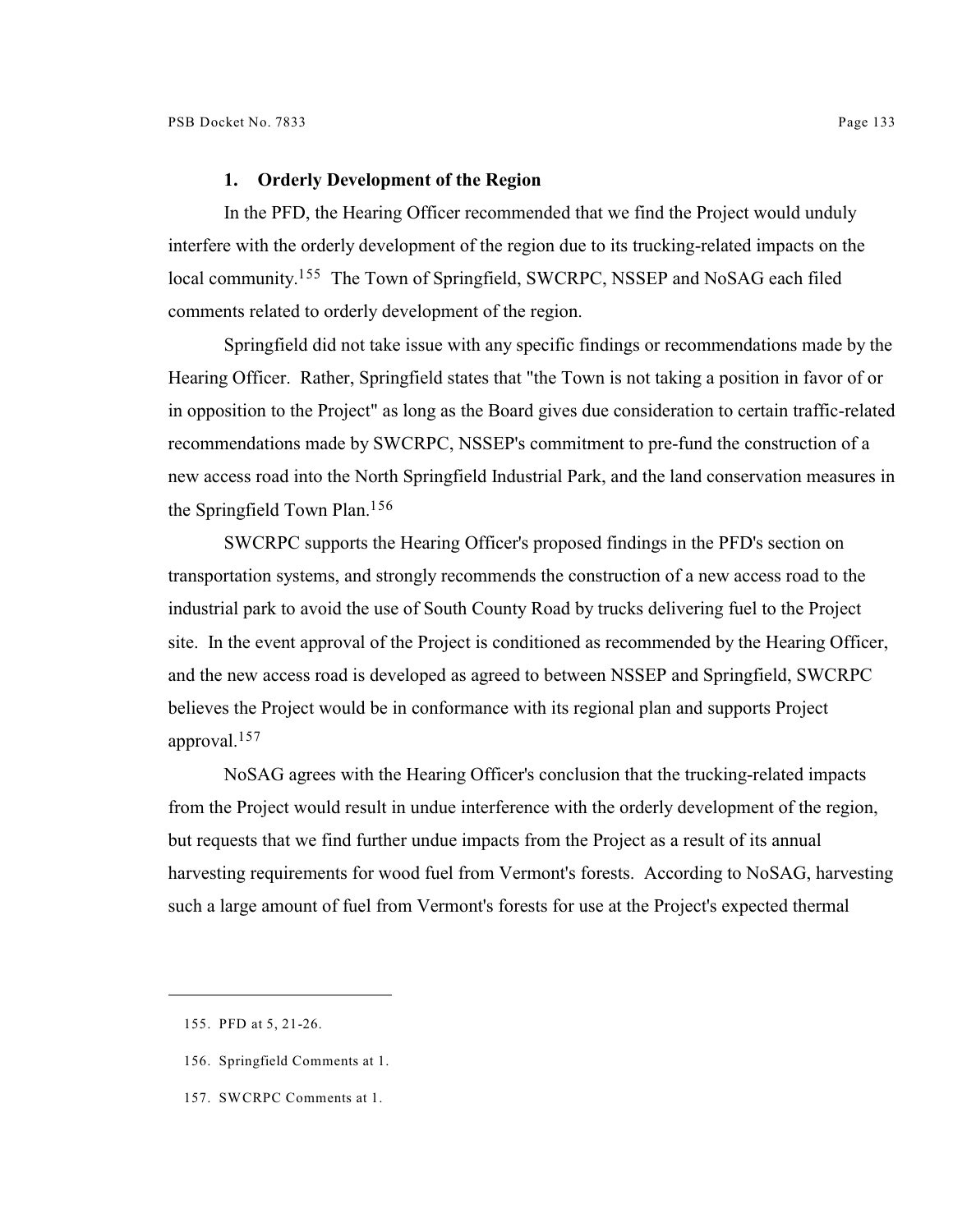efficiency level would be inconsistent with orderly development of the region because that fuel could be better used for more efficient purposes.<sup>158</sup>

NSSEP asks that we reject the Hearing Officer's recommendation and find that the Project is consistent with the orderly development of the region. NSSEP advances four grounds in support of its request. First, NSSEP contends that the PFD does not adequately consider Springfield's position on orderly development or the Town's commitment to improve access to the industrial park.<sup>159</sup> Second, NSSEP asserts that the language in the Springfield Town Plan relied on in the PFD is nothing more than an aspirational statement which is not entitled to due consideration by the Board.<sup>160</sup> Third, NSSEP states that when the Project's societal benefits are considered within the context of Springfield's entire Town Plan, the Project cannot be found to unduly interfere with the orderly development of the region.<sup>161</sup> Lastly, NSSEP points out that it has addressed SWCRPC's recommendations regarding the distribution of Project-generated traffic and, in addition, is willing to accept a condition that prohibits the delivery of any wood fuel to the Project site until such time as a new access road is completed.<sup>162</sup>

We accept the Hearing Officer's recommended finding that the Project would unduly interfere with the orderly development of the region based on its trucking-related impacts to the local community. Contrary to NSSEP's assertion, the Hearing Officer correctly considered Springfield's concerns regarding problems with truck access to the industrial park. The Springfield Town Plan recognizes that a problem exists with truck access at current activity levels in the industrial park and expresses in no uncertain terms the Town's desire to deter additional growth in the industrial park that relies on large trucks. We are not persuaded by

- 159. NSSEP Comments at 4-6.
- 160. NSSEP Comments at 6-9.
- 161. NSSEP Comments at 10-12.
- 162. NSSEP Comments at 12-14.

<sup>158.</sup> NoSAG Comments at 9-10. We address NoSAG's comments on thermal efficiency in our discussion of Project emissions and thermal efficiency, below.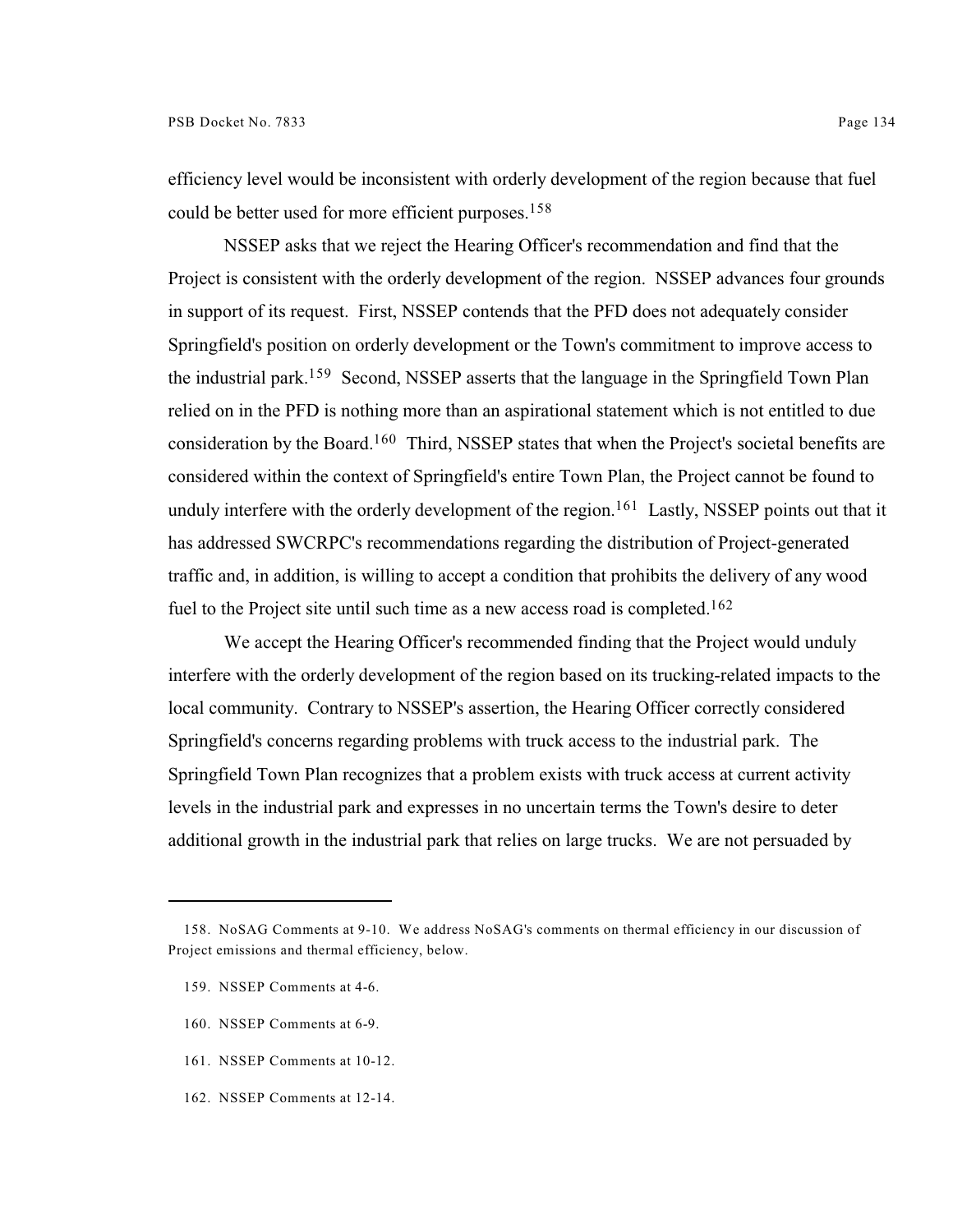NSSEP's attempt to overcome this language by comparing it to language related to the Springfield East Industrial Park that refers to "large volumes" of truck traffic, as opposed to the reference to "large trucks" in the language related to the North Springfield Industrial Park.<sup>163</sup> The language in the Town Plan discouraging the use of large trucks to support activities in the North Springfield Industrial Park is found in a section of the Plan's land use chapter entitled "Future Directions," which indicates a concern over new uses in the industrial park that rely on large trucks. In other words, it is a concern about increasing the existing volume of large truck traffic entering and exiting the industrial park via South County Road and Main Street. The Town's concerns over truck access to the industrial park are also made evident in its initial brief in which it recommended that a new access road be a required condition of any approval of the Project. In summary, the Town's concern over increasing the number of large trucks accessing the industrial park over the existing road network is plain. The evidence of record supports the Hearing Officer's recommended finding that the increase in truck traffic on South County Road and Main Street that would result from operation of the Project would unduly interfere with the orderly development of the region.

NSSEP's position with respect to using societal benefits from the Project to overcome an otherwise undue impact under criterion  $(b)(1)$  is also without merit. The balancing test language NSSEP quotes from Docket 5217 is related to a determination of the public good, and not to whether the project in question would unduly interfere with the orderly development of the region. Additionally, NSSEP's reliance on Docket 6911 is misplaced because the facts of that case were materially different. The impacts that would have been experienced had the four-turbine wind electric generation project at issue in that Docket been approved were largely visual in nature. The Board concluded that the impacts from the placement of four turbines:

"atop a previously developed mountain, with an existing road and nearby power lines (including the DC transmission line which runs directly through the Champion Lands), and with visibility limited to a small portion of the Champion

<sup>163.</sup> NSSEP Comments at 8-9.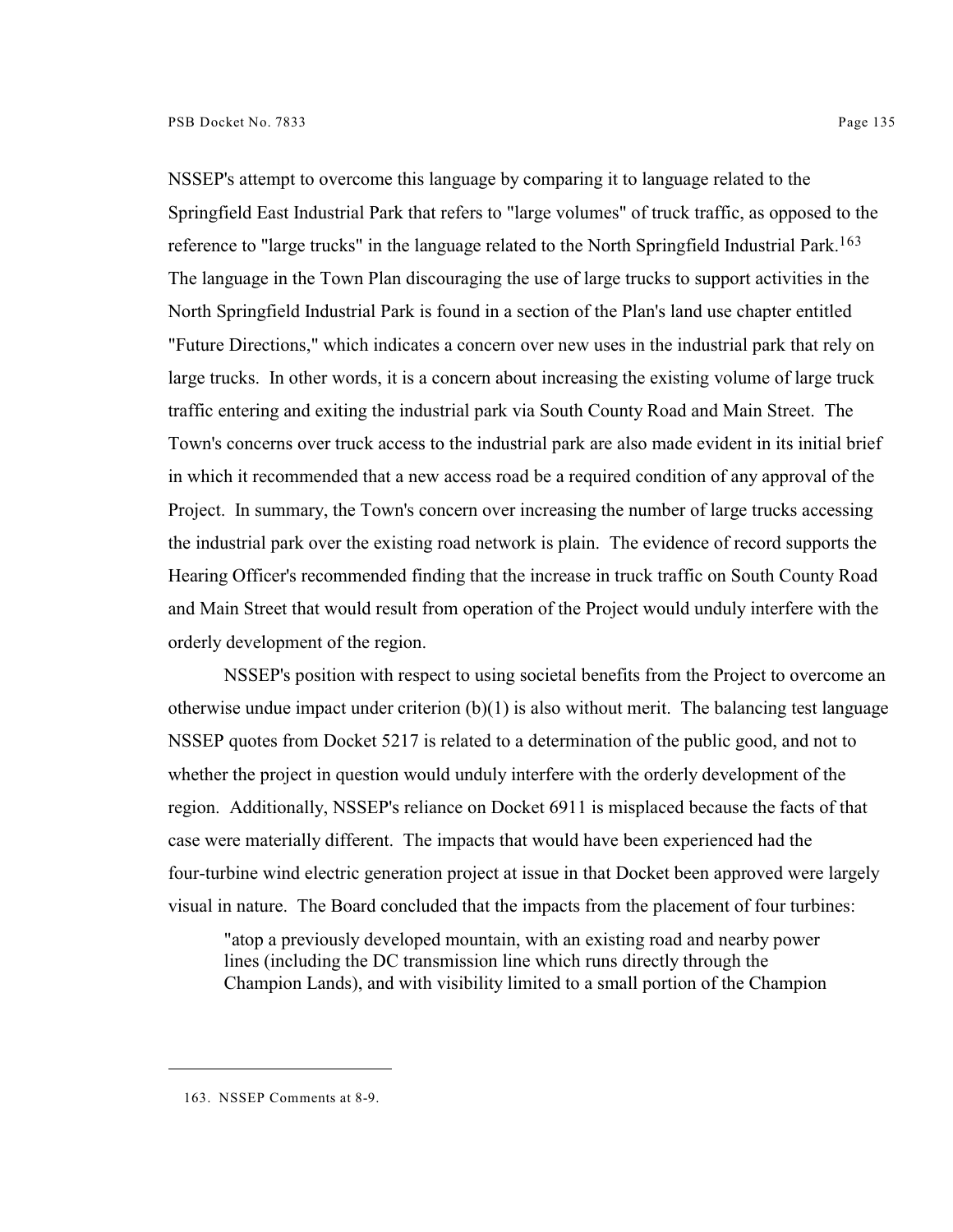Lands, would not so negatively affect the character of the surrounding conserved lands as to impede the orderly development of the region."<sup>164</sup>

In the instant case the impacts go well beyond visual impacts, and would subject the residents living along South County Road and Main Street to a substantial increase in large truck traffic and its attendant effects as described by the Hearing Officer. We do not find these impacts to be acceptable under the circumstances of this case.

Lastly, even if we were inclined to do so, we cannot impose the condition suggested by NSSEP, and at least implicitly supported by Springfield and SWCRPC, that construction of a new access road be required prior to commencement of any deliveries of wood fuel to the Project site. NSSEP and the Town have apparently reached an agreement (the "Springfield MOU") that would require NSSEP to pre-fund the Town's construction of a new access road to the industrial park, funding that would over time be returned to NSSEP via a tax stabilization agreement.<sup>165</sup> However, the Springfield MOU is not in the evidentiary record and we therefore cannot rely on it in making our findings. The parties were informed by the Hearing Officer over six months ago that the contents of the Springfield MOU could not be considered by the Board in making its findings unless that document was first moved and admitted into the evidentiary record.<sup>166</sup> Notwithstanding ample notice of this fact, NSSEP has elected not to seek admission of the Springfield MOU into the evidentiary record, and instead has chosen to make its case based on the existing road network.<sup>167</sup> The Hearing Officer also made clear that if a new road was to be considered in this proceeding, new evidence would need to be taken, at a minimum, on the impacts that would arise from the Project's use of the road so the Board could make required findings under several implicated statutory criteria.<sup>168</sup> Under these circumstances, we cannot

- 167. *See* Docket 7833, Order of 8/6/13 at 2-3.
- 168. Docket 7833, Order of 7/12/13 at 4.

<sup>164.</sup> *Petition of EMDC, LLC*, Docket 6911, Order of 7/17/06 at 103.

<sup>165.</sup> NSSEP Comments at 3 n.4.

<sup>166.</sup> Docket 7833, Order of 7/12/13 at 3 n.6 (*citing* 3 V.S.A. 809(g)).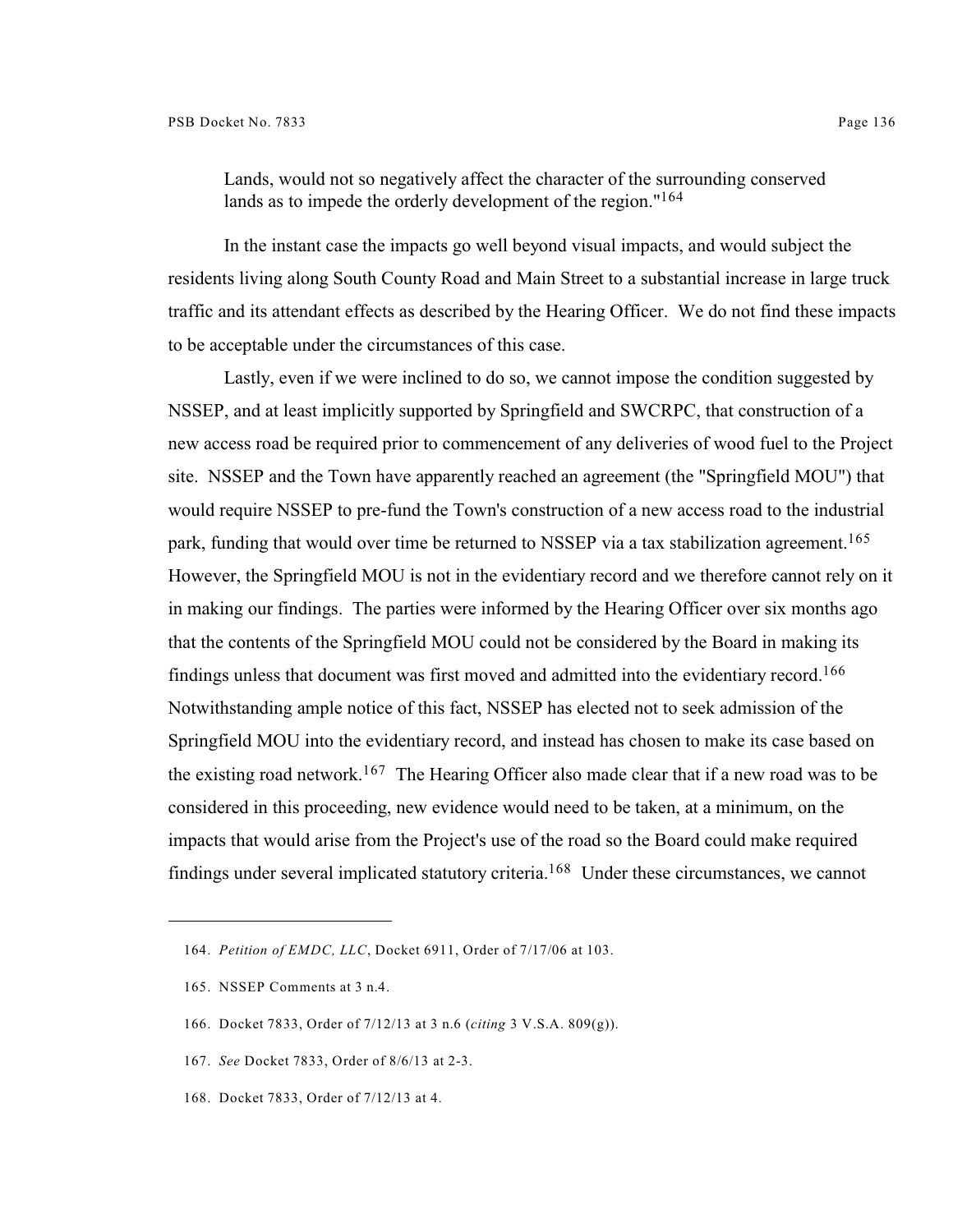impose the condition suggested by NSSEP because there is no evidentiary record to support a finding that the Project's use of a new access road would not result in any undue impacts under relevant subsection (b) criteria.<sup>169</sup>

Given the state of the existing evidentiary record, in particular the lack of any record evidence regarding a new access road and the impacts that would arise from the use of such a road, we adopt the Hearing Officer's finding that the Project would unduly interfere with the orderly development of the region due to its trucking-related impacts on the local community.

# **2. Need for the Project**

In the PFD, the Hearing Officer recommends that we find the Project would meet a need for present and future demand for service which could not otherwise be met in a more cost-effective manner through conservation, energy-efficiency or load-management measures. Specifically, the PFD recommends we find that the Project will meet the need criterion by virtue of its participation in the regional market, a market from which Vermont obtains much of its energy.  $170$  The Department and NoSAG each filed comments on the question of the need for the Project.

The Department is concerned that the PFD relies on a finding that does not adequately support the Hearing Officer's conclusion that the need criterion has been met by virtue of the Project's participation in the regional market because of testimony from the Department's witness, Dr. Hopkins, regarding the existence of excess regional capacity.<sup>171</sup> The Department asks the Board to instead find that the Project would meet a regional need for renewable energy because it would be able to sell RECs into the regional market in those states that have renewable portfolio standards ("RPS"), provided the Project would qualify to participate in a given state's

<sup>169.</sup> Additionally, it is possible that we would be required to make findings regarding impacts from the construction of the road as well, though that question need not be resolved here given our decision.

<sup>170.</sup> PFD at 26-30.

<sup>171.</sup> Department Comments at 1. The Department did not specify the proposed finding that it was concerned about. Additionally, we have reviewed the recommended findings on need in the PFD and do not find any that are inconsistent with either the Hearing Officer's overall recommended finding 56 on need, or with our rejection of that finding.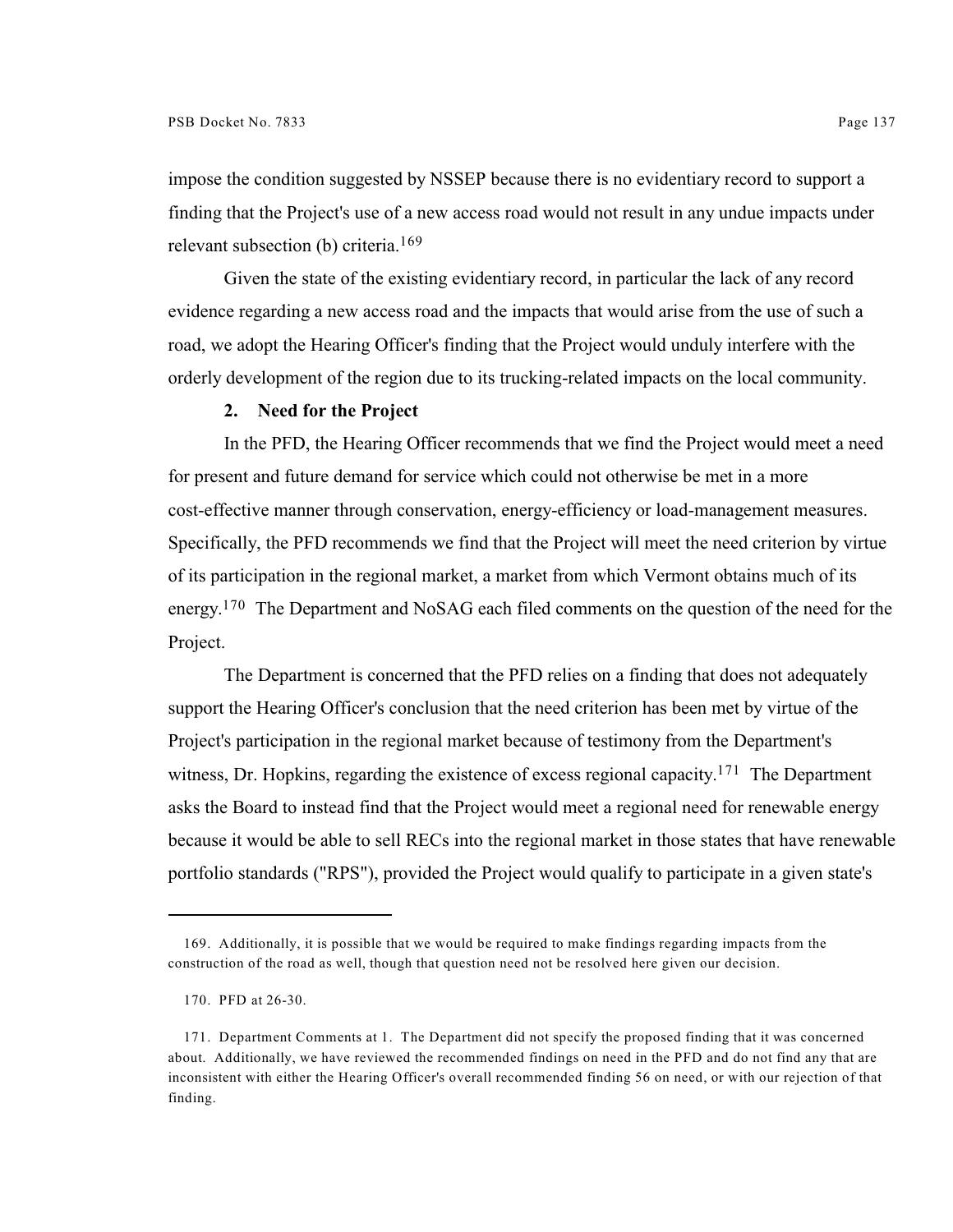program.  $172$  The Department also states that the Project could potentially assist in meeting some of Vermont's renewable energy goals established under 30 V.S.A. § 8001(a).<sup>173</sup> Lastly, the Department points out that regional capacity forecasts, developed subsequent to the filing of Dr. Hopkins' testimony and participation in the technical hearings, indicate the existence of a potential regional capacity deficit within the next five years. The Department states it is willing to make a proffer of additional information on this topic and to participate in any additional process the Board deems necessary.<sup>174</sup> However, the Department did not seek to reopen the evidentiary record for that purpose.<sup>175</sup>

NoSAG asks that we reject the Hearing Officer's recommendation and find that the Project does not meet a regional need for energy.<sup>176</sup> NoSAG asserts that the evidentiary record demonstrates that the Project actually is not needed and that the precedent relied on by the Hearing Officer does not support a finding of Project need because the evidence in those earlier dockets, unlike the evidence in this proceeding, actually showed a regional need for power. NSSEP argues that in this case, the evidence shows there is excess regional capacity for the foreseeable future, and that therefore no regional need exists for the energy that the Project would produce. 177

Having considered the evidentiary record before us, we find that NSSEP has failed to meet its burden to demonstrate that the Project would meet a present and future demand for

175. As noted above, our findings must be based on facts either in the evidentiary record or matters officially noticed. 3 V.S.A. § 809(g). As a result, we are unable to make any findings based on changes that may have occurred in the regional capacity market since the time Dr. Hopkins presented his testimony on behalf of the Department.

176. NoSAG also argues that NSSEP failed to address certain requirements under the need criterion that were added to 30 V.S.A. § 248(b)(2) as the result of Act 170. Given our determination that Act 170 does not apply to this proceeding, we need not address those arguments.

177. NoSAG Comments at 10-15.

<sup>172.</sup> Department Comments at 1-2.

<sup>173.</sup> Department Comments at 2-3.

<sup>174.</sup> Department Comments at 3.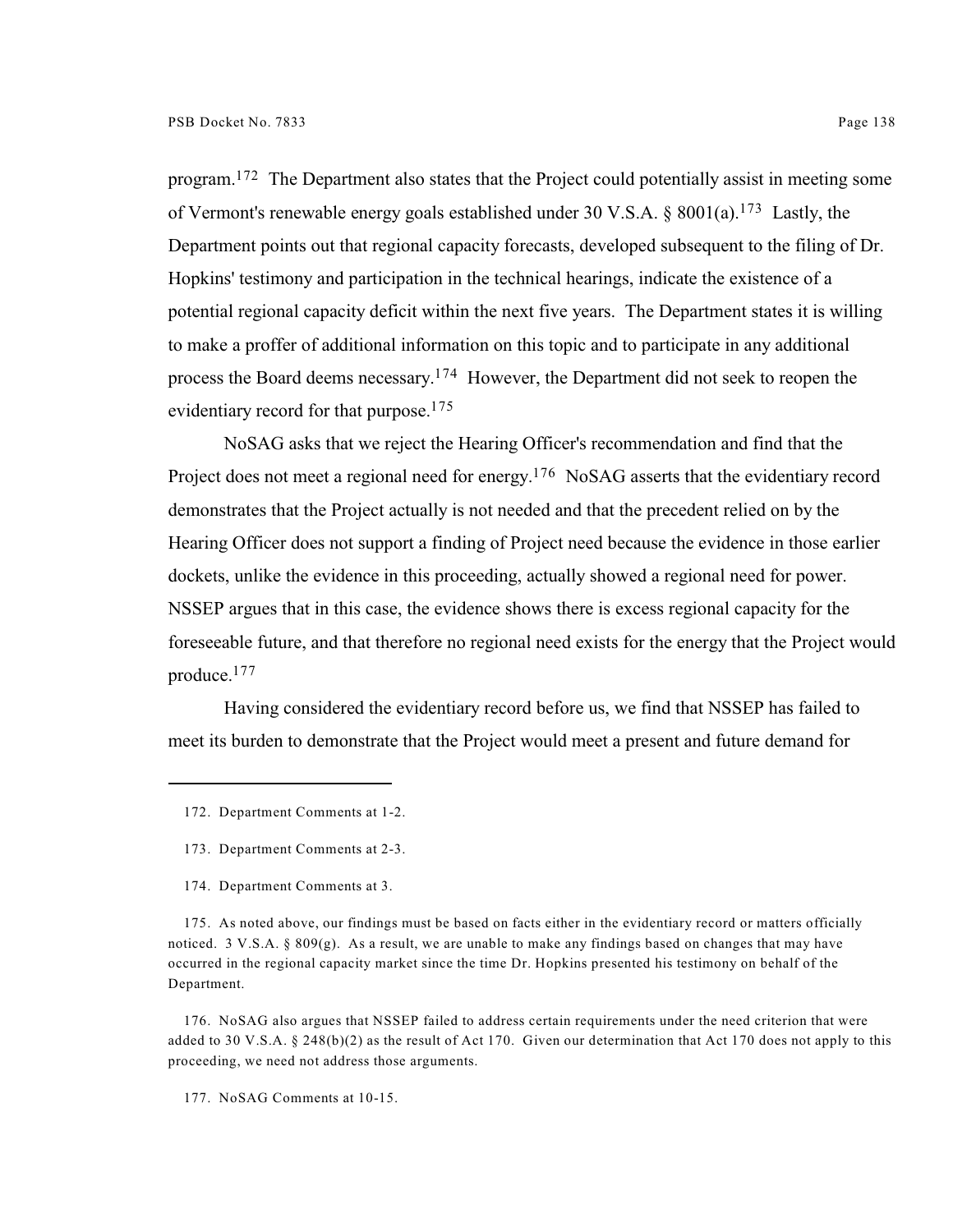service which could not otherwise be provided in a more cost-effective manner through energy conservation programs and measures and energy-efficiency and load-management measures. We therefore decline to adopt the Hearing Officer's recommended finding 56 under  $\S 248(b)(2)$ .

The evidence in the record supports the Hearing Officer's proposed finding with respect to the Project not meeting any particular State need in the absence of a PPA with Vermont distribution utilities.  $178$  Additionally, the Department's witness, Dr. Hopkins, testified that the existence of excess capacity on a regional basis means that there is an ability to meet any regional need for energy for the foreseeable future.<sup>179</sup> While we acknowledge Dr. Hopkins' testimony, we do not agree with the Department that excess regional capacity necessarily means that there is not a regional need for power. However, NSSEP failed to present evidence on the existence of such a need or how the Project would help meet it. There is no evidence on which we can rely to find, for example, that the Project would produce energy at a cost that would ensure its dispatch into the regional market, resulting in the displacement of higher-cost generating units, or how the cost of power from the Project might influence regional wholesale prices in a way that would benefit Vermont.

We acknowledge that in support of its position on need for the Project, NSSEP presented evidence regarding energy supply gaps in Vermont's power supply portfolio, including specifically in GMP's portfolio.<sup>180</sup> However, NSSEP has failed to address two important caveats. First, in the absence of a PPA with GMP, the Project will not assist GMP in closing any supply gap in its portfolio. Second, NSSEP's reliance on Volume 2 of the Comprehensive Energy Plan for the proposition that the Project is needed to close supply gaps in Vermont overlooks both the lack of a PPA with any Vermont distribution utility, as well as language in the Plan that recognizes the ability of existing regional capacity to close those gaps.<sup>181</sup>

<sup>178.</sup> *See* proposed finding 58.

<sup>179.</sup> *See* Hopkins pf. (10/9/12) at 7.

<sup>180.</sup> *See* Ingold pf. reb. at 6-7; exh. Petitioner Reb. DI-1; exh. Petitioner Reb. DI-2.

<sup>181.</sup> Exh. Petitioner Reb. DI-2.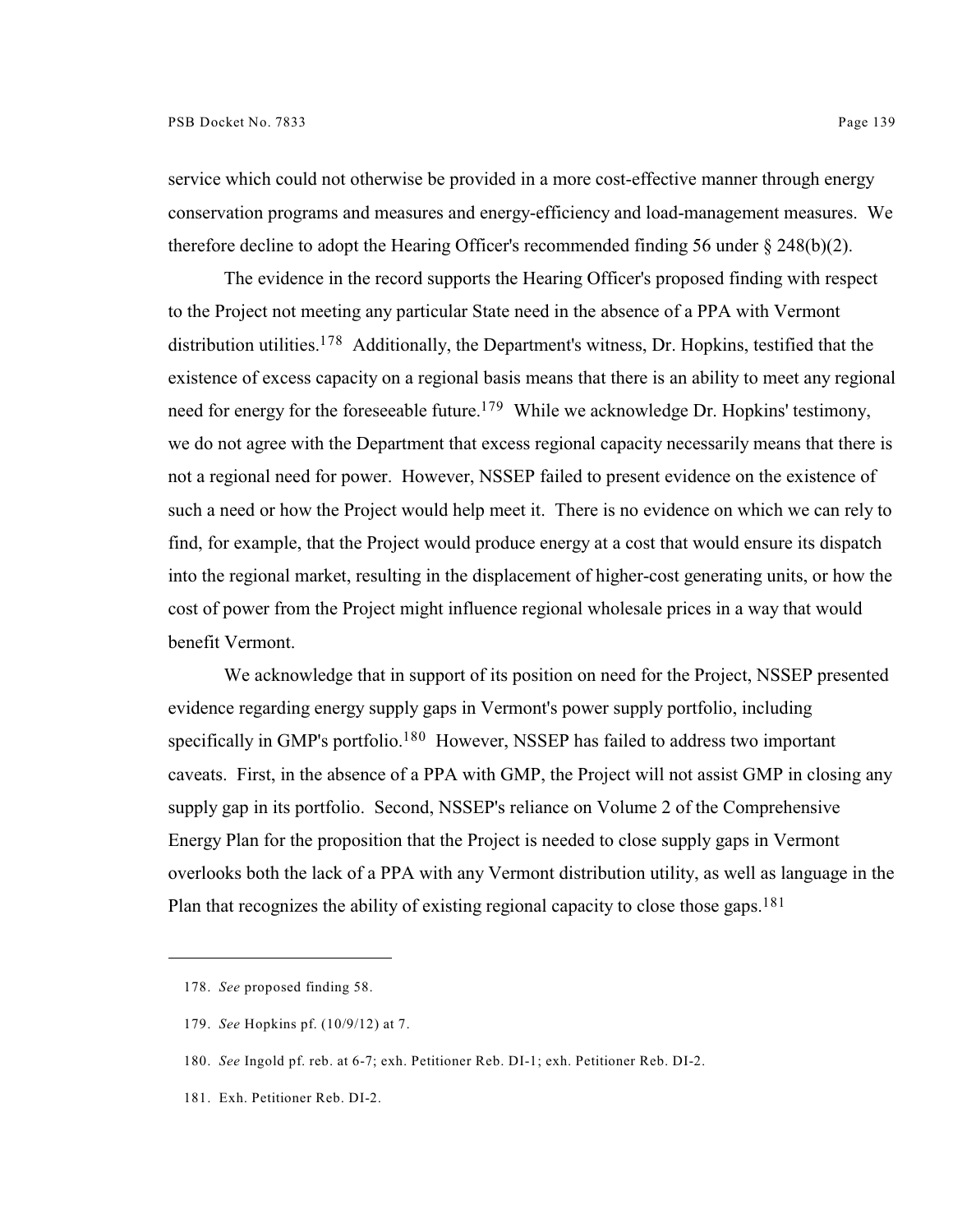We also decline to find that the Project would meet a regional need for renewable power for two reasons. First, while the Board has in the past recognized a regional need for renewable energy as part of a determination of need for a particular project, that need has never alone served as the basis for a positive finding under  $\S$  248(b)(2). In Docket 7156, the Board stated:

UPC's Project would contribute to meeting the regional need for power generally while also helping to meet the region's need for renewable power. Additionally, as discussed below, UPC has entered into power purchase contracts with Vermont electric distribution utilities; this would assist those utilities in meeting their renewable energy requirements under 30 V.S.A. § 8005.

These factors lead us to conclude that the Project would contribute to both Vermont and the region's need for renewable power, a need that cannot be met through energy efficiency, conservation, or load management measures.<sup>182</sup>

In Docket 6911, the Board found that a proposed project met the need criterion because:

[n]ot only would EMDC's Project help meet the regional need for power in general, it would also help meet a regional need for renewable resources in particular. The power from the Project would also be sold directly to LED at below-market prices, thereby helping serve the in-state needs of LED ratepayers.<sup>183</sup>

Lastly, in Docket 7250, the Board recognized that the project would help meet the

demand for renewable power in the region, but also stated:

Here, we find that the Project would provide power that is needed by the region. The Project will add to the pooled resources that serve the region and should thereby contribute to lowering the wholesale price of power, which should, in turn, lead to lower retail costs for Vermont consumers. Thus, although there may not be a specific need in the short term for power in Vermont, the Project ultimately serves Vermont needs even without purchases by Vermont utilities.<sup>184</sup>

<sup>182.</sup> *Amended Petition of UPC Vermont Wind, LLC*, Docket 7156, Order of 8/8/07 at 29.

<sup>183.</sup> *Petition of EMDC, LLC*, Docket 6911, Order of 7/17/06 at 23.

<sup>184.</sup> *Amended Petition of Deerfield Wind, LLC*, Docket 7250, Order of 4/16/09 at 24.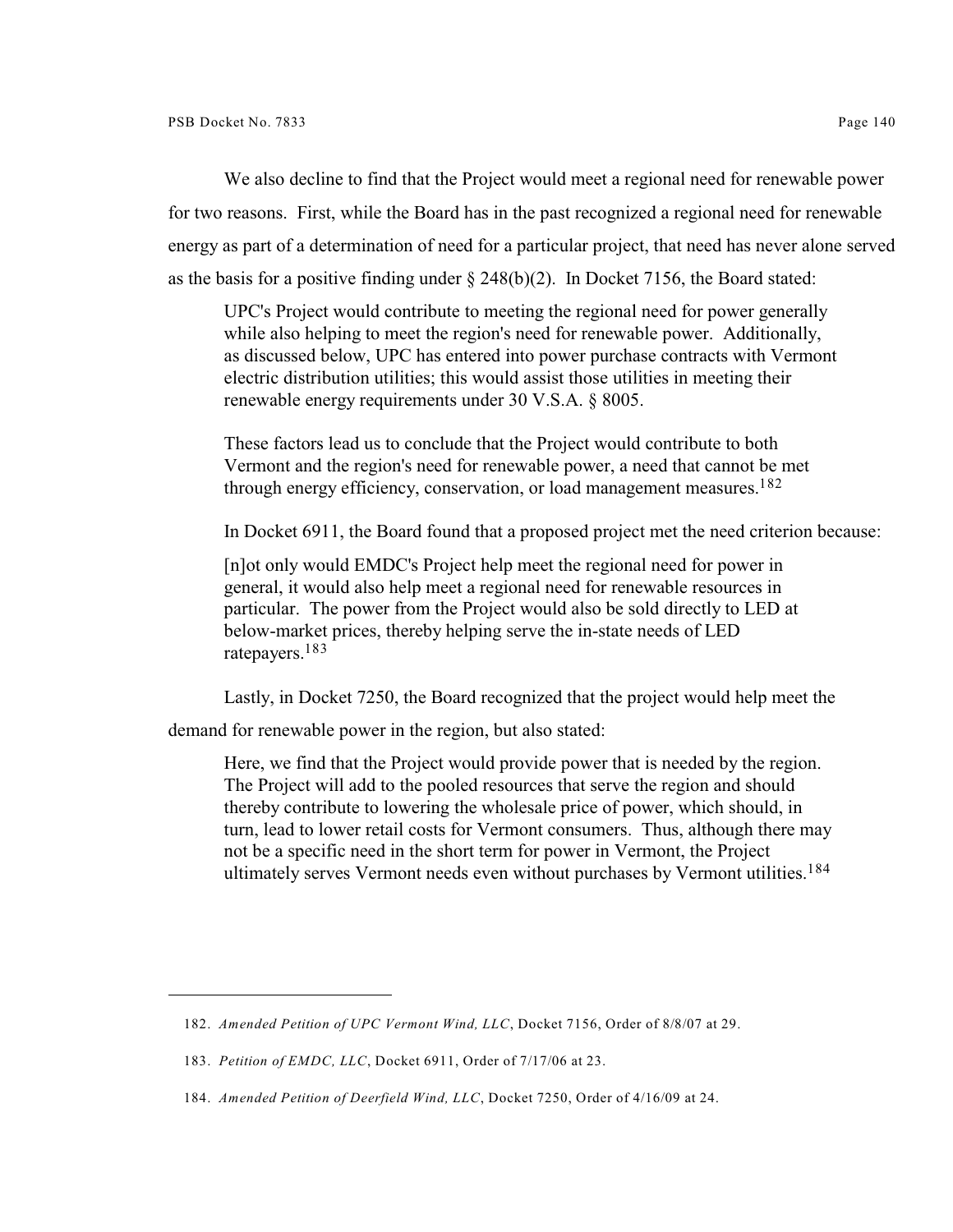In each of these cases, the Board recognized a project's ability to help meet a regional need for renewable energy through the sale of RECs into the regional market. However, in each of those cases the regional need for renewable power was not the sole basis for the Board's affirmative finding under criterion (b)(2), and the Board identified additional needs that the project in question would meet. In Docket 7156, the Board found that the project would help meet the region's need for energy as well as the needs of Vermont distribution utilities for renewable energy. In Docket  $6911$ ,  $185$  the Board found that the project would help meet both Lyndonville Electric Department's and the region's need for energy. And, in Docket 7250, the Board found that the project would help serve Vermonters by supplying power needed regionally, thereby contributing to lowering the wholesale price of power.

Second, as the Department's own witness testified, it is uncertain whether this Project would qualify to participate in RPS programs in the other New England states on a forward-going basis due to the characteristics of woody-biomass generation.<sup>186</sup> The evidence supports a conclusion that the Project would potentially qualify for participation in the RPS program of one New England state for the near term.<sup>187</sup> However, there is no evidence on which to conclude the Project would be able to participate in any RPS program in New England over the long term. Given the Project's anticipated useful life of 50 years, we do not believe that NSSEP has met its burden of demonstrating that the Project would meet a "present *and future*" regional need for renewable power. 188

Given that Board precedent to date has not found that meeting a regional need for renewable power is in and of itself sufficient to support an affirmative finding under criterion

<sup>185.</sup> The project proposed in Docket 6911 was not granted a CPG, albeit for reasons unrelated to the need criterion.

<sup>186.</sup> For example, Massachusetts recently tightened its eligibility standards for participation in its RPS program, requiring a woody-biomass plant to operate at a minimum efficiency level, and to achieve certain minimum greenhouse gas reductions over the course of 20 years. *See* 225 CMR 14.00. Based on the minimum efficiency requirement alone, it appears the Project would not qualify for the Massachusetts program.

<sup>187.</sup> Hopkins pf. (10/9/12) at 8.

<sup>188.</sup> 30 V.S.A. § 248(b)(2) (emphasis added).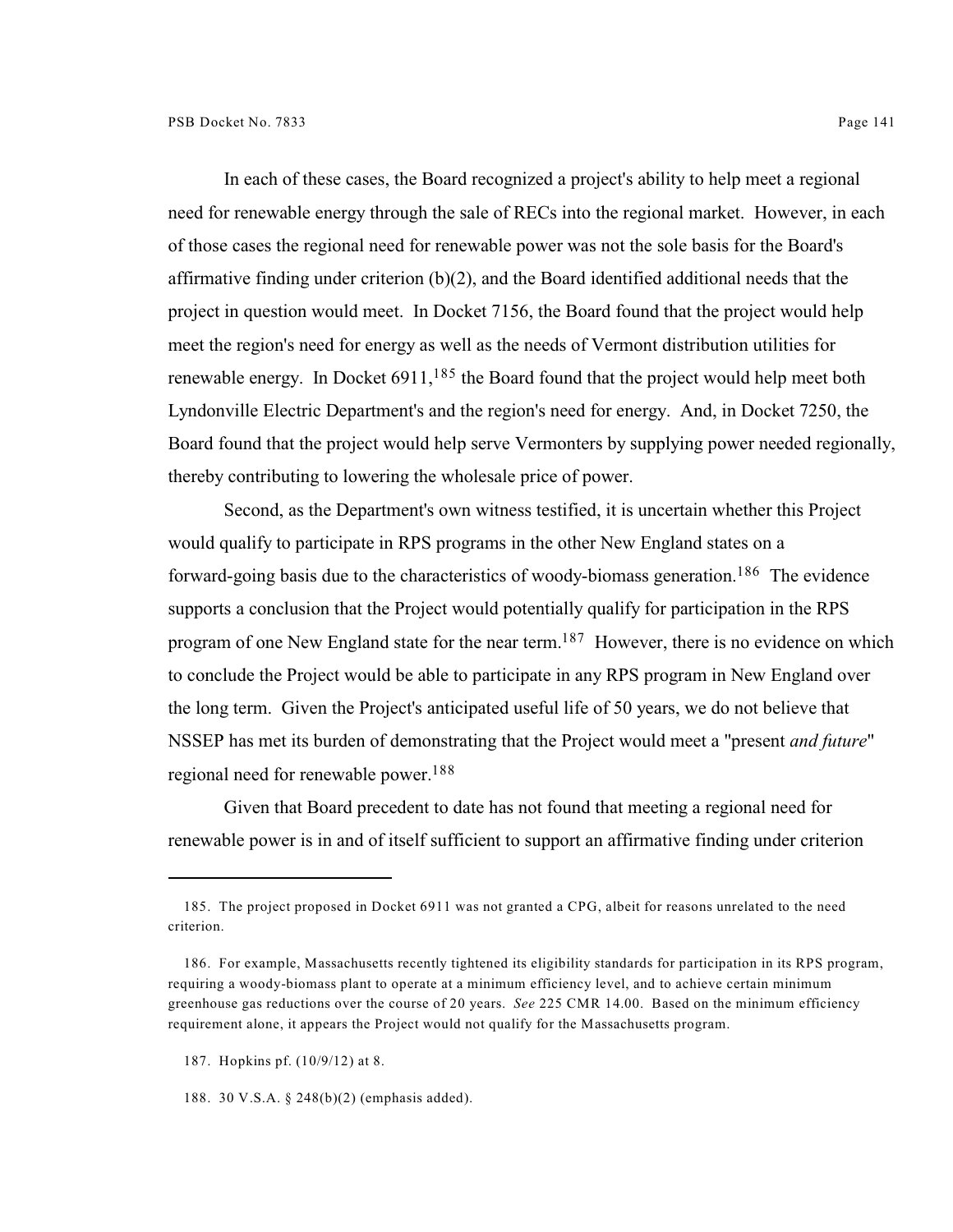(b)(2), and given the less than certain ability of the Project to qualify as a source of renewable energy to participate in other New England states' RPS programs in the future, we decline to take that step in this proceeding.<sup>189</sup>

We also do not find there to be a sufficiently strong correlation between this Project and the renewable energy goals set forth in 30 V.S.A. § 8001(a) and identified by the Department. The Department believes that the Project would be consistent with statutory goals 2 and 4, and potentially goals 5 and  $6.^{190}$ 

Goal 2 speaks to supporting the development of renewable energy that uses natural resources efficiently.<sup>191</sup> While approval of the Project would support the development of the renewable energy industry in Vermont, the evidence in this proceeding demonstrates that the Project would use Vermont's forest resource at a low level of thermal efficiency when compared to other more efficient uses such as heating, and would therefore be inconsistent with the goal's vision of efficient use of natural resources.

Goal 4 speaks to the development of viable markets for renewable energy and energy efficiency projects.<sup>192</sup> Development of viable markets for renewable energy requires that there be not only supply, but demand for the renewable energy as well. Dr. Hopkins' testimony simply states that the Project would help meet this goal, but does not explain how approval of the Project would promote demand for the power the Project would produce.<sup>193</sup> As a result, the Project's consistency with goal 4 has not been demonstrated.

Goal 5 seeks to protect and promote air and water quality in the state and region through the displacement of fuels, including fossil fuels, which are known to emit or discharge

- 190. *See* Hopkins pf. (10/9/12) at 11-12.
- 191. 30 V.S.A. § 8001(a)(2).
- 192. 30 V.S.A. § 8001(a)(4).
- 193. Hopkins pf. (10/9/12) at 11-12.

<sup>189.</sup> The Project's qualifications as a renewable energy project for participation in other states' RPS programs would be determined with reference to the law in each of those states, and not by whether the Project meets the definition of renewable energy in Vermont under 30 V.S.A. § 8002(17).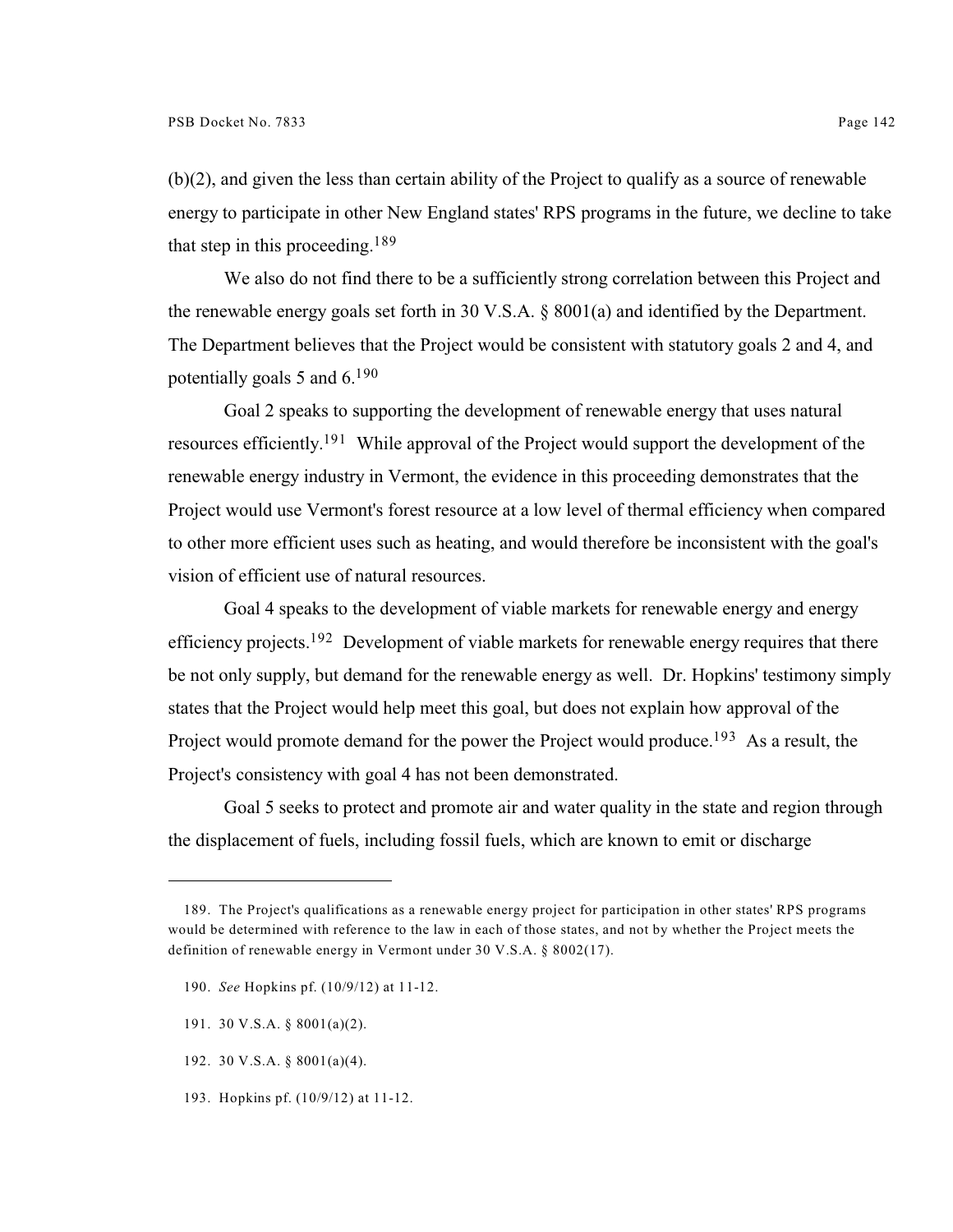pollutants.<sup>194</sup> By its plain language, goal 5 seeks to displace the use of all fuels that discharge or emit pollutants, not just fossil fuels. The evidence in this proceeding shows that the Project would result in a significant annual discharge of greenhouse gas emissions that would not be sequestered for decades. When these greenhouse gas impacts are considered together with the low thermal efficiency at which the Project would operate, we conclude that this Project would be inconsistent with goal 5.

Goal 6 encourages reductions in global climate change,  $195$  a goal consistent with the State's goals for greenhouse gas reductions established in 10 V.S.A. § 578. As with goal 5, we find that the combination of the Project's greenhouse gas emissions and the expected low level of thermal efficiency would result in an outcome inconsistent with goal 6.

Thus, for the foregoing reasons we decline to find that the Project would meet a present and future need for regional renewable energy and decline to adopt the Hearing Officer's recommended finding number 56. Rather, we find instead that NSSEP has failed to demonstrate that the Project would meet a present and future demand for service which could not otherwise be provided in a more cost-effective manner through energy conservation programs and measures, and energy-efficiency and load-management measures. Accordingly, we are unable to make the affirmative finding under  $\S$  248(b)(2) that is required for approval of the Project.

### **3. System Stability and Reliability**

NoSAG contends that the PFD wrongly recommends a finding that the Project would not adversely impact system stability and reliability. According to NoSAG, the evidentiary record does not support the proposed finding because the evidence the Hearing Officer relied on is limited to a 2008 feasability study for a 30 MW project, even though the proposed Project is a 35 MW plant. NoSAG is also critical of the proposed decision's reliance on the completion and submission of a System Impact Study and Facilities Study as a condition of approval.<sup>196</sup>

<sup>194.</sup> 30 V.S.A. § 8001(a)(5).

<sup>195.</sup> 30 V.S.A. § 8001(a)(6).

<sup>196.</sup> NoSAG Comments at 15-16.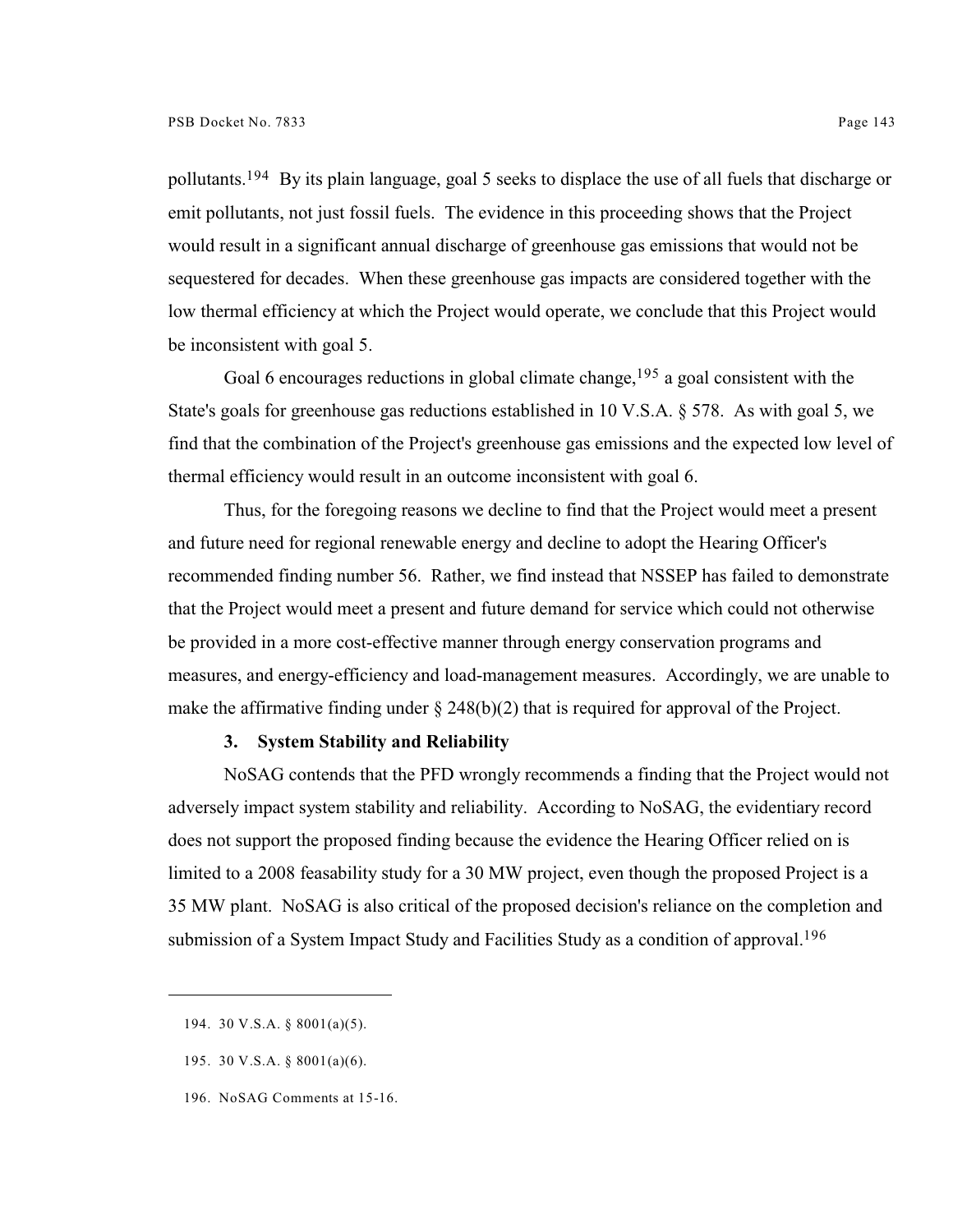We are not persuaded by NoSAG's arguments regarding system stability and reliability. The Hearing Officer did not exclusively rely on the 2008 feasability study for a 30 MW project in making his determination. Rather, he relied on the testimony of Mr. Estey, which used the 2008 study as a starting point for his analysis of the impacts of interconnecting the 35 MW plant proposed in this proceeding. Additionally, the Hearing Officer relied on the content of the MOU between GMP and NSSEP to further support his recommended finding.<sup>197</sup> We agree with the Hearing Officer that there is sufficient evidence to find that there would be no adverse impact to system stability and reliability from interconnection of the Project provided the recommended conditions were fulfilled.

### **4. Economic Benefit**

According to NoSAG, there is insufficient evidence to support the recommended finding that the Project would result in an economic benefit to the State and its residents. NoSAG asserts that the economic modeling that was performed for the Project was nothing more than a "hypothetical exercise" in the absence of a PPA for the sale of power from the Project. NoSAG asserts that, without a PPA, all of the economic benefits described by the economic modeling are purely speculative.<sup>198</sup> NoSAG further contends that  $\S$  248 "contemplates a *real* project with *real* contracts, *real* numbers and *real* impact assessments – something dramatically missing in this proceeding."<sup>199</sup> NoSAG also takes issue with the Hearing Officer's determination that  $\S 248$ does not require a finding of how much economic benefit would result from the construction of the Project, but only that some amount of benefit must be found, and claims that the lack of analysis of the Project's impacts on the price of wood is fatal to the finding of economic benefit.<sup>200</sup>

<sup>197.</sup> PFD at 33.

<sup>198.</sup> NoSAG Comments at 18-19.

<sup>199.</sup> NoSAG Comments at 17 (emphasis in original).

<sup>200.</sup> NoSAG Comments at 17-19.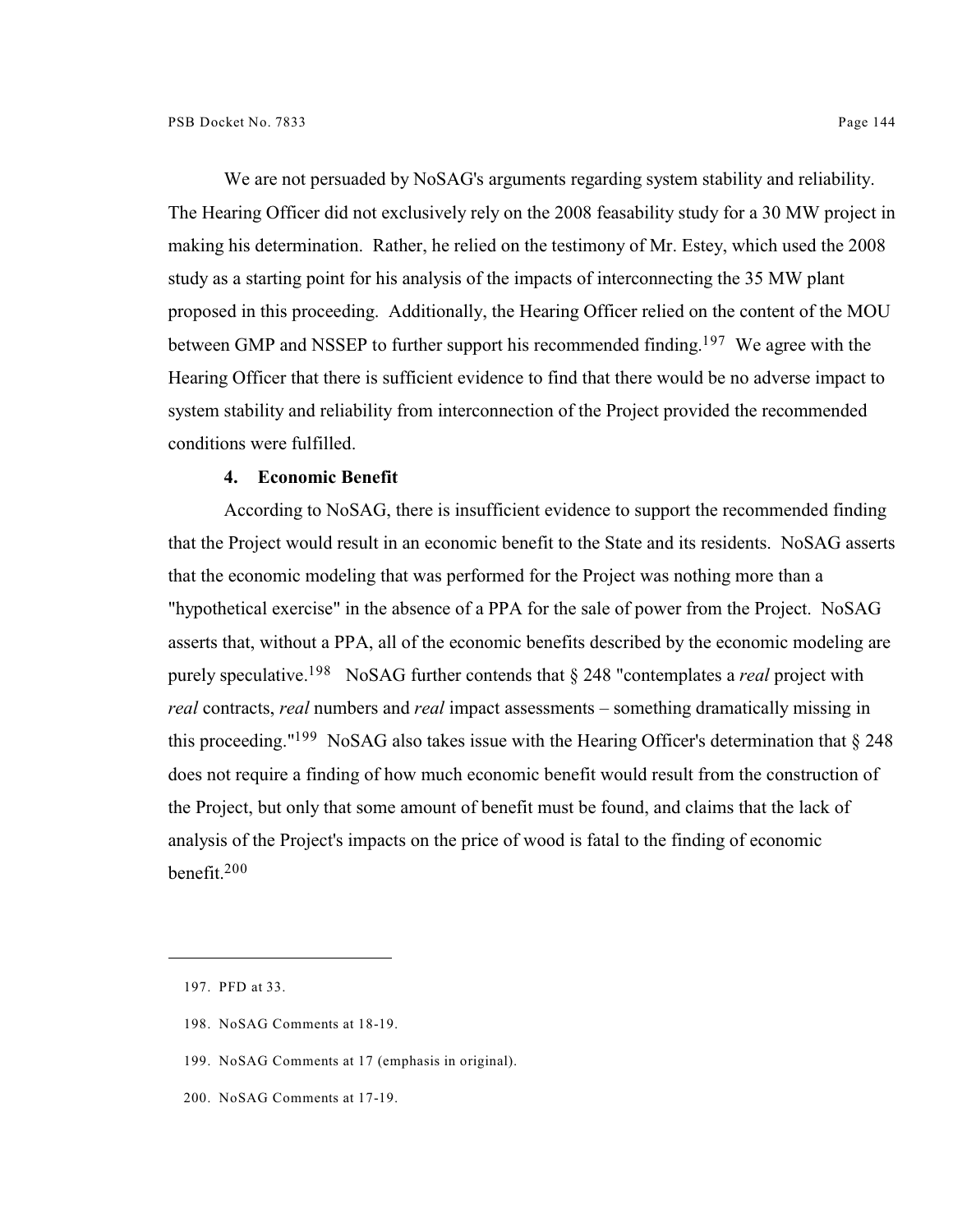NSSEP presented detailed and extensive evidence regarding the economic impacts from the Project, including the acknowledgment that there may be some localized decline in real estate values for those properties closest to the Project site. The conclusion of the report was that the Project would result in significant economic benefits to the Town of Springfield and the regional and State economies. NoSAG is correct that the economic benefits described in the economic modeling are premised on an operating plant. However, the absence of a PPA is not fatal to a finding of economic benefit for two reasons. First, there is a regional wholesale market into which the Project could potentially sell its power. Second, in case the Project proved to be uneconomic and ceased operations, the Hearing Officer recommended that we require the establishment of a decommissioning fund. If the Project were to be constructed but could not be run economically, it would be decommissioned and the economic benefits realized from the construction and decommissioning of the Project, though only a small part of what was identified in the economic modeling, would nonetheless have been realized. Lastly, NoSAG is incorrect in its criticism of the Hearing Officer's conclusion that criterion (b)(4) does not require that a specific amount of economic benefit be identified, but only that some level of economic benefit be found. The Hearing Officer's construction of the § 248(b)(4) criterion is squarely supported by Vermont Supreme Court precedent.<sup>201</sup> Therefore, we find that NoSAG's arguments on economic benefit are without merit.

#### **5. Aesthetics**

NoSAG believes that the Project would have an undue adverse impact on aesthetics because its construction and operation would be contrary to both the Springfield Town Plan and a Town zoning bylaw that restricts building heights to no greater than 60 feet.<sup>202</sup>

<sup>201.</sup> *See In re Amended Petition of UPC Vermont Wind, LLC,* 2009 VT 19 at ¶¶ 5-11 (construing 30 V.S.A. §  $248(b)(4)$ ).

<sup>202.</sup> NoSAG Comments at 22-23.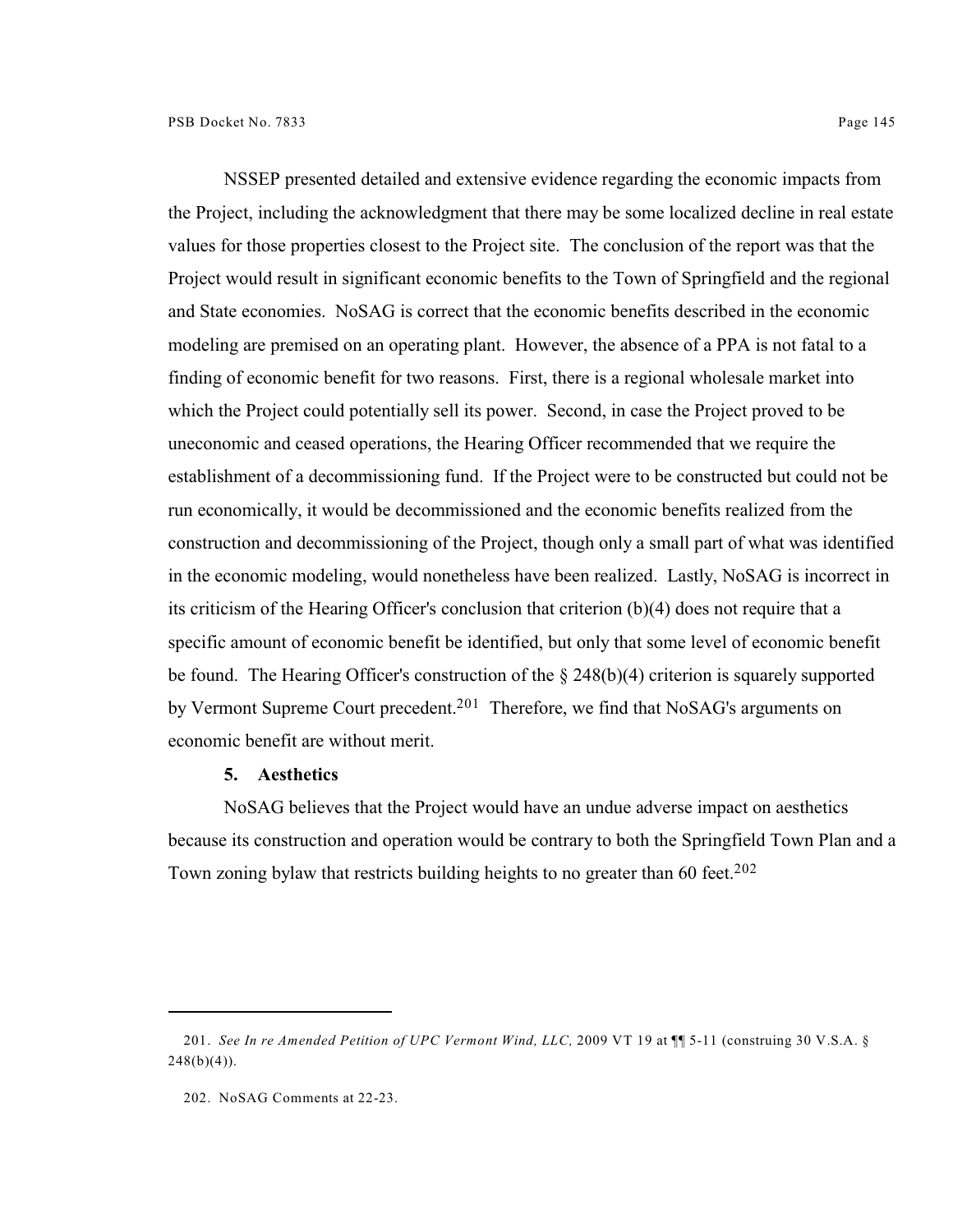The Board assesses a proposed project's aesthetic impacts using the Environmental Board's Quechee test.<sup>203</sup> In addition to the Quechee analysis, the Board's consideration of aesthetics under Section 248 is "significantly informed by overall societal benefits of the project."<sup>204</sup> All parties to this proceeding agreed that the Project would have an adverse visual impact under the first part of the Quechee analysis. Therefore, it is necessary to review the Project's impacts under the second part of the Quechee analysis to determine if those adverse impacts are also undue. NoSAG asserts they are undue because the construction and operation of the Project would violate clear written community standards set forth in both the Springfield Town Plan and the Town's zoning bylaw that restricts building heights to no greater than 60 feet.

The language that NoSAG relies on from the Town Plan is not specific enough to constitute a clear written community standard. It is general in nature and expresses a desire to preserve air quality in the town, gives examples of what might cause a degradation in that quality, tasks the Town with being responsible in its own actions, and states that the Town should take an active role in the review of development proposals that could degrade air quality. 205 While this language does express the desire to maintain air quality in the town, it does not establish any particular standard that would be recognizable under the Quechee analysis.<sup>206</sup> Therefore, we find NoSAG's reliance on the Town Plan to be misplaced.

NoSAG is also incorrect that the zoning bylaw constitutes a clear written community standard for the purpose of aesthetics review under § 248. As the Hearing Officer explained, projects being reviewed under § 248 are statutorily exempt from both local zoning and Act 250. Reliance on a zoning bylaw in an aesthetics review under § 248 would frustrate the legislative policy behind these exemptions.<sup>207</sup> Additionally, as we have made clear in prior decisions,

<sup>203.</sup> *Amended Petition of UPC Vermont Wind*, Docket 7156, Order of 8/8/07 at 64-65.

<sup>204.</sup> *In Re: Northern Loop Project*, Docket 6792, Order of 7/17/03 at 28.

<sup>205.</sup> *See* NoSAG Comments at 22 (quoting Springfield Town Plan).

<sup>206.</sup> *See Application of Seneca Mountain Wind, LLC*, Docket 7867, Order of 8/9/13 at 57-58.

<sup>207.</sup> *See Petition of Georgia Mountain Community Wind, LLC*, Docket 7508, Order of 6/11/10 at 53.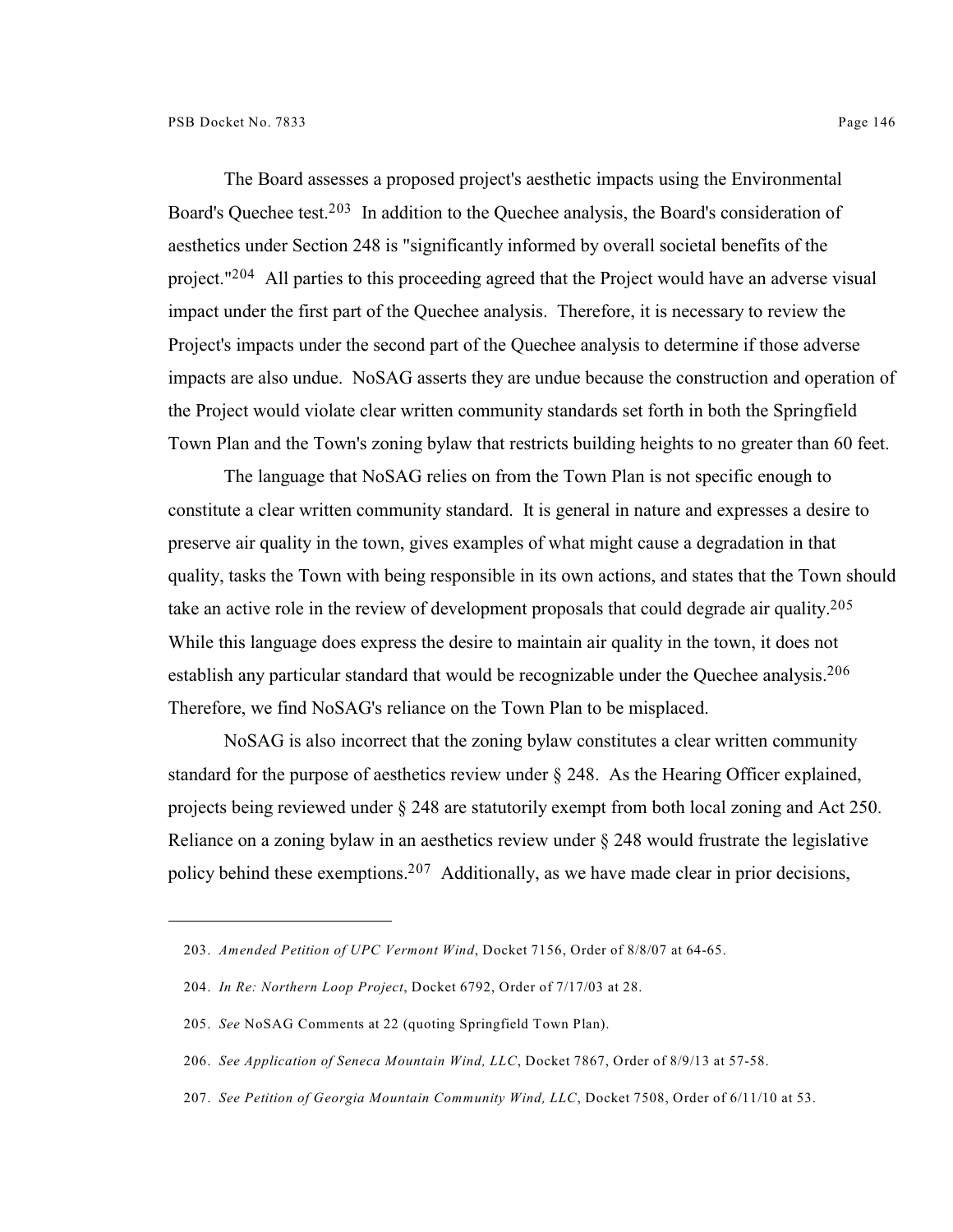zoning bylaws are not an appropriate source of clear written community standards when conducting an aesthetics review under § 248 because towns often grant variances to their bylaws on a case-by-case basis.<sup>208</sup> For these reasons, the height-restrictive zoning bylaw is not a clear written community standard for purposes of our review of the aesthetic impacts of the Project under § 248.

## **6. Groundwater Impacts**

NoSAG contends that NSSEP has failed to demonstrate that the Project would not result in the injection of waste materials into groundwater or wells because NSSEP did not provide the wastewater chemical constituents that would be injected into the proposed leachfield from the boiler blowdown process. NoSAG further claims that this same information was not provided to ANR in NSSEP's application for an Underground Injection Control ("UIC") permit, lists chemicals that it apparently believes will be injected into the groundwater, and states that it is prepared to produce an expert witness to testify to the negative effects these chemicals would produce.<sup>209</sup> NoSAG also states that neither Mr. Nelson nor Mr. Ingold, two of NSSEP's witnesses, was able to testify as to the content of the wastewater that would be injected into the ground from plant operations. NoSAG finds Mr. Ingold's inability to answer questions on this topic particularly troubling since Mr. Ingold signed NSSEP's application for the UIC permit, which included a certification that Mr. Ingold was familiar with the information in the application, including the effluent chemistry and a list of generic chemicals.<sup>210</sup> Lastly, NoSAG contends that it was not permitted to cross-examine NSSEP's witnesses on the question of groundwater impacts, and in the event ANR issues the UIC permit, asks that it be allowed an opportunity to conduct discovery and cross-examination on the contents of that permit since its issuance would create only a presumption that the wastewater criterion has been met.<sup>211</sup>

211. NoSAG Comments at 37-38.

<sup>208.</sup> *See Petition of Green Mountain Power Corporation et al*., Docket 7628, Order of 5/31/11 at 86-87.

<sup>209.</sup> NoSAG Comments at 34.

<sup>210.</sup> NoSAG Comments at 35-36.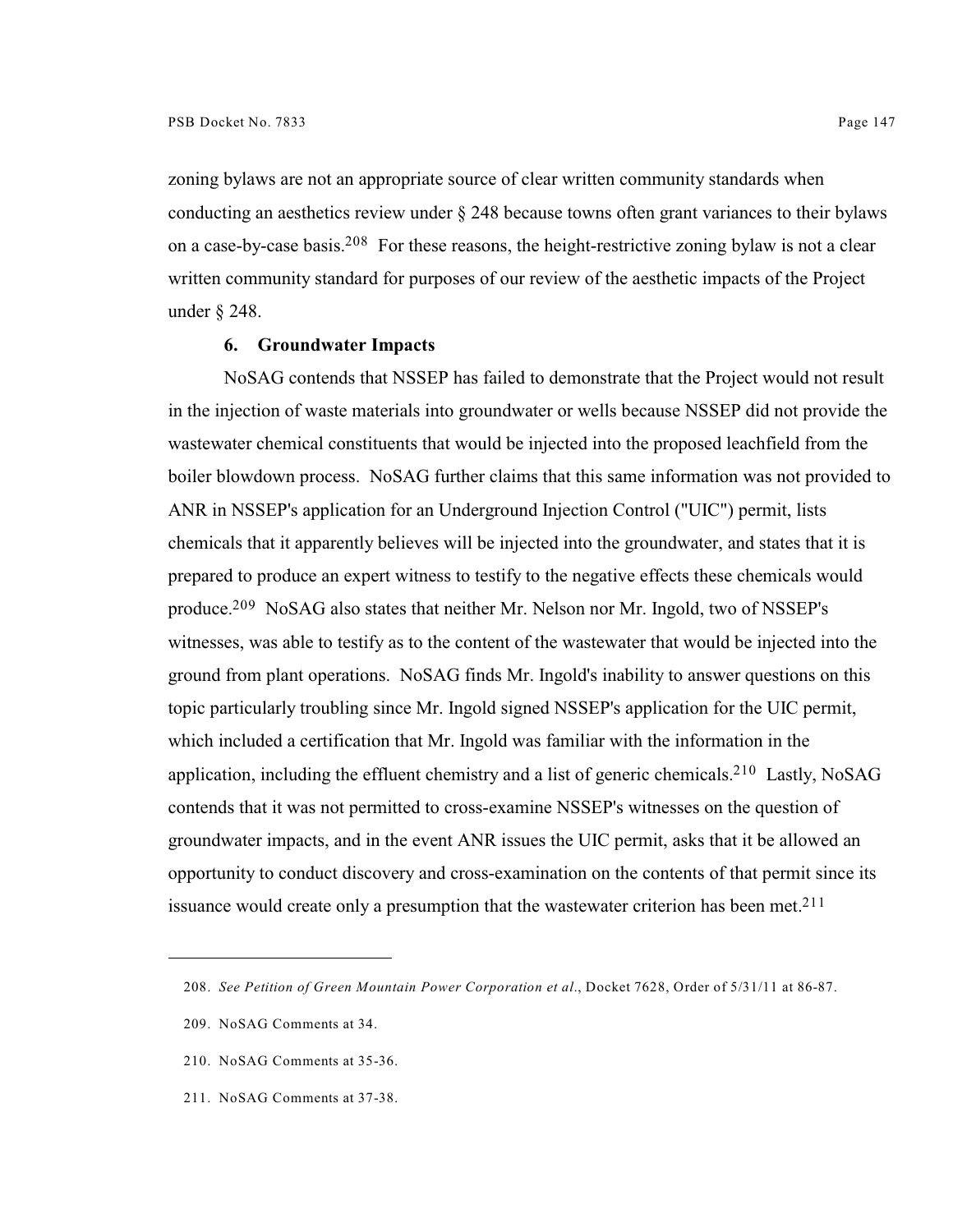We reject NoSAG's arguments regarding groundwater impacts because they are based on a mischaracterization of the record in this proceeding.

First, there is unrebutted testimony from Mr. Nelson that the wastewater stream that would be injected into the leachfield would comply with all applicable health and environmental conservation department regulations regarding the disposal of waste, and would not involve the injection of waste materials into groundwater or wells.<sup>212</sup> Additionally, there is also unrebutted testimony that the makeup of the wastewater stream to be injected into the leachfield was provided to ANR when the UIC permit application was filed. The chemical makeup of the water as it enters the blowdown process was not provided because the water undergoes chemical changes in that process, so what is relevant is the chemical makeup as it exits that process. NoSAG apparently never sought this information in discovery, nor did it specifically ask NSSEP to provide the information when NSSEP's witness was on the stand.<sup>213</sup>

Second, NoSAG's contention that certain specific chemicals would be introduced into the groundwater, causing negative impacts, is unsupported by the evidentiary record. The only testimony on this point is that there will be no toxic substances injected into the groundwater. If NoSAG believed that the wastewater stream contained prohibited chemicals, it could have sought the constituent content of the wastewater stream in discovery and submitted testimony supporting that position. This it failed to do.

Third, NoSAG's contention that neither of NSSEP's witnesses could identify the makeup of the wastewater stream to be injected into the leachfield is also without merit. As noted above, Mr. Nelson provided unrebutted testimony that the wastewater outflow would comply with all applicable regulations and would not involve the injection of waste materials into groundwater or wells.<sup>214</sup> NoSAG's criticism of Mr. Ingold's inability to answer a certain question on the stand in light of his signing the UIC permit application also relies on a mischaracterization of the record.

<sup>212.</sup> PFD at 75-76.

<sup>213.</sup> Tr. 4/2/13 at 204-05 (colloquy).

<sup>214.</sup> Nelson pf. (12/22/11) at 6-7; Nelson pf. (6/1/12 as revised 3/12/13) at 3-4.; tr. 4/1/13 at 46, 49, 51 (Nelson); *see also* tr. 4/2/13 at 202-203, 219, 220 (Smith).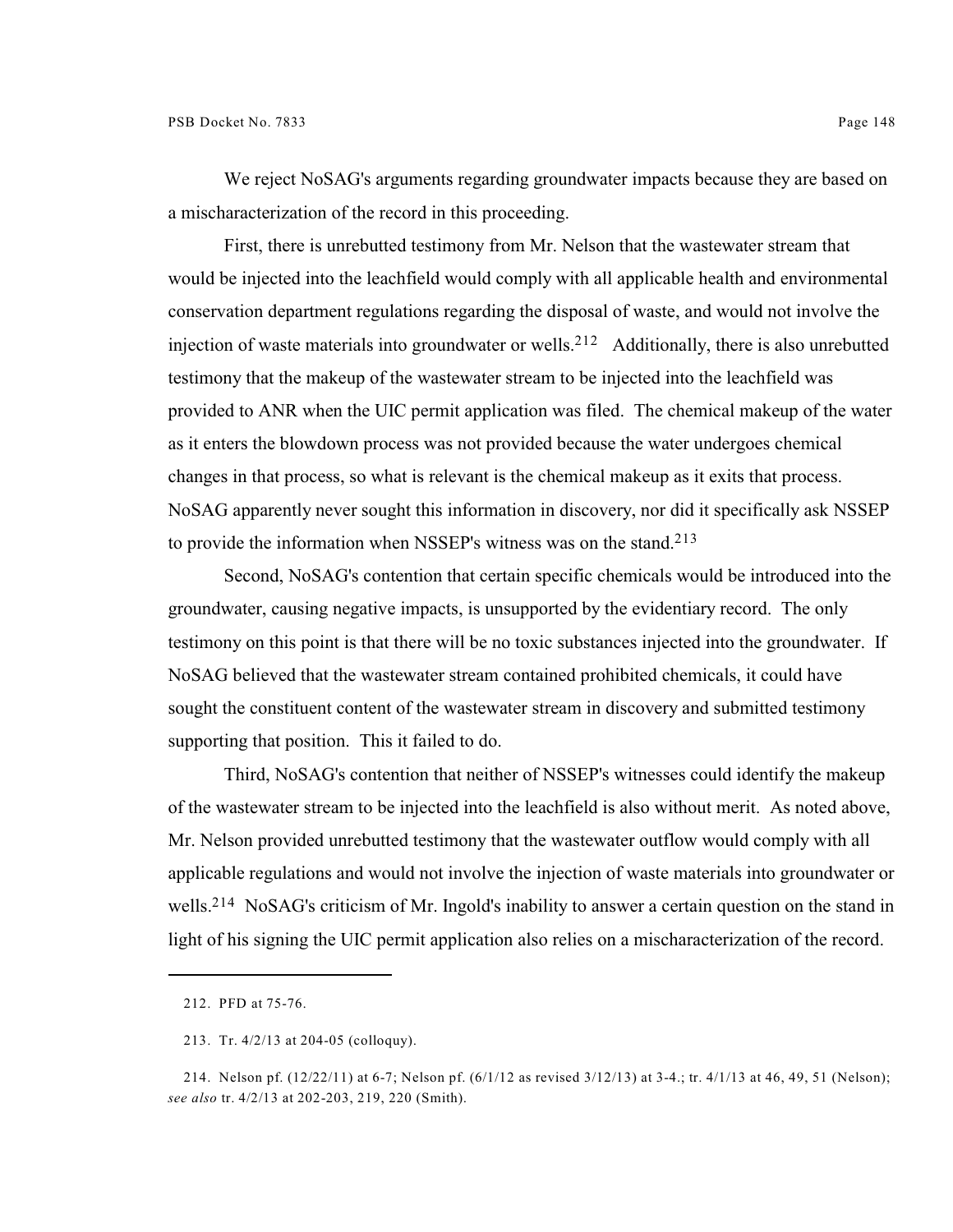The question that Mr. Ingold deferred to Mr. Smith had nothing to do with the chemicals used in the boiler blowdown process or the makeup of the wastewater stream. Rather, it had to do with whether and what type of impurities might build up in the boiler during the generation process. Mr. Ingold deferred this question to Mr. Smith as the expert witness on the boiler's design.<sup>215</sup> There is no inconsistency between Mr. Ingold's response on the stand and his signature on the UIC permit application.

Fourth, NoSAG's contention that it was not allowed to cross-examine NSSEP's witnesses on groundwater impacts is also unsupported by the record. The transcripts indicate that NoSAG was provided ample opportunity to cross-examine both Mr. Nelson and Mr. Smith on the wastewater stream that would result from the boiler blowdown process.<sup>216</sup> The Hearing Officer sustained an objection interposed by NSSEP to a question asked by ANR. That question was directed at NSSEP's UIC permit application process at ANR. The objection was properly sustained because the manner in which that application was being processed at ANR is not a proper subject for litigation in this proceeding, particularly where that permit, if it were ultimately issued, would be subject to appeal before the Board. Litigating the permit's processing or its yet to be known contents in this proceeding would be premature and present a potential conflict in the event the permit were to be issued and appealed. Not only was the objection properly sustained, it was aimed at a question asked by ANR and had no effect on NoSAG's previously completed cross-examination on groundwater impacts of the witness who was on the stand at the time. $217$ 

Finally, NoSAG's contention that it is entitled to additional process before the Board in the event the UIC permit was issued is moot given our decision here today.

<sup>215.</sup> Tr. 4/2/13 at 12 (Ingold).

<sup>216.</sup> *See* tr. 4/1/13 at 42-48 (examination of Mr. Nelson) and tr. 4/2/13 at 201-06 (examination of Mr. Smith).

<sup>217.</sup> *See* tr. 4/2/13 at 220-21 (colloquy).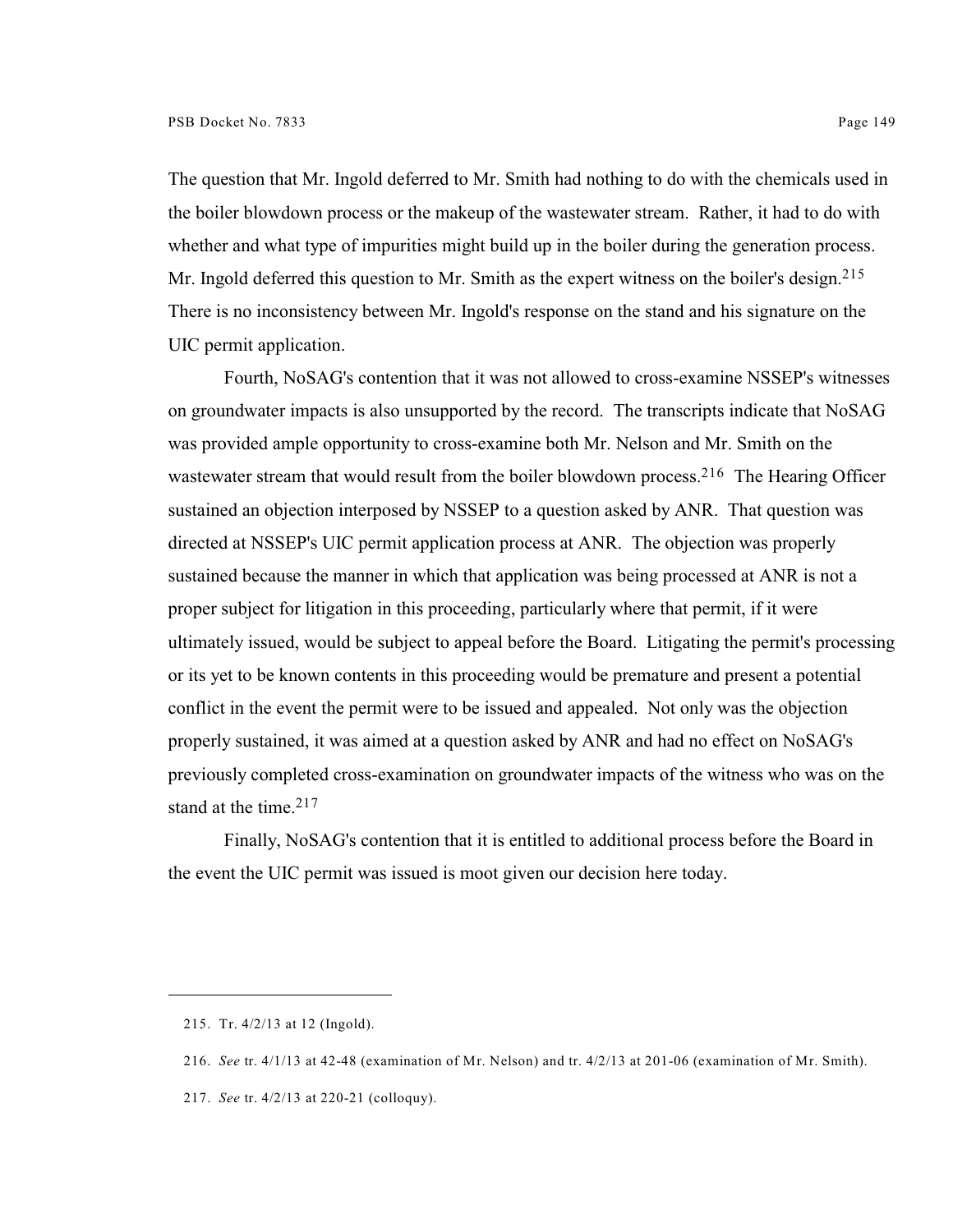NoSAG asks the Board to find that the Project would result in undue impacts to traffic, public safety, and public investments, focusing on the number of truck trips that would be added to vehicles already traveling on South County Road and Main Street. According to NoSAG, the additional truck trips would cause undue congestion and create a dangerous situation.<sup>218</sup>

The evidence of record does not support the findings requested by NoSAG. The traffic impact study conducted by NSSEP concluded that intersection delay times for the roads in question would increase by approximately one second as a result of the added traffic, due in large part to the low volume of traffic on these roads. Therefore, congestion is not an issue. The evidence regarding the existence of truck conflicts at the intersections in question does not support a finding of unsafe conditions. Rather, it indicates that the existing ingress and egress for the industrial park is insufficient for large trucks currently seeking access. There was no testimony presented by any party that suggests a threat to public safety as a result of the trucks traveling on South County Road and Main Street. Lastly, there is also no evidence to support a finding of undue impacts to public investments, including these two streets.

# **C. General Good of the State – 30 V.S.A. § 248(a)(2)**

NoSAG and VNRC/NWF each filed comments addressing the expected levels of greenhouse gas emissions and thermal efficiency that would result from the Project's combustion of wood fuel, contending that those high emissions and low thermal efficiency levels would not promote the general good of the State.

VNRC/NWF state that the PFD's finding that the Project would promote the general good of the State is unfounded because there is no evidence on which to find when, if ever, the Project would have a net carbon benefit. According to VNRC/NWF, the failure of NSSEP to perform a carbon accounting makes it impossible to know whether the Project will help or hinder the State in meeting its greenhouse gas reduction goals set forth in 10 V.S.A. § 578. Additionally, VNRC/NWF assert that compliance with the ANR MOU will not ensure compliance with these greenhouse gas reduction goals because the ANR MOU is not intended to address gross

<sup>218.</sup> NoSAG Comments at 38-40.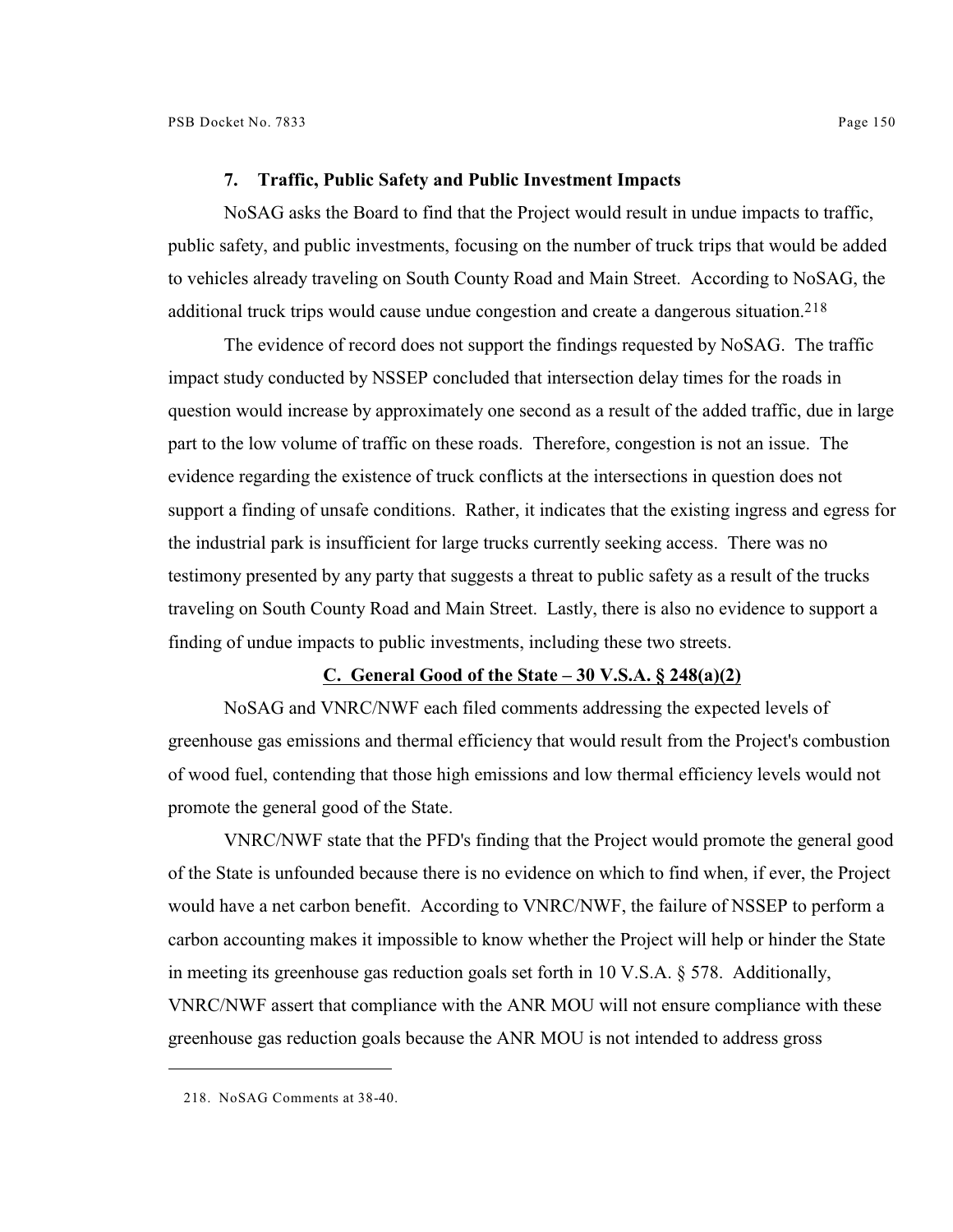emissions from the Project, and will have only the potential to reduce net greenhouse gas emissions. Without evidence demonstrating when the Project will result in a net carbon benefit and how it will help meet the State's greenhouse gas reduction goals, VNRC/NWF assert that the Project would not promote the general good.<sup>219</sup>

With respect to thermal efficiency, VNRC/NWF contend that approval of the Project would not promote the general good of the State given the quantities of wood it would use to realize a relatively low thermal efficiency level, and the resulting pressure on the wood supply that would otherwise be available for more thermally efficient uses. According to VNRC/NWF, the ANR MOU does not address the thermal efficiency of the Project, and compliance with that MOU would not ensure rapid forest regeneration after harvesting for the Project has occurred. VNRC/NWF also argue that the low thermal efficiency level expected from Project operations would result in increased greenhouse gas emissions per unit of energy produced when compared to generation relying on most fossil fuels. Thus, absent a higher thermal efficiency level, VNRC/NWF contend the Project would not promote the general good and would interfere with the State's efforts to meet its greenhouse gas reduction goals.<sup>220</sup>

NoSAG contends that the Project would not promote the general good and would have an undue adverse impact on the natural environment as a result of Project emissions. With respect to greenhouse gases, NoSAG notes that the Project would emit up to 448,000 tons of greenhouse gases each year it is in operation, which would frustrate the State's efforts to meet its greenhouse gas reduction goals and would largely offset any greenhouse gas reduction benefits achieved annually by the work of Efficiency Vermont. Further, NoSAG states that compliance with the ANR MOU would not address gross emissions, and even if compliance with that MOU would result in some net carbon benefit – an outcome NoSAG does not believe is supported by the evidentiary record – such a benefit would not be realized for decades and therefore would not contribute to the short term efforts needed to meet the statutory greenhouse gas reduction goals.

<sup>219.</sup> VNRC/NWF Comments at 2-4.

<sup>220.</sup> VNRC/NWF Comments at 4-7.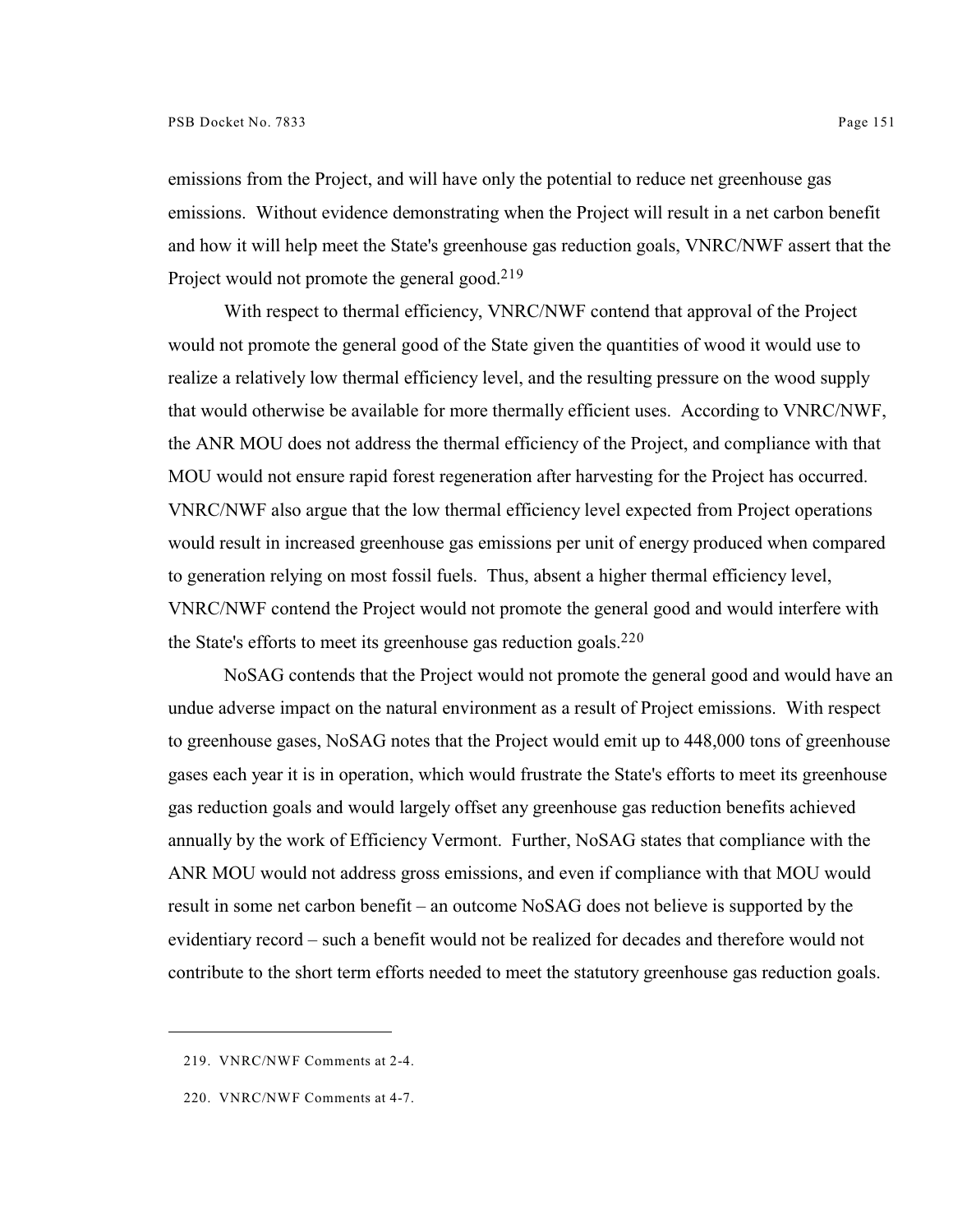NoSAG also contends that the Project would be inconsistent with the Springfield Town Plan's provisions concerning air quality due to its greenhouse gas emissions as well as the emission of small particulates into the air.<sup>221</sup>

With respect to the Project's thermal efficiency, NoSAG states that the slowing growth rate in Vermont's forests, combined with an increased demand for wood fuel for more thermally efficient purposes, requires denial of a CPG for the Project to avoid diverting valuable wood fuel to an inefficient and polluting electric generating plant.<sup>222</sup>

 The Hearing Officer concluded that compliance by NSSEP with the terms and conditions of the ANR MOU would allow for a finding that the Project would promote the general good of the State. However, we decline to adopt this recommended conclusion in light of the Project's expected level of greenhouse gas emissions when its low level of thermal efficiency is taken into consideration.

In determining whether a project will promote the general good under  $\S 248(a)(2)$ , we consider whether the benefits of a proposed project would outweigh its potentially adverse impacts.  $223$  In this case, the evidentiary record supports a finding that the Project would release as much as 448,714 tons of CO2e per year, and that sequestration of those greenhouse gases would not occur until future years, possibly not for decades, and would not occur at all in the case of forest-regeneration failures. This annual level of greenhouse gas emissions is a significant burden to be weighed in determining whether the Project would promote the general good.

The evidence also shows that even under the most optimistic projections, the Project would operate at an annual average thermal efficiency of no higher than 28.1%, and that assumes full utilization of both the proposed District Heating System and any Community District

<sup>221.</sup> NoSAG Comments at 20-34.

<sup>222.</sup> NoSAG Comments at 20. NoSAG's comments on thermal efficiency were made with respect to orderly development of the region and impacts to the environment under  $\S 248(b)(5)$ . We are including them here in our analysis of general good under 30 V.S.A. § 248(a)(2).

<sup>223.</sup> Docket 7628, Order of 5/31/11 at 140.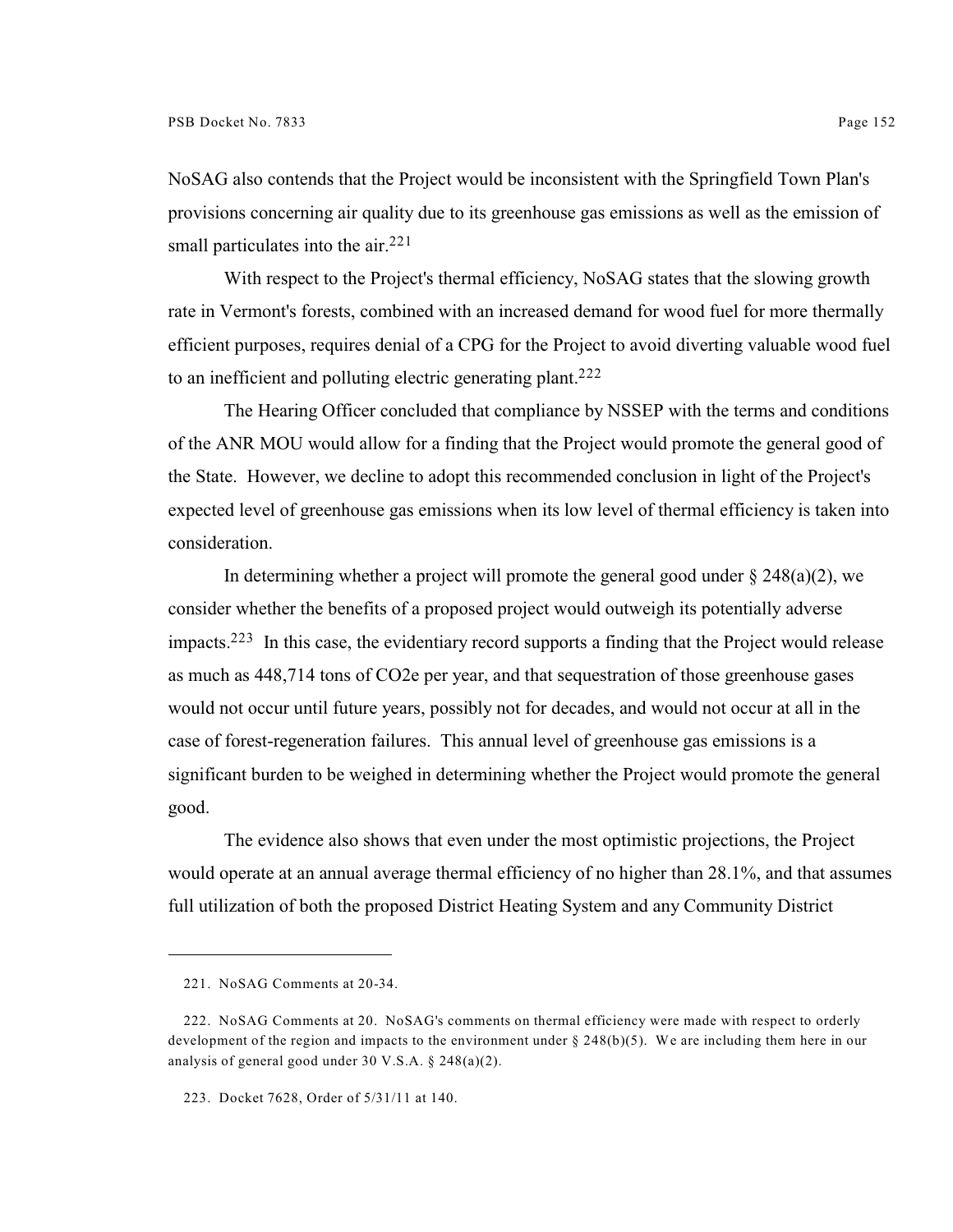Heating System. Since full utilization of the proposed thermal loop is unlikely, the efficiency of the Project is not likely to reach even a  $28\%$  thermal efficiency level.<sup>224</sup> While utilization of waste heat from a generation project like the one proposed in this proceeding would provide a benefit to be weighed in our analysis of burdens and benefits, we find that the anticipated low level of thermal efficiency for the Project would not result in a benefit sufficiently significant to offset the burdens the Project would impose in the form of annual greenhouse gas emissions.

Additionally, the State has established statutory goals for reducing greenhouse gas emissions in Vermont from the 1990 baseline, including reductions of 25 percent by January 1, 2012, 50 percent by January 1, 2028, and if practicable using reasonable efforts, 75 percent by January 1, 2050.<sup>225</sup> The record in this case supports a finding that operation of the Project would interfere with the State's ability to meet these statutory goals as a result of the large annual releases of greenhouse gases that would result from combustion of the wood fuel. Use of a natural resource at the expected thermal efficiency level, which would in turn result in impacts that are contrary to the State's legislated policy goals, would not promote the general good of the State.

We agree with NSSEP that the version of  $\S$  248 applicable in this proceeding does not expressly require a carbon accounting. However, it is still NSSEP's burden to demonstrate that operation of the Project would promote the general good, and this it has failed to do. NSSEP's own witness, Mr. Ingold, acknowledged that it was important to understand when the Project would have a beneficial carbon outcome, and admitted that NSSEP had not undertaken any analysis to reach that understanding.<sup>226</sup>

Today's ruling is based on the evidence presented regarding this Project and should not be interpreted to mean that no wood-fired biomass facility could ever be approved under § 248. Our concerns over the annual greenhouse gas emissions from the Project are deepened by the

<sup>224.</sup> PFD findings 346 and 347.

<sup>225.</sup> 10 V.S.A. § 578.

<sup>226.</sup> Tr. 4/2/13 at 124-25 (Ingold).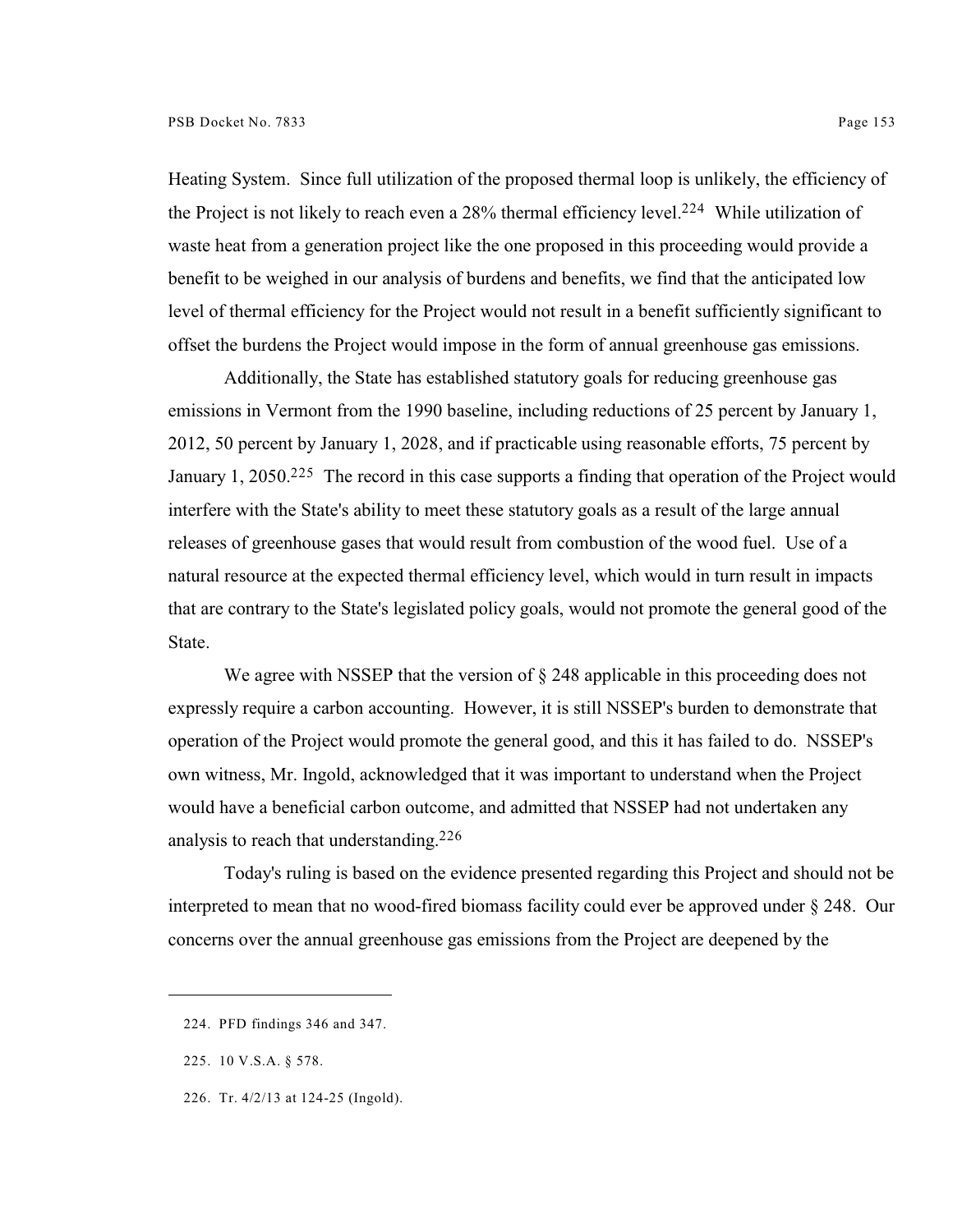expected low level of thermal efficiency at which the Project would operate. When we weigh the impacts from the Project's greenhouse gas emissions along with the low level of thermal efficiency, and account for the absence of evidence regarding if and when the Project would have a net carbon benefit, we conclude that the Project's burdens would outweigh its benefits. It is possible that a project could be proposed with a high enough efficiency level that the balance between burdens and benefits may shift such that we could find a project would promote the general good. In this case, NSSEP failed to present evidence sufficient for us to reach that finding.

## **D. COMMENTS ON SPECIFIC RECOMMENDED CONDITIONS**

NSSEP filed comments seeking changes to several of the Hearing Officer's recommended conditions. Additionally, ANR filed comments seeking changes to one of the recommended conditions. Given our decision today, there is no need to address these comments since those conditions would only be relevant if we had found that the Project satisfied all of the substantive criteria of 30 V.S.A. § 248(b) and would promote the general good under 30 V.S.A. § 248(a)(2). For the reasons discussed above, we have declined to make those findings. Therefore, the changes recommended by NSSEP and ANR are moot.

### **X. CONCLUSION**

Based on the evidence of record, we find that:

(1) The Project would unduly interfere with the orderly development of the region, with due consideration given to the recommendations of the municipal and regional planning commissions, the recommendations of the municipal legislative bodies, and the land conservation measures contained in the plan of any affected municipality;

(2) The Project would not meet a need for present and future demand for service which could not otherwise be provided in a more cost-effective manner through energy conservation programs and measures and energy-efficiency and load-management measures, including those developed pursuant to the provisions of subsection 209(d), section 218c, and subsection 218(b) of this title; and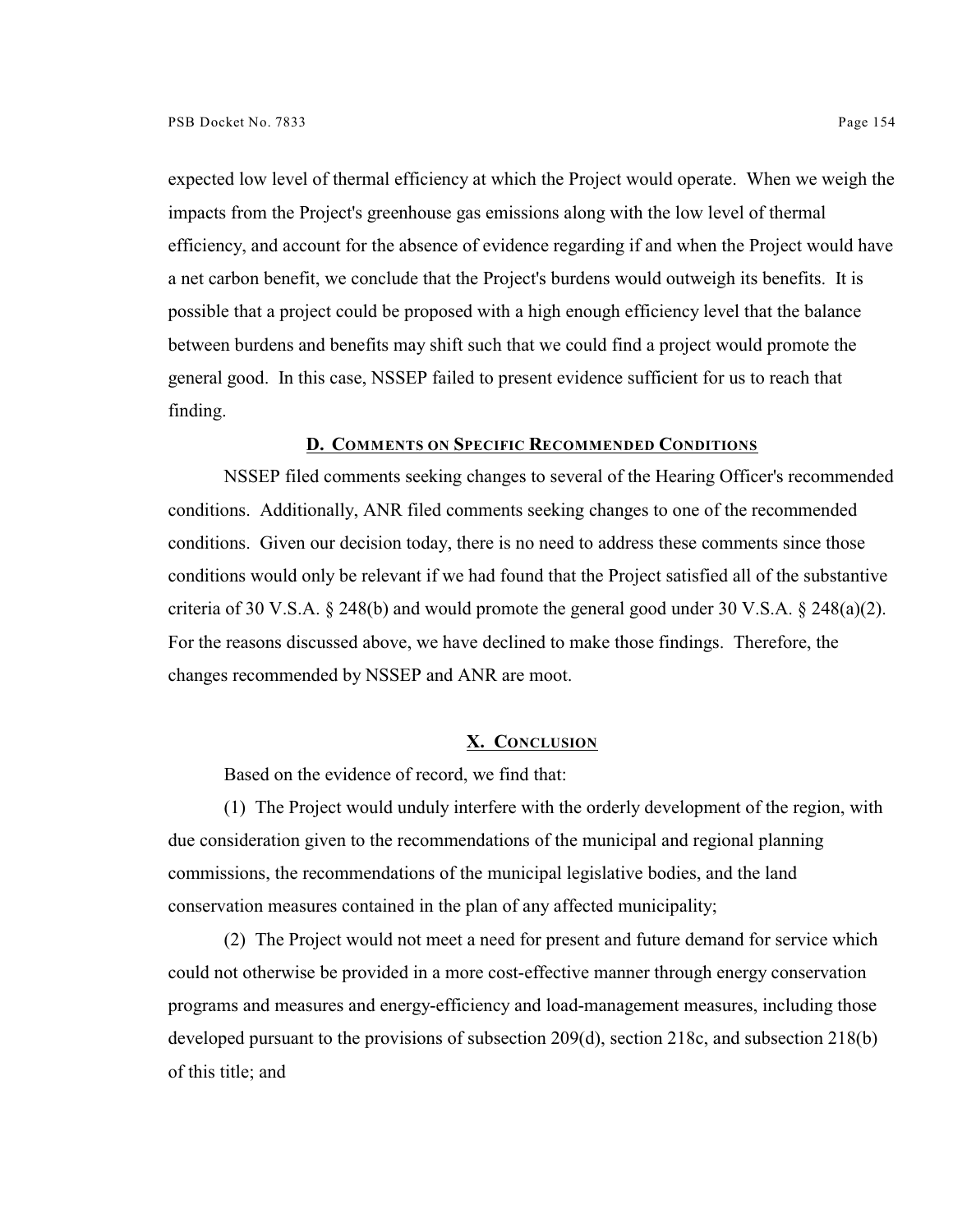(3) The Project would not promote the general good of the State of Vermont, with consideration given to the Project's expected annual greenhouse gas emissions and the low level of thermal efficiency at which the Project would operate.